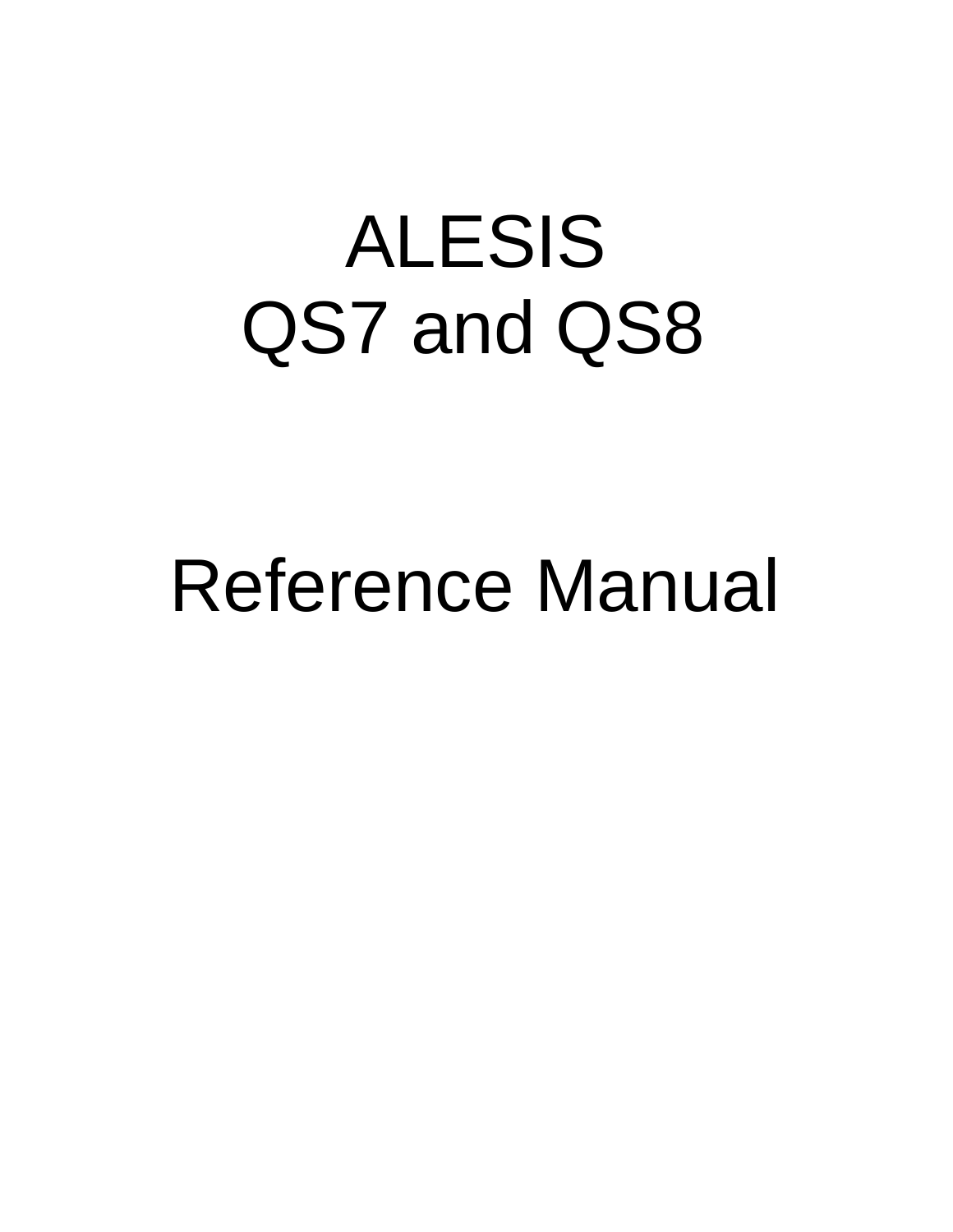## Introduction

Thank you for purchasing the Alesis QS7/QS8 64 Voice Expandable Synthesizer. To take full advantage of the QS's functions, and to enjoy long and trouble-free use, please read this user's manual carefully.

# How To Use This Manual

This manual is divided into the following sections describing the various modes of the QS. To get the most out of your QS, read the entire manual once, then use the table of contents and index to reference specific functions while using the instrument.

**Chapter 1: Setting Up.** Deals with the necessary preparation before playing, including connections to external devices.

**Chapter 2: Your First Session with the QS.** This section provides a brief tour of the QS, shows you how to audition the various sounds of the QS, and points out the various performance features.

**Chapter 3: Connections.** Details rear panel connections (like MIDI, footpedals and the serial interface), proper hook-up procedures, plus application examples.

**Chapter 4: Overview.** Covers the structure of sound sources within the QS, how to read and navigate through the LCD display pages, how to edit parameters, and how to store edited Programs and Mixes.

**Chapter 5: Editing Mixes.** Explains how to create and edit Mixes.

**Chapter 6: Editing Programs.** How to create and edit Programs.

**Chapter 7: Editing Effects.** How to create and edit Effects Patches.

**Chapter 8: Global Settings.** Describes all global functions, such as Master Tuning, Keyboard Mode, Keyboard Scaling, and Program Change Mode.

**Chapter 9: MIDI Transfer and Storage Operations.** Discusses MIDI functions and how to store sounds either to a MIDI device or to a RAM card.

**Appendices.** MIDI basics, trouble-shooting, maintenance and service information, MIDI Implementation Chart and an Index.

#### **Conventions**

The buttons, knobs, and rear panel connectors and switches are referred to in this manual just as their names appear on the QS, using all capital letters and in brackets (Example: [PROGRAM] button, [ PAGE] and [PAGE ] buttons, CONTROLLER [D] slider, etc.).

When something important appears in the manual, an icon (like the one on the left) will appear in the left margin. This symbol indicates that this information is vital when operating the QS.

Mac™ and Macintosh™ are registered trademarks of Apple Corporation.

J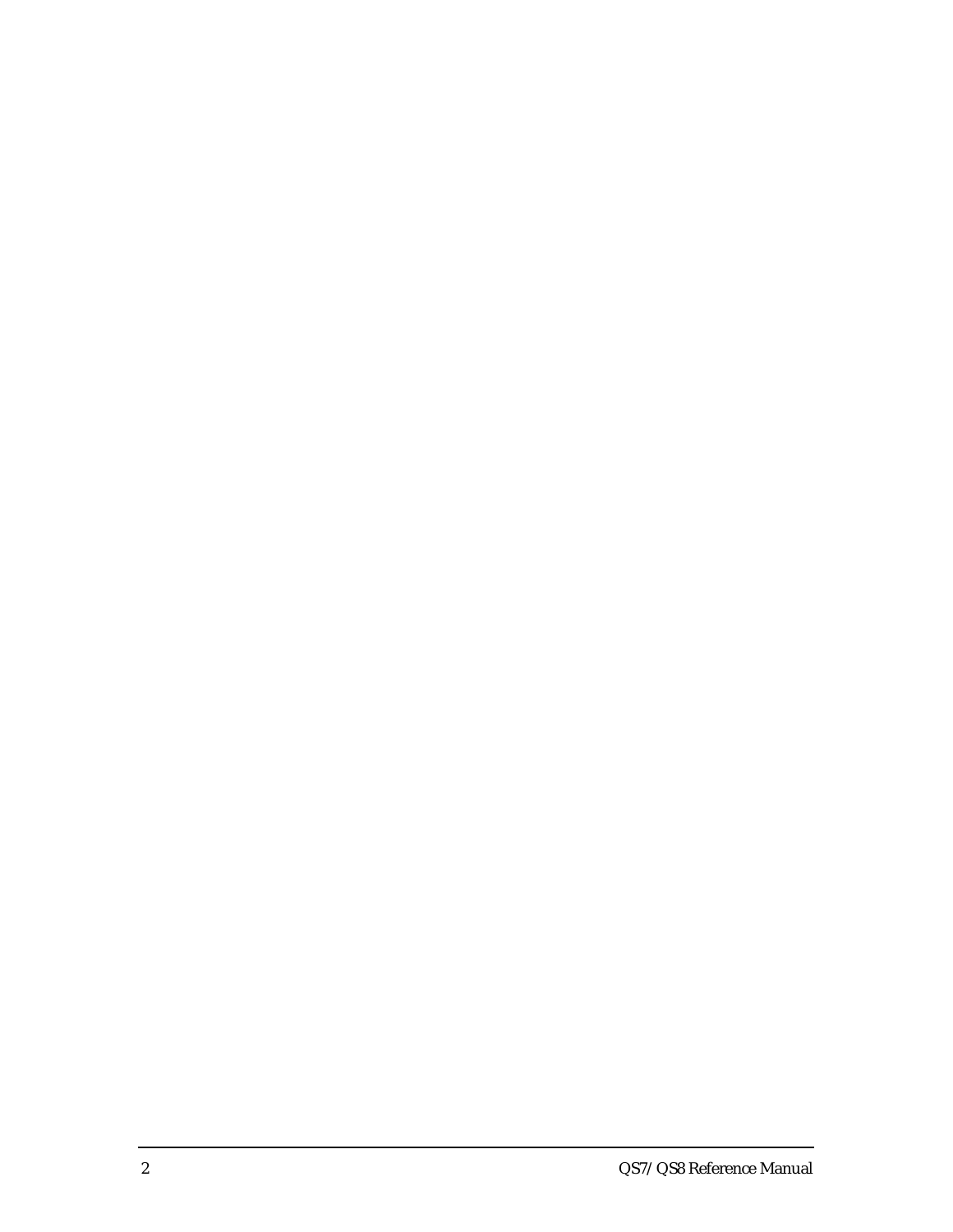# CONTENTS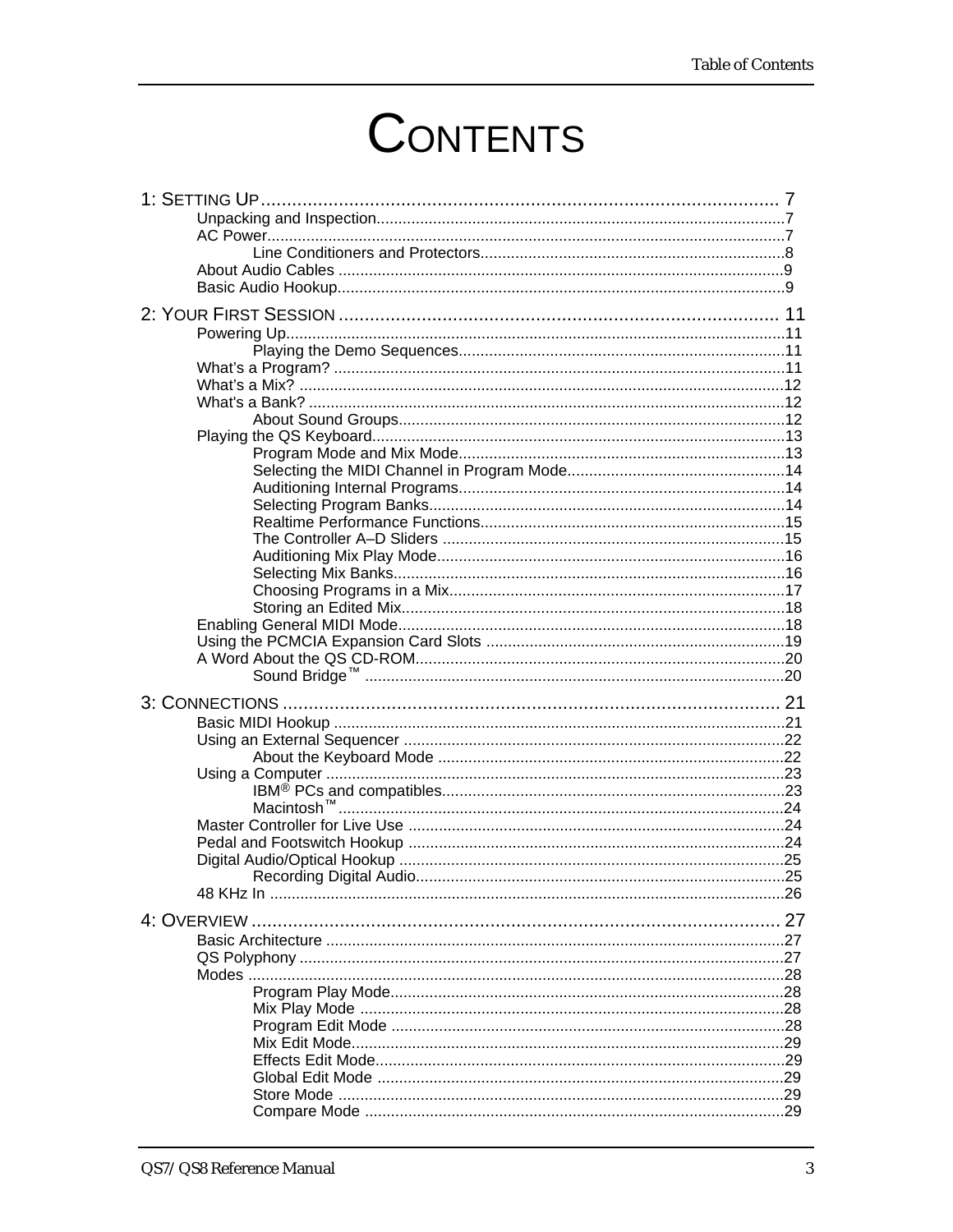| The User Interface: Display, Functions, Pages, and Parameters 30 |  |
|------------------------------------------------------------------|--|
|                                                                  |  |
|                                                                  |  |
|                                                                  |  |
|                                                                  |  |
|                                                                  |  |
|                                                                  |  |
|                                                                  |  |
|                                                                  |  |
|                                                                  |  |
|                                                                  |  |
|                                                                  |  |
|                                                                  |  |
|                                                                  |  |
|                                                                  |  |
|                                                                  |  |
|                                                                  |  |
|                                                                  |  |
|                                                                  |  |
|                                                                  |  |
|                                                                  |  |
|                                                                  |  |
|                                                                  |  |
|                                                                  |  |
|                                                                  |  |
|                                                                  |  |
|                                                                  |  |
|                                                                  |  |
|                                                                  |  |
|                                                                  |  |
|                                                                  |  |
|                                                                  |  |
|                                                                  |  |
|                                                                  |  |
|                                                                  |  |
|                                                                  |  |
|                                                                  |  |
|                                                                  |  |
|                                                                  |  |
|                                                                  |  |
|                                                                  |  |
|                                                                  |  |
|                                                                  |  |
|                                                                  |  |
|                                                                  |  |
|                                                                  |  |
|                                                                  |  |
|                                                                  |  |
|                                                                  |  |
|                                                                  |  |
|                                                                  |  |
|                                                                  |  |
|                                                                  |  |
|                                                                  |  |
|                                                                  |  |
|                                                                  |  |
|                                                                  |  |
|                                                                  |  |
|                                                                  |  |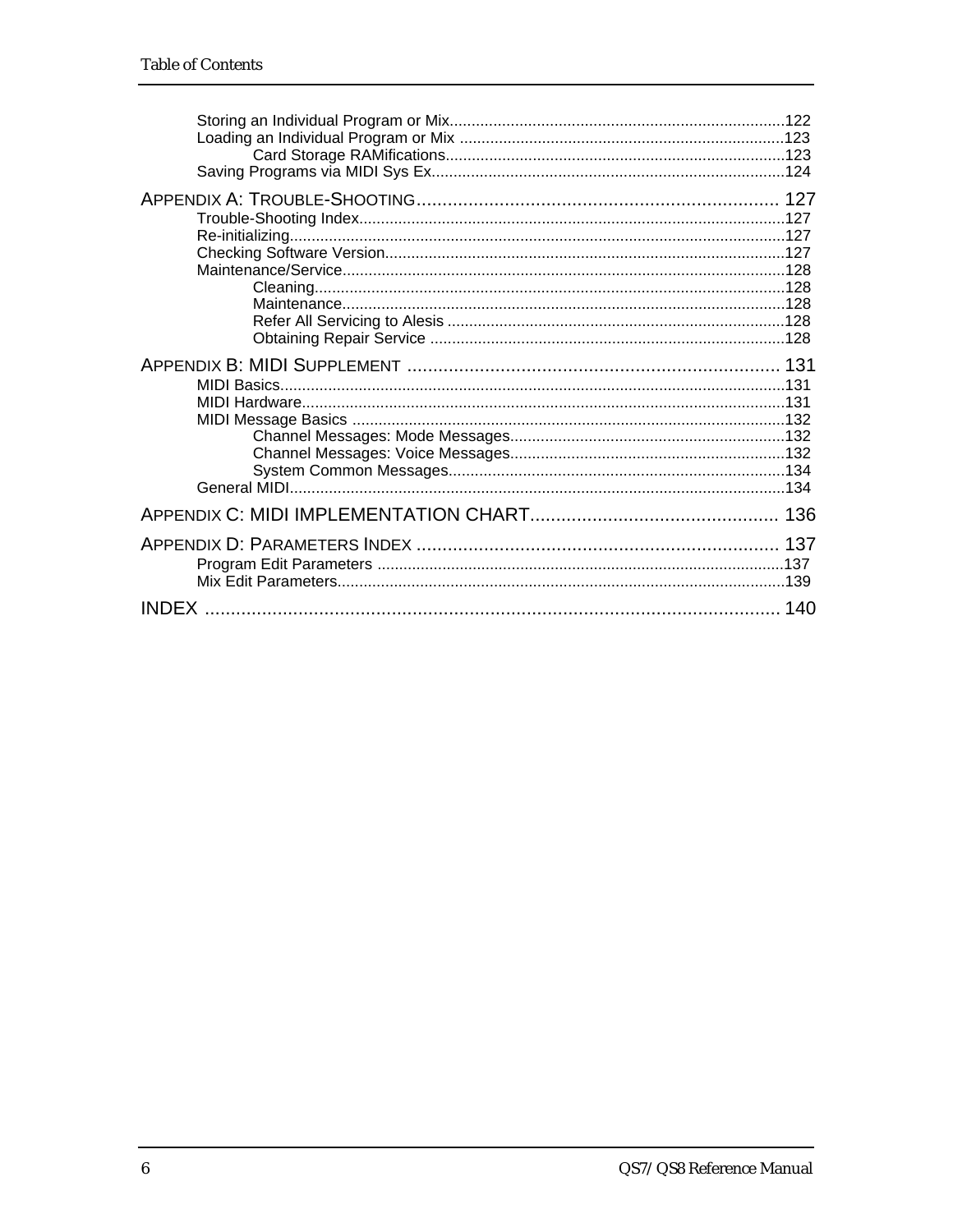# CHAPTER 1 **SETTING UP**

#### UNPACKING AND INSPECTION

Your QS7/QS8 synthesizer was packed carefully at the factory. The shipping carton was designed to protect the unit during shipping. Please retain this container in the highly unlikely event that you need to return the QS for servicing.

The shipping carton should contain the following items:

- QS with the same serial number as shown on shipping carton
- Sustain pedal
- AC Power Cable
- Computer CD-ROM containing software
- This instruction manual, plus lists of Mixes and Programs, and Quick Start guide
- Alesis warranty card

It is important to register your purchase; if you have not already filled out your warranty card and mailed it back to Alesis, please take the time to do so now.

# AC POWER HOOKUP

J

J

J

The QS works with the voltage of the country it is shipped to (either 110 or 220V, 50 or 60 Hz), and comes with a line cord or power supply suitable for the destination to which the keyboard is shipped. With the QS off, plug the female (jack) end of the power cable into the QS's power socket and the male (plug) end into a source of AC power. It's good practice to not turn the QS on until all other cables are hooked up.

The IEC-spec AC cord included with the QS (do not substitute any other AC cord) is designed to connect to an outlet that includes three pins, with the third, round pin connected to ground. The ground connection is an important safety feature designed to keep the chassis of electronic devices such as the QS at ground potential. Unfortunately, the presence of a third pin does not always indicate that it is properly grounded. Use an AC line tester to determine this. If the outlet is not grounded, consult with a licensed electrician.

Do not operate any electrical equipment with ungrounded outlets. Plugging the QS into an ungrounded outlet, or "lifting" the unit off ground with a three-to-two wire adapter, can create a hazardous condition.

Alesis cannot be responsible for problems caused by using the QS or any associated equipment with improper AC wiring.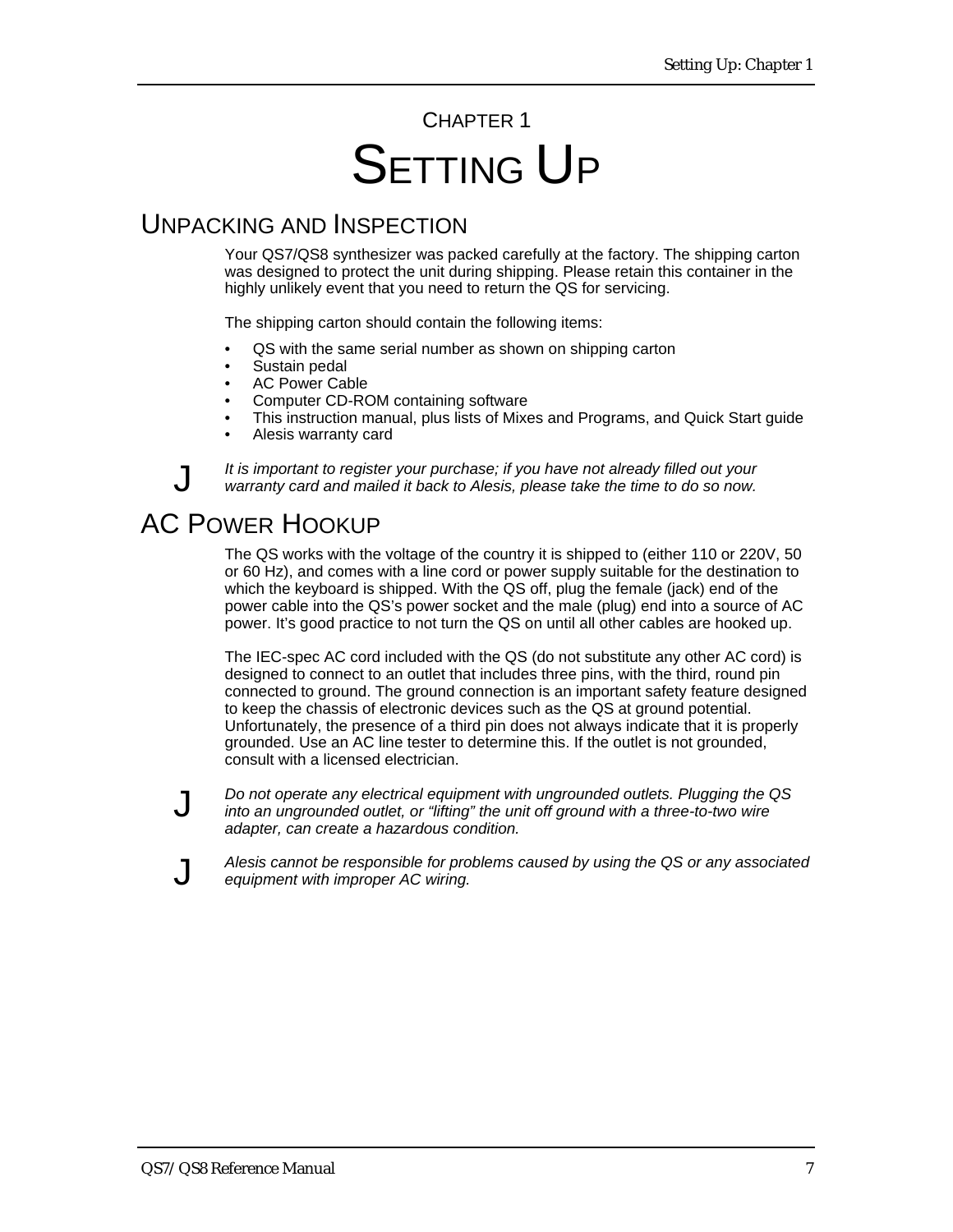#### LINE CONDITIONERS AND PROTECTORS

Although the QS is designed to tolerate typical voltage variations, in today's world the voltage coming from the AC line may contain spikes or transients that can possibly stress your gear and, over time, cause a failure. There are three main ways to protect against this, listed in ascending order of cost and complexity:

- Line spike/surge protectors. Relatively inexpensive, these are designed to protect against strong surges and spikes, acting somewhat like fuses in that they need to be replaced if they've been hit by an extremely strong spike.
- Line filters. These generally combine spike/surge protection with filters that remove some line noise (dimmer hash, transients from other appliances, etc.).
- Uninterruptible power supply (UPS). This is the most sophisticated option. A UPS provides power even if the AC power line fails completely. Intended for computer applications, a UPS allows you to complete an orderly shutdown of a computer system in the event of a power outage, and the isolation it provides from the power line minimizes all forms of interference—spikes, noise, etc.



# ABOUT AUDIO CABLES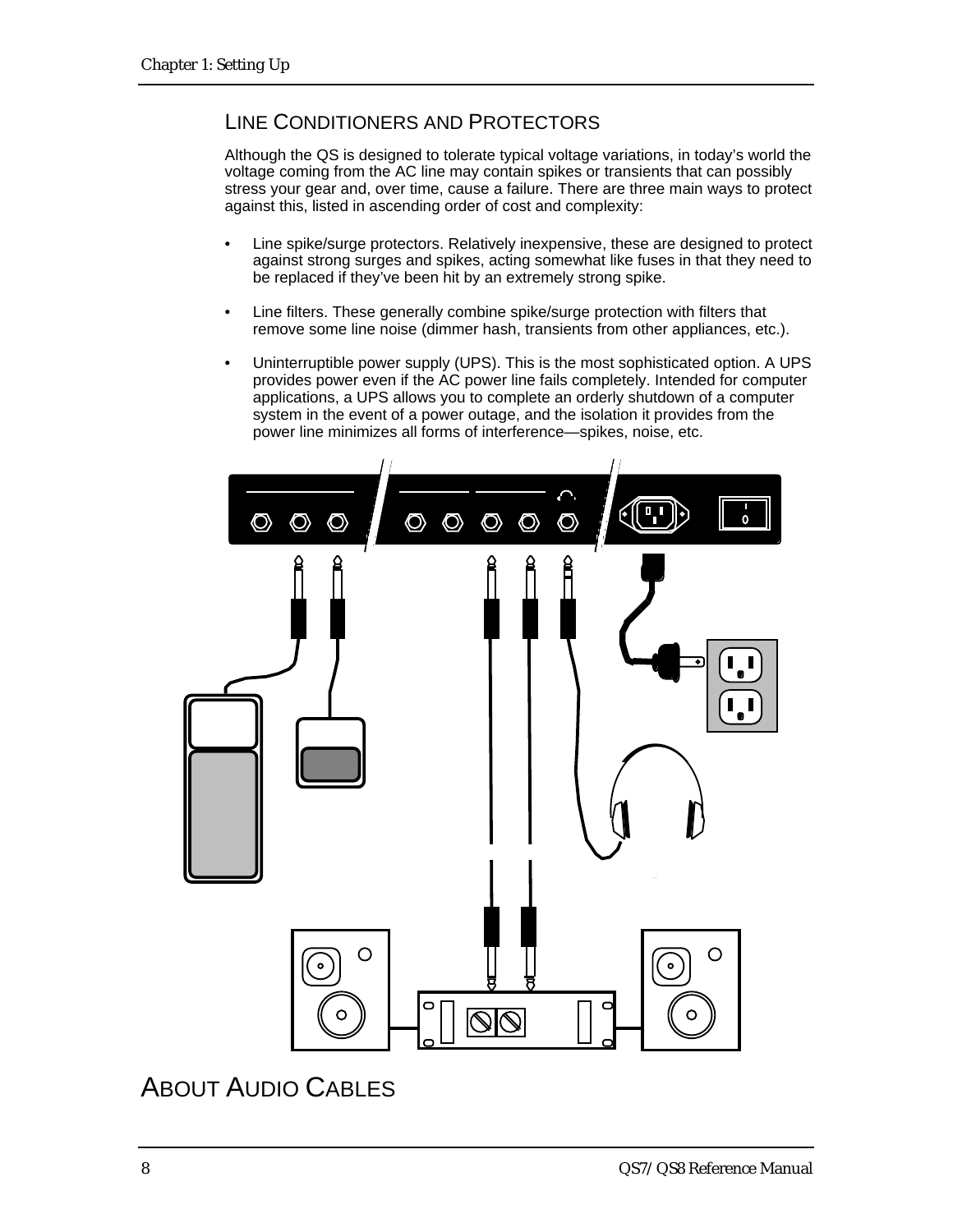The connections between the QS and your studio are your music's lifeline, so use only high quality cables. These should be low-capacitance shielded cables with a stranded (not solid) internal conductor and a low-resistance shield. Although quality cables cost more, they do make a difference. Route cables to the QS correctly by observing the following precautions:

- Do not bundle audio cables with AC power cords.
- Avoid running audio cables near sources of electromagnetic interference such as transformers (such as the QS's Power Supply), monitors, computers, etc.
- Do not place cables where they can be stepped on. Stepping on a cable may not cause immediate damage, but it can compress the insulation between the center conductor and shield (degrading performance) or reduce the cable's reliability.
- Avoid twisting the cable or having it make sharp, right angle turns.
- Never unplug a cable by pulling on the wire itself. Always unplug by firmly grasping the body of the plug and pulling directly outward.

# BASIC AUDIO HOOKUP

J

When connecting audio cables and/or turning power on and off, make sure that all devices in your system are turned off and the volume controls are turned down.

Because the QS includes extensive signal processing as well as a full complement of sounds, you can make great sounds with nothing more than an amplifier or a set of headphones.

The QS has two Main outputs, two Aux outputs, plus a stereo headphones output. These can provide an amplification system or mixer with several hookup options:

- **Mono.** Connect a mono cord from the [RIGHT] MAIN OUTPUT jack to a mono amplification system or individual mixer input.
- **Stereo.** Connect two mono cords from the [LEFT] and [RIGHT] MAIN OUTPUT jacks to a stereo amplification system or two mixer inputs.
- **Dual Stereo/Four Individual Outs.** Connect two mono cords from the [LEFT] and [RIGHT] MAIN OUTPUT jacks and two mono cords from the [LEFT] and [RIGHT] AUX OUTPUT jacks to a dual stereo amplification system, or four mixer inputs.
- **Stereo Headphones.** Plug a set of high-quality stereo headphones into the headphones  $\begin{bmatrix} 1 \\ 1 \end{bmatrix}$  jack on the rear panel.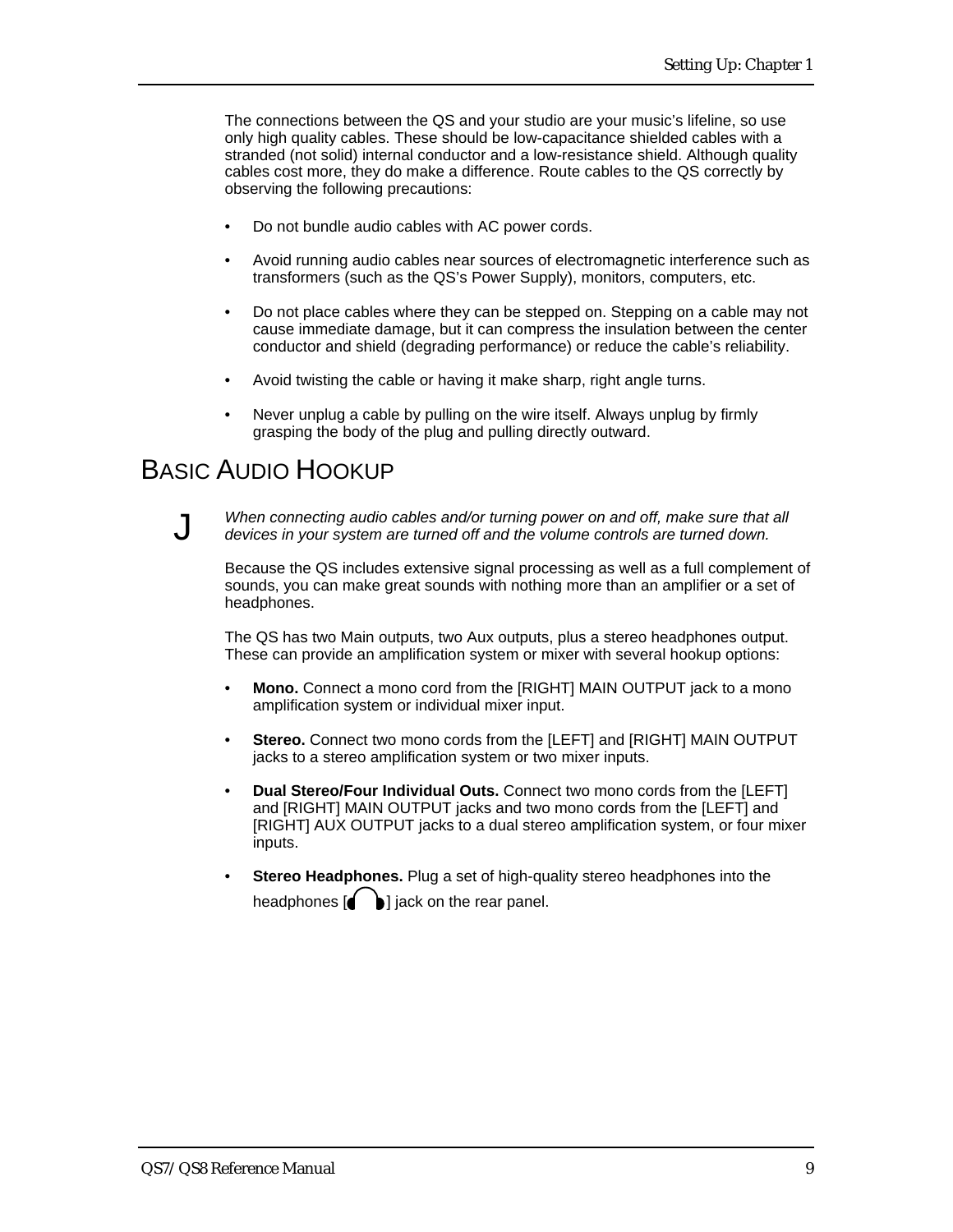# CHAPTER 2 YOUR FIRST SESSION

# POWERING UP

After making your connections, turn on the system's power using this procedure:

- ¿ Before turning on the QS's power, check the following items:
	- Have all connections been made correctly?
	- Are the volume controls of the amplifier or mixer turned down?
	- Is the volume of the QS turned down?
- ¡ Turn on the [ON/OFF] switch on the QS rear panel. Upon power-up, the QS will display the last selected Program or Mix. If this Program/Mix has been edited, the display will indicate this by showing an "\*" to the left of the name of the Program or Mix.



Press [PROGRAM] to select Program Play Mode. The display should look something like this:

| PROG PRESET1 00 |  |
|-----------------|--|
| TrueStereo Ch01 |  |

- Raise the QS's master [VOLUME] slider to maximum. The best signal-to-noise ratio is achieved when [VOLUME] is set to maximum.
- $f$  Turn on the power of the amplifier/mixer, and adjust the volume.

#### PLAYING THE DEMO SEQUENCES

The QS has built-in demo sequences which demonstrate the wide variety of sounds this amazing instrument is capable of generating. In order to get the full effect of the demo, we recommend that you connect both the [LEFT] and [RIGHT] outputs to your sound system, or listen on headphones.

To play the demo sequence:

¿ Hold the [MIX] button, and press [GLOBAL]. The display will read:



¡ Press [MIX] to stop the demo.

There will be no MIDI out messages during the demo, and the keyboard will be disabled.

# WHAT'S A PROGRAM?

A Program is a stored configuration of parameters which emulates the sound of an instrument or sound effect, such as a piano or synthesizer or drum set. A QS Program is made up of hundreds of parameters which, when set to specific values, create a specific type of sound. This setup of parameters can be stored so that you can get back to it instantly at the touch of a button. When you select a Program, all of its parameter settings are recalled to recreate the original sound.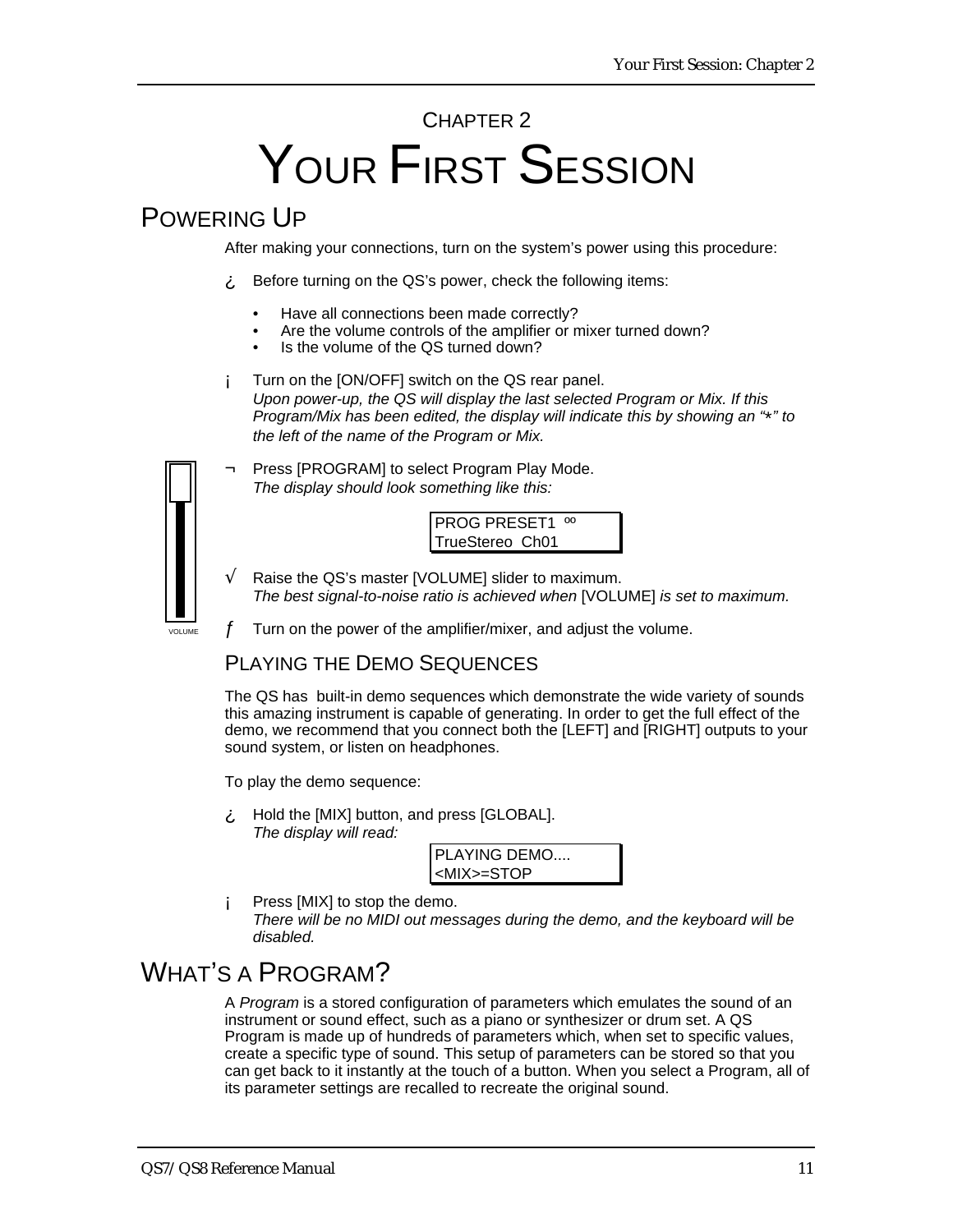The QS provides 640 internal Programs, divided into 5 Banks of 128 Programs each. More Programs can be added by inserting a Sound Card into the Sound Card slot on the rear panel of the QS. Each Bank is broken down into 12 Sound Groups of 10 Programs each, plus a 13th Sound Group with 8 Programs. These group together similar sounding Programs, such as pianos [00], guitars [30], bass [40] and drums [120].

A Program may have from 1 to 4 different sounds which can be combined in a variety of ways to create the overall sound of the instrument the Program is intended to emulate. These four sounds can be layered on top of one another, or split up into different sections of the keyboard. You can even have different sounds played depending on how hard you play the keyboard (this is known as velocity).

# WHAT'S A MIX?

A *Mix* is a combination of 1 to 16 Programs. These Programs can be combined in many ways. The most common is *multi-timbral* when connected to a MIDI sequencer, which means that for each MIDI channel the QS receives (up to 16), a different Program may be selected, thus creating anything from a small pop/rock ensemble to a complete orchestra. Another way of using a Mix is by layering two or more Programs together, so that they play simultaneously from the keyboard. You can also create a split, where one Program is in the lower half of the keyboard, while another is at the top half; you can even have these Programs overlap in the middle.

# WHAT'S A BANK?

A Bank is a collection of 128 Programs and 100 Mixes. There are five internal banks available at any time, with more if a card is in the Sound Card slot. The current bank is shown on the top line of the display, and will cycle in the following order:

| <b>USER</b>    | PRESET1 | PRESET3           | PRESET2      | GenMIDI |
|----------------|---------|-------------------|--------------|---------|
| and optionally | CARD 1  | CARD <sub>2</sub> | CARD 3, etc. |         |

Each bank contains its own unique Programs and Mixes. Program 10 in Preset 1 is different from Program 10 in Preset 3, although they are usually related sounds. A Mix may contain Programs from any bank.

The  $\left[ \begin{array}{c} \blacksquare \end{array} \right]$  BANK] and  $\left[ \text{BANK} \right]$  buttons change the current bank from the top panel, and MIDI Bank Select commands may also be used to select any of the 640 Programs on board, or additional card programs.

Preset and General MIDI banks are permanently "burned in" at the factory. User banks, and Card banks from an SRAM card, may be changed by the user. If you edit a Preset Program or Mix, it can be saved to a User or SRAM card bank only.

#### ABOUT SOUND GROUPS

Preset Banks 1-3 and the User bank are organized into 13 Groups of 10 Sounds each, and are spread out among the top-right row of buttons on the front panel (programs 00-09 are pianos, 50-59 are basses, and so on). The GenMIDI bank, however, does not follow this arrangement; it follows the program list of the General MIDI standard. Programs on some sound cards may not follow that arrangement either, depending on the card type.

## PLAYING THE QS KEYBOARD

The QS is shipped from the factory with 5 Banks of 128 Preset Programs (sounds) each. Additionally, there are 100 Mixes in each of the 5 Banks.

#### PROGRAM MODE AND MIX MODE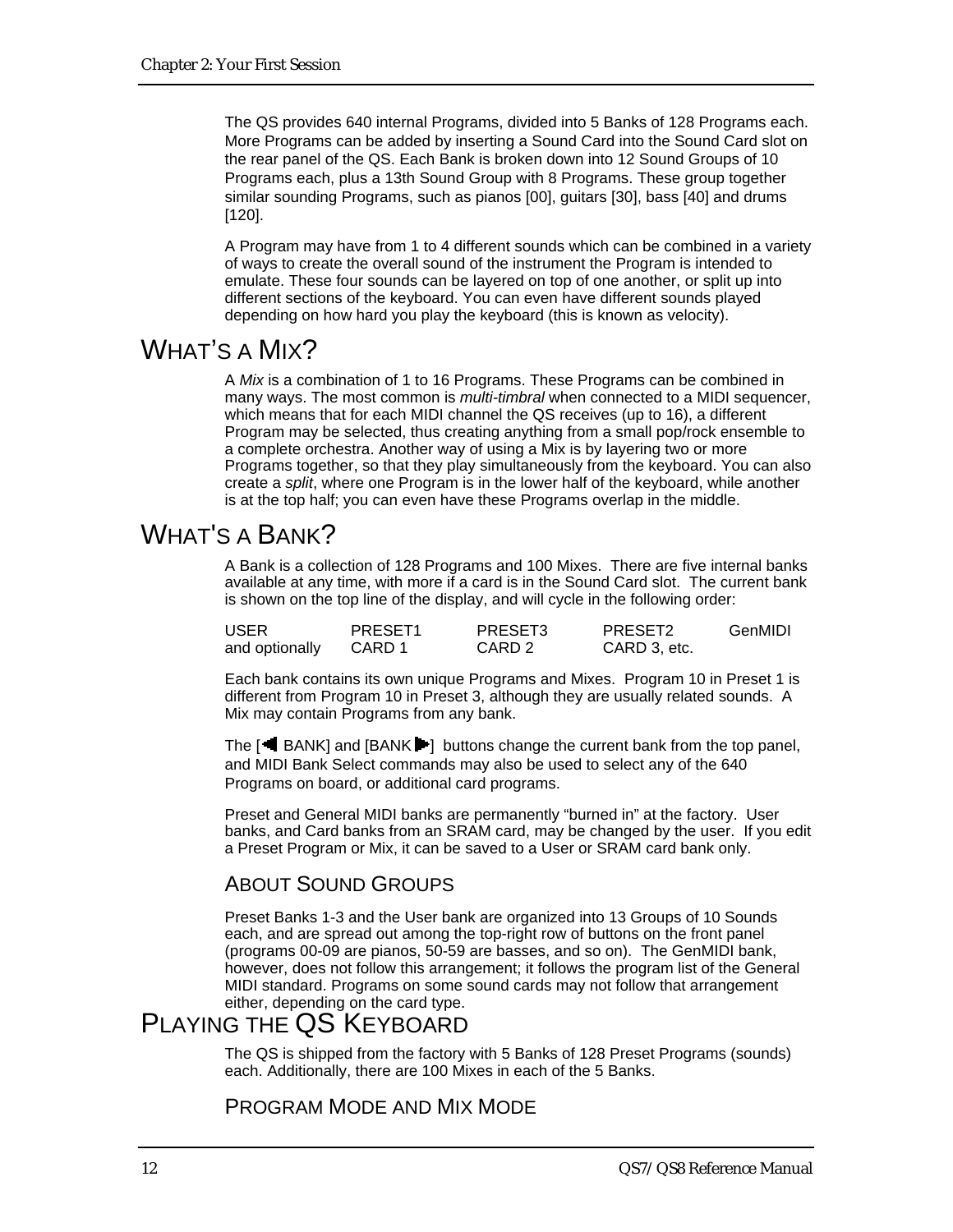The QS is always in one of two modes: Program Mode or Mix Mode. When you are auditioning Programs, you will be in Program Play Mode. When editing a Program, you will use Program Edit Mode. When you are auditioning Mixes, you will be in Mix Play Mode. When editing a Mix, you will use Mix Edit Mode.

If you ever get lost while programming the QS, press either the [PROGRAM] button or the [MIX] button to get back to their respective Play Mode.

• Press the [PROGRAM] button to select Program Play Mode. In Program Play Mode, the QS plays a single Program. The display looks like this:



The current mode (PROG) is displayed in the top-left corner, followed by the current Bank (PRESET1) and the current Program number (ºº). The Program's name (GrandPiano) appears on the lower line of the display and the current MIDI channel appears to its right.

Press the [MIX] button to select Mix Play Mode. In Mix Play Mode, the QS can combine up to 16 Programs for stacking sounds together, splitting the keyboard into different regions, or working with a MIDI sequencer. The display will look something like this:

| Play Mode | Bank           | Mix Number                  |  |
|-----------|----------------|-----------------------------|--|
|           |                |                             |  |
|           | MIX PRESET1 00 |                             |  |
|           | ShimmerGrd     |                             |  |
|           |                | ≠                           |  |
| Mix Name  |                | <b>Active MIDI Channels</b> |  |

The current mode (MIX) is displayed in the top-left corner, followed by the current Bank (PRESET1) and the current Mix number (00). The Mix's name (Piano&Pad) appears on the lower line of the display and the Active MIDI Channels (1 and 2) are shown at the bottom right. In a Mix that uses all 16 MIDI channels (such as the Mixes found in the General MIDI Bank), the display would look something like this:



Active MIDI Channels

J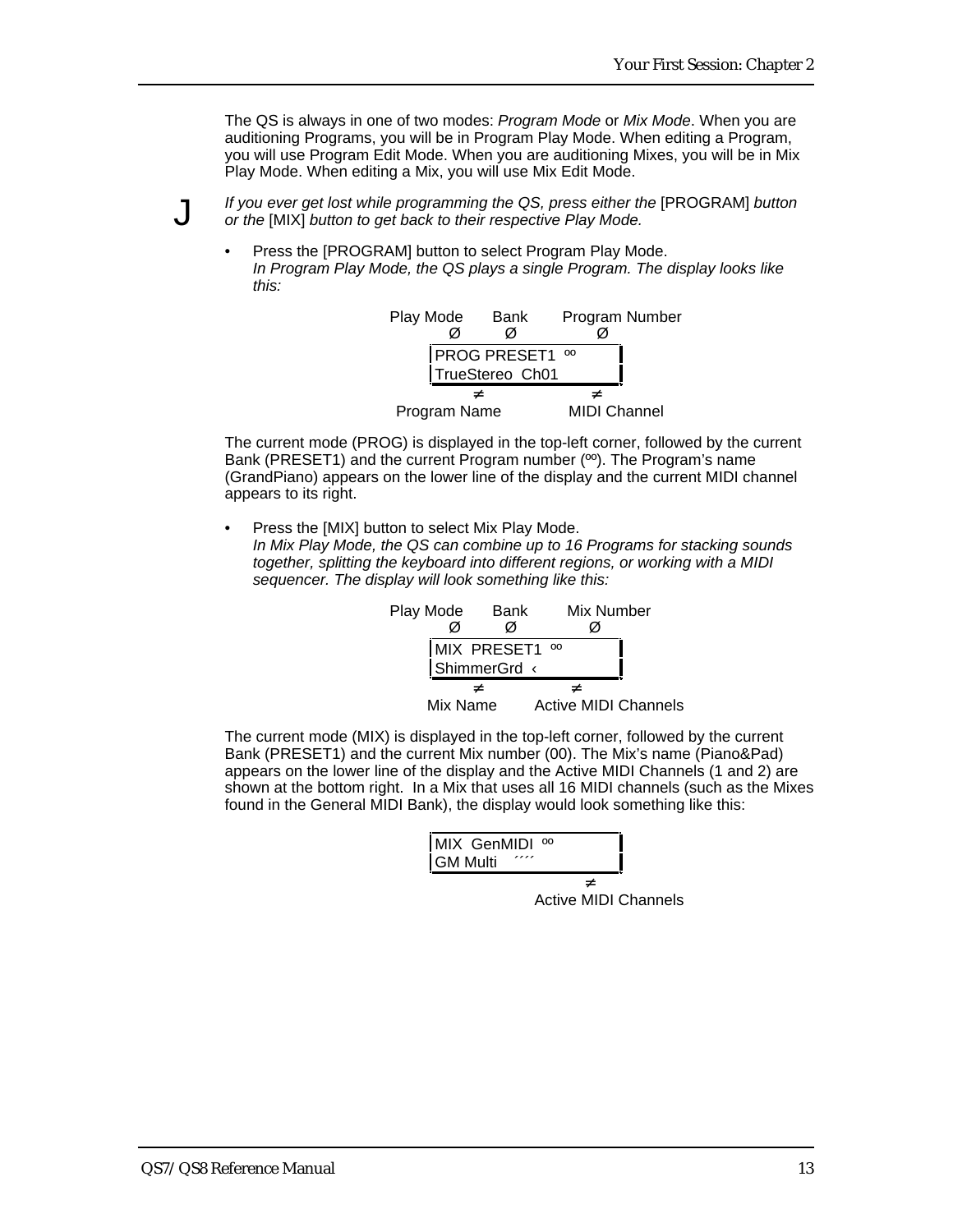#### SELECTING THE MIDI CHANNEL IN PROGRAM MODE

While in Program Play Mode (press [PROGRAM]), the QS can transmit and receive information on any single MIDI channel of the 16 available channels. The currently selected channel appears in the bottom-right corner of the display.



Current MIDI Channel

¿ Use the [ PAGE] and [PAGE ] buttons to select a MIDI channel from 1 – 16. The display will change to indicate the currently selected MIDI channel.

#### AUDITIONING INTERNAL PROGRAMS

- ¿ Press the [PROGRAM] button to select Program Play Mode. You can now play the QS keyboard; the Program will be whatever was selected when last in Program mode (Program number 00 –127).
- ¡ Select a Program using either of these methods:
	- Use the  $[00] [120]$  buttons to select a Sound Group, then use the  $[0] [9]$ buttons to select a Program within the Sound Group. The selected Sound Group determines the tens digit of the selected Program's number. Example: Selecting the [60] Sound Group lets you select Programs 60 through 69. The [100] Sound Group lets you select Programs 100 through 109.
	- Use the [s VALUE] and [VALUE t] buttons to step forwards and backwards through all the Programs one at a time.

When in Program Play Mode and the [120] Group is selected, the [8] and [9] buttons will not function, since Programs only go from 00 to 127.

#### SELECTING PROGRAM BANKS

The QS provides five internal Banks containing 128 Programs in each (and 100 Mixes each, but we'll get to Mixes in a moment). The currently selected Bank will be shown in the upper line of the display, just above the currently selected Program's name.



Use the  $\left[\begin{array}{c} \blacksquare \end{array} \right]$  BANK] and  $\left[\begin{array}{c} BANK \\ \blacksquare \end{array} \right]$  buttons to select a Bank (User, Preset 1 – 3, GenMIDI)**.**

User and Preset Banks are described in detail in Chapter 4.

J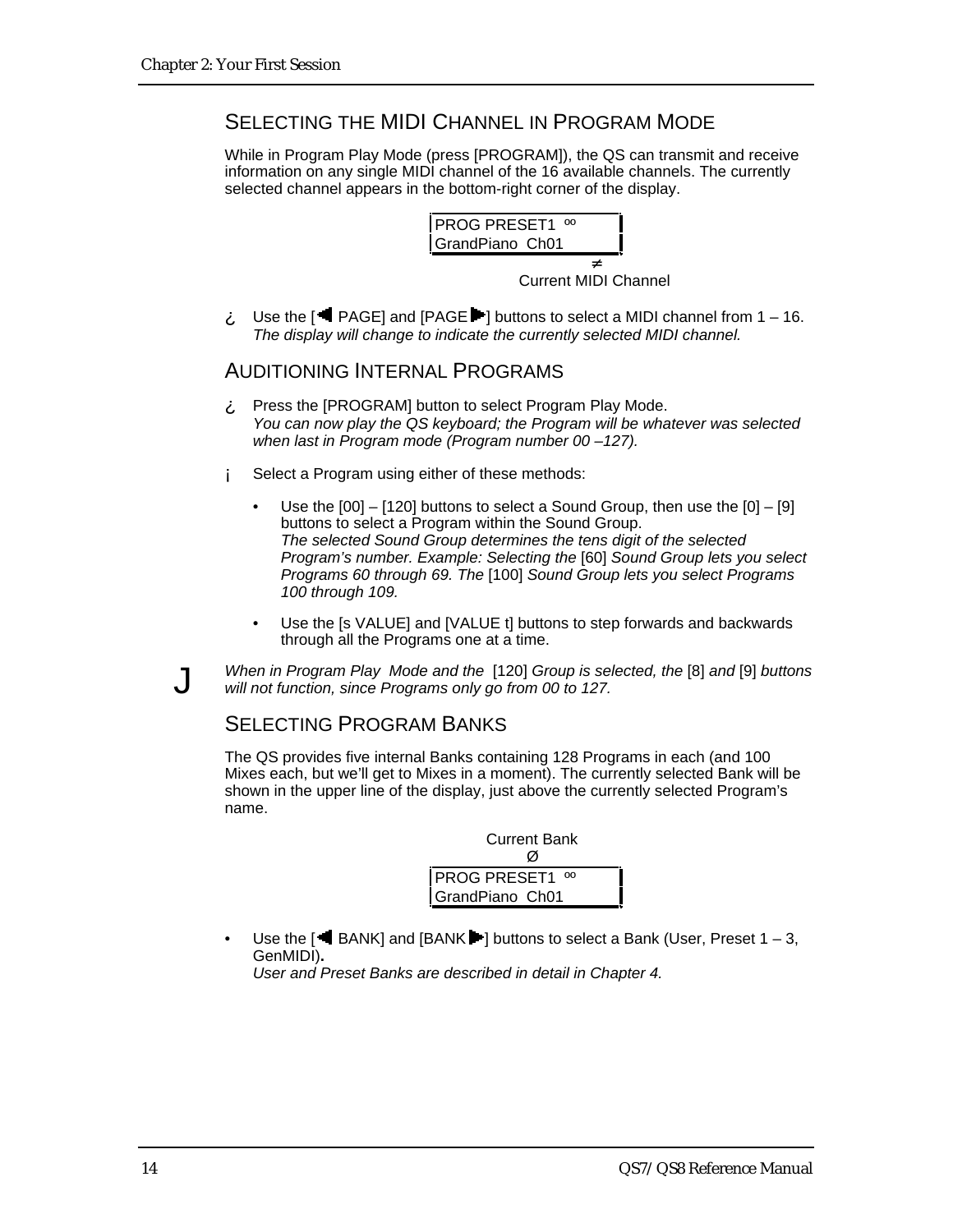#### REALTIME PERFORMANCE FUNCTIONS

The QS provides various ways to control the sound as you are playing. Try out some of these functions while playing the keyboard. The sound of the effects can also change by using these controllers. The effect of these realtime controllers varies from Program to Program; in some they may not be active, and in others they may have a dramatic effect.

- **Velocity.** The volume and tonal quality of the sound will change according to how hard you play the keyboard.
- **Aftertouch.** The action of pressing a key down after playing it is called "aftertouch" (it is also sometimes referred to as "Pressure" since it corresponds to the amount of pressure being applied to the keyboard). Pitch, tone and volume (among other things) can be changed using aftertouch.
- **Pitch Bend Wheel.** While playing a note, you can move the PITCH BEND WHEEL up to raise the pitch, or down to lower the pitch. The amount of pitch bend available can be different for each Program.
- **Modulation Wheel.** By raising the MODULATION WHEEL, you can add expressive modulation effects (such as vibrato or tremolo) while you play. The type of modulation effect can be different for each Program.
- **Controller A–D Sliders.** This is described below.

Further expressive control is available with a pedal switch (included) or expression pedal (optional, see page 25). By connecting a pedal switch to the [SUSTAIN] jack on the rear panel, you can have the sound sustain even after you release the keys. By connecting an expression pedal to the [PEDAL 1] jack, you can use the pedal to change the volume or tone (or some other quality such as reverb depth or vibrato speed) of the sound, if the Program is edited to use the pedal(s).

#### THE CONTROLLER A–D SLIDERS

To the right of the [VOLUME] slider are the four Controller sliders: CONTROLLER [A], [B], [C] and [D]. These provide control over various parameters depending on if you are in a Play mode, or in one of the Edit modes.

In Program Play Mode and Mix Play Mode, the CONTROLLER [A] slider acts as Controller A, the CONTROLLER [B] slider acts as Controller B, and so on. These Controllers are defined in Global Edit Mode (Pages 8 through 11) to transmit specific MIDI controller messages. Many of the QS's internal Programs use Controllers A–D to provide control over their tonal aspects. When auditioning Programs, move the CONTROLLER [A]–[D] sliders up and down to find out what effect each has; they will be different from Program to Program.

| <b>PROG PRESET1 00</b> |  |
|------------------------|--|
| GrandPianollCh01       |  |

≠ Controllers A–D Indicators

A section of the lower line of the display is used to indicate the current settings of the Controller A–D sliders (in Program Play or Mix Play modes only). These four "bargraph" type indicators will update instantly when any of these four sliders are moved. When a Program or Mix is selected, the display indicates the stored settings for these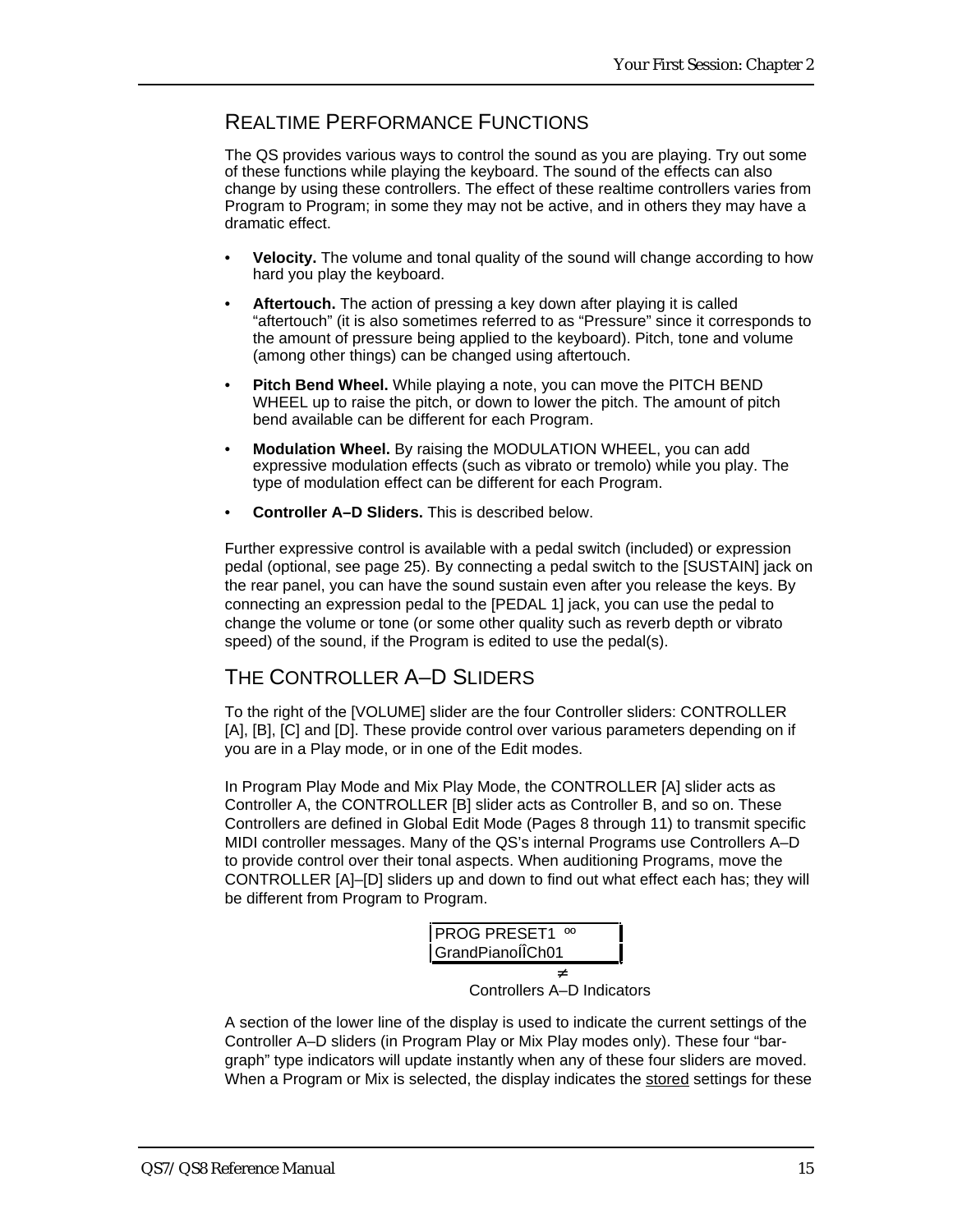sliders (unless the "Controller Mode" function is turned on in page 17 of Global mode; see page 115 for more information).

When in Program Edit Mode or Mix Edit Mode, the CONTROLLER [D] slider is used to edit the parameter that appears in the display, and the other three CONTROLLER sliders are disabled. The lower line of the display will show the parameter's name and current setting, which will have an underline below it. At this point, you can now use the CONTROLLER [D] slider to adjust the parameter's setting; or use the [ VALUE] and [VALUE  $\blacktriangleright$  ] buttons to raise or lower the parameter's setting one step at a time.

#### AUDITIONING MIX PLAY MODE

Mix Play Mode allows you to assign a Program to each of the 16 MIDI channels. This makes it easy to create multitimbral setups for use with an external MIDI sequencer. Additionally, a MIX can be used to "layer" sounds together, or "split" the keyboard in a number of ways, or any combination of these. There are many different ways to program a Mix. For more about Mix Play Mode, refer to Chapter 5. For more about connecting the QS to a MIDI sequencer, see Chapter 3.

- ¿ Press the [MIX] button. The display will change to Mix Play Mode.
- ¡ Select a Mix from 00–99 using one of these methods:
	- Use the  $[00] [120]$  buttons to select a Mix Group, then use the  $[0] [9]$ buttons to select a Mix within the Group.
	- Use the [s VALUE] and [VALUE t] buttons to step forwards and backwards through all the Mixes one at a time.

When in Mix Play Mode, the [100], [110] and [120] buttons will not function, Mixes only go from 00 to 99.

#### SELECTING MIX BANKS

The QS provides five internal Banks containing 100 Mixes in each. The currently selected Bank will be shown in the display just to the left of the currently selected Mix's name.



Use the  $\left[\begin{array}{c} \blacksquare \end{array} \right]$  BANK] and  $\left[\begin{array}{c} BANK \\ \end{array} \right]$  buttons to select a Bank (User, Preset 1 – 3, GenMIDI)**.**

User and Preset Banks are described in detail in Chapter 4.

J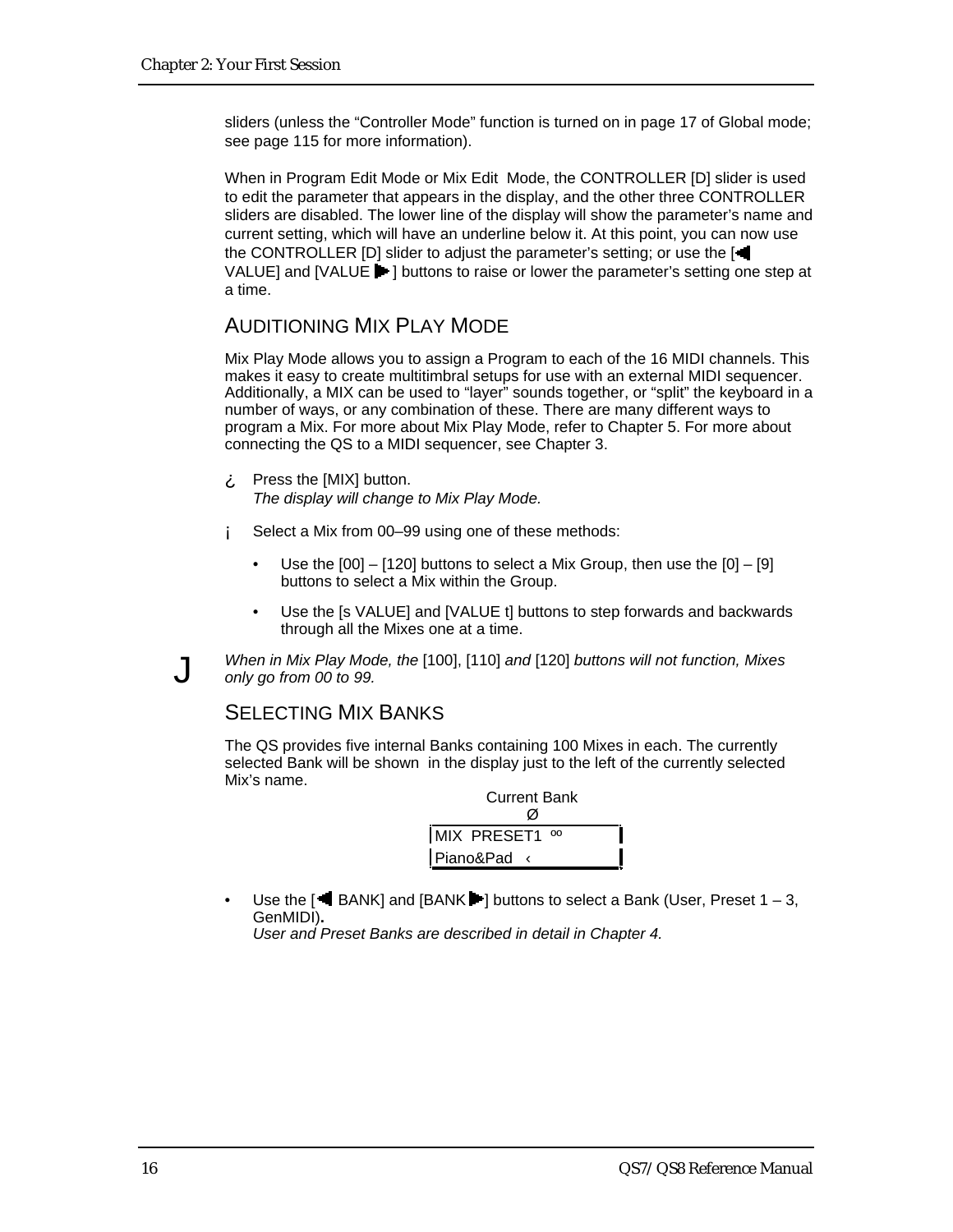#### CHOOSING PROGRAMS IN A MIX

In this section, we will choose Programs for the 16 channels in a Mix, for playing back tracks from a MIDI sequencer. There are many other aspects of a Mix we may wish to edit, however. Refer to Chapter 5 for more information about Mix editing.

You do not have to access Mix Edit Mode to select Programs for a Mix (i.e. you don't have to press the [EDIT SELECT] button). Instead, you simply use a two step process:

- **A)** Use the [ PAGE] and [PAGE ] buttons to select one of the 16 channels in the Mix.
- **B)** Use a combination of the  $\left[\begin{array}{c} \blacksquare \end{array}\right]$  BANK  $\blacksquare$  buttons, the  $[00] [120]$ buttons and the [0] – [9] buttons to choose a Program for the selected channel.

Here's the process broken down into simpler steps:

¿ Press [MIX] and select **Mix 00** from the **GenMIDI** Bank using one of the methods described on page 16.



¡ Press [PAGE ]. The display will look like this:



The  $\lceil \cdot \rceil$  PAGE] and  $\lceil \text{PAGE} \rceil$  buttons are used to select one of the 16 channels in the Mix.

The actual channel number (shown in the display at half-size) will be whatever channel was last selected. In the illustration above, channel 1 is shown. If the channel number in your display is not " $a$ " (1), press both  $\blacksquare$  PAGE] and [PAGE ] buttons simultaneously to select channel 1.

- Use the  $\lceil \cdot \cdot \rceil$  BANK] and [BANK  $\blacktriangleright$ ] buttons to select a Program Bank.
- Use the [00] [120] buttons to select a Program Group. Example: Press [00] for pianos, [20] for organs, etc.
- f Use the  $[0]$   $[9]$  buttons to select a Program.
- ≈ Press [PAGE ] to select to the next channel up. If channel 1 had been selected, pressing [PAGE **]** will select channel 2.
- $\Delta$  Repeat steps  $\neg$   $\approx$  as needed to select Programs for the remaining channels.

Changes you make to a Mix are temporary and will be lost if another Mix is selected. To make changes permanent, you must store the Mix into the User bank (see next page).

J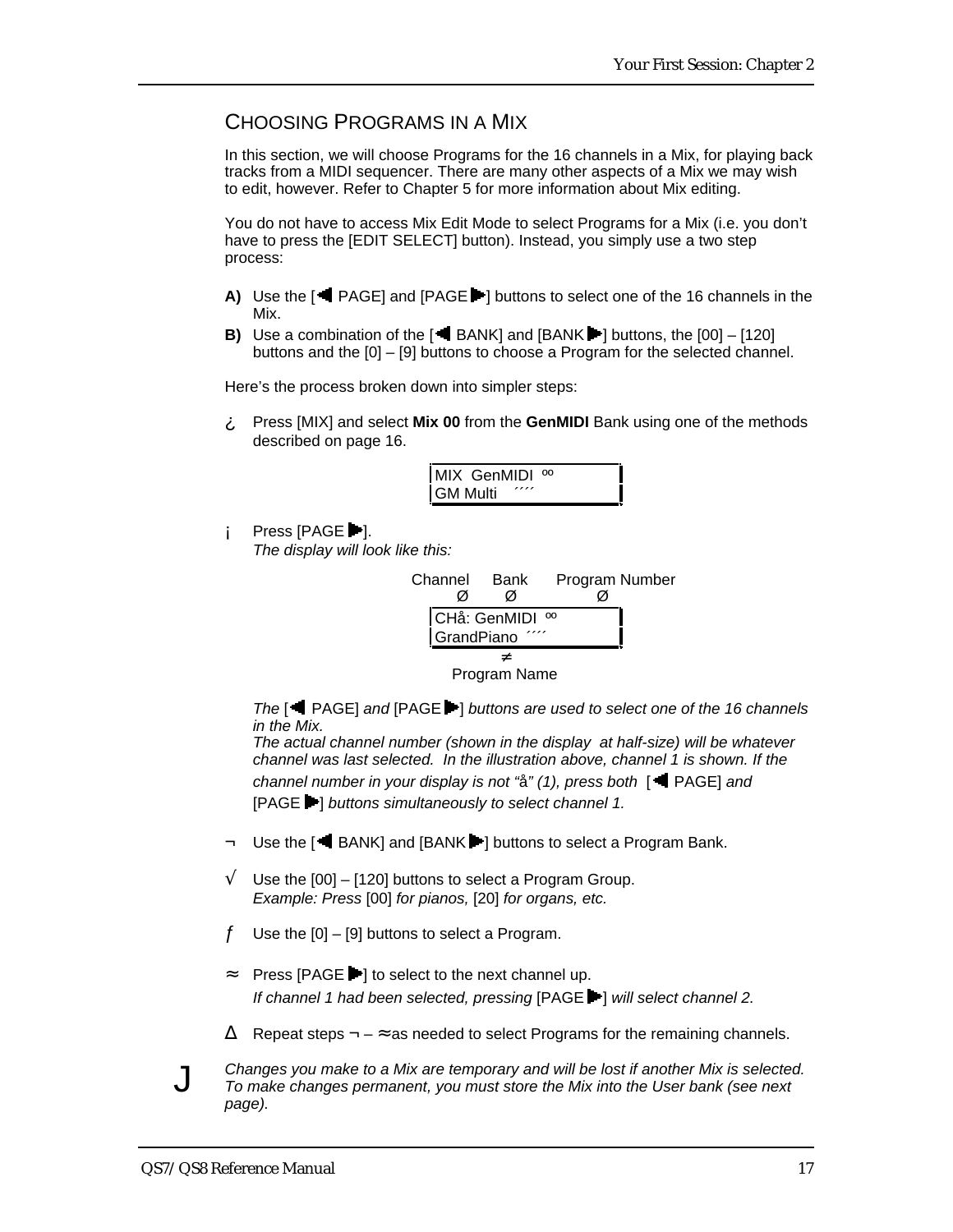#### STORING AN EDITED MIX

Once you have made changes to a Mix, you will need to store the Mix into the User Bank; that is, if you want to keep the changes you have made. The User Bank is designed to hold up to  $100 (00 - 99)$  of your custom-made Mixes. Whenever you store an edited Mix, the User Bank is automatically selected. All you have to do is select a Program location (00 – 127) within the User Bank to store the edited Mix into. However, if an SRAM Sound Card is inserted into the Sound Card Slot on the rear panel of the QS, you may select any of the available Banks on the Sound Card to save the edited Mix into.

¿ Press [STORE].

This selects Store Mode. The display will look like this:

| SaveMix? (STORE)<br>to USER 12 |              |
|--------------------------------|--------------|
|                                | ≠            |
| (Mix Bank)                     | (Mix Number) |

The Mix Number will be the identical to the last Mix number selected.

- **i** Optional: If a Sound Card is inserted, Use the [s VALUE] button to select a Bank on the Sound Card.
- Use the  $[0] [9]$  and  $[00] [120]$  buttons to select a Mix location  $(00 99)$  within the selected Bank. The selected Bank and Mix number location will appear in the display.
- Press [STORE] to save the Mix into the selected location. The Mix has now been stored, and the display will revert back to whatever was shown before [STORE] was pressed the first time.

### ENABLING GENERAL MIDI MODE

If you are using a General MIDI sequencer, and/or playing a sequence that is programmed to take advantage of General MIDI, turn the "General MIDI" function in the QS on.

- ¿ Press [EDIT SELECT], then press [GLOBAL]. The display will now be in Global Edit Mode.
- $i$  Press [PAGE | 6 times to advance to page 7. This selects the General MIDI parameter in the display.
- Press the [S VALUE] button. This turns on General MIDI mode, and automatically puts you into Mix Play Mode with Mix 00 of Preset Bank 4 selected. This display should look like this:

| MIX GenMIDI 00       |  |
|----------------------|--|
| <b>GM Multi</b><br>. |  |

For more information about General MIDI, refer to the MIDI Supplement in Appendix B.

## USING THE PCMCIA EXPANSION CARD SLOTS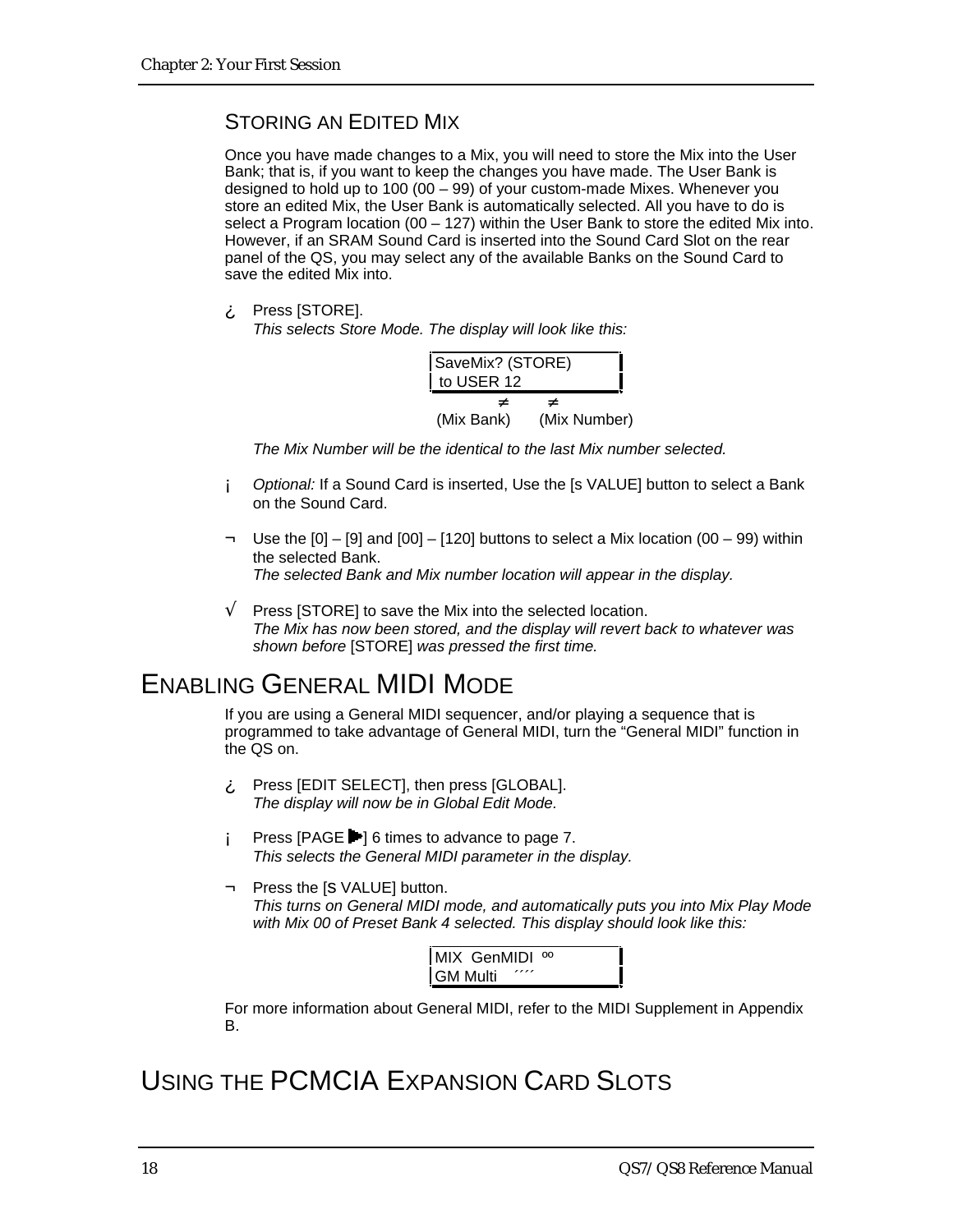Your QS is an expandable system using the two PCMCIA EXPANSION CARD slots on the back panel. There are three different kinds of Sound Cards available through your Alesis dealer or directly from Alesis:

- **SRAM cards:** The Alesis Virtual Composer card provides an additional four banks of Program/Mix memory. All banks can be stored to by the user, and it comes with additional Programs and Mixes pre-stored.
- **QCards:** These read-only memory cards provide actual samples, plus the Programs and Mixes that use them in a single card bank. Available QCards include a Stereo Grand Piano card, a Pop Rock card that includes high-quality guitar, drum, bass, and keyboard sounds, a World/Ethnic card and a Rap/Techno/Dance card.
- **Flash RAM cards:** If you want to burn your own custom sample cards, Flash RAM cards are available in 2 MB, 4 MB, and 8MB sizes. Alesis Sound Bridge software (see next section) will translate from Sample Cell format to Alesis QS Composite Synthesis format, and then you can write your own custom Programs and Mixes that use these samples.

To use a sound card with the QS:

- ¿ Hold the card with the front label facing up and insert the exposed contact end gently into either of the QS's PCMCIA EXPANSION CARD slots, [A] or [B].
- ¡ Push the card in until you the slot's eject button extends outward, and the card will not go any further.
- ¬ To remove the card, press the eject button adjacent to the card slot and gently slide the card out of the slot.

The QS's two PCMCIA EXPANSION CARD slots can accommodate any combination of these three card types. You can combine QCards and Flash RAM cards that store up to 8 MB of samples each, giving you a total of 16 Mb of sound ROM expansion and effectively doubling the internal 16 MB of sound ROM for a total of 32MB!!

When storing Mix and Program Banks to external cards, the maximum number of accessible card banks is 11. This is because the QS's grand total of banks possible is 16, and 5 of them are already built into the QS. The 11 card banks can be split among the two PCMCIA EXPANSION CARD slots. Under normal situations, this will not be a limitation (remember, each bank has 128 Programs and 100 Mixes; 11 banks gives you 1408 additional Programs and 1100 additional Mixes).

In other words, if you have two SRAM cards (256k each, capable of storing up to 4 banks), you will have 4 banks available on each card for a total of 8 banks; well below the maximum. However, since it is possible to purchase third-party 512k PCMCIA cards and burn these yourself using Sound Bridge software, it is possible to physically insert two 8 bank cards which combine for a total of 16 banks. In this situation, only the first 11 banks will be accessible beginning with slot [A]; i.e. you'll be able to access all 8 banks from the card in slot [A] and the first 3 banks from the card in slot [B].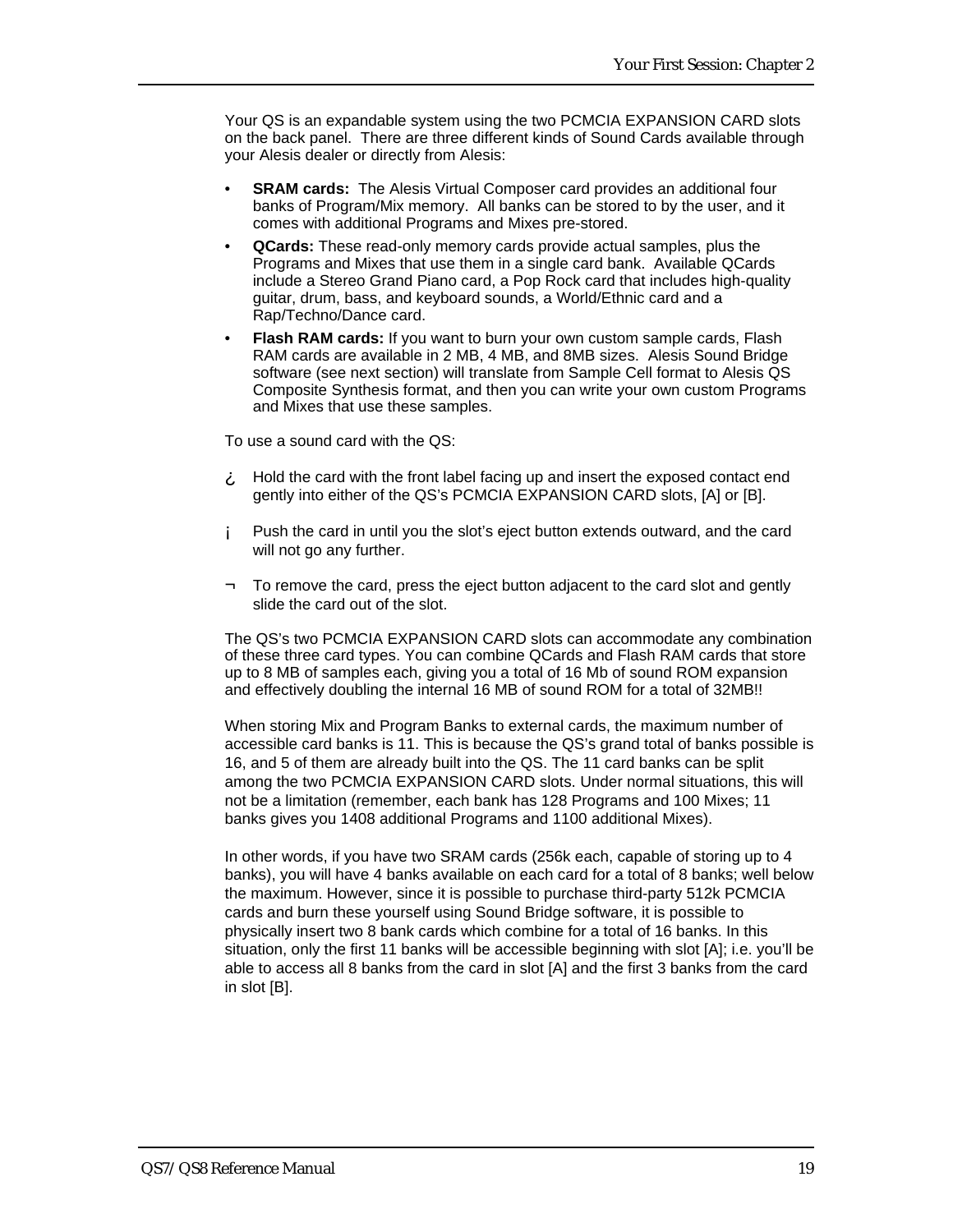J If an internal Program uses one or more Sounds that reside on a sound card, the sound card must be inserted into the same PCMCIA EXPANSION CARD slot, [A] or [B], as when the Program was stored. In other words, if a Program uses a Sound found on the card currently inserted in slot [A], then the same card must be inserted into slot [A] for that sound to be used when this Program is recalled. Although the card can physically be used in either slot, once a Program is stored using a Sound on a card it expects to find that card in the identical slot it was in when the Program was stored. The same is true when a Program residing on the card in slot [A] uses a Sound stored on card [B], or vice-versa.

J

If an internal Mix uses one or more Programs that reside on a sound card, the sound card must be inserted into the same PCMCIA EXPANSION CARD slot, [A] or [B], as when the Mix was stored. The same is true when a Mix residing on the card in slot [A]uses a Program stored on card [B], or vice-versa.

# A WORD ABOUT THE QS CD-ROM

Included with the QS is a CD-ROM containing various useful software programs to use with your QS. These include various Alesis and third-party programs, QS sounds and samples, sequences stored in the MIDI Song File (SMF) format, plus demonstration software we thought you would find interesting. Most of these programs are provided in both Macintosh™ and IBM® PC formats.

#### SOUND BRIDGE™

Among the files contained on the CD-ROM is a software program called Sound Bridge™. Sound Bridge is a sound development utility which compiles custom samples from a variety of sources into the QS Synthesis Voice format, and downloads the compiled data to an Alesis PCMCIA Flash RAM Sound Card via MIDI Sysex to a QS, QuadraSynth Plus Piano or S4 Plus. Sound Bridge allows individuals and sound developers to make their own Sound Cards, using whatever samples they want. Sound Bridge makes this possible without having a PCMCIA card burner attached to your computer. All you need is a QS-series synth, QuadraSynth Plus Piano or S4 Plus.

Sound Bridge creates a QS Voice (multi-sample) by loading Digidesign Sample Cell I or Sample Cell™ II format Instrument files. Using this format, Sound Bridge is able to determine key group and velocity group split points, root notes, sample playback rates, tunings, start points, loop points, and loop tunings. Sound Bridge can also create QS Voices without Sample Cell Instruments by loading single AIFF, Sound Designer, or Sound Designer™ II files.

Sound Bridge does NOT require Sample Cell hardware. The Sample Cell Instrument file, or sample file, may be loaded directly into Sound Bridge from any disk (i.e. CD-ROM, floppy disk, hard disk, etc.). For example, a user may load data from a Sample Cell CD-ROM, and send this data to the QuadraSynth PCMCIA Card, without ever using Sample Cell!

The Sound Bridge folder on the CD-ROM contains the Sound Bridge application, and an electronic manual which will give you all the information you need to know to run Sound Bridge.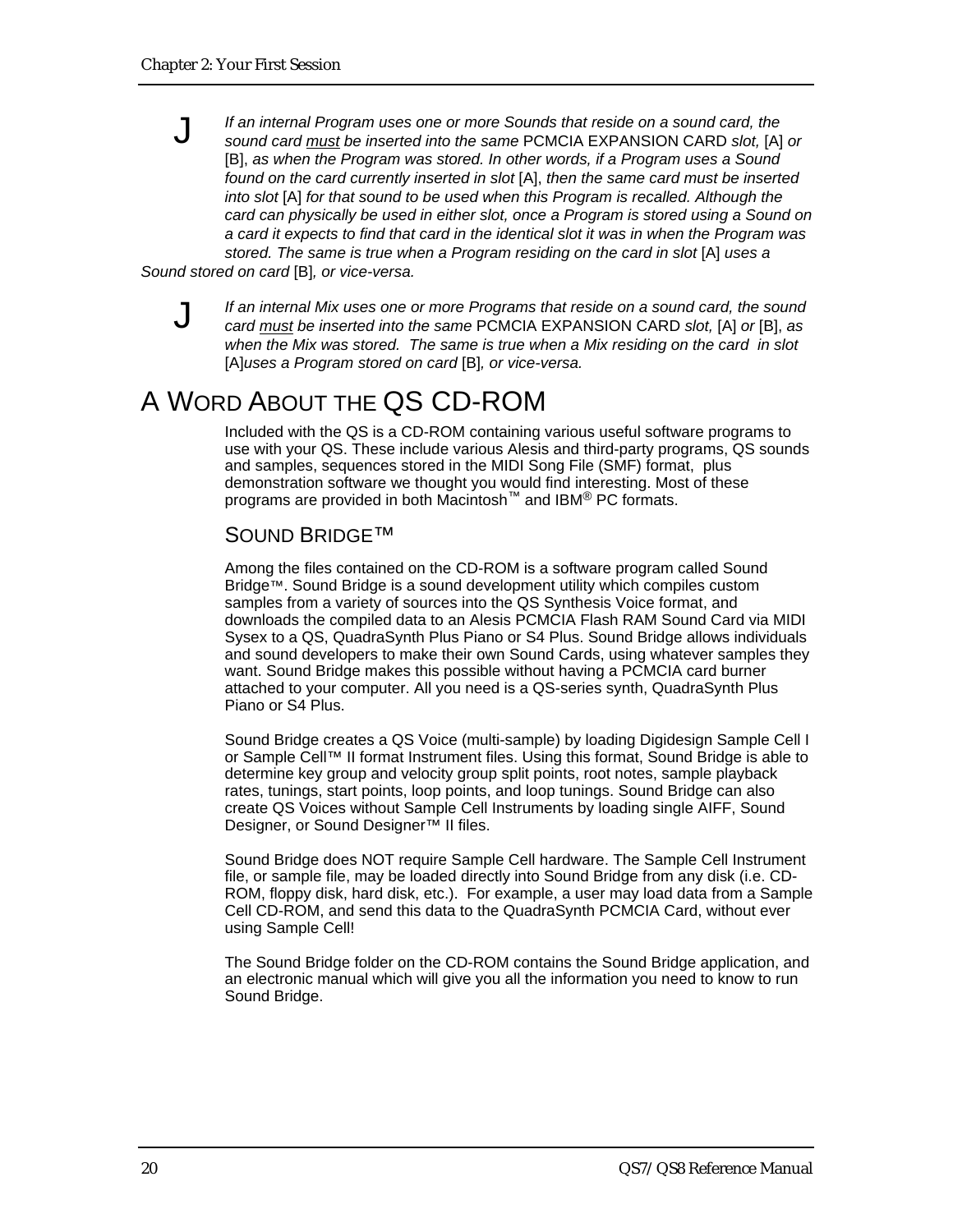# CHAPTER 3 CONNECTIONS

# BASIC MIDI HOOKUP

MIDI is an internationally-accepted protocol that allows musical-related data to be conveyed from one device to another. See the MIDI Supplement in Appendix B if you are not familiar with how MIDI works.

The QS has three MIDI connectors which provide the following functions:

- MIDI IN This port is for receiving MIDI information (notes, program changes, etc.) from a source such as another QS or MIDI keyboard, controller, or computer.
- MIDI OUT This port is for transmitting MIDI information to another MIDI keyboard, sound module, or computer.
- MIDI THRU This port is for passing on (echoing) MIDI information received by the MIDI IN port. In simple MIDI setups, the THRU port is used to connect additional devices that will all be "listening" to the same source.

To play the QS from a MIDI control device (keyboard, drum pad, guitar or bass controller, sequencer, etc.), connect the control device's MIDI OUT to the QS's [MIDI IN]. The illustration below depicts a master QS connected to a slave QS. When both are set to a common MIDI channel, you can hear both when playing the master QS's keyboard.



The QS's [MIDI OUT] connector sends MIDI data from the QS's keyboard to other MIDI devices, but can also send System Exclusive data (see the MIDI supplement) to a storage device for later recall.

If you are using the QS in the middle of the MIDI chain (example: as the second unit of a three device chain), connect the QS' [MIDI THRU] to the third device's MIDI IN connector in order to route the first device's MIDI out information to the third device.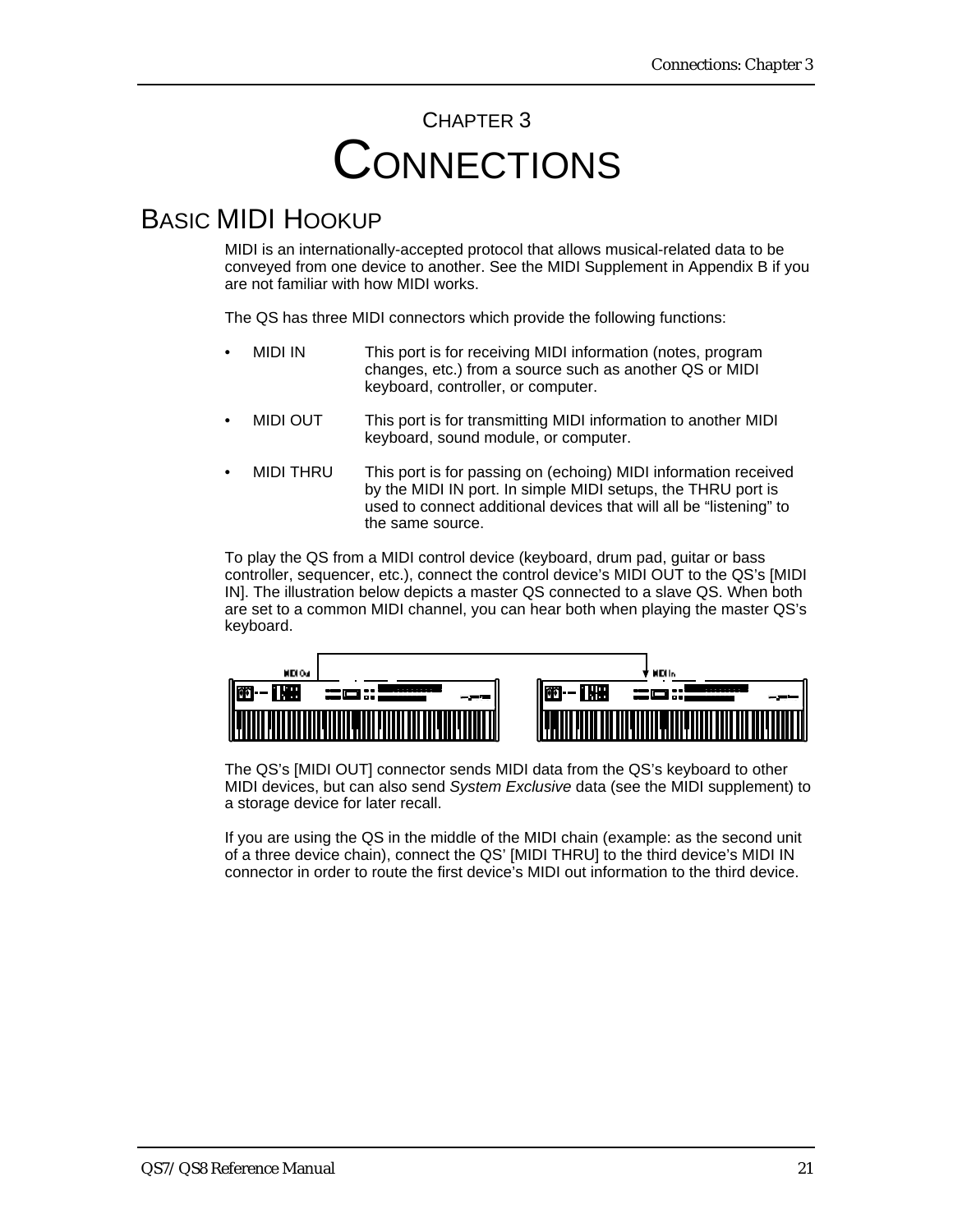# USING AN EXTERNAL SEQUENCER

The QS can generate MIDI signals that are recorded by a sequencer. On playback, the sequencer sends this data back into the QS, which then serves as a multitimbral sound module (in Mix Mode). The sequencer can generate data over several channels; in Mix Mode, the QS can be programmed so that individual Programs play sequenced data on specific channels. Example: If the sequencer transmits a piano part over channel 1, a bass part over channel 2, and a drum part over channel 10, you could set up a QS Mix so that a piano sound plays only the MIDI data assigned to channel 1, a bass sound plays only the MIDI data assigned to channel 2, and drums play only the MIDI data assigned to channel 10. The QS can store up to 100 User Mixes.

Connect the sequencer's MIDI Out to the QS's [MIDI IN], and the QS's [MIDI OUT] to the sequencer's MIDI In. This allows the QS to send data to the sequencer for recording, and play back data from the sequencer.



#### ABOUT THE KEYBOARD MODE

In a Mix, the QS's keyboard may be set up in several ways using the Keyboard Mode parameter found on Page 6 of Global Edit Mode. You need to determine which way is best for your application. The Keyboard Mode parameter determines how the keyboard will function with regard to MIDI:

- The keyboard sends on only one MIDI channel and the sequencer is used to set the MIDI channel of each track (Keyboard Mode =  $OUT 1 - OUT 16)$ .
- Or, the keyboard is split or layered, sending on many MIDI channels at once, and the sequencer records each channel onto a different track (NORMAL).
- Or, the keyboard only sends on one MIDI channel, but you change the channel on the QS for each separate track on the sequencer (CH SOLO).

In OUT 1 – OUT 16 mode, you will not hear the QS unless your sequencer echoes the MIDI data back to the QS's MIDI IN. This is a way of verifying that the sequencer is set to receive properly. Depending on the capabilities of your sequencer, it may "auto-channelize" the echoed MIDI back to the QS on a different MIDI channel (usually, the MIDI channel that the selected record track is assigned to). In NORMAL or CH SOLO mode, the QS sounds are internally played from the QS keyboard, so any echo features of the sequencer should be turned off.

When using the QS with a MIDI sequencer, the usual choice for the Keyboard Mode is "OUT 1." This is equivalent to turning the QS's local control off and transmitting on channel 1. For more information, see page 41.

# USING A COMPUTER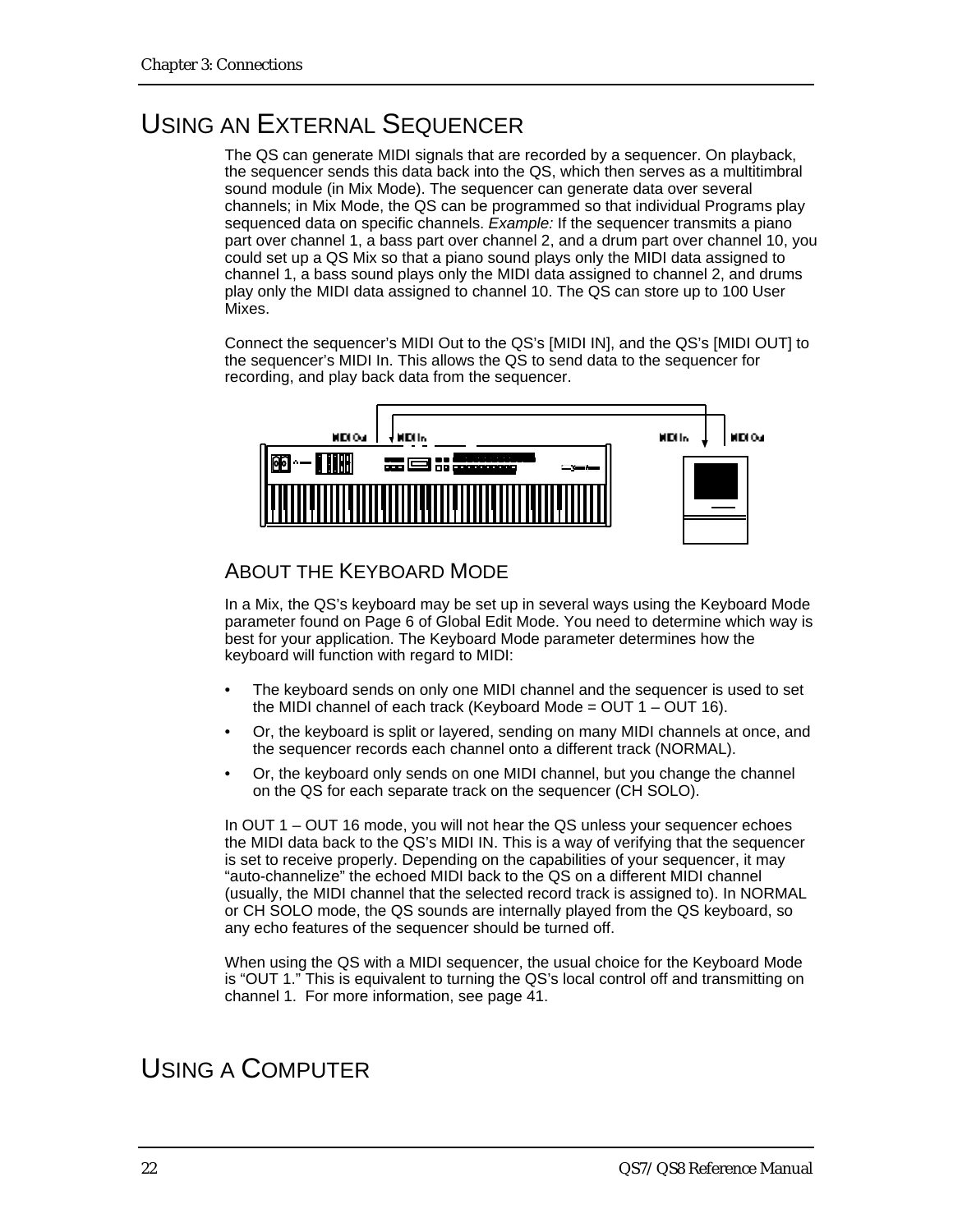The QS can communicate directly with a computer via its [SERIAL PORT] connector. This eliminates the need for an additional computer-MIDI interface, as well as the MIDI cables to connect to it. The [SERIAL PORT] can be set to one of two modes, depending on the computer you are using. The mode is selected using the switch directly next to the [SERIAL PORT] connector.

| Set the [SERIAL PORT] switch to | If using a                   |
|---------------------------------|------------------------------|
|                                 | <b>IBM® PC or compatible</b> |
| MAC                             | Macintosh™                   |

If you already have a MIDI interface for your computer, then you will want to use the QS's MIDI connectors to connect the QS to your computer interface's MIDI IN and OUT connectors using the method described in the previous section. Note: If you are already using the QS's [SERIAL PORT] to connect to your computer, it is not necessary to connect the MIDI ports to the computer as well.

#### IBM® PCS AND COMPATIBLES

This connection will require a special cable with a DIN8 connector on one end and either a DB9 or DB25 connector on the other end, depending on the type of connector you are using on the PC. You can purchase this cable through Alesis Product Support (DIN8-to-DB9 cable: part number 15-00-0009; DIN8-to-DB25 cable: part number 15-00-0025). Some PCs will have both connectors available, so you'll have to identify which connector is currently not in use.

Connect the DIN8 end of the cable to the QS's [SERIAL PORT] connector and the other end to the serial port of your computer. If your computer has more than one serial port, refer to the setup of your MIDI software to determine which port it is using.

Alesis provides a MIDI serial driver that works with Windows 3.1, Windows NT and Windows 95. This can be found on the QS CD-ROM disk that came with your QS package (located in the \ALESIS\ASDWIN\ directory). If you don't have a CD-ROM drive connected to your computer, you can call Alesis Product Support and order the Windows MIDI driver on a 3-1/2 inch floppy disk. This driver is used to send and receive midi data your QS6 and the computer via a serial port connection. Once the MIDI driver has been successfully installed, you need to indicate to the driver which connector port the QS is using.

**WINDOWS 3.1:** From your Windows 3.1 Control Panel, open the "Drivers" applet. Add an Unlisted or Updated driver and select or browse to the appropriate path for Windows to find the "ASDWIN" OEM setup info. Follow the instructions given by windows to install the driver.

**SETUP FOR WINDOWS 95:** Open Control Panels. Select "Add New Hardware". Select "NO" to NOT have windows auto-detect hardware. Select "Sound, Video, Game controllers" as hardware type. When prompted for device, select "Have Disk". Navigate to the OEM setup in the "ASDWIN" directory. Follow the Win95 instructions from there.

Please refer to the "READ\_ME" file which accompanies the Alesis MIDI driver.

#### MACINTOSH<sup>™</sup>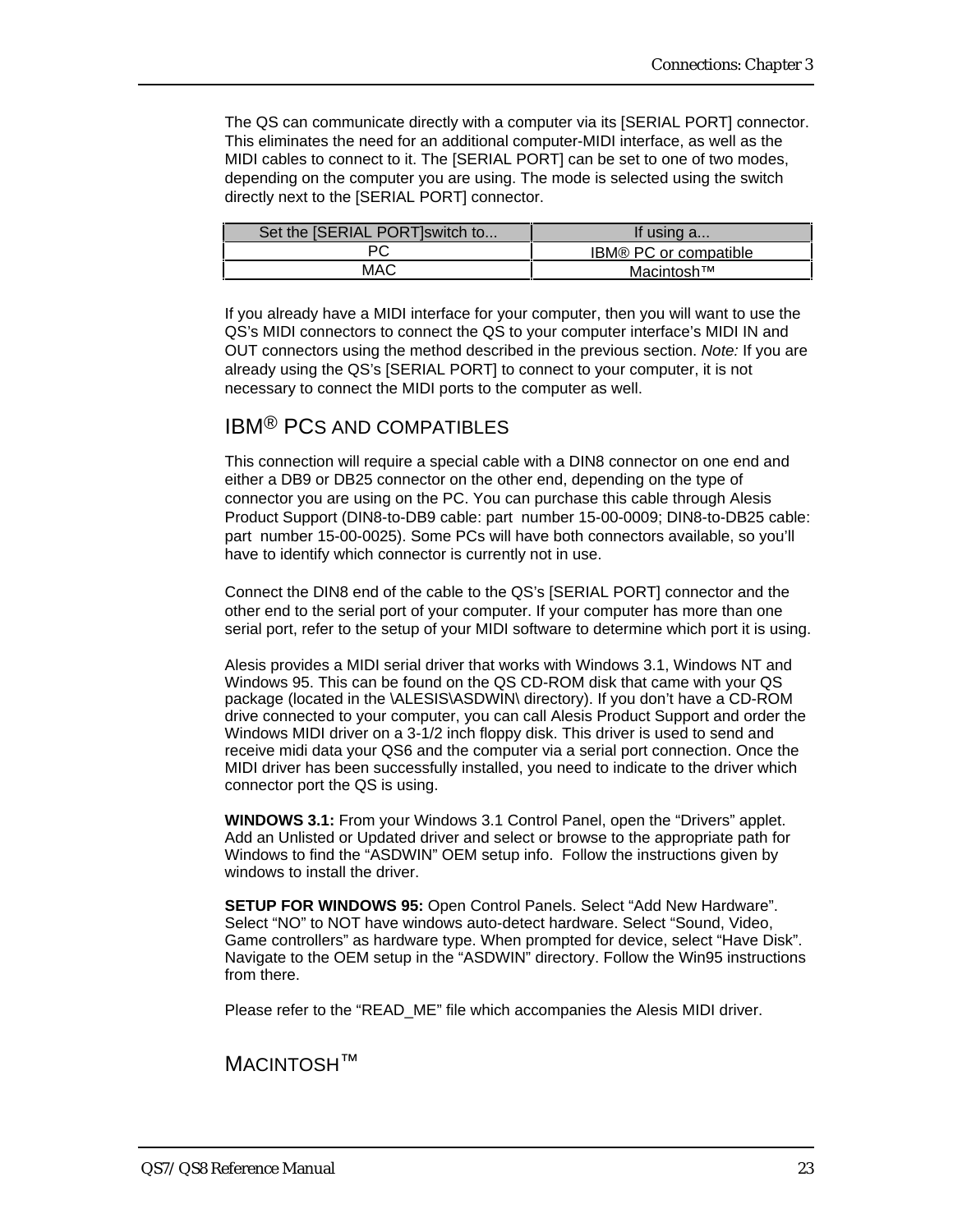J

Connect one end of a DIN-8 cable to the QS's [SERIAL PORT] connector and the other end to either the MODEM serial port or the PRINTER serial port, depending on which one you are using for sequencing.

MIDI sequencing software for the Macintosh typically defaults to using the MODEM port, but in actuality can be set to use either the MODEM or the PRINTER port, or both. If you have a printer connected, you will want to use the MODEM port; conversely, if you have a modem connected but do not have a printer, you will want to connect to the PRINTER port. If, however, both a printer and modem are connected, you will need to either temporarily disconnect one of them (preferably the modem; especially if the printer uses AppleTalk, since AppleTalk must be disabled to use the PRINTER port for MIDI) or purchase a multiple serial port box that will allow you to switch between the modem and the QS.

# MASTER CONTROLLER FOR LIVE USE

Most live applications use the QS to generate sounds, with (possibly) the MIDI output driving other MIDI devices, such as an S4 Plus rack unit, QuadraVerb 2, and other keyboards and sound modules, etc.

To drive MIDI controlled devices from the QS, patch the QS's [MIDI OUT] to the MIDI device's MIDI IN If there are more than one MIDI device, patch the first device's MIDI THRU to the second device's MIDI IN, the second device's MIDI THRU to the third device's MIDI IN, etc.

Caution: Do not attempt to connect more than three or four units together using the "Thru" connectors as this may impede the MIDI data flow to the connected devices. Instead, insert a MIDI patch-bay to the QS's [MIDI OUT] so that all devices receive its MIDI information simultaneously.

In Program Mode, the QS sends and receives MIDI information on only one MIDI channel at a time. In Mix Mode, however, the QS can transmit on as many as 16 MIDI channels, each with its own keyboard range (for more information on Program Mode and Mix Mode, see Chapter 4).

When using the QS as a master keyboard to play other MIDI devices, be sure the Keyboard Mode is set to "NORMAL." The Keyboard Mode parameter is found on Page 6 of Global Edit Mode (for more information, see Chapter 8). It is also possible for the QS to transmit volume and pan settings via MIDI (as controllers 7 and 10, respectively). This occurs whenever a new Program is selected, or when a new Mix is selected. In the case of a Mix, the volume and pan settings may be transmitted for each Channel (up to 16) used in the selected Mix.

# PEDAL AND FOOTSWITCH HOOKUP

The QS keyboard has two pedal jacks, [PEDAL 1] and [PEDAL 2], that accept a Roland model EV-5 (or equivalent type) volume control pedal, or a standard switch pedal. Normally, [PEDAL 1] acts as a volume pedal for the entire instrument, but both pedals can be assigned to modulation functions within a program. Example: The pedal could control Vibrato or Lezlie Speed.

The [SUSTAIN] footswitch jack accepts a momentary footswitch unit, included with the unit. This provides the same function as the sustain (or damper) pedal on a standard keyboard. You can use either a normally closed or normally open momentary contact footswitch. Plug it into the rear panel [SUSTAIN] footswitch jack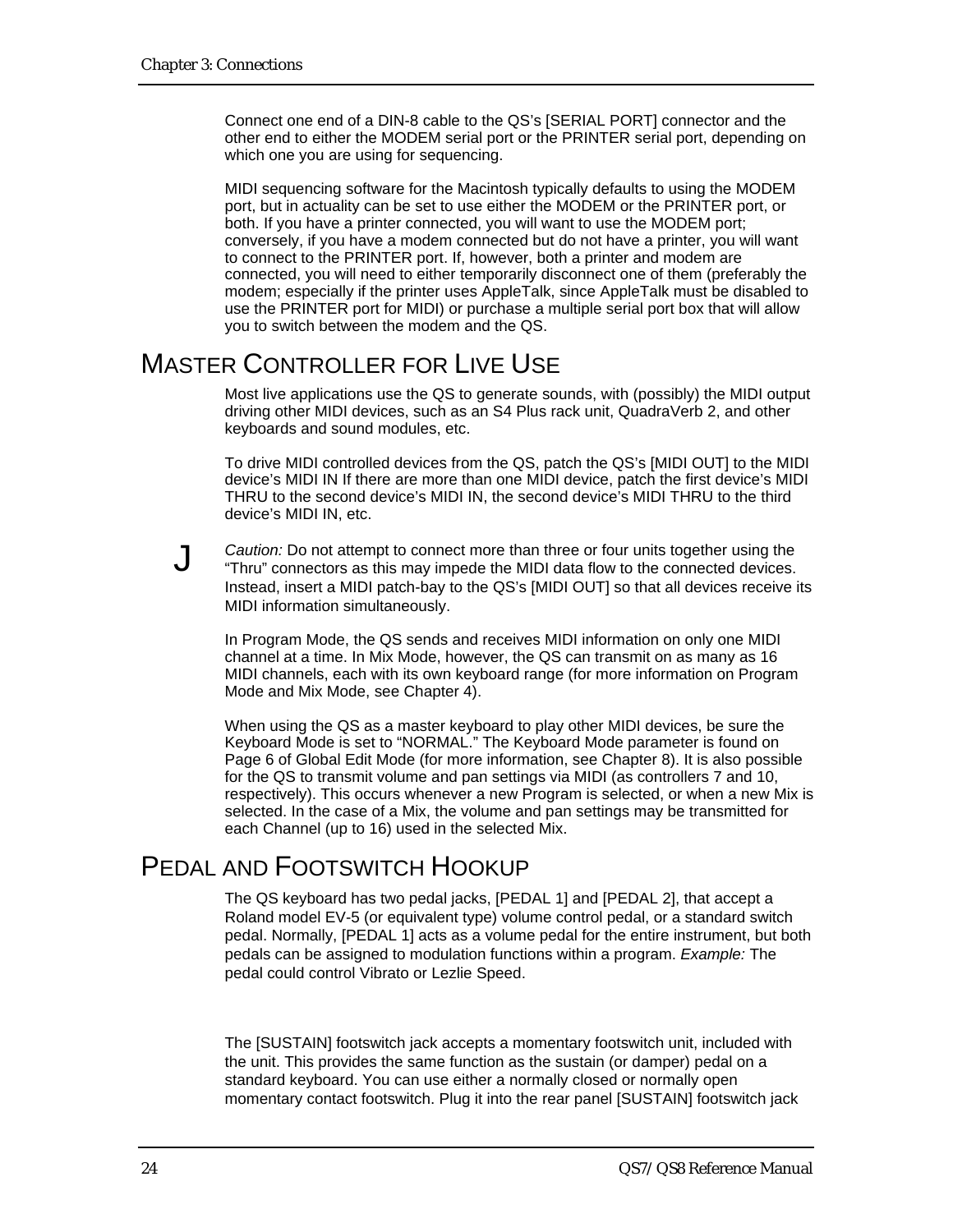**before** powering up the QS; on power up, it will automatically sense the footswitch polarity and calibrate itself accordingly.

J If your footswitch seems to respond backwards (notes sustain unless the footswitch is pressed), turn off the QS, make sure the footswitch plug is fully inserted into the footswitch jack, then turn the power back on. Also, make sure the footswitch is not held down when powering up the QS.

# DIGITAL AUDIO/OPTICAL HOOKUP

The QS can output digital audio directly into an Alesis ADAT or ADAT-compatible multitrack digital recorder via fiber optic cable.

The digital connector follows a proprietary Alesis format that carries all four audio outputs of the QS (Main and Aux, Left and Right) on a single fiber optic cable. Either pair of outputs can be converted into standard AES/EBU or S/PDIF stereo digital audio format by using the Alesis AI-1 interface. Fiber optic cables of various lengths are available from your Alesis dealer. However, the shorter the cable, the better. The model OC cable is 5 meters long and is the maximum length recommended.

To hook up the optical cable between the QS and an ADAT or AI-1:

- ¿ Remove the two pieces of clear plastic, tubular sleeving (if present) that protect the tips of the optical cable plug.
- ¡ Insert one cable end into the QS [DIGITAL OUT] and the other end into the ADAT or AI-1 DIGITAL IN.

To test the cable and QS digital output, plug one cable end into the QS. The other end should emit a soft red light (it is not dangerous to look directly at this light).

#### RECORDING DIGITAL AUDIO

Once the fiber optic connection is made between the QS and ADAT or an AI-1, the QS will output audio on the first four channels of the digital bus (the bus is capable of handling eight channels of digital audio). The MAIN [LEFT] and [RIGHT] outputs are routed to channels 1 and 2, while the AUX [LEFT] and [RIGHT] outputs are routed to channels 3 and 4. Note that the [VOLUME] slider controls the level of all analog and digital output channels simultaneously. Set the volume to maximum for most applications.

When recording to ADAT (or some other digital audio recorder), it will be slaving to the digital clock accompanying the digital audio emanating from the QS. This clock can be set to either 48kHz or 44.1kHz, as determined by the Clock function (found in Global Edit Mode). The Clock function has four settings: Int 48kHz, Int 44.1k, Ext 48kHz and Ext 44.1k. The default setting is Int 48kHz. which is suitable when the digital recorder is using the 48kHz sample rate. However, if the recorder is using the 44.1kHz sample rate, the Clock function should be set to Int 44.1k. This ensures that the QS will be in tune with previously recorded material. See page 119 in Chapter 8 for more information on the Clock parameter.

# 48 KHZ IN

If your ADAT system has an Alesis BRC Remote Controller, the QS's digital clock must be synchronized to the clock coming from the BRC. This requires that a connection be made providing the clock signal to the QS and that the QS's Clock function be set to either one of its two external settings (Ext 48kHz or Ext 44.1k).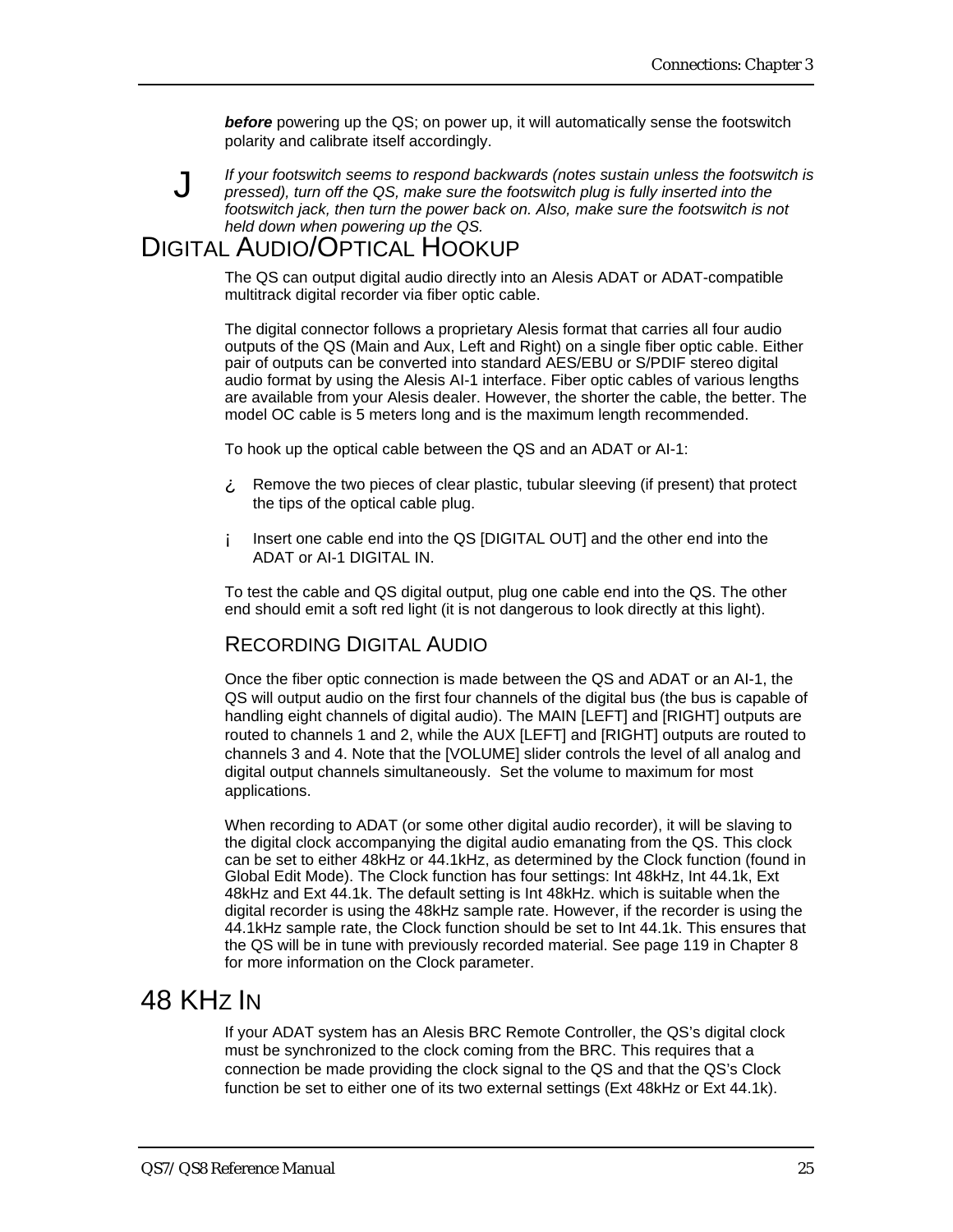Connect a BNC-to-BNC cable (such as the Alesis BN cable) between the BRC's 48 kHz CLOCK OUT and the QS's [48 KHZ IN]. Set the Clock function to either Ext 48kHz if the BRC is set to 48kHz, or Ext 44.1k if the BRC is set to 44.1kHz. For more information about the Clock function, see page 119 in Chapter 8.



Tip: With this type of connection, the ADAT tracks will remain in tune with the QS even when the BRC's pitch value is adjusted.

Note: When using only one or more ADATs without the BRC, it is not necessary to connect the 48 kHz Clock.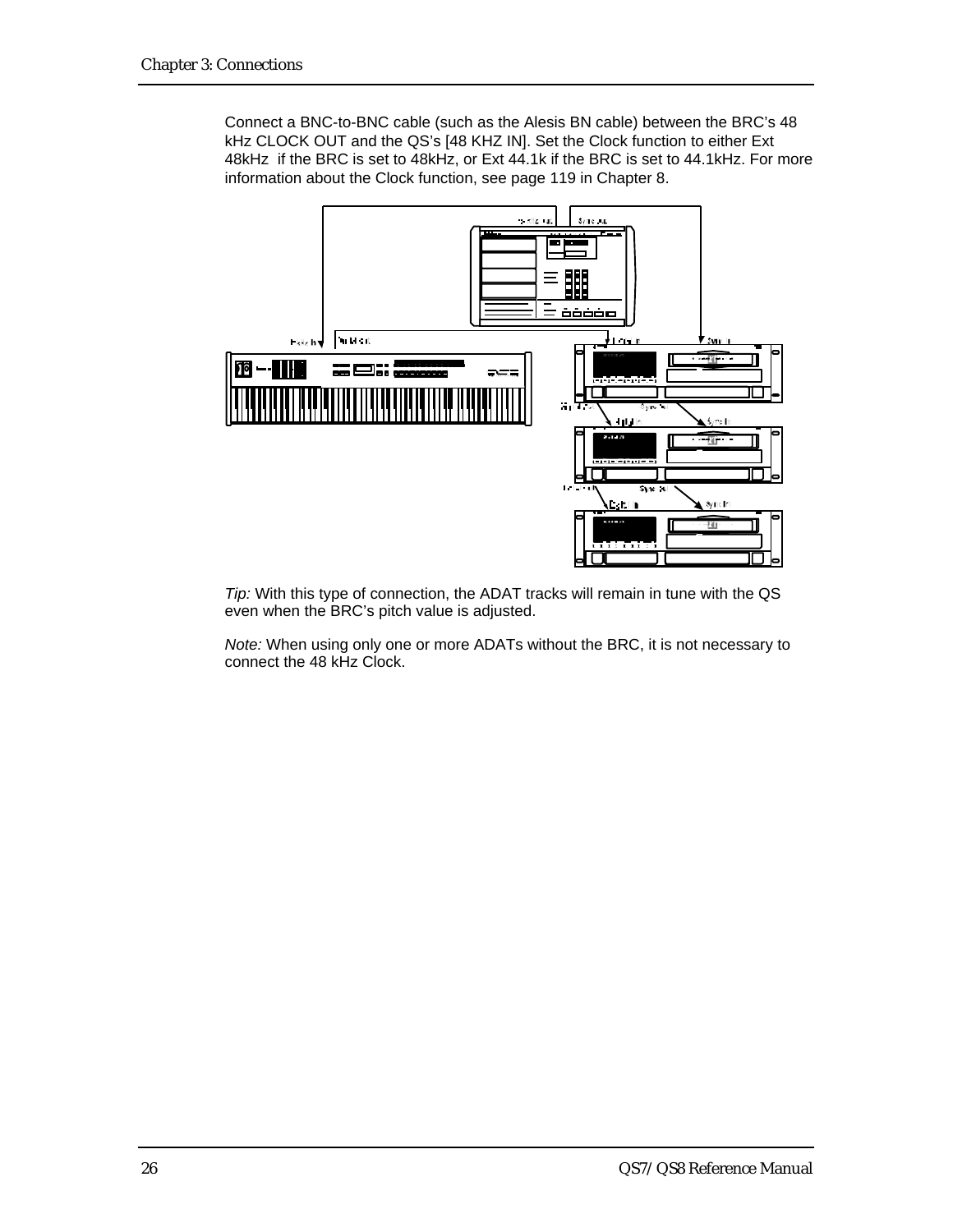# CHAPTER 4 **OVERVIEW**

## BASIC ARCHITECTURE

The QS contains 16 megabytes of Sound ROM which provide digitized acoustic and electronic **samples**. These samples are organized into 17 **sample groups** of different types. The groups are:

| Sound FX |
|----------|
| Rhythm   |
|          |
|          |
|          |
|          |

Several functions (filter, amplitude envelope, pitch envelope, LFO, multiple modulation sources, signal processors, etc.) can be used to process a sample. A **Sound** is the combination of a sample with its associated processing.

A **Program** consists of up to four sounds. These sounds can be layered, split over specific keyboard ranges, or selectively overlapped. The QS has a User Bank of 128 Programs that you can modify, plus 4 Preset Banks of 512 Preset Programs that are permanently installed in the QS at the factory (although the Preset Programs can be edited, they must be stored into the User bank to permanently retain your changes). Each Program is linked to its own Effects Patch.

Preset Banks 1-3 and the User bank are organized into 13 **Sound Groups** of 10 Sounds each, and are spread out among the top-right row of buttons on the front panel (programs 00-09 are pianos, 50-59 are basses, and so on). The GenMIDI bank, however, does not follow this arrangement; it follows the program list of the General MIDI standard.

A **Mix** consists of up to 16 Programs, each assigned to a specific MIDI channel and one Effect Patch. The QS has 100 Mixes in the User Bank, plus 4 Preset Banks of 400 Preset Mixes. This is extremely useful for multitimbral setups where the QS plays back different sounds on different MIDI channels. Because of its 64 voices and builtin effects, the QS is often the only sound generator needed.

# QS POLYPHONY

The QS provides 64-voice **polyphony** (i.e., how many notes can play at once). If a program uses one sound, up to 64 notes can play at once. Layering two sounds allows for 32-note polyphony and layering four sounds, 16-note polyphony.

Layering is a powerful technique that allows you to build up complex timbres. This is crucial because acoustic instruments have extremely complex, evolving sounds and by comparison, many synths sound static. Being able to layer up to four sounds allows for creating large ensembles (e.g., brass section consisting of alto & tenor sax, trumpet, and trombone) or extremely realistic versions of single instruments. When creating layered Programs, keep polyphony in mind. If all Programs in a Mix use all four available sounds, the QS will quickly run out of voices.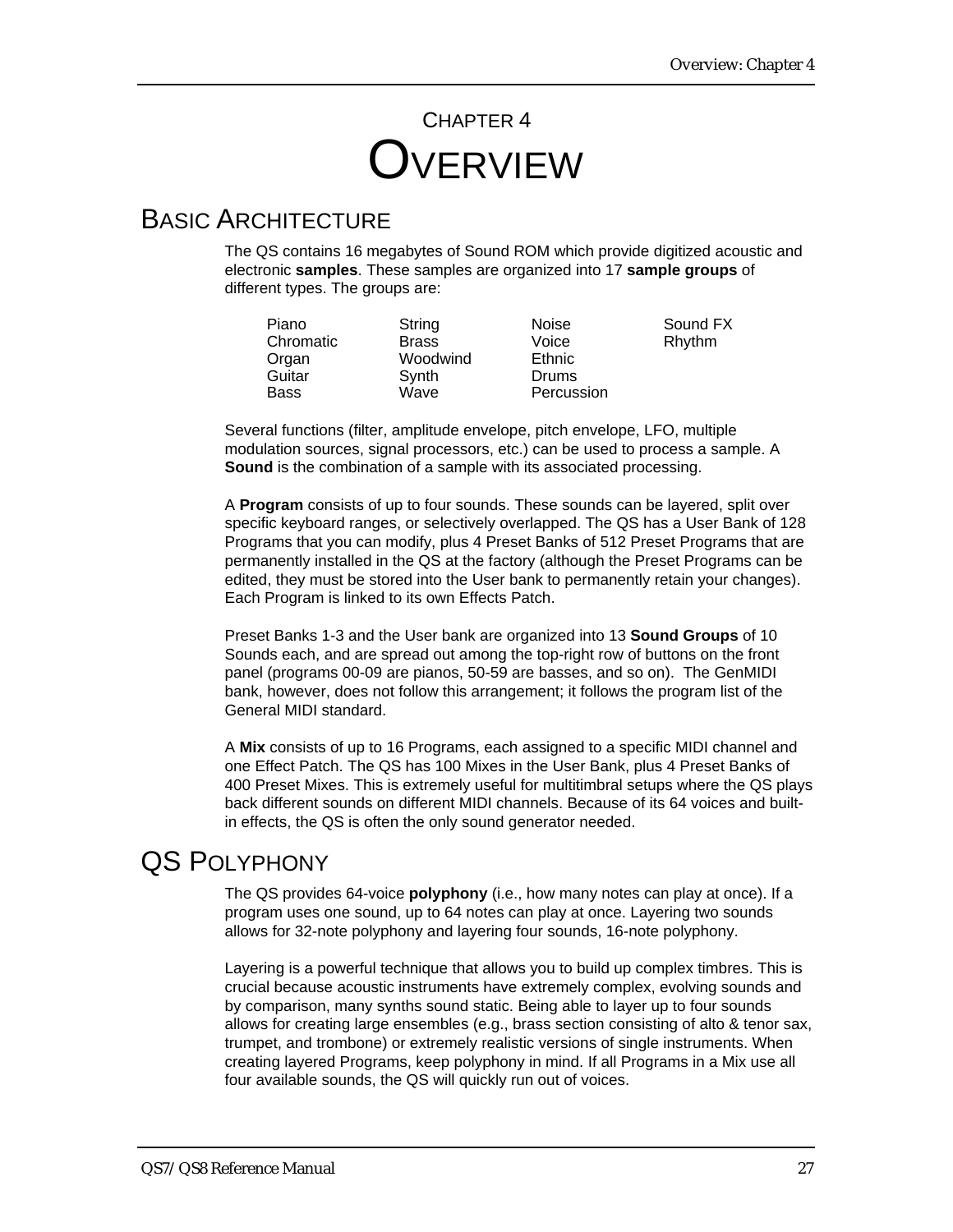# **MODES**

The QS is always in one of two main modes: Program Play Mode or Mix Play Mode. Pressing [PROGRAM] selects Program Play Mode, while pressing [MIX] selects Mix Play Mode. While in Program Play Mode, you can press [EDIT SELECT] to access Program Edit Mode and Effects Edit Mode. While in Mix Play Mode, pressing [EDIT SELECT] alternates between Mix Edit Mode, Program Edit Mode and Effects Edit Mode. Once [EDIT SELECT] has been pressed (the upper-left corner of the display reads "ED:"), pressing [ BANK] accesses Compare Mode (if the Program/Mix has been edited, and pressing [BANK  $\blacktriangleright$ ] accesses Global Edit Mode. Pressing [STORE] accesses Store Mode. Here are descriptions of these modes:

#### PROGRAM PLAY MODE

Program Play Mode lets you play the QS's various Programs one at a time. The QS contains 512 Preset and 128 User Programs (i.e., the sounds of various instruments, effects, ensembles, etc.) that show off just how cool this instrument really is. Initially, the 4 Preset Banks and the User Bank contain data loaded in at the factory. The User Programs can be edited or replaced with your own Programs. However, you cannot replace the Preset Programs, because these are stored in ROM (permanent memory). In Program Play Mode, the QS responds to or generates messages on a single MIDI channel.

### MIX PLAY MODE

Mix Play Mode lets you audition the QS's various Mixes, and use it as a MIDI master controller. The QS contains 400 Preset Mixes and 100 User Mixes. A Mix can combine up to 16 different Programs, and the keyboard can generate up to 16 channels of MIDI data at once. Therefore, much thicker and richly textured sounds can be created. In Mix Play Mode, the QS can be used in a wide range of applications. It can be used for live performance, in which sounds are layered or assigned to sections of the keyboard. It can also be used as a multitimbral sound source for desktop music and home studio applications. A Mix can use the Effects Patch associated with one of its Programs. Although there may be 16 Programs in a Mix, there can only be one Effects Patch per Mix. In Mix Mode, the QS can respond to messages on up to 16 MIDI channels simultaneously; different channels are available depending on which Mix is selected.

#### PROGRAM EDIT MODE

In Program Edit Mode, you can change the various settings which determine the sound of an individual Program, or create an entirely new Program from scratch. Each Program is made up of four Sound layers, which you can edit individually, or simultaneously. In Program Edit mode you can:

- select which sample waveform from the 16 megabytes of onboard sample ROM will be used, in each of the 4 sounds;
- change the tone, level, attack and decay characteristics, modulation inputs, and pitch of each layer;
- set modulation routings whereby any parameter can be controlled via MIDI;
- set the effect level for each Sound layer, and set which of the four effect sends each Sound layer will use for signal processing (such as reverb, delay, and chorus—or any combination of these).

MIX EDIT MODE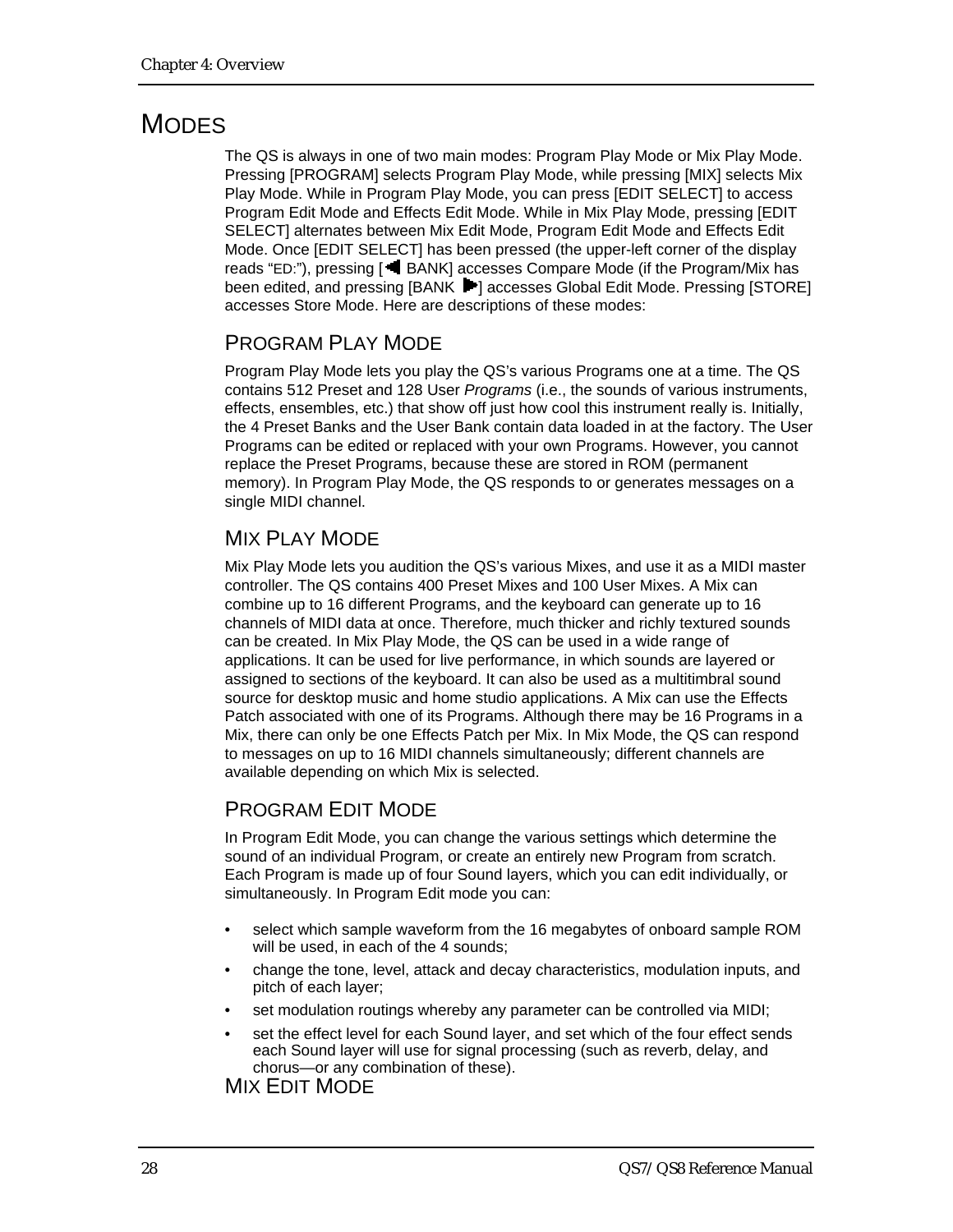Mix Edit Mode lets you change the parameters of an existing Mix. Up to 16 Programs can be active in each Mix, and Mix Edit mode sets up how each will be played. Mix Edit Mode allows you to:

- set the output level, effects level, and pan of each Program in the Mix;
- select which Program's Effects Patch will be used by the Mix.

Note that you can select which Programs will be played by the different MIDI channels and by the keyboard in multiple layers or splits without entering Mix mode.

#### EFFECTS EDIT MODE

Effects Edit Mode is used for setting up the Digital Signal Processing effects. Each Effect Patch has 4 effect bus inputs, and an internal configuration of multiple effects such as reverb, delay, and pitch-related effects (chorus, flange, etc.). You can determine what kinds of effects are used on each bus (called a "Configuration"), change each effect's parameters (such as reverb decay time or chorus speed), set modulation routings (such as having the modulation wheel change the decay time), and set the effects mix (how much reverb, delay and chorus on the output of each effect bus).

#### GLOBAL EDIT MODE

Use Global Edit Mode to set various parameters which effect the entire instrument, such as overall master tuning, display contrast, MIDI controller settings, keyboard sensitivity, and how the unit will respond to or generate messages in Mix Mode.

#### STORE MODE

Store Mode is used for storing changes of Programs, Mixes and/or Effects into the User Bank or onto a QuadraCard PCMCIA memory card accessory. It is also used for transmitting the QS's parameters over MIDI for data storage purposes, copying sounds or effects from one Program to another, and for transferring entire Banks to or from a Sound Card.

#### COMPARE MODE

Once a Program has been edited in Program Edit Mode, or a Mix has been edited in Mix Edit Mode, the symbol "\*" will appear in the display to the left of the Mix's/Program's name while in either Mix Play Mode or Program Play Mode. If [COMPARE] is pressed while in an Edit Mode, the letters "ED:" will change to "Cm:" in the upper-left corner of the display, and you will temporarily be hearing (and seeing) the original version of the Mix/Program. If you are editing a Mix and press [COMPARE], the original unedited Mix is temporarily recalled. Likewise, if you are editing a Program or its Effects Patch and press [COMPARE], the original Program will be temporarily recalled. Pressing [COMPARE] again switches back to the edited version, and the letters "Cm:" will revert back to "ED:" in the display.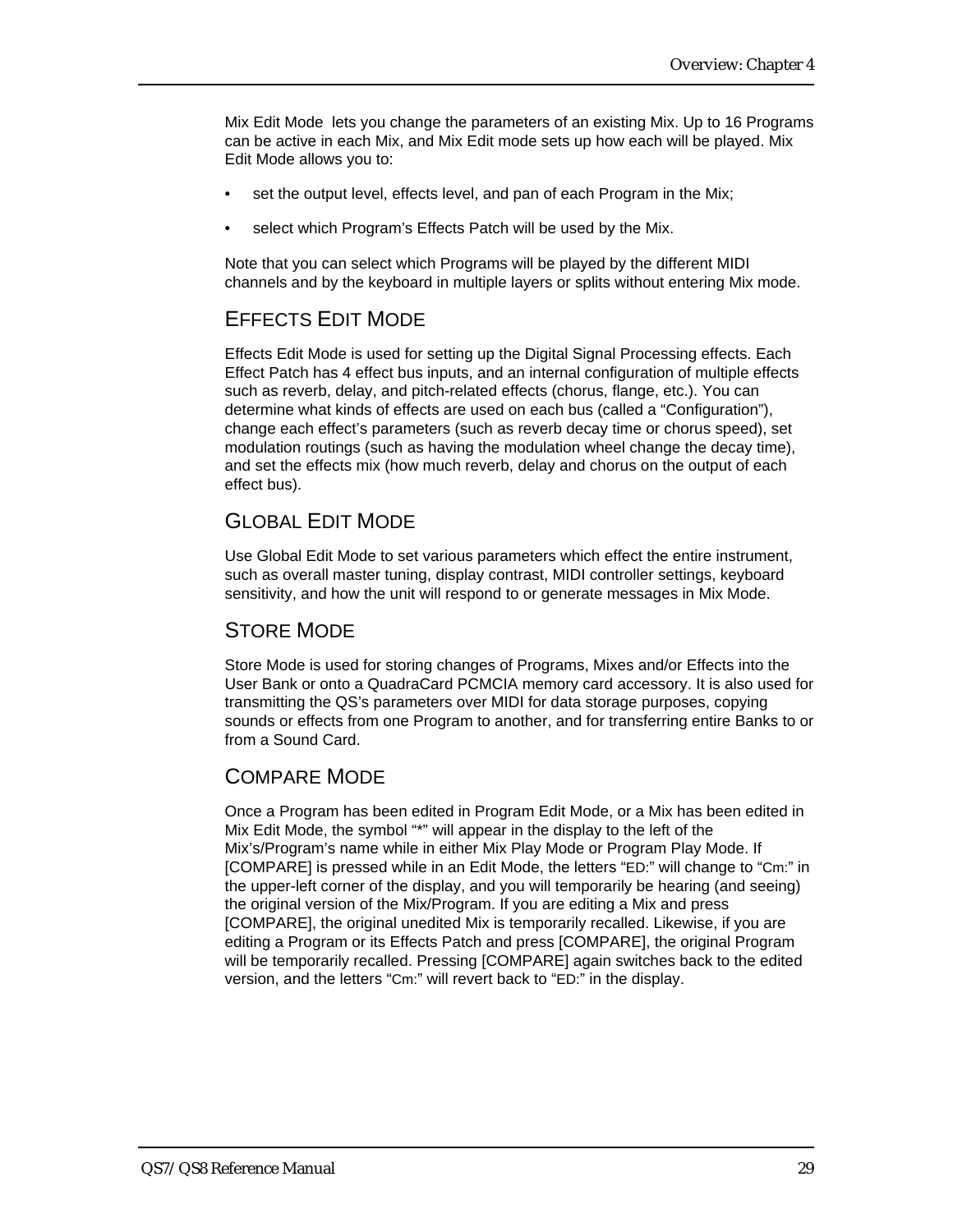# THE USER INTERFACE: DISPLAY, FUNCTIONS, PAGES, AND PARAMETERS

The key to the QS user interface is the combination of the Display, the  $\lceil \cdot \cdot \rceil$  PAGE] and [PAGE  $\blacktriangleright$ ] buttons, the [s VALUE] and [VALUE t] buttons and the CONTROLLER [D] slider. The Display constantly informs you of the QS's status.

#### ABOUT THE DISPLAY

The display has two modes: Play Mode and Edit Mode. When either [MIX] or [PROGRAM] is pressed, their respective Play Mode is selected and the display will look something like this:



- **Mode.** The upper-left corner of the display will indicate whether you are in Program Play Mode (PROG) or Mix Play Mode (MIX). In the example above, Program Play Mode is selected. If the selected Program or Mix has been edited, a "\*" symbol will appear to the right of the Mode. In the example above, the Program has not been edited
- **Bank.** The upper-middle section of the display will indicate which Bank is currently selected (PRESET1 – PRESET3, GenMIDI, or USER`; if a card is inserted, CARD1 - CARD8). In the example above, Preset 1 Bank is selected.
- **Number.** The upper-right section of the display will indicate which Program or Mix number is currently selected ( $0^{\circ}$  – i<sup>TM</sup>, in Program Mode,  $0^{\circ}$  – <sup>aa</sup> in Mix Mode). In the example above, Program 00 is selected.
- **Name.** The bottom-left section of the display will indicate the name of the Program or Mix which is currently selected. In the example above, TrueStereo is selected.
- **Controllers A–D.** In Program Play Mode and Mix Play Mode, the current positions of the Controller A–D parameters will appear between the Mix's/Program's name and the Channel(s) indicator, represented by four vertical bars. The Controllers A–D can be manipulated using the four CONTROLLER sliders: [A], [B], [C] and [D]. In some Programs and Mixes, not all four CONTROLLER sliders will be enabled. When you move a CONTROLLER slider that is enabled, you will not only hear its effect on the current Program or Mix, but will also see the display update to show its position as it changes.
- **Channel (1–16).** In Program Play Mode, the QS will transmit and receive on a single MIDI channel, which will be indicated in the lower-right section of the display. In Mix Play Mode, the QS can transmit and receive on up to 16 MIDI channels. The "active" channels will be indicated by the presence of a "/" symbol. When a channel is played (by either the QS's keyboard or from messages received via MIDI), a "‰" symbol will appear. In the example above, MIDI channel 1 is selected.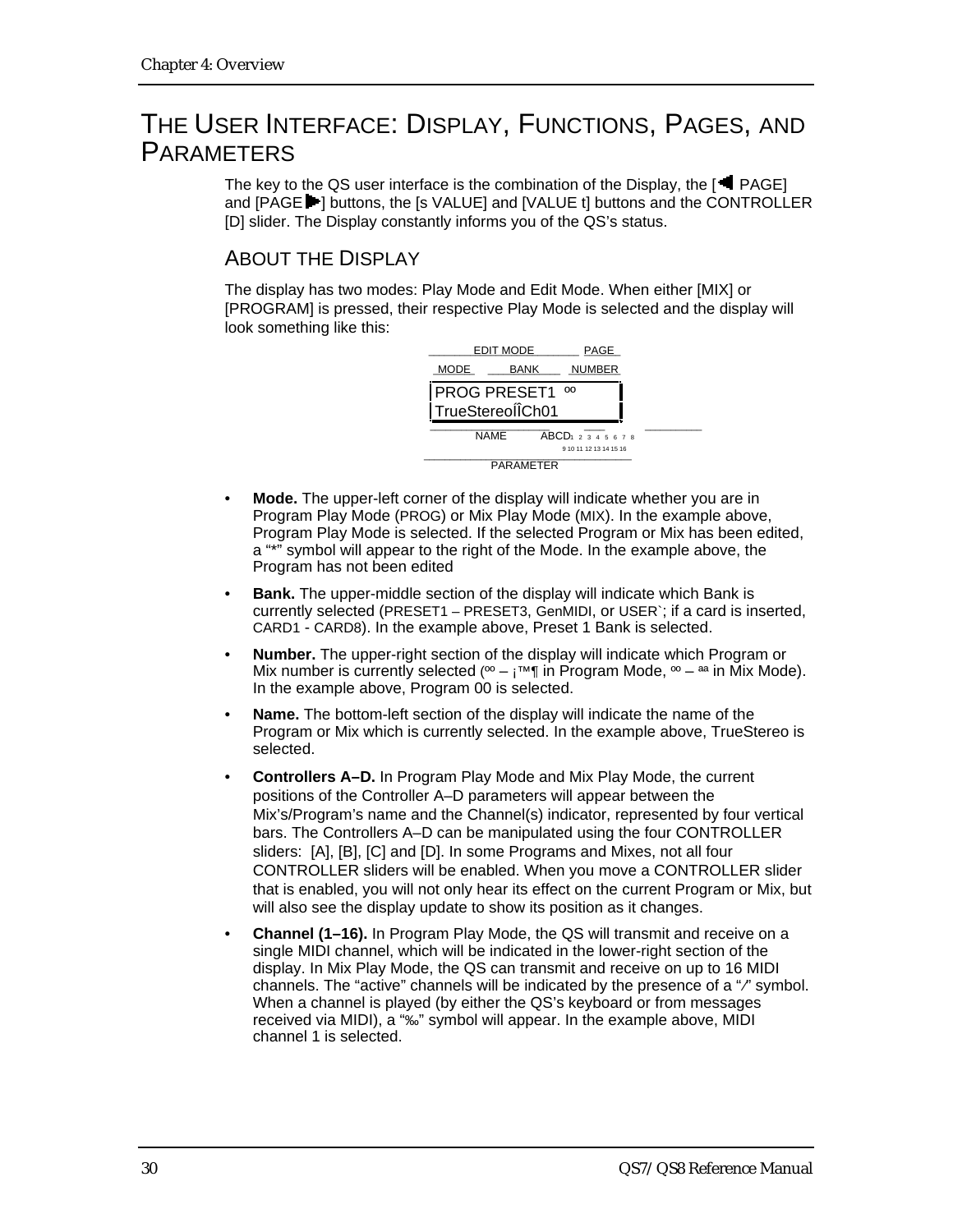When [EDIT SELECT] is pressed, the display enters Edit Mode (which Edit Mode you are in depends on whether you were already in Program Mode or Mix Mode). When in an Edit Mode, the display will look something like this:



- **Edit Mode.** The upper-left section of the display will indicate the Edit Mode which is currently selected (ED: MIX = Mix Edit Mode, ED:PRG = Program Edit Mode, ED:GLOBAL = Global Edit Mode). The Edit Mode is selected using the [EDIT SELECT] button. In the example above, Program Edit Mode is selected.
- **Editing Status.** The upper-middle section of the display indicates what you are editing. This information will change depending on the Edit Mode you have selected. Example: If you are in Mix Edit Mode, you can choose to edit any of the 16 Channels by pressing one of the [0] – [9] or [00] – [50] buttons; the display will indicate the channel like this: ED:MIX CHAN 01. If you are in Program Edit Mode, you can choose which of the Program's 4 sounds you wish to edit by pressing one of the [00] – [30] buttons; the display will indicate the channel like this: ED:PRG SOUND1. In the example above, Sound 1 is selected for editing.
- **Page.** In many cases when a Function is selected for editing, there will be more than one parameter associated with it. Each parameter is divided into "pages". The upper-right corner of the display will indicate the currently selected page number ( $\pi$ å –  $\pi$ ). The number of pages available depends on the Function you have selected to edit. In the example above, page 1 is currently selected.
- **Parameter.** The lower section will display the parameter which is currently selected and its setting. Once you have selected an Edit Mode, you may select an editing Function by pressing one of the [0] – [9] or [00] – [120] buttons, depending on which Edit Mode you are in. The editing Function is written in blue type above or below the number keys. For example, the [60] button accesses the LEVEL functions in Mix Edit Mode, the MOD functions in Effects Edit Mode, and the PITCH functions in Program Edit Mode. Each Function has one or more parameters in its Function Group. Once a Function is selected, the last parameter in that Function's Group will appear in the lower section of the display. You can step through all the parameter's in a Function's Group by using the  $\blacksquare$ PAGE] and [PAGE  $\blacktriangleright$ ] buttons or make coarse adjustments quickly by moving the CONTROLLER [D] slider. In the example above, the Sound Enable parameter is selected, and is turned on.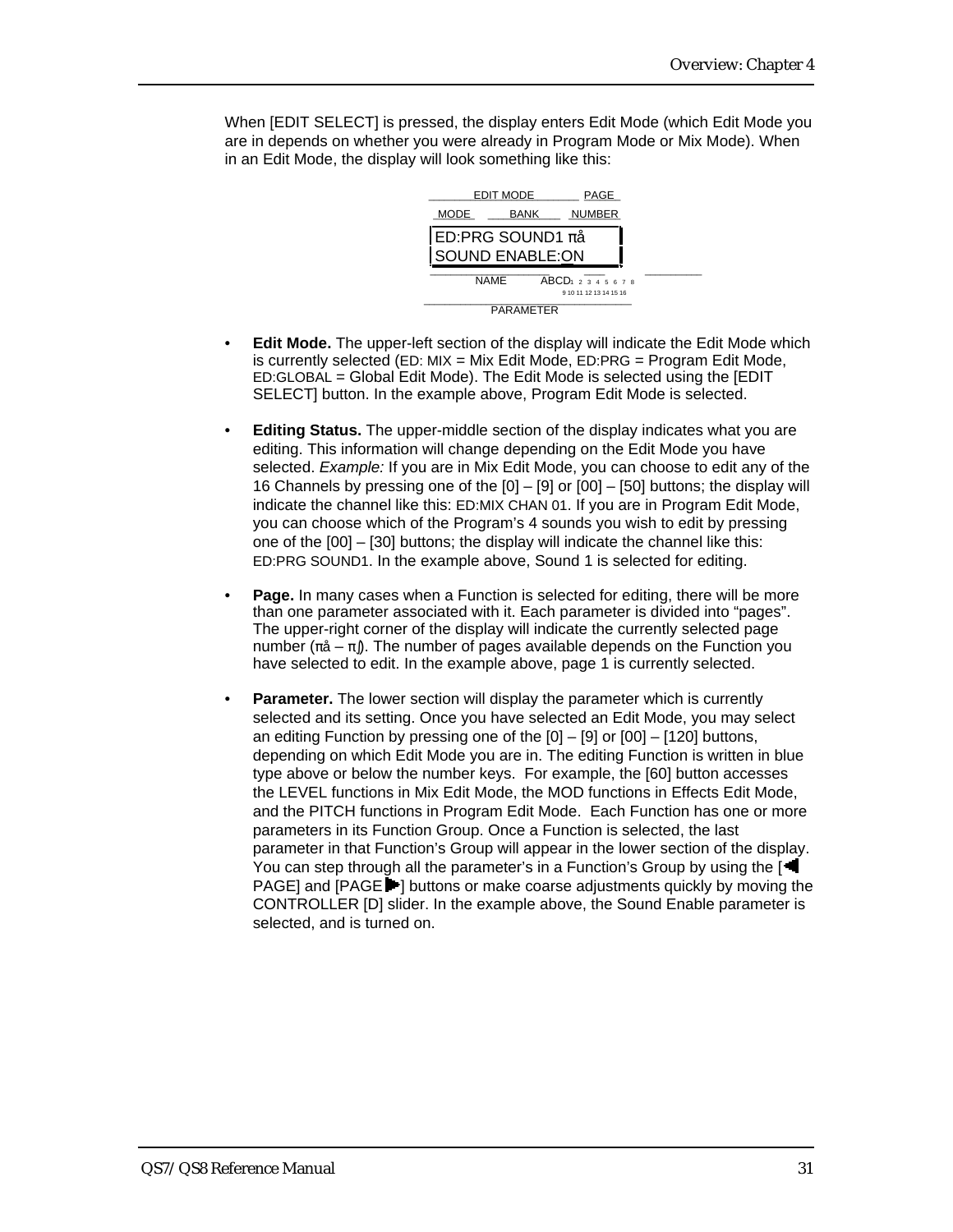#### PAGE BUTTONS

The [<sup>4</sup> PAGE] and [PAGE<sup>1</sup>] buttons serve two purposes. In Program Play Mode and Mix Play Mode, they are used to select a MIDI channel from 1 to 16. In Program Play Mode, they are used to select the basic MIDI channel the QS will receive and transmit MIDI messages on. In Mix Play Mode, they are used to select one of the 16 possible Channels for viewing and editing. For more information on MIDI and its uses, see Chapters 8 and 9, and Appendix B.

In any of the Edit Modes when more than one display page is available, the  $\blacksquare$ PAGE] and [PAGE  $\blacktriangleright$ ] buttons are used to move forwards and backwards through these pages. The currently selected page number will appear in the upper-right corner of the display.

#### EDITING VALUES

Once an Edit Mode is selected and a parameter is displayed, that parameter's setting can be adjusted by either pressing the [s VALUE] and [VALUE t] buttons, or by moving the CONTROLLER [D] slider (also labeled [EDIT VALUE]). The CONTROLLER [D] slider is useful when making broad adjustments to a parameter, such as when moving a parameter from its minimum setting to its maximum, while the [s VALUE] and [VALUE t] buttons are best suited for when you wish to perform fine adjustments, such as stepping through a parameters value one at a time.

You will find that using a combination of these two controls will make editing fast and easy.

#### RESETTING A PARAMETER VALUE

It's often convenient while editing to return a parameter to its default setting (usually, but not always, 0). This normally involves moving the Edit Value Slider or repeatedly pressing the [s VALUE] and [VALUE t] buttons, but here's a quicker way:

- $\lambda$ . Select the parameter you wish to reset using the methods described earlier.
- ¡ Simultaneously press both the [s VALUE] and [VALUE t] buttons.

#### PARAMETER EDITING OVERVIEW

All parameter editing involves the same general procedure, with minor variations:

- ¿ Select an Edit Mode with the [EDIT SELECT] button.
	- Example: If you pressed [PROGRAM], the [EDIT SELECT] button switches between two Edit Modes—one for editing the Program's Sound layers(Program Edit Mode), and the other for editing the Effects (Effects Edit Mode). If you pressed [MIX], the [EDIT SELECT] button switches between three Edit Modes one for editing the Mix's parameters (Mix Edit Mode), one for editing the Programs themselves (Program Edit Mode), and the last for editing the Effects (Effects Edit Mode).
- ¡ Select a **function** (level, pitch, etc.). by pressing one of the [0] [9] or [00] [120] buttons, depending on which Edit Mode you are in.
- ¬ If a function has multiple pages, use the [ PAGE] and [PAGE ] buttons to select the appropriate **page**.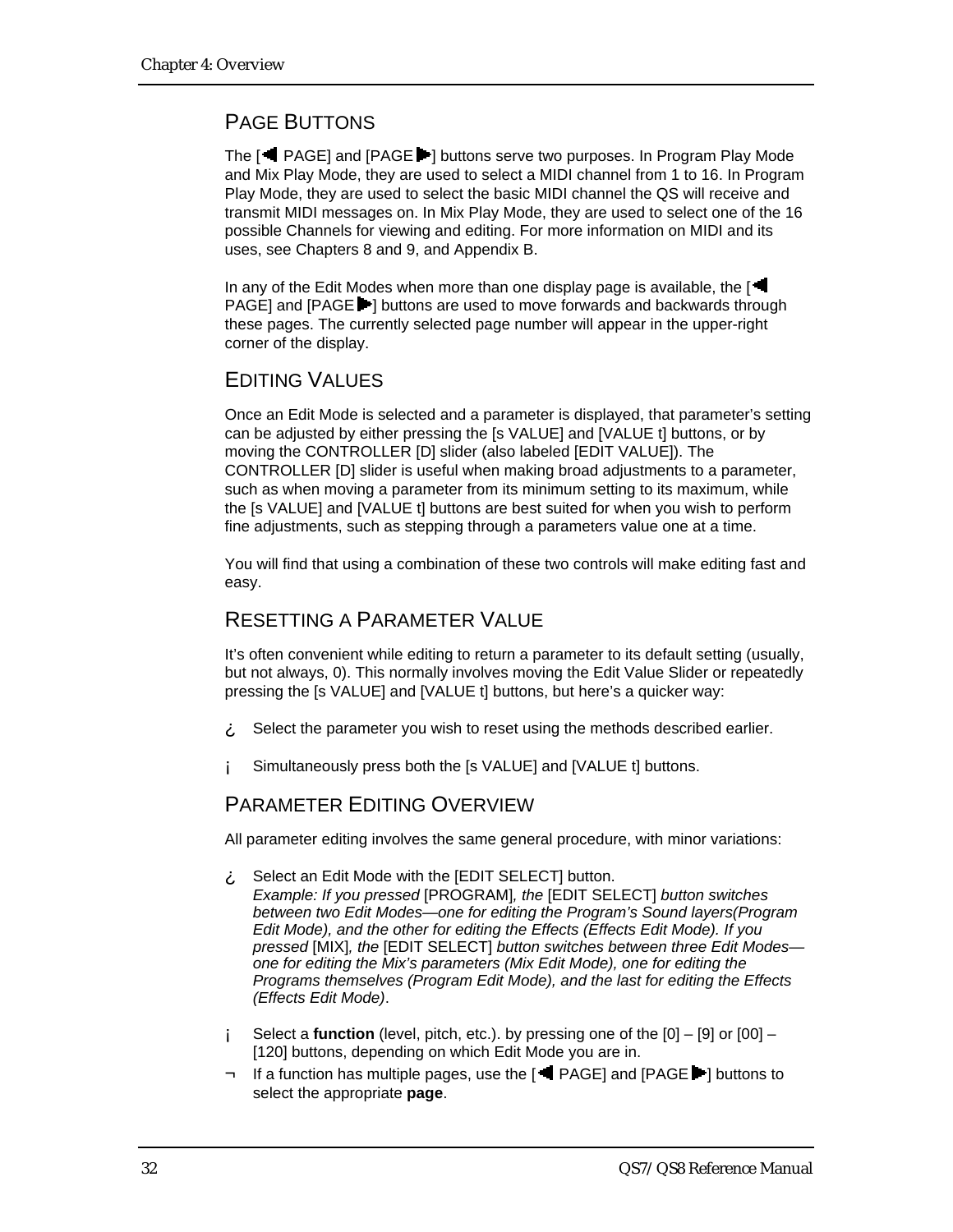The upper-right section of the display will indicate the currently selected page number. Each page provides a different parameter. The parameter's name will appear in the bottom section of the display. Press the [PAGE  $\blacktriangleright$ ] button to select the next higher-numbered page, and [ PAGE] to select the next lowernumbered page. Press both [ $\blacksquare$  PAGE] and [PAGE  $\blacksquare$ ] simultaneously to get back to the first page of the selected function.

#### √ Change the parameter **value.**

You can edit the value either by moving the [CONTROLLER D] slider (for large value changes) or pressing the [s VALUE] and [VALUE t] buttons (for smaller changes).

#### SELECTING FUNCTIONS AND PARAMETERS

When editing a Mix, a Program or a Program's Effects, the 23 buttons located on the right side of the front panel provide direct selection of edit Functions, the 4 Sounds within a Program (in Program Edit Mode) and the 16 Channels within a Mix (in Mix Edit Mode). This means you can quickly get to the Function/Sound/Channel you want to edit. The Functions available for direct selection are printed on the front panel adjacent to each button. Many Functions provide more than one parameter, and so have multiple pages available. Use the [<sup>4</sup> PAGE] and [PAGE<sup>1</sup>] buttons to move forwards and backwards through the available pages. The number of available pages will change depending on which Function you have selected. The Direct Select Functions are shown in the table below.

| <b>Button</b>  | Program Edit<br>(Sound)             | Program Edit<br>(Drum)   | Mix Edit                           | <b>Effects Edit</b>     |
|----------------|-------------------------------------|--------------------------|------------------------------------|-------------------------|
| $\overline{0}$ | MOD <sub>1</sub>                    | DRUM <sub>1</sub>        | <b>SELECT</b><br><b>CHANNEL 1</b>  |                         |
| 1              | MOD <sub>2</sub>                    | DRUM <sub>2</sub>        | <b>SELECT</b><br><b>CHANNEL 2</b>  |                         |
| $\overline{2}$ | MOD <sub>3</sub>                    | DRUM <sub>3</sub>        | <b>SELECT</b><br><b>CHANNEL 3</b>  |                         |
| 3              | MOD <sub>4</sub>                    | DRUM <sub>4</sub>        | <b>SELECT</b><br><b>CHANNEL 4</b>  |                         |
| 4              | MOD <sub>5</sub>                    | DRUM <sub>5</sub>        | <b>SELECT</b><br><b>CHANNEL 5</b>  |                         |
| 5              | MOD <sub>6</sub>                    | DRUM <sub>6</sub>        | <b>SELECT</b><br><b>CHANNEL 6</b>  |                         |
| 6              | PITCH LFO                           | DRUM <sub>7</sub>        | <b>SELECT</b><br><b>CHANNEL 7</b>  |                         |
| $\overline{7}$ | <b>FILTER LFO</b>                   | DRUM <sub>8</sub>        | <b>SELECT</b><br><b>CHANNEL 8</b>  |                         |
| 8              | <b>AMP LFO</b>                      | DRUM <sub>9</sub>        | <b>SELECT</b><br><b>CHANNEL 9</b>  |                         |
| 9              | <b>TRACKING</b><br><b>GENERATOR</b> | DRUM 10                  | <b>SELECT</b><br><b>CHANNEL 10</b> |                         |
| 00             | <b>SELECT SOUND</b>                 | <b>SELECT SOUND</b>      | <b>SELECT</b><br><b>CHANNEL 11</b> | <b>SELECT SEND</b><br>1 |
| 10             | <b>SELECT SOUND</b>                 | <b>SELECT SOUND</b>      | <b>SELECT</b><br><b>CHANNEL 12</b> | <b>SELECT SEND</b>      |
| 20             | <b>SELECT SOUND</b><br>3            | <b>SELECT SOUND</b><br>3 | <b>SELECT</b><br><b>CHANNEL 13</b> | <b>SELECT SEND</b><br>3 |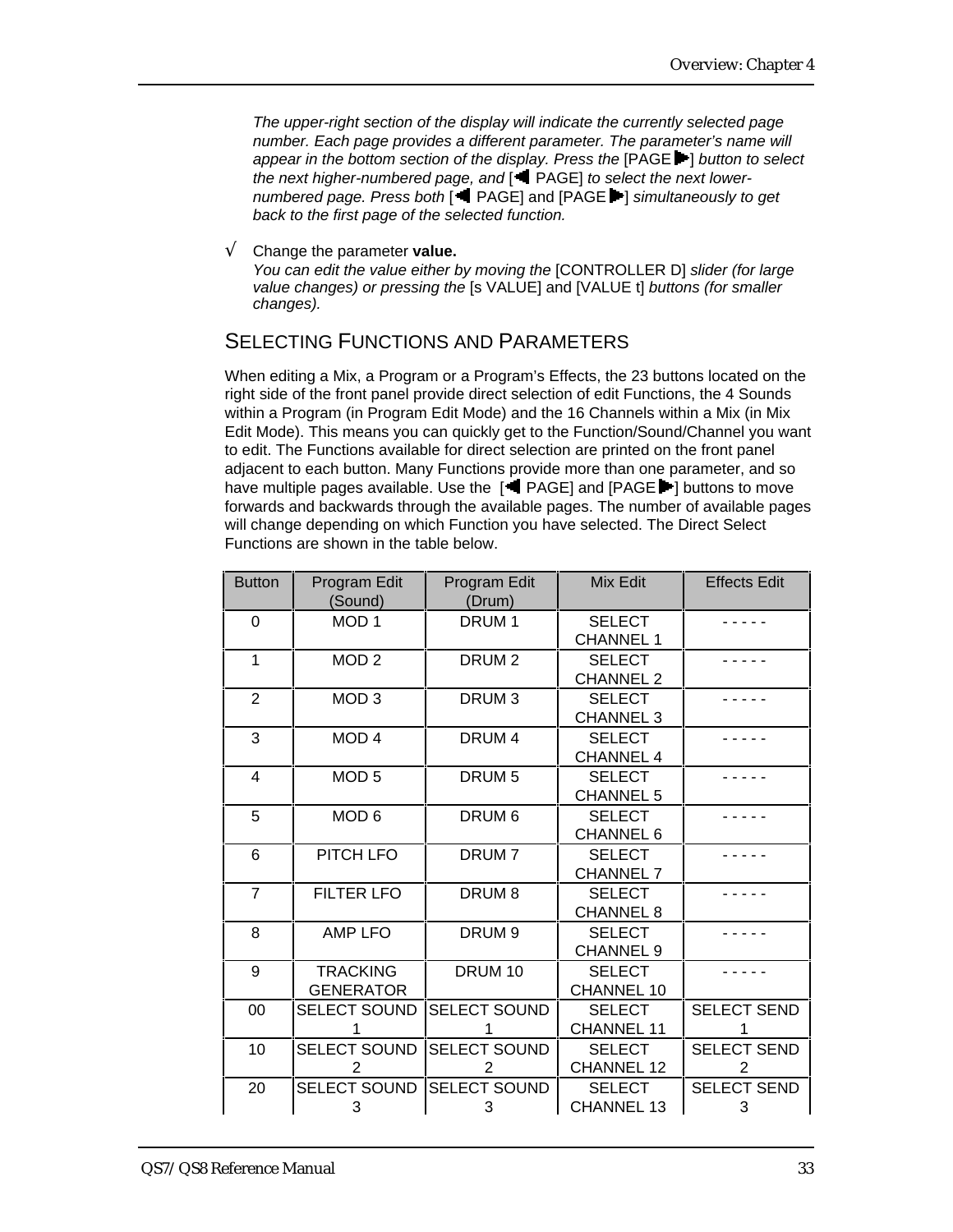| 30  | SELECT SOUND    | <b>SELECT SOUND</b> | <b>SELECT</b>      | <b>SELECT SEND</b>  |
|-----|-----------------|---------------------|--------------------|---------------------|
|     | 4               | 4                   | <b>CHANNEL 14</b>  |                     |
| 40  | <b>VOICE</b>    | <b>VOICE</b>        | <b>SELECT</b>      | <b>CONFIGURATIO</b> |
|     |                 |                     | <b>CHANNEL 15</b>  | N                   |
| 50  | LEVEL           | <b>LEVEL</b>        | <b>SELECT</b>      | EQ                  |
|     |                 |                     | <b>CHANNEL 16</b>  |                     |
| 60  | <b>PITCH</b>    | <b>PITCH</b>        | LEVEL              | <b>MOD</b>          |
| 70  | <b>FILTER</b>   | <b>FILTER</b>       | <b>PITCH</b>       | LEZLIE              |
| 80  | AMP/RANGE       | AMP/RANGE           | <b>EFFECT</b>      | <b>PITCH</b>        |
| 90  | <b>PITCH</b>    |                     | KEYBOARD/MID       | <b>DELAY</b>        |
|     | <b>ENVELOPE</b> |                     |                    |                     |
| 100 | <b>FILTER</b>   |                     | <b>CONTROLLERS</b> | <b>REVERB</b>       |
|     | <b>ENVELOPE</b> |                     |                    |                     |
| 110 | AMP ENVELOPE    | <b>DECAY</b>        | <b>RANGE</b>       | <b>OVERDRIVE</b>    |
| 120 | <b>NAME</b>     | <b>NAME</b>         | <b>NAME</b>        | <b>MIX</b>          |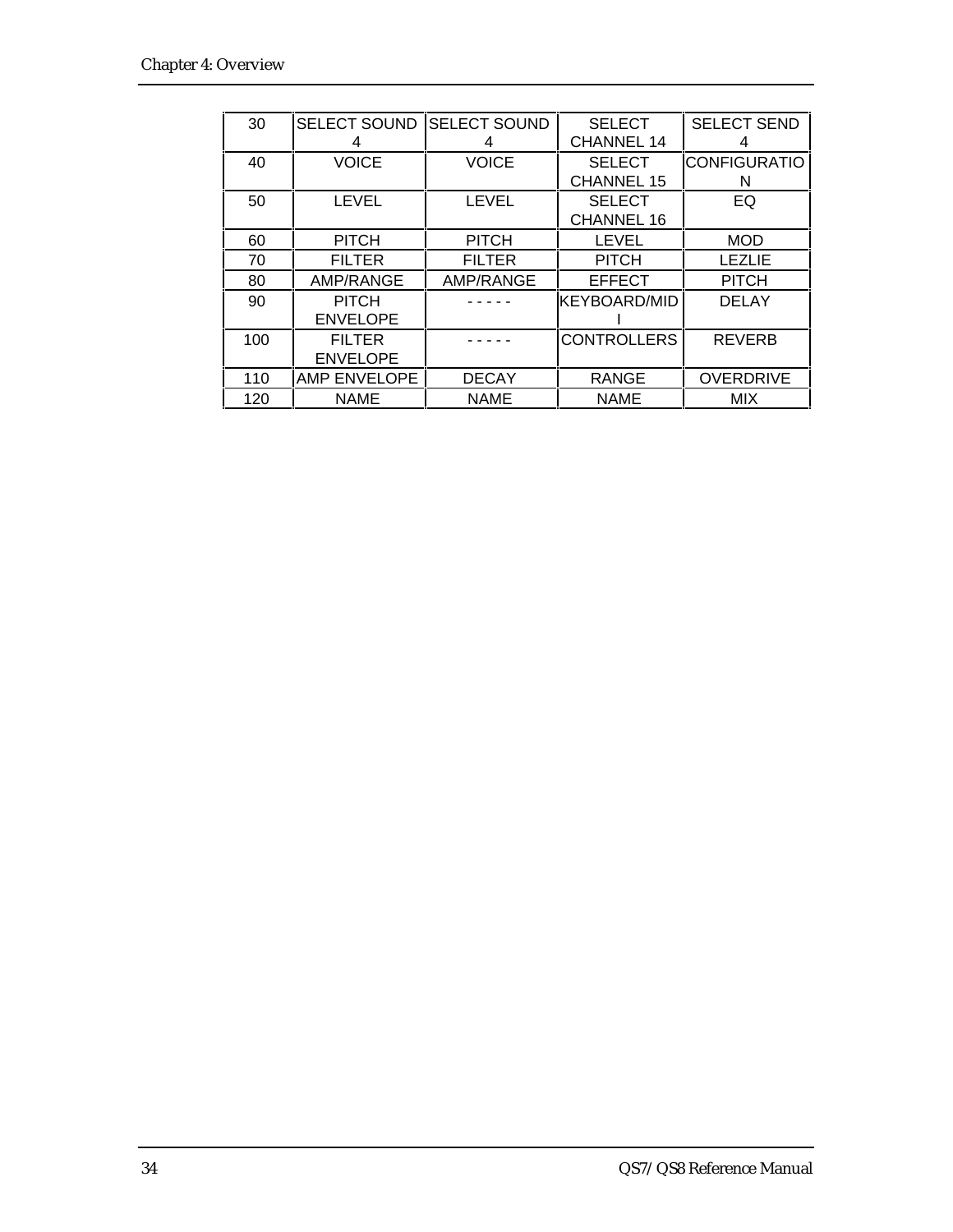# COMPARING EDITED AND STORED VERSIONS

When you edit a Program or Mix, you are actually editing a copy which is in a temporary edit buffer. Therefore, to retain the results of your edit, you must save it to a particular memory location (see the next section on Storing). If you change memory locations before saving, the buffer will be replaced and your edits lost.

Because the original Program/Mix remains undisturbed, you can compare the edited version to the original by using the Compare function. You can only select Compare mode when either Mix Edit, Program Edit or Effects Edit is selected, and the "\*" symbol appears in the display next to the Mix/Program's name whil in either Mix Play Mode or Program Play Mode.

Indicates Program or Mix has been edited

| n                          |  |
|----------------------------|--|
| PROG*PRESET1 <sup>00</sup> |  |
| GrandPianollCh01           |  |

¿ While in an Edit Mode (the letters "ED:" should appear in the upper-left section of the display), press [COMPARE]. The letters "ED:" in the display will change into "Cm:".

Indicates Compare Mode is selected

| Ø                     |  |
|-----------------------|--|
| Cm:PRG SOUND1 $\pi$ å |  |
| SOUND ENABLE:ON       |  |

¡ Press [COMPARE] again to exit Compare mode and return to the edited version. The letters "Cm:" will revert back to "ED:". Pressing [MIX], [PROGRAM], [GLOBAL], or [STORE] will also exit Compare mode. However, to return to Compare mode after pressing one of these buttons, you must first press [EDIT] and then press [COMPARE].

J

While Compare mode is selected, you can move around to view the various functions and parameters, but you will not be able to edit anything. This is because you are seeing what is in memory, not what is in the edit buffer.

# PRESET MEMORY AND USER MEMORY

The QS has three types of memory banks for Mixes and Programs: Preset, User and Card. The Preset banks, of which there are four, are stored in ROM (Read Only Memory), and therefore cannot be altered. However, the User bank, of which there is 1, is stored in RAM (Random Access Memory). Card banks can be either ROM or RAM. Anytime you want to keep an edited version of a Mix or Program, you will store it into the User bank or onto a RAM Card. If you want to permanently change a Mix or Program that is in the Preset bank, you can store the edited version into the User bank (in either the same number location or a different number location). However, this requires that you "store over" an existing Program or Mix, losing whatever was previously in that location. If you don't want to lose any of the sounds in the User bank, you should back-up the entire bank to either an external SRAM or FlashRAM PCMCIA card, or (via MIDI System Exclusive) into a data storage device or a MIDI sequencer. See Chapter 9 for more information on external storage operations.

## STORING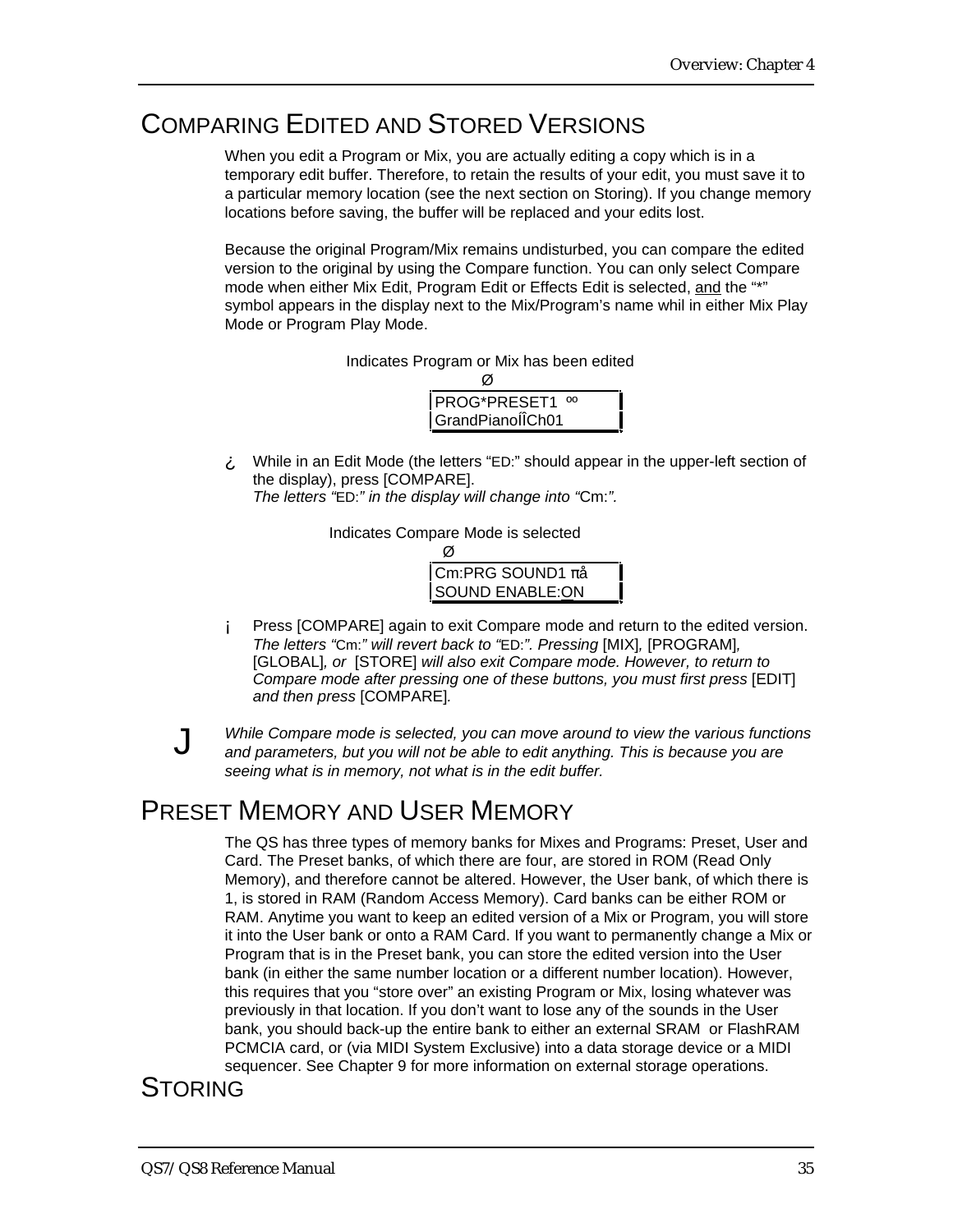J

The [STORE] button selects Store mode. Store mode has 7 pages which you can scroll through by using the [ PAGE] and [PAGE | ] buttons. Each page in Store mode provides a different type of storage, copy or data transfer function. When storing edited Mixes or Programs into the User Bank or a RAM Card Bank, you will use the first page of Store mode (for more information about the other pages of Store mode, see Chapter 9). If you press [STORE], the display will look something like this:

| SavePrg? (STORE) |  |
|------------------|--|
| to USER 127      |  |

Each edit mode type requires its own store operation. For example, if while making a new Mix you also make changes within one of the Programs (such as lowering the filter level), you must use the Store command separately (from Mix Edit, and Program Edit or Effect Edit) in order to save your work. Note: When using the Store command from Effect Edit Mode, the associated Program is stored. This is because Effects are stored within their respective Programs.

If you select a different Mix while in Mix Edit mode, or a different Program in Program Edit mode, you will lose all changes you have made, unless you perform a store first.

You can only store Mixes and Programs into their respective User banks. The Preset banks are permanently stored in ROM and cannot be saved over.

#### STORE A PROGRAM OR MIX

- ¿ While in either Program Mode or Mix mode, after making your edits press the [STORE] button.
- **i** Optional: Select the memory Bank in which you want to store the Program or Mix into using the [s VALUE] and [VALUE t] buttons. If no RAM Card is inserted, you will only be able to select the User Bank.
- Use the  $[0] [9]$  and  $[00] [120]$  to select the Program/Mix location  $(00 127)$  in which you want to store the Program or Mix into.
- $\sqrt{\phantom{a}}$  Press [STORE] again to complete the operation. Or, Press any other button to cancel out of the Store operation without storing.
- J Storing a Mix only stores the Mix parameters, not the individual Programs or Effect Patch used in the Mix. If you have edited any of the Programs in the Mix or the Effects Patch, you must store them separately.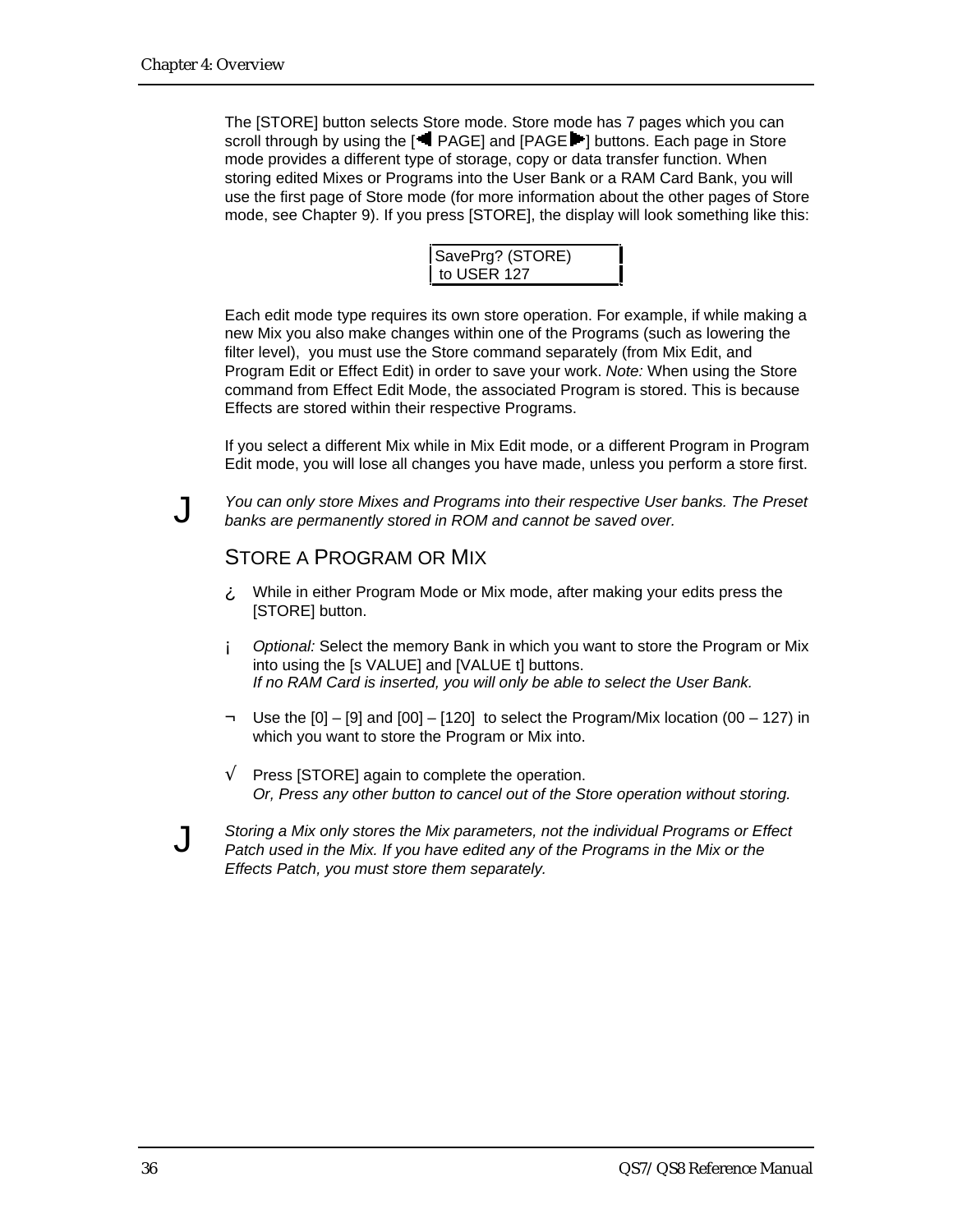## COPYING SOUNDS BETWEEN PROGRAMS

Follow the steps below to copy one of the four Sound layers from one Program to another Program in the User Bank. When copying Sounds between Programs, the "new" Sound will replace the same numbered Sound in the destination Program, i.e., Sound 3 will replace Sound 3.

- ¿ Press [PROGRAM] to select Program Play Mode, then use the [s VALUE] and [VALUE t] buttons to select the Program Number that uses the Sound you want to copy. If necessary, use the [ BANK] and [BANK ] buttons to select a different Bank.
- ¡ Press [STORE].
- ¬ Press [PAGE ] once to advance to Page 2. The upper section of the display will read "COPY SOUND 1".
- $\sqrt{ }$  Use the [s VALUE] and [t VALUE] buttons to select which Sound (1–4) you wish to copy from the currently select Program.
- $f$  Press [PAGE  $\blacktriangleright$ ] once to advance the cursor to the Program number value in the lower section of the display.
- ≈ Use the [s VALUE] and [VALUE t] buttons or move the CONTROLLER [D] slider to select the Program Number in the User Bank you wish to copy the Sound to (000–127). Or, you may copy into any of the four Sounds of the source Program (Sound 1-4).
- $\Delta$  Press [STORE] to complete the copy function.

### COPYING EFFECTS BETWEEN PROGRAMS

Follow the steps below to copy the Effects from one Program to another Program in the User Bank.

- ¿ Press [PROGRAM] to select Program Play Mode, then use the [s VALUE] and [VALUE t] buttons to select the Program Number that uses the Effects you want to copy. If necessary, use the [ BANK] and [BANK ] buttons to select a different Bank.
- ¡ Press [STORE].
- ¬ Press [PAGE ] once to advance to Page 2. The upper section of the display will read "COPY SOUND 1".
- √ Press the [s VALUE] button four times until the display reads "COPY EFFECT". This selects the Effects of the currently selected Program as the source of what is to be copied.
- $f$  Press [PAGE $\blacksquare$ ] once to advance the cursor to the Program number value in the lower section of the display.
- ≈ Use the [s VALUE] and [VALUE t] buttons or move the CONTROLLER [D] slider to select the Program Number in the User Bank you wish to copy the Effects to (000–127).
- $\Delta$  Press [STORE] to complete the copy function.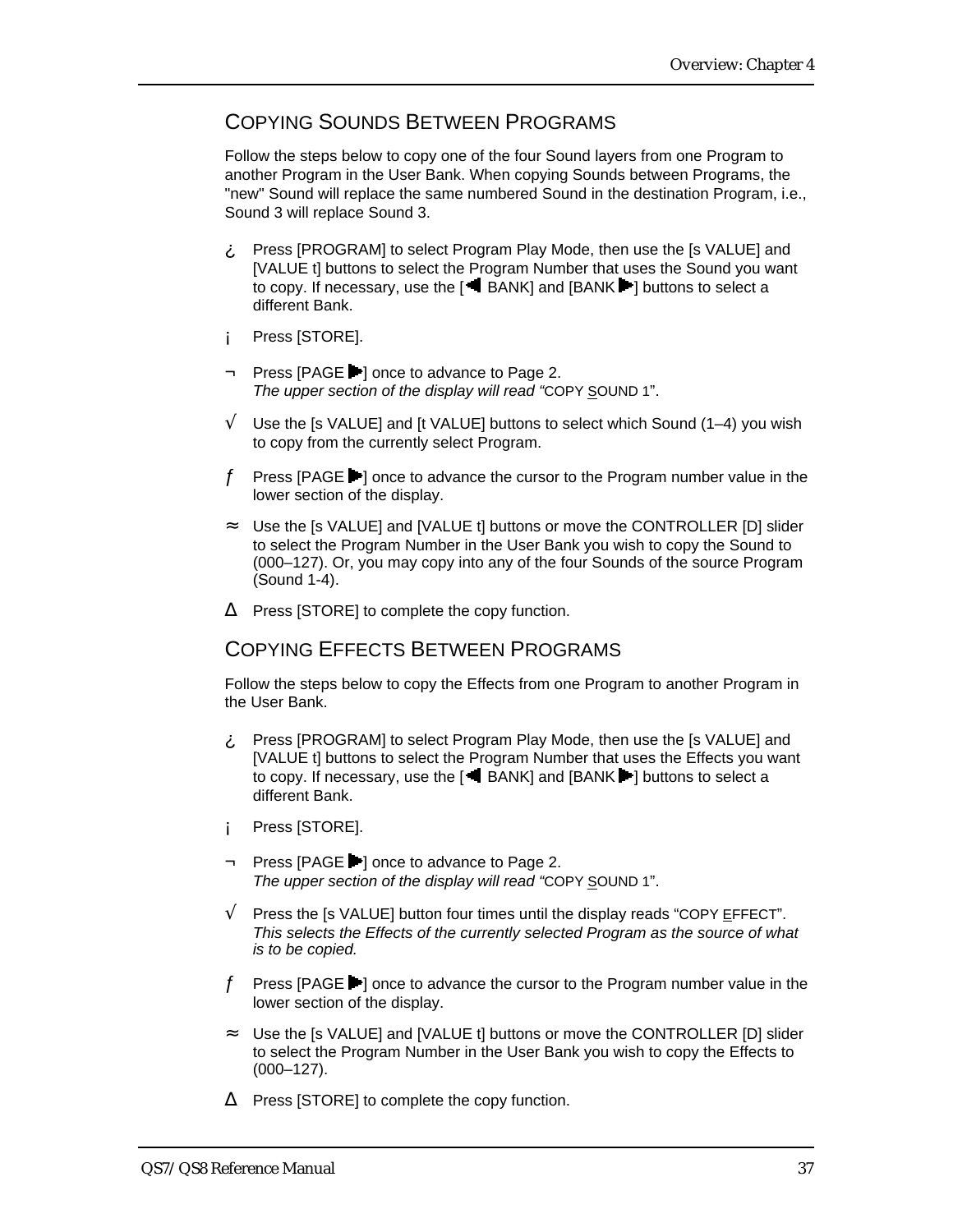J

# TO AUDITION PROGRAMS BEFORE STORING

To look for available memory locations to permanently store your Program into, you can move between Program Mode and Mix Mode without losing your changes. This is because Program Mode uses a Program edit buffer, and Mix Mode uses its own Mix edit buffer along with 16 additional Program edit buffers. These buffers are retained when moving between Program Mode and Mix Mode, making it easy to search for a suitable location to store your newly created Program. Example: While in Program Edit mode, go to Mix Mode and scroll through the Program list on one of the Channels; while editing a Program from Mix Mode, go to Program Mode to scroll through the Program list.

The way to tell the difference between a program edited in Program Mode and one edited from Mix Mode is by looking at the display: in Program Edit Mode, "ED:PRG" appears in the display, while in Mix Edit Mode, "ED:MIX" appears.

You will lose your changes if you remain in the same mode and recall a different Mix/Program by pressing the [0] – [9] or [00] – [120] buttons.

To audition Programs before overwriting them with STORE …when editing a Program in Program Mode:

- ¿ While in Program Edit mode, press [MIX]. This selects Mix Play Mode, retaining your edits to the Program in an edit buffer.
- ¡ Use the [ BANK] and [BANK ] buttons select Preset Bank 1; then press [90] and [9] to select Mix 99.
- ¬ Press both [ PAGE] and [PAGE ] buttons simultaneously to select Channel 1.
- Use the [ BANK] and [BANK ] buttons select the User Bank.
- f Use the  $[0] [9]$  and  $[00] [120]$  buttons to go through the Programs in the User Bank until you find one you wish to overwrite with the new edited Program. Take a note of the number.
- ≈ Press [PROGRAM] to enter Program Play Mode. This recalls the edit buffer in Program Mode, which is your edited Program.
- ∆ Press [STORE]. The upper section of the display will read "SavePrg? (STORE) to USERxxx" where XXX is a User Program number from 000 – 127.
- « Press [PAGE ] to advance the cursor to the Program Number field in the display.
- » Use the [s VALUE] and [VALUE t] buttons or move the CONTROLLER [D] slider to select the Program Number you noted in step 5.
- … Press [STORE] again. The Program is now stored.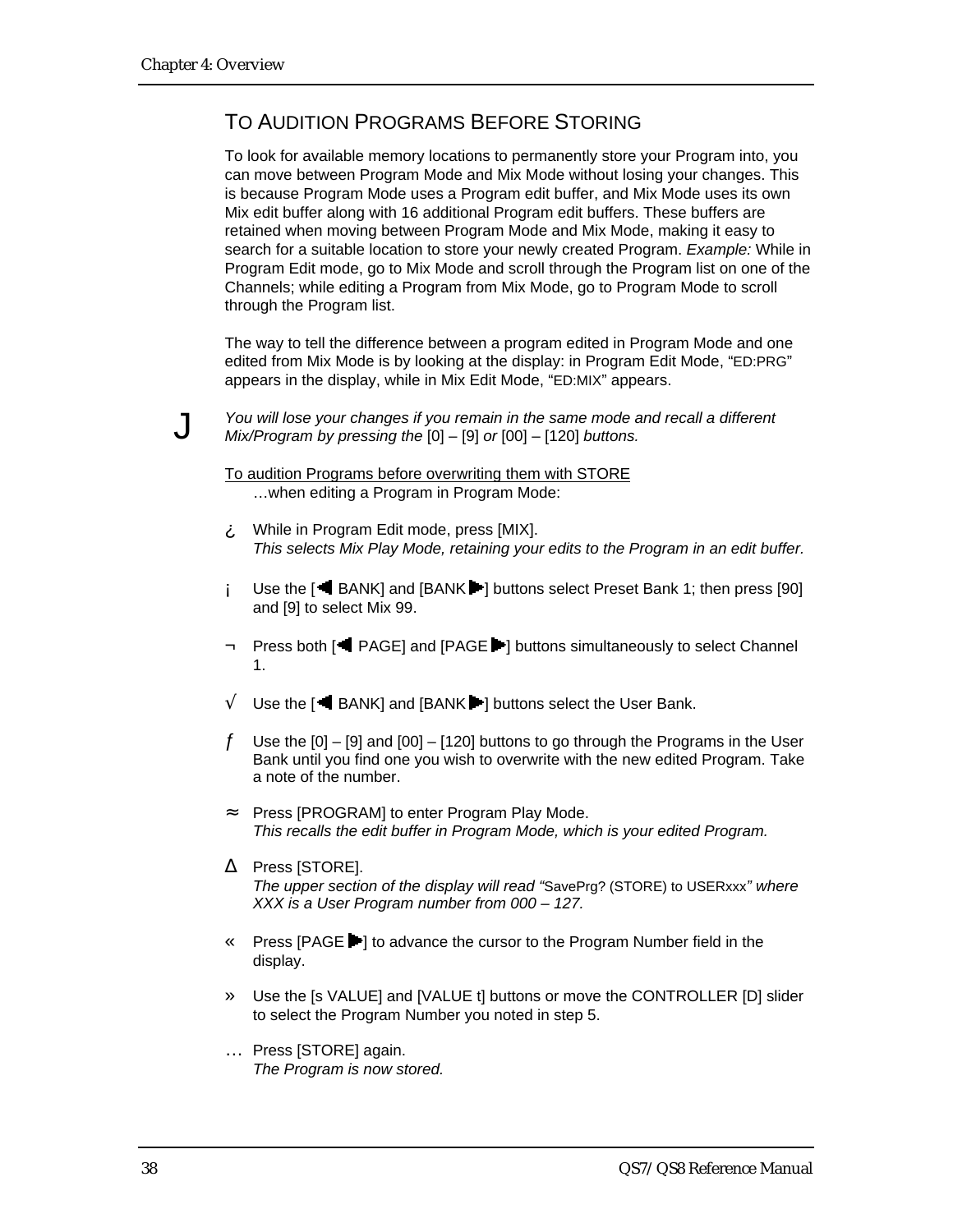- To audition Programs before overwriting them with STORE …when editing a Program in Mix Play Mode:
- ¿ While in Mix Program Edit mode, press [PROGRAM]. This selects Program Play Mode, retaining your edits to the Program in Mix Edit.
- ¡ Use the [ BANK] and [BANK ] buttons to select the User Bank. If a RAM card is inserted, use the [ BANK] and [BANK ] buttons to select a Card Bank.
- ¬ Use the [s VALUE] and [VALUE t] buttons or move the CONTROLLER [D] slider to scroll through the Programs until you find one you wish to overwrite with the new edited Program. Take note of the number.
- √ Press [MIX]. This recalls the edit buffer in Mix Mode, which contains your edited Program.
- ƒ Press [EDIT SELECT] twice, until "EDITING: PROGRAM" appears under the MIX number in the display.
- ≈ Press [STORE]. The top line of the display will read "SavePrg? (STORE) to USERxxx" where XXX is a User Program number from 000—127.
- $\Delta$  Optional: If the location you noted was on a RAM card, use [BANK $\blacktriangleright$ ] to select the Card Bank.
- « Press [PAGE ] to advance the cursor to the Program Number field in the display.
- » Use the [s VALUE] and [VALUE t] buttons or move the CONTROLLER [D] slider to select the Program Number you noted in step 5.
- « Press [STORE] again. The Program is now stored.

At this point your edited Program is stored, however the Mix your were auditioning before storing the Program still has the old Program number assigned (if the edited Program was saved to a different Program number location). Therefore, you need to store the Mix as well.

- » Press [MIX]. This selects Mix Play Mode.
- … Press [STORE] twice. The Mix is now stored.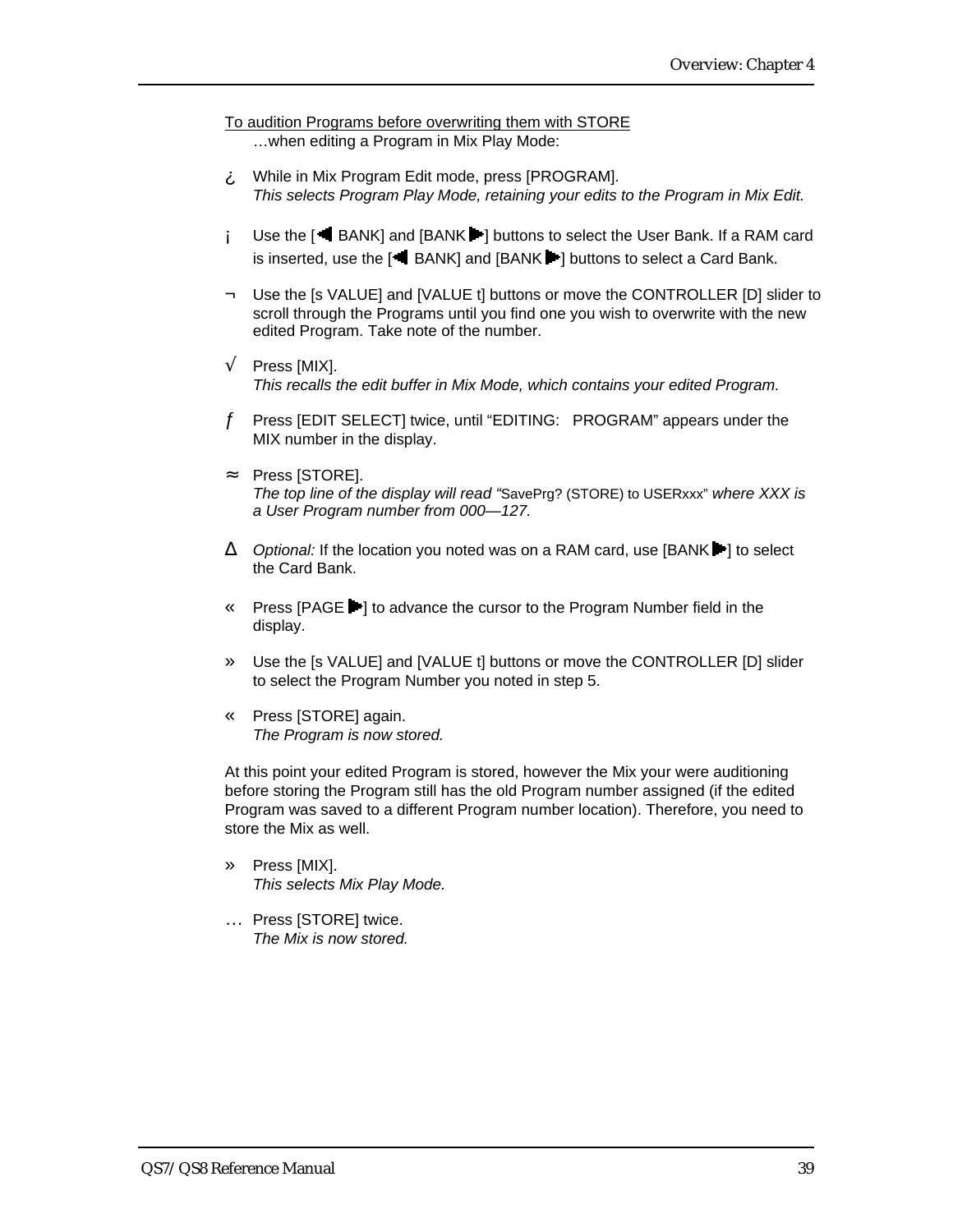# **CHAPTER 5 EDITING MIXES**

# **WHAT IS A MIX?**

Mix Mode is one of the most powerful features of the QS. Although in Program Mode you can play only one Program at a time, in Mix Mode you can play up to 16 Programs at once, either from the keyboard (as layers or splits) or from an external sequencer (via 16 MIDI channels) or a combination of both.

With Mix Mode, you can do the following:

- Combine ("stack" or "layer") different Programs so they can be played simultaneously from the keyboard. For example, stack a piano on top of a brass sound and a string sound , adjusting the volume of each for a desirable mix. (Note that the stacking of Programs in Mix Play Mode is in addition to any sounds that may be stacked in the four sound layers of each Program.)
- Split the keyboard into different zones--for example, the classic bass guitar on the left-hand side of the keyboard, and synth or piano on the right. You can split the keyboard into as many as 16 zones, which may overlap.
- Transmit on as many as 16 different MIDI channels simultaneously.
- Receive up to 16 MIDI channels from an external sequencer, with each channel representing a different instrument--piano on Ch. 1, bass on Ch. 2, drums on Ch. 10, trumpet on Ch. 16. Mix Play Mode is the multitimbral mode of the QS.
- Set the level, panning, transpositions and effect send of each MIDI channel.

# **PROGRAM ASSIGN FOR EACH MIDI CHANNEL**

Once a Mix is recalled, you will likely want to choose different Programs than the ones the Mix has stored with it. *This does not require that you be in Mix Edit Mode.* Assigning Programs to the 16 channels of a Mix is done by first using the  $\blacksquare$  PAGE] and [PAGE  $\blacktriangleright$  ] buttons (which are also labeled [PROGRAM CHANNEL SELECT]) to select a channel and then using the  $[0]$  –  $[9]$  and  $[00]$  –  $[120]$  buttons to select a Program. If desired, you can use the [  $\blacktriangleleft$  BANK] and [BANK  $\blacktriangleright$  ] buttons to select a Program from any of the internal or card banks.

# **MIX EDIT MODE**

Editing a Mix begins with using the  $\Box$  PAGE] and [PAGE] buttons to select the MIDI channel you want, and selecting a Program number for each of the channels you want to use (as described above). Beyond Program selection, you may control many other aspects of a Mix by accessing Mix Edit Mode. This is done by pressing the [EDIT SELECT] button while Mix Play Mode; "ED:MIX " should appear in the upper left section of the display:

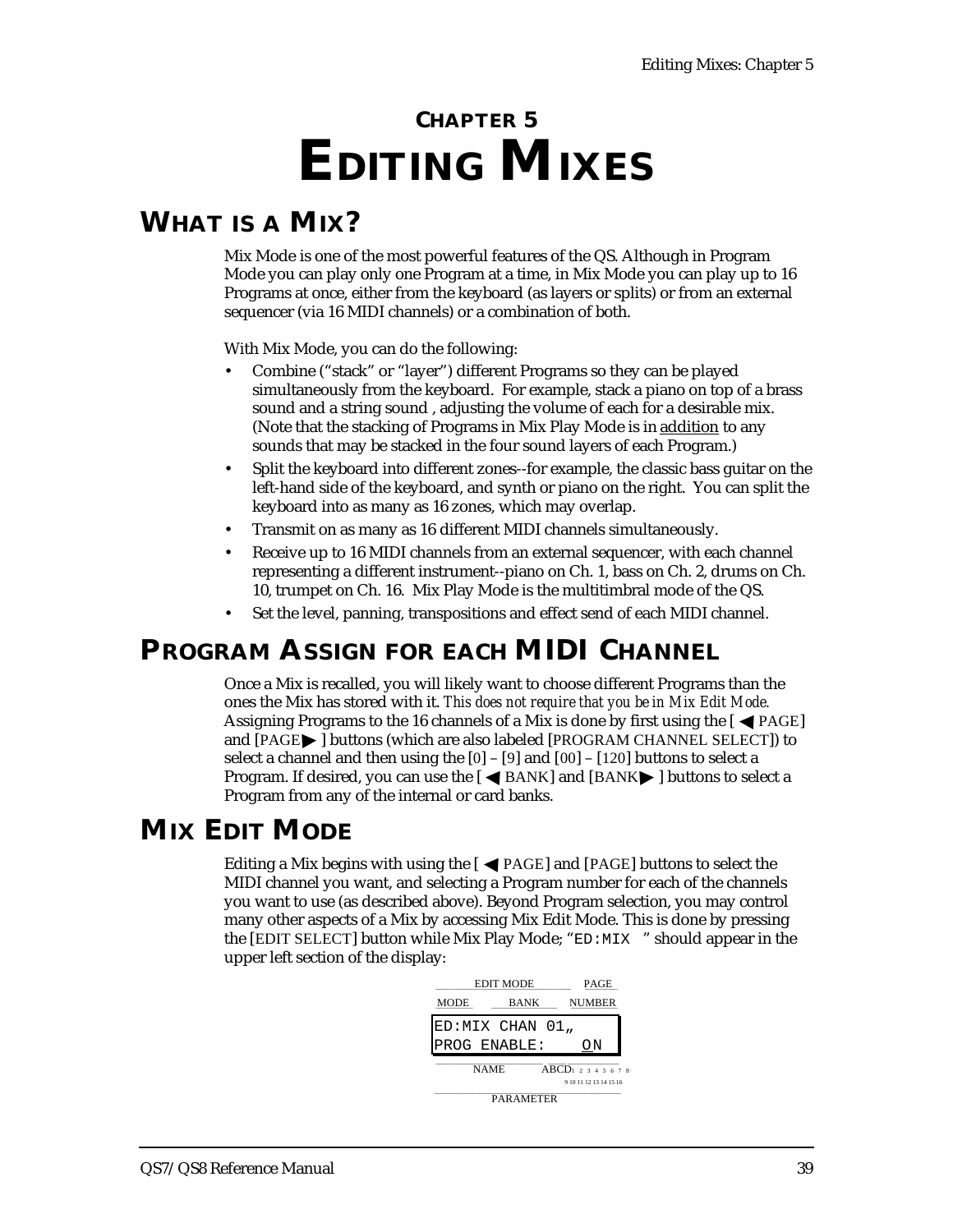Once in Mix Edit Mode, use the [0] - [9] and [00] - [50] buttons to select a MIDI channel to edit  $(1 - 16)$ . Use the  $[60] - [120]$  buttons to select a Function Group (Level, Pitch, Effect, etc.) If a Function Group has more than one parameter, use the [< PAGE] and [PAGE > ] buttons to locate a specific parameter. The Mix Edit functions and Channels are written in blue above or below each numbered button, on the line labeled MIX.

Each channel of a Mix may be enabled or disabled, without changing any of its parameter settings. When a channel is disabled, its marker  $($  ) will not appear in the bottom right corner of the display when Mix Play Mode is selected. You can set levels, effect levels and bus assignments, pitch transposition, keyboard ranges (if making a split or layer), and MIDI parameters for each individual channel. A Mix also uses the Effect Patch associated with one of its 16 Programs.

Here is a simplified diagram of the signal path in Mix mode.



# **UNDERSTANDING THE EDIT BUFFERS**

In Mix mode, there are 16 edit buffers (one for each channel), plus another buffer for the Mix parameters (Level, Pitch, Range, etc.), and yet another buffer for the Effects Processor. When you select a Mix from memory, it is copied into the Mix Edit buffer, the 16 Programs of that Mix are copied into the 16 edit buffers, and the Effect from one of the 16 Programs is copied into the Effects buffer. If you make changes to the Mix, they are only temporarily kept in the edit buffer until a new Mix is selected from memory. Therefore, you MUST store your edited Mix if you want to keep it.

If in the course of making a Mix, you enter Program Edit mode (by pressing [EDIT SELECT]) and edit one or more Programs in the Mix, the edits you make are entered into a separate buffer for each Program in the Mix. Note, however, that you DO have to *store* each edited Program into the User bank (in the same or different Program number location) before selecting a different Mix, or your changes will be lost. The same goes for editing the Effects, which will be stored along with its associated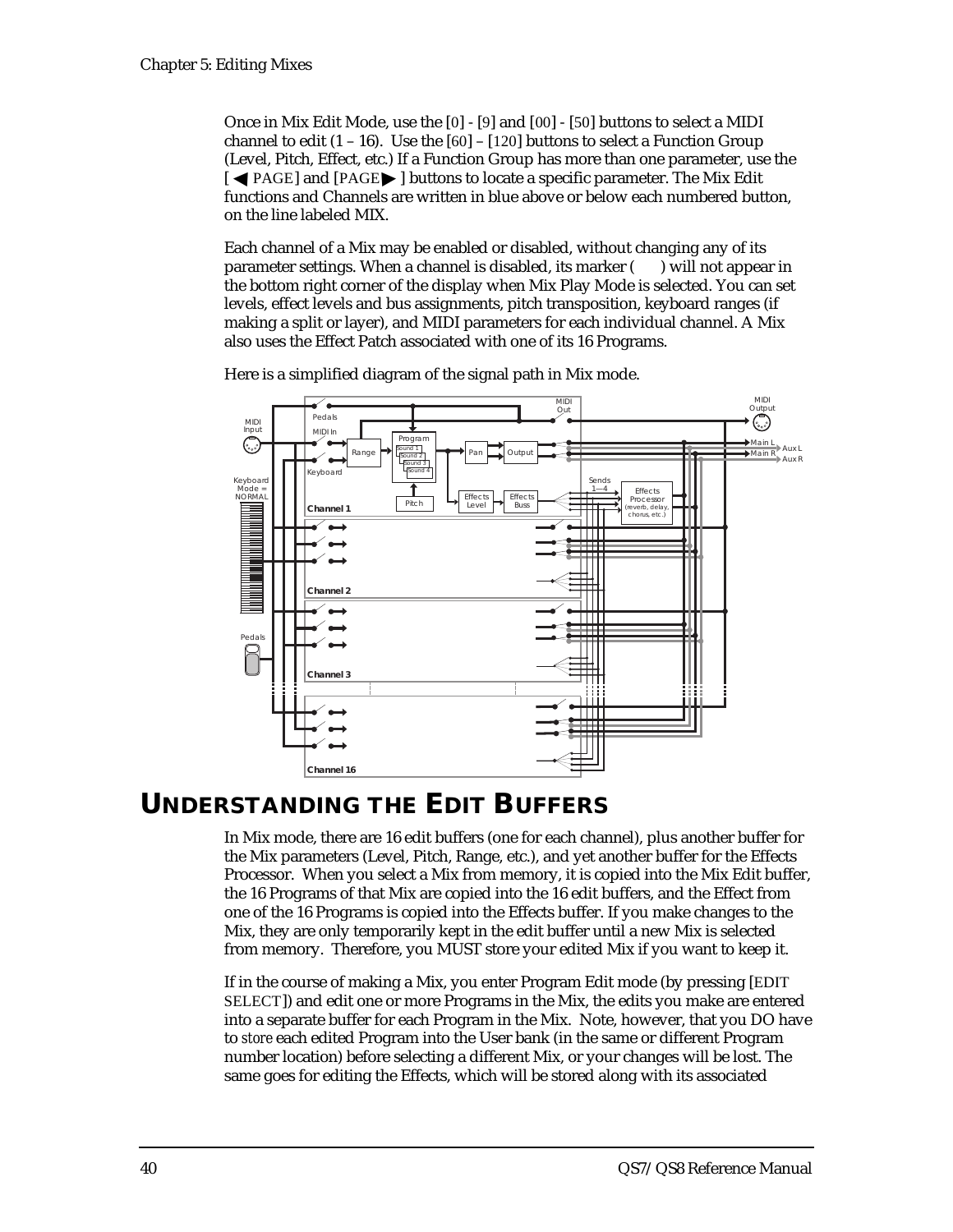Program into the User Bank. If you select another Mix before storing, your changes will be lost.

# **LEVEL SETTING FOR EACH PROGRAM**

The Level function (press [60]) of Mix Edit is used to control several parameters that deal with the audio output of the selected channel. Parameters in the Level Function's group include: Volume, Pan, Output, Effects Send Level, Effects Bus and Program Enable.

### **Enable (On or Off)** Page 1

This determines whether the selected channel is enabled or disabled. When disabled, no sound will be heard. The Channel indicator in the display for a disabled channel will not appear.

*Even if a channel is enabled, it will not play unless the proper settings in the RANGE (LOW/HIGH) and MIDI/KEYBOARD functions are made (see pages 38 & 40).*

### **Volume (00 to 99) Page 2**

This sets the overall volume for a channel. Higher numbers give higher levels.

### **Pan (<3 to 3>, or PROG ) Page 3**

This determines the pan position of the selected channel. When set to PROG, the Pan setting will be that stored with the Program assigned to the selected channel. However, you can override this setting by selecting a different value, thereby assigning the channel's panning between the left and right outputs.

## **Output (L/R, Aux, Off, or PROG) Page 4**

This determines the audio output assignment for the selected channel. When set to PROG, the channel will use the Output assignment of the Program. However, you can override this assignment by setting this parameter to something different. To send the sound's output to the Main outputs, select Main. To send the sound's output to the Aux outputs, select Aux. When set to OFF, the channel will not be sent to the outputs (but can still feed an effect bus).

 $\prod \prod$  : To send a sound to an individual output, use Output in conjunction with Pan.<br> $\prod \prod$  : Example: Panning a sound full left and selecting the Aux outputs means that the *Example:* Panning a sound full left and selecting the Aux outputs means that the sound will appear at only the left Aux output.

## **Effect Level (00 to 99, or PROG) Page 5**

This determines the amount of signal from the selected channel that will be sent to the effects, using one of the four effects buses as determined by the Effect Bus parameter (see below). When set to PROG, the effect level will be that stored by the channel's Program.

### **Effect Bus (1, 2, 3, 4, or PROG) Page 6**

This determines which effect bus the selected channel will be routed to. When set to PROG, the effect bus assignment will be that stored by the channel's Program. 1, 2, 3 or 4 overrides the Program's bus assignment, sending all sound layers of the Program to the chosen bus.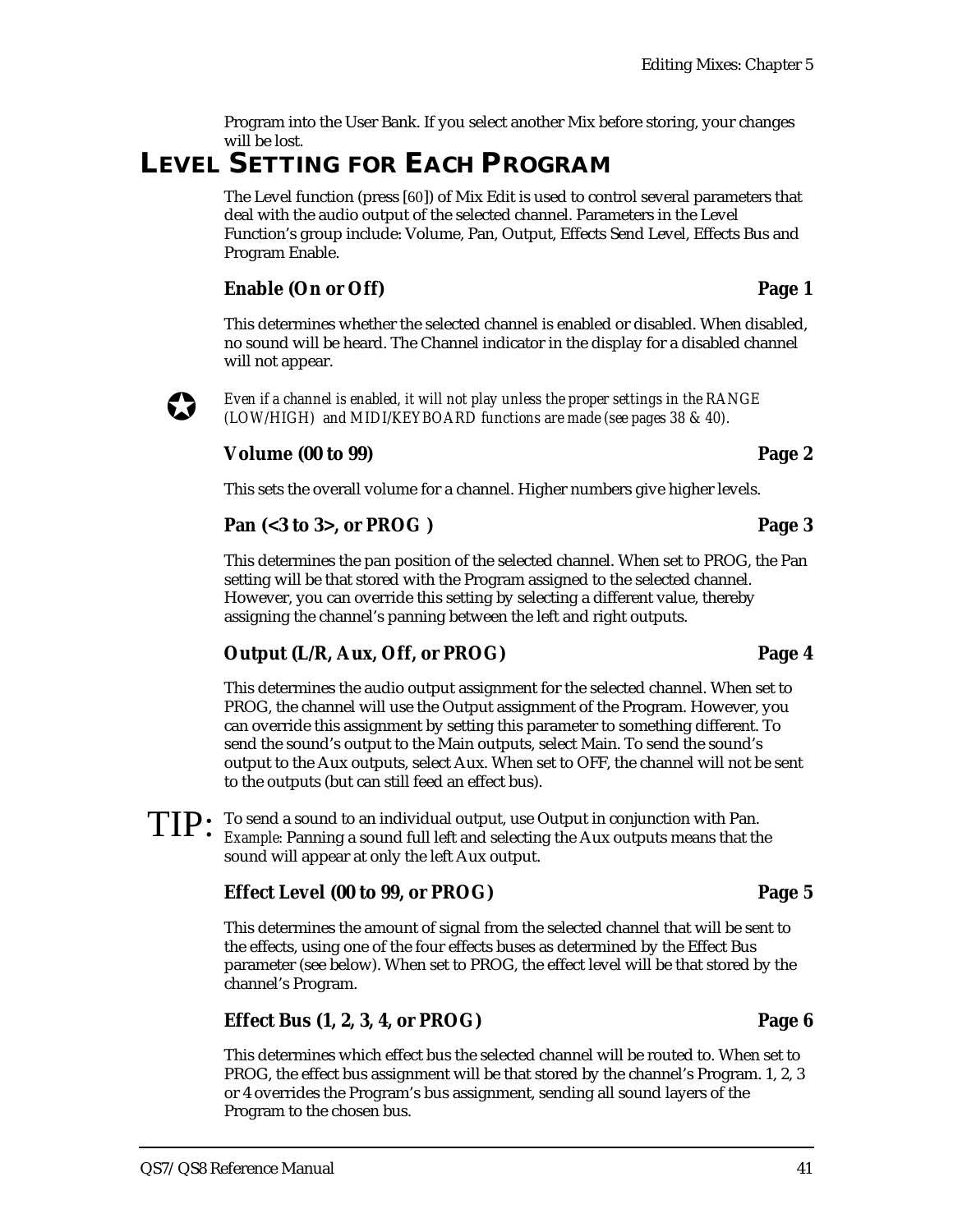Chapter 5: Editing Mixes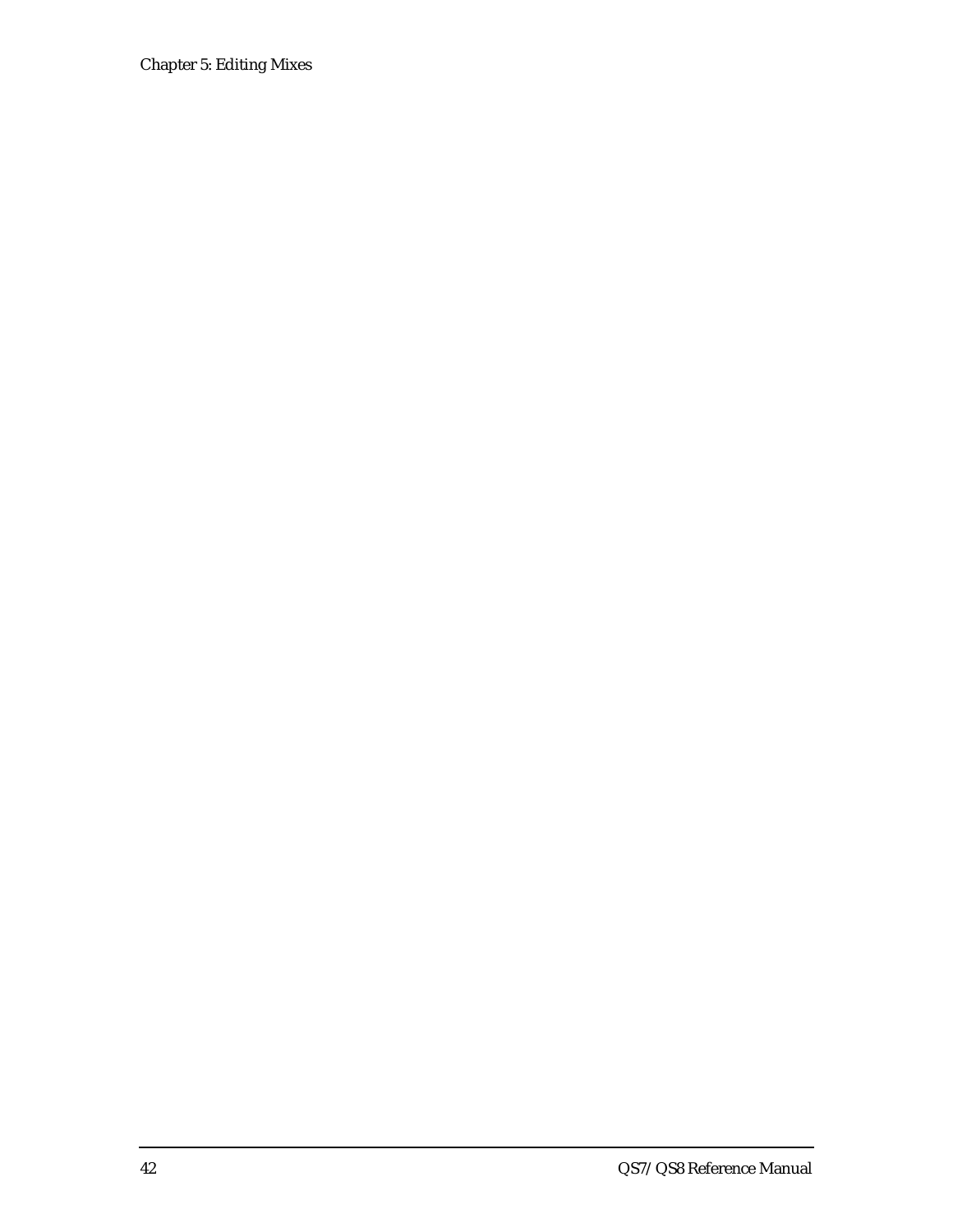# **PITCH**

The Pitch function (press [70]) lets you transpose a channel's Program in either semitone or octave increments.

### Tune Octave  $(-2 \text{ to } +2 \text{ octaves})$  Page 1

This transposes the Program's pitch in octave (12 semitones) steps from -2 (transposed down 2 octaves) to +2 (transposed up two octaves).

### **Semitone (-12 to +12 semitones) Page 2**

This transposes the Program's pitch in semitone steps, from -12 (transposed down one octave) to +12 (transposed up one octave).

# **EFFECT**

The Effect function (press [80]) is where you select what Effect Patch will be used by the Mix. In Mix Mode, you can have only one Effect Patch per Mix, which will be the Effects Patch associated with one of the Programs used in the Mix.

### **FX Program Change (On or Off)** Page 1

This determines whether the Effects settings will change along with its Program, if a MIDI program change is received on the Effect Channel (see next section). If ON, and a MIDI program change is received, a new Program will be recalled along with its associated Effect Patch. This, however, can change the way the other Programs in the Mix sound, since they all share the same Effects Patch. If you want to recall Programs via MIDI program changes, but also want to continue using the same Effects Patch, leave this parameter turned OFF.

### **FX MIDI Channel (1 to 16) Page 2**

The Effect Channel determines which channel's Program's Effect Patch will be used for the entire Mix. In other words, when the Effect Channel is set to 3, the Mix will use the Effect Patch used by the Program assigned to channel 3.

# **KEYBOARD/MIDI**

The Keyboard/MIDI Function (press [90]) allows you to turn on and off the MIDI and Keyboard switches for the selected MIDI channel.

## **MIDI In (On or Off)** Page 1

This determines whether the selected channel will respond to MIDI messages.

### **MIDI Out (On or Off) Page 2**

This determines whether or not the selected channel will transmit MIDI messages.

### **Keyboard (On or Off) Page 3**

This determines whether or not the selected channel will respond to the keyboard, pitch-bend and mod wheels, foot pedals and sustain pedal of the QS itself.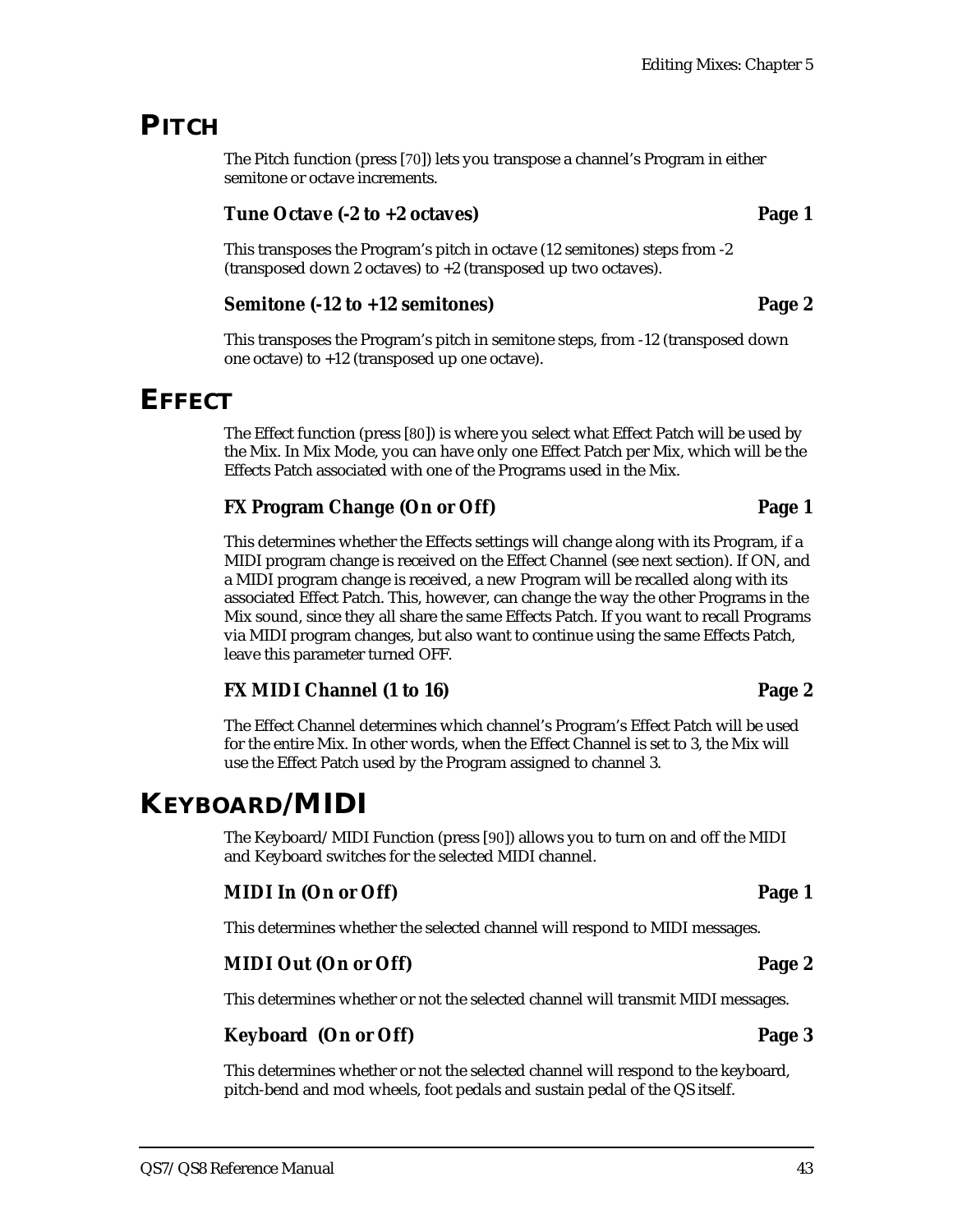# **CONTROLLERS**

The Controllers function (press [100]) lets you turn on and off the various MIDI controllers that can effect the selected MIDI channel. The following four parameters determine whether or not specific types of MIDI information will be received or transmitted, and are set separately for each Channel in the Mix. These, however, are dependent on how each Channel has its MIDI parameters set (see page 38).

### **Pitch-bend and Modulation Wheels (On or Off) Page 1**

This determines whether or not the selected channel will transmit and receive pitchbend and modulation (controller 1) MIDI information.

### **Aftertouch (On or Off) Page 2**

This determines whether or not the selected channel will transmit and receive aftertouch MIDI information.

### **Sustain Pedals (On or Off) Page 3**

This determines whether or not the selected channel will transmit and receive sustain pedal (controller 64) MIDI information.

### **Controllers (On or Off) Page 4**

This determines whether or not the selected channel will transmit and receive MIDI controller information which the Controllers A–D and Pedals 1 & 2 are assigned to (these are assigned to MIDI controllers in Global Mode, Page 3 and 5).

# **TRANSMITTING MIDI VOLUME AND PANNING**

Each Channel in a Mix can transmit its volume and panning settings via MIDI, if the "MIDI Program Select" parameter is set to ON (Global Edit Mode, Page 14). Volume level is sent as MIDI controller #7, and panning is sent as controller #10. If the "MIDI Program Select" Global parameter is set to ON:

- whenever a Mix is recalled (via the front panel or via MIDI), volume and panning information will be transmitted;
- whenever a Channel's "Level" parameter is edited, volume information will be transmitted as controller #7 on that Channel;
- whenever a Channel's "Pan" parameter is edited, panning information will be transmitted as controller #10 on that Channel (except when set to "PROG").

*Note:* Panning information will not be transmitted if the Channel's "Pan" parameter is set to PROG (using the selected Program's stored Pan setting).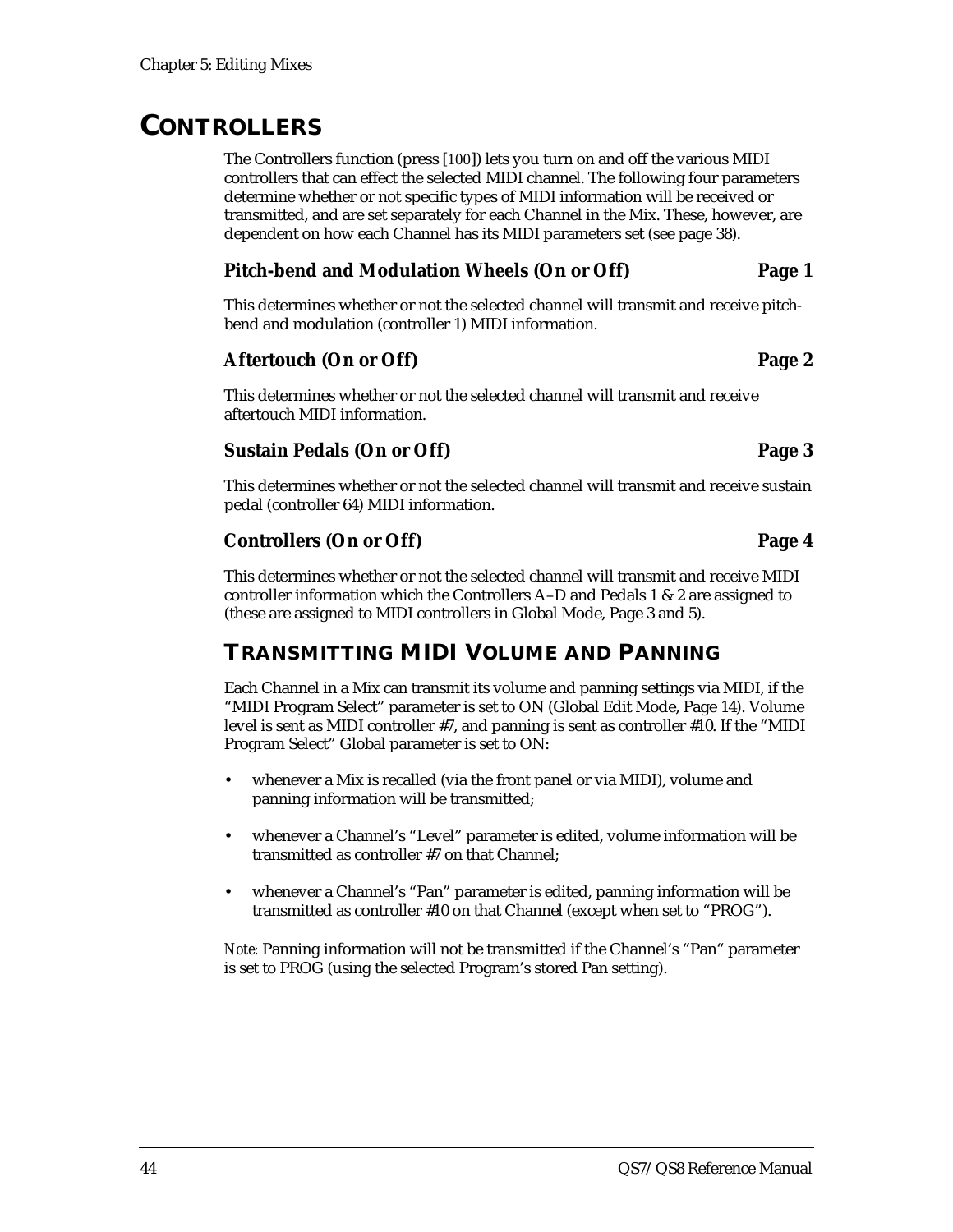# **SETTING THE RANGE AND MIDI SWITCHES**

The Range function (press [110]) allows you to restrict each MIDI channel to a specific range of the keyboard. This is ideal for creating splits (e.g., bass in the lower octave and a half, piano in the middle three octaves, and strings in the upper octave). When you start to setup a MIX, it may be confusing if many of the channels have their Keyboard parameter turned off. In order to hear anything on a particular channel, enable Keyboard control and set the Range so that the low note and high note values are set beyond where you want to play. Look at the lower right section of the display. A small block ( )will appear next to any active MIDI channels as you play notes or send notes to the QS from a sequencer on those channels.

### **Lower Limit (MIDI note 000 to 127/ C-2 to G8) Page 1**

Specifies the lowest note of the sound's keyboard range. You can set the lower limit by holding the [110] button and tapping the key on the keyboard you want to set as the lowest note in the range.

### **High Limit (MIDI note 000 to 127/ C-2 to G8) Page 2**

Specifies the highest note of the sound's keyboard range. You can set the high limit by holding the [110] button and tapping the key on the keyboard you want to set as the highest note in the range.

*If the low limit is set above the high limit, you will be able to play this program layer at the lower and upper ends of the keyboard, but not in the middle between the two limit settings.*



# **NAMING A MIX**

✪

The Name function (press [120]) allows you to change the name of the Mix. The Mix name can be up to 10 characters long. Use the  $[$   $\blacklozenge$  PAGE] and [PAGE  $\blacktriangleright$  ] buttons to position the cursor and the CONTROLLER [D] slider to select the character. Here is a chart of available characters:

|             |        | $\mathbf{u}$ | #<br>$^{\rm \pi}$  | S | % | &              |   |   |   | $\star$ |              |                           | - |   |   |              |   | ⌒ | ⌒ |
|-------------|--------|--------------|--------------------|---|---|----------------|---|---|---|---------|--------------|---------------------------|---|---|---|--------------|---|---|---|
|             | г<br>ັ | 6            | ⇁                  | 8 | 9 | $\blacksquare$ |   |   |   |         | ົ            | $^\text{\textregistered}$ | Α | В | ⌒ |              |   | ౼ | ⌒ |
|             |        |              |                    |   | M | <b>N</b>       |   | D | Q | R       | $\mathbf{C}$ |                           |   |   |   | $\checkmark$ |   |   |   |
| $\mathbf v$ |        | ∧            |                    |   | a | b              | с | d | e |         |              |                           |   |   |   |              | m |   |   |
| n           |        |              | $\mathbf{\hat{c}}$ |   | u |                | w | x |   |         |              |                           |   |   |   |              |   |   |   |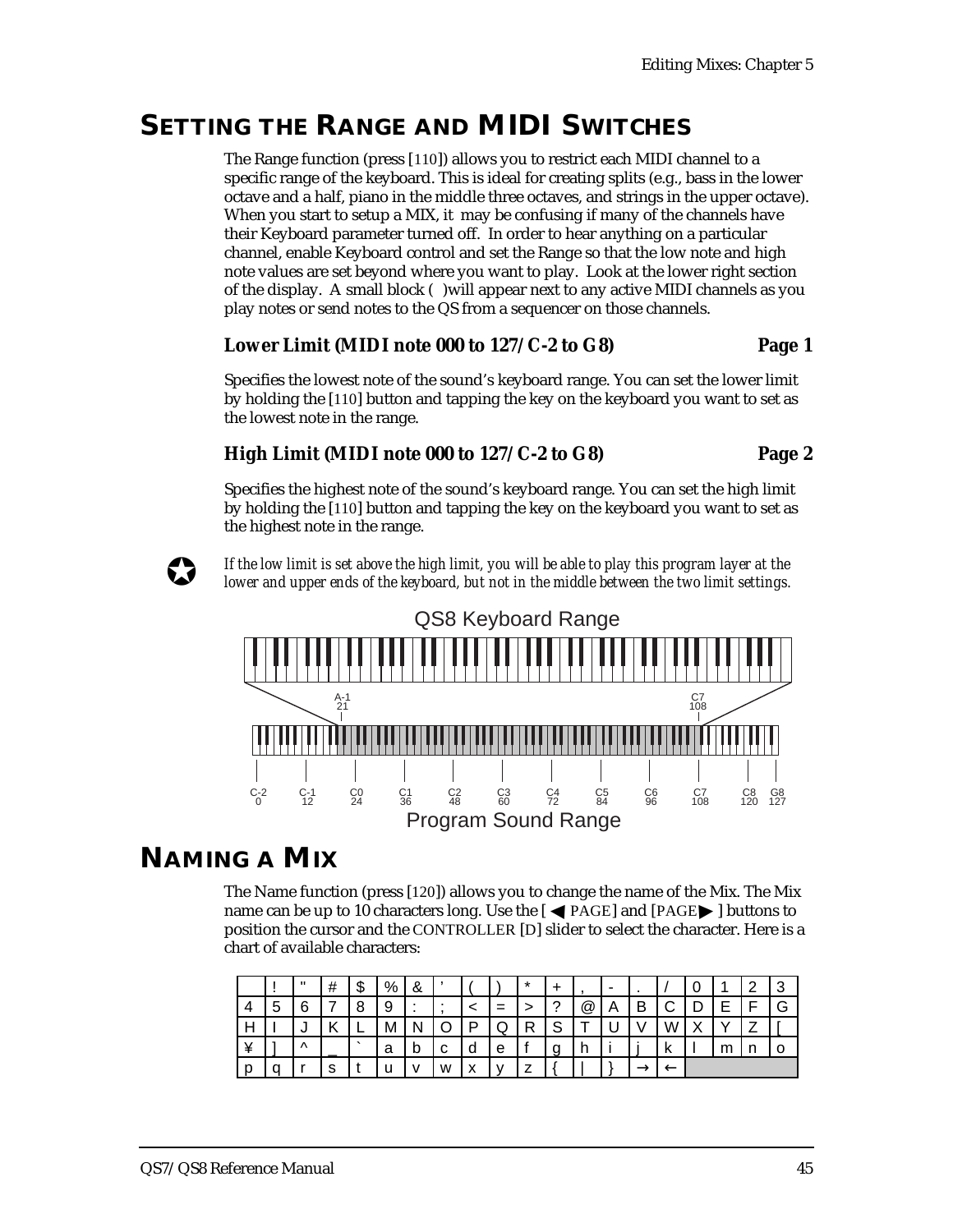# **POLYPHONY IN MIX PLAY MODE**

The QS has 64-note polyphony. In Mix Play Mode, if you have all 16 MIDI channels assigned to the same keyboard range, and each channel's Program has only one active Program Sound, you'll have 4-note polyphony as you play the keyboard (but a really thick layer...). This is extreme, of course, but should tell you what you can expect when you really pile on the layers from the keyboard.

# **USING THE QS AS A MASTER KEYBOARD**

Mix Play Mode gives the QS the capabilities of a MIDI master keyboard. You can layer the QS's internal sounds with an external synthesizer's sounds without using up internal polyphony by adjusting the proper parameters in the Mix Edit mode.

*Example:* You can have 2 layers (or a split) played directly from the QS, simultaneously playing on external synthesizers using a MIDI channel which has its internal QS's Program Enable parameter turned OFF.

# **SETTING THE MIDI OUT CHANNELS FOR A MIX IN GLOBAL MODE**

The QS offers a wide variety of ways to set the MIDI output. It is very easy in Program Play Mode; you just use the [ $\blacktriangleleft$  PAGE] and [PAGE $\blacktriangleright$ ] buttons to set the MIDI OUT channel for the whole instrument. But when using the QS in Mix Play Mode, you may want to transmit on several MIDI channels at once, and to temporarily isolate certain channels within a Mix. This is done with the Keyboard Mode function.

- ➀ Press [EDIT SELECT] and then [BANK ▲ ]. *Note the word "Global" in blue under the BANK key.*
- ➁ Press [PAGE ▲ ] five times to get to Page 6. *The display should look like this:*

| ED: GLOBAL | "œ     |  |  |  |
|------------|--------|--|--|--|
| KBD MODE:  | NORMAL |  |  |  |

➂ Use the [▲ VALUE] and [VALUE ▼] buttons or the CONTROLLER [D] slider to set the Keyboard Mode. *The options are: NORMAL, CH SOLO and OUT 1 — OUT 16.*

**NORMAL.** In this mode, the MIDI channels sent out will correspond to whatever layers or splits the Mix is set up for. For example, in a Mix bank, there may be several Mixes in which the keyboard is split in two or more ways from left to right; each of these "zones" is linked to a different set of channels. As you play through each zone, it can be set to send MIDI messages corresponding to that key range and trigger the corresponding channels. Note that certain controllers such as pitch bend and aftertouch will send on all channels at once. The MIDI Monitor indicators in the display will show which channels are enabled; but if the QS is sending a MIDI OUT message on a channel without its internal sound being enabled, it will not show on the MIDI Monitor.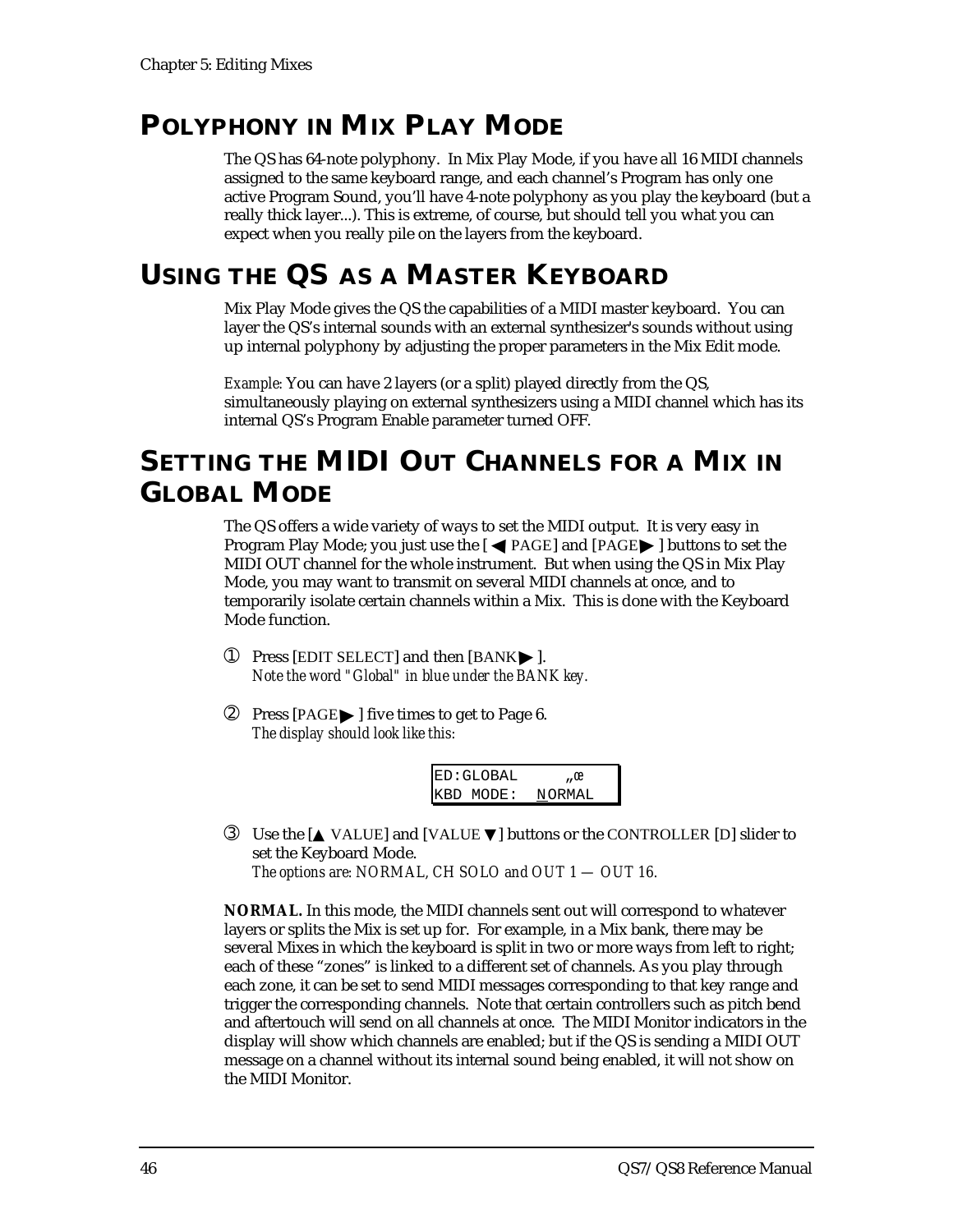**CH SOLO.** In this mode, the only sounds coming from the QS, and the only MIDI Out messages, will come from the MIDI channel in the display which is selected by using the [< PAGE] and [PAGE > ] buttons. This allows you to isolate individual channels in a Mix. So, if you play in a range of the keyboard that is active on MIDI CH 1, and "CH " appears in the upper left corner of the display, you'll hear it. All other ranges or layers will not respond to the keyboard (they will continue to respond to incoming MIDI messages on their respective channels, however).

Use the [< PAGE] and [PAGE > ] buttons to hear each channel in turn.

**OUT 1 — OUT 16.** The QS will generate MIDI messages from the keyboard, regardless of the Range settings for that channel in the Mix, but it will not play the internal sound. Use this mode if you're using a MIDI sequencer with an ECHO feature--the sound will be activated by messages appearing at the MIDI IN connector after it's made the "round trip" through the sequencer. This is the QS's equivalent to LOCAL OFF.

# **USING KEYBOARD MODE WITH THE SERIAL JACK**

The Serial jack follows the MIDI ins and outs in the Keyboard Mode settings above. If you are connected to a computer using the Serial jack, be sure to check the setting of the Keyboard Mode. In most cases, a setting of "OUT 1" should be used with a MIDI sequencer. See page 117 for more information about the Serial jack.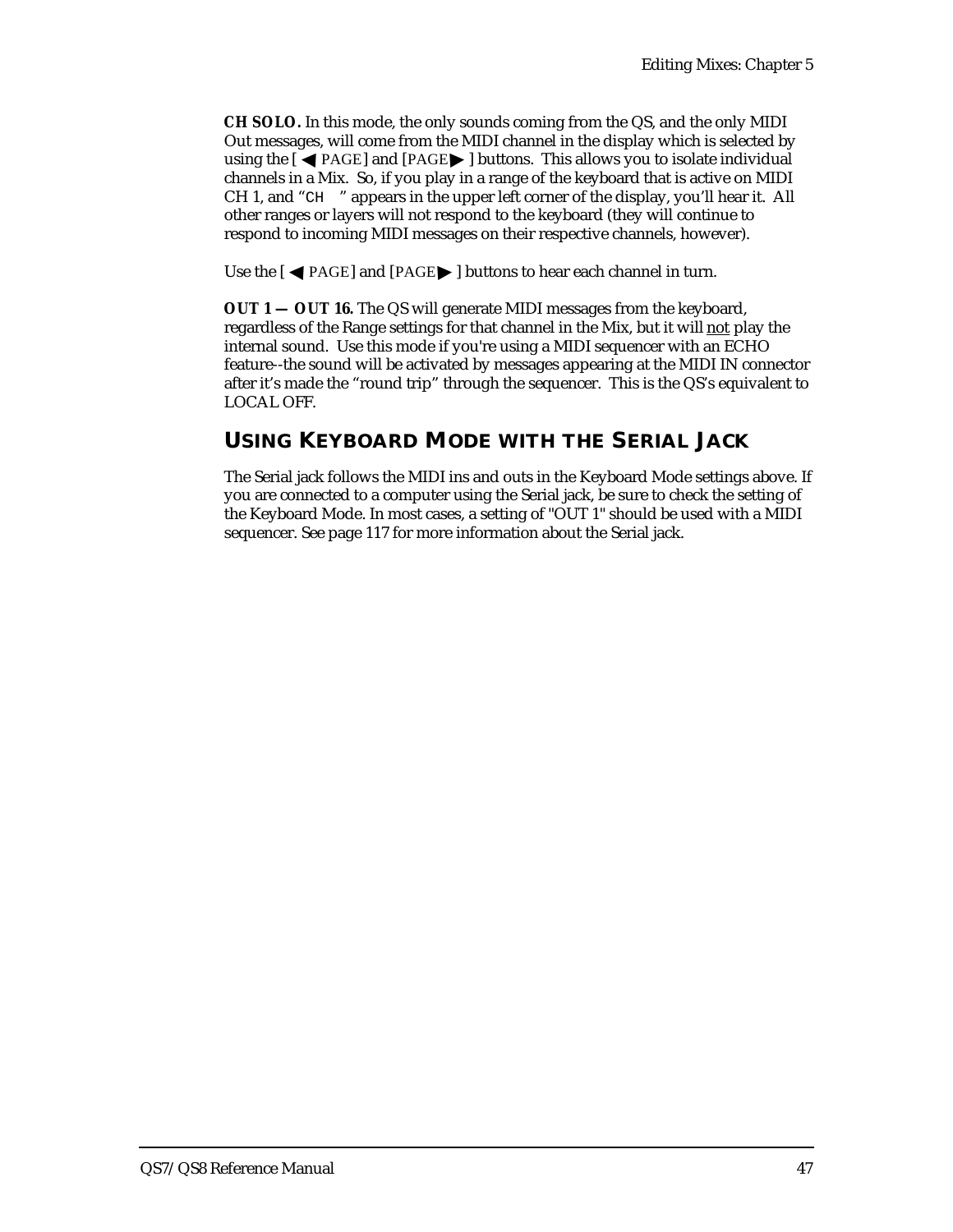# CHAPTER 6 EDITING PROGRAMS

# **OVERVIEW**

Synthesizer programming is the art and science of shaping sounds in a particular way by altering the parameters of various modules. Like music itself, learning synth programming is an ongoing process. Although this manual presents information about synthesizer programming, no manual can offer a complete course in programming (at least for a price that customers would be willing to pay!).

If you're new to synthesizer programming, the best way to learn is to adjust different parameters as you play to discover how different parameter values affect the sound. Also, become familiar with the signal and modulation flow within the QS (as shown in the various block diagrams included in this manual) so that you can understand the many ways in which you can process a signal as it works its way from oscillator to output.

# THE "NORMALIZED" SYNTH VOICE

The first synthesizers were comprised of various hardware modules, some of which generated signals, and some of which processed those signals. These were designed to be general-purpose devices since nobody was quite sure how they would be applied; some engineers used them as signal processors, while keyboard players treated them as musical instruments. Therefore, patch cords connected the inputs and outputs of the various signal generating and processing modules (which is why particular synth sounds were called patches). Changing a patch involved manually repositioning patch cords and adjusting knobs and switches; recreating a patch required writing down all the patch settings on paper so they could be duplicated later. Even then, due to the imprecision of analog electronics, the patch might not sound exactly the same.

Over the years, certain combinations of modules seemed to work better than others, and since patch cords were troublesome to deal with, eventually these modules were wired together in a "normalized" configuration. Synthesizers such as the MiniMoog™, Prophet-5™, and others eliminated the need for patch cords by containing a normalized collection of sound modules (including oscillators, filter, envelopes, LFOs, etc.).

The QS offers the best of both worlds. The most commonly-used, normalized configurations are built-in to every program for ease of programming. In addition, the QS Modulation Matrix gives back much of the flexibility of a modular synthesizer, allowing you to map various modulation sources to multiple destinations for special needs. If you're a beginner, all of the normalized pathways are easy to find; as you gain experience you can explore more advanced features.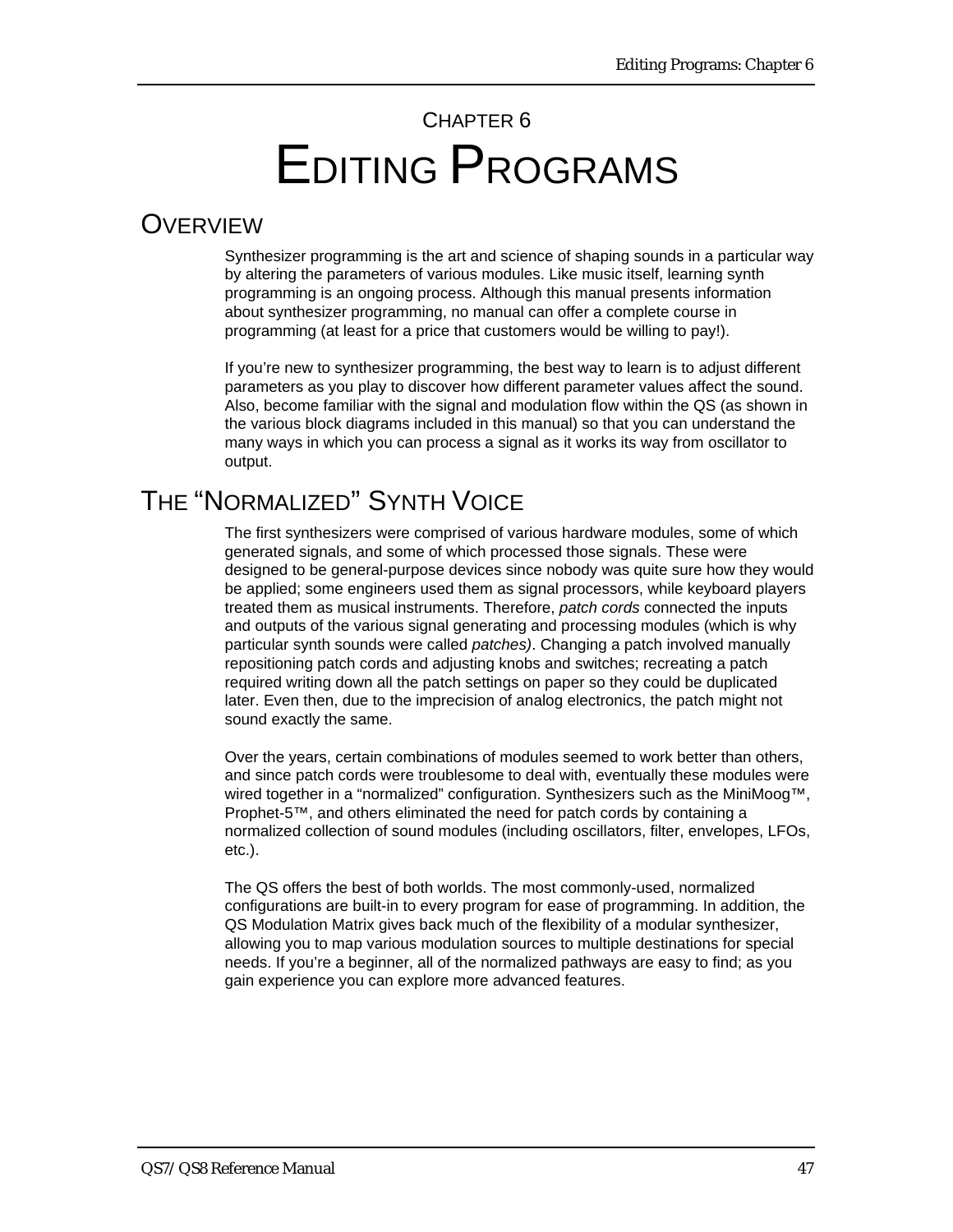# HOW THE QS GENERATES SOUND

The QS uses custom integrated circuits, developed by the Alesis engineering team specifically for the QS. These resemble the types of chips used in computers and other digital devices. In fact, you can think of the QS as a special-purpose computer designed to generate and process audio. Although the user interface maintains the metaphor of "modules," in fact all sounds are simply a set of numbers reflecting how you've programmed the various sound parameters. For example, when you change the filter cutoff frequency, you're not actually messing with a filter; you're telling the computer to simulate the effect of messing with a filter.

Each "module" is represented by parameters that appear on one or more display pages. The [s VALUE]/[VALUE t] buttons and the CONTROLLER [D] slider let you change these parameters. All "patching" is done via software, so the only patch cords you need are those that go to your mixer or amplifier.

You can take a "snapshot" of the QS's parameters and save this in memory as a program. The QS comes with 512 factory preset programs, and 128 user-editable programs.

# PROGRAM SOUND LAYERS

The simplest method of programming is to take one voice, process it through the filter and amp sections, and (if desired) add some effect to it. However, more elaborate Programs usually consist of 2 to 4 layers, with each layer making its own distinct contribution to the sound, for example:

- An organ program with Program Sound 1 set to a sustained organ waveform, and Program Sound 2 set to a percussion waveform with a fast decay.
- A piano program with one layer tuned normally, and a second layer tuned an octave higher.
- A synthesizer program with one layer set to a sharp attack waveform, a second layer set to an acoustic waveform, and a third layer with a slow-attack string waveform.

This may remind you of Mix Play Mode, where playing the keyboard can sound up to 16 different Programs at once. There are many similarities. In Mix Play Mode, you can make the same kind of layered Mix as you can with the four sounds of a Program. But there are differences:

### Use Program Layers:

- If you want multiple sounds to respond to a single MIDI channel. For example, if you need to play a layered synthesizer sound that was assembled in Mix Play Mode instead of Program Play Mode, you must send 3 Note On messages from your sequencer (one for each channel) for every note; a layered program would need only one Note On message.
- When layers of a Program are designed to be used together, and the individual layers by themselves wouldn't be used alone (for example, the percussion layer of the organ sound).

Use Mix Play Mode: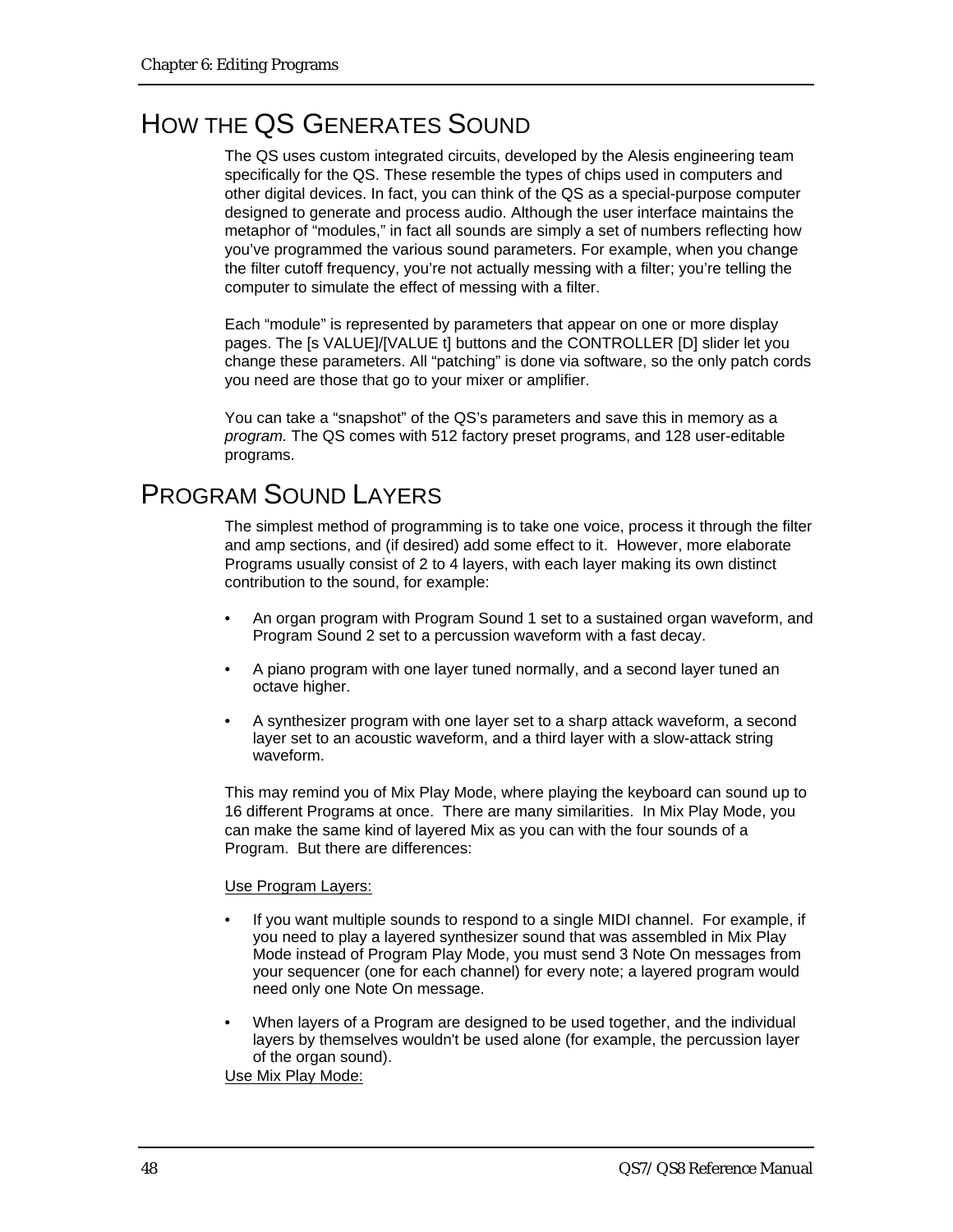- When you want to layer more than four voices. In Mix Play Mode, it is possible (though not advisable) to stack all 64 voices onto a single key.
- When each sound is likely to be used by itself by other setups. For example, if you are programming three different keyboard splits, each of which uses the same left-hand bass patch, it makes sense to use Mix Play Mode.
- When you want different sounds to respond to different MIDI channels.

# QS SIGNAL FLOW

### THE FOUR SOUNDS OF A PROGRAM

Each Program is made up of at least one to four sounds. A sound is made up of several components including a voice (the original sound material) which passes through a low-pass filter and an amplifier. The voice, filter and amp modules each have direct modifiers (Pitch LFO, Filter LFO, Amp Envelope) which affect how each will function in the Program. You can layer these sounds together, or divide them into regions of the keyboard, or a combination of these things.



The following diagram illustrates the signal flow within each QS Program.

When editing a Program, use the [00] - [30] buttons to select the sound layer you want to edit.

Let's look at each module's function in detail.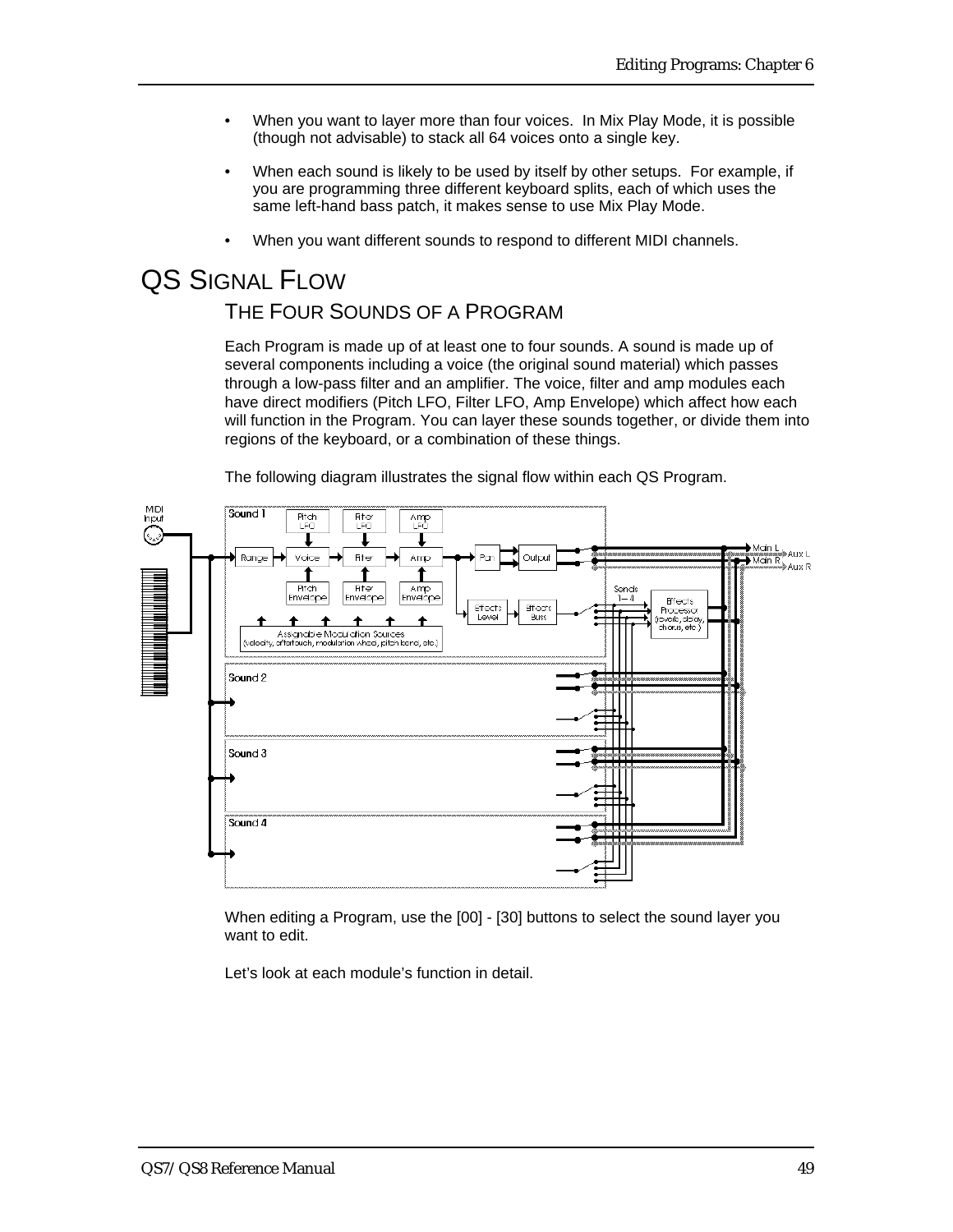### **VOICE**

This digitally-based oscillator provides the actual raw sounds from the 16 megabyte library of on-board samples. The oscillator's pitch can be tuned to a fixed frequency or modulated. Modulation is the process of varying a parameter dynamically over time; the oscillator pitch can be modulated by envelope, keyboard, pressure, pedal, LFO, and other control sources (described later).

Note that the waveforms in the QS are different from those found in samplers or many sample-playback units. Because the QS has its own filter module and amplitude module for each voice, the pure waveforms are relatively bright--as bright as the original instrument can be--and have a constant sustaining amplitude, like an organ. So if you listen to a piano voice without setting the filter or amp to the correct settings, it won't decay after it is hit, as you might expect. This gives you the freedom to create the timbre and dynamics you want, instead of being chained to the parameters of the original sample.

## LOWPASS FILTER

A lowpass filter varies a signal's harmonic content by progressively increasing attenuation above a specified cutoff frequency. The higher frequencies are filtered, while the lower frequencies are allowed to "pass-thru." When the cutoff frequency is set high, the sound becomes brighter; when set low, the sound becomes bassier since fewer harmonics are present.



The cutoff parameter changes the frequency at which the highfrequency response starts to roll off. Lower values give a lower cutoff frequency. A value of 00 will cut all sound off.

Static (non-changing) filter settings can be useful, but varying the filter cutoff dynamically over time often produces more interesting effects. Modulating with velocity produces brighter sounds with louder dynamics, which produces a more accurate acoustic instrument simulation. Modulating with an envelope can create a pre-defined change in harmonic structure, such as having a brighter attack and bassier decay.

AMP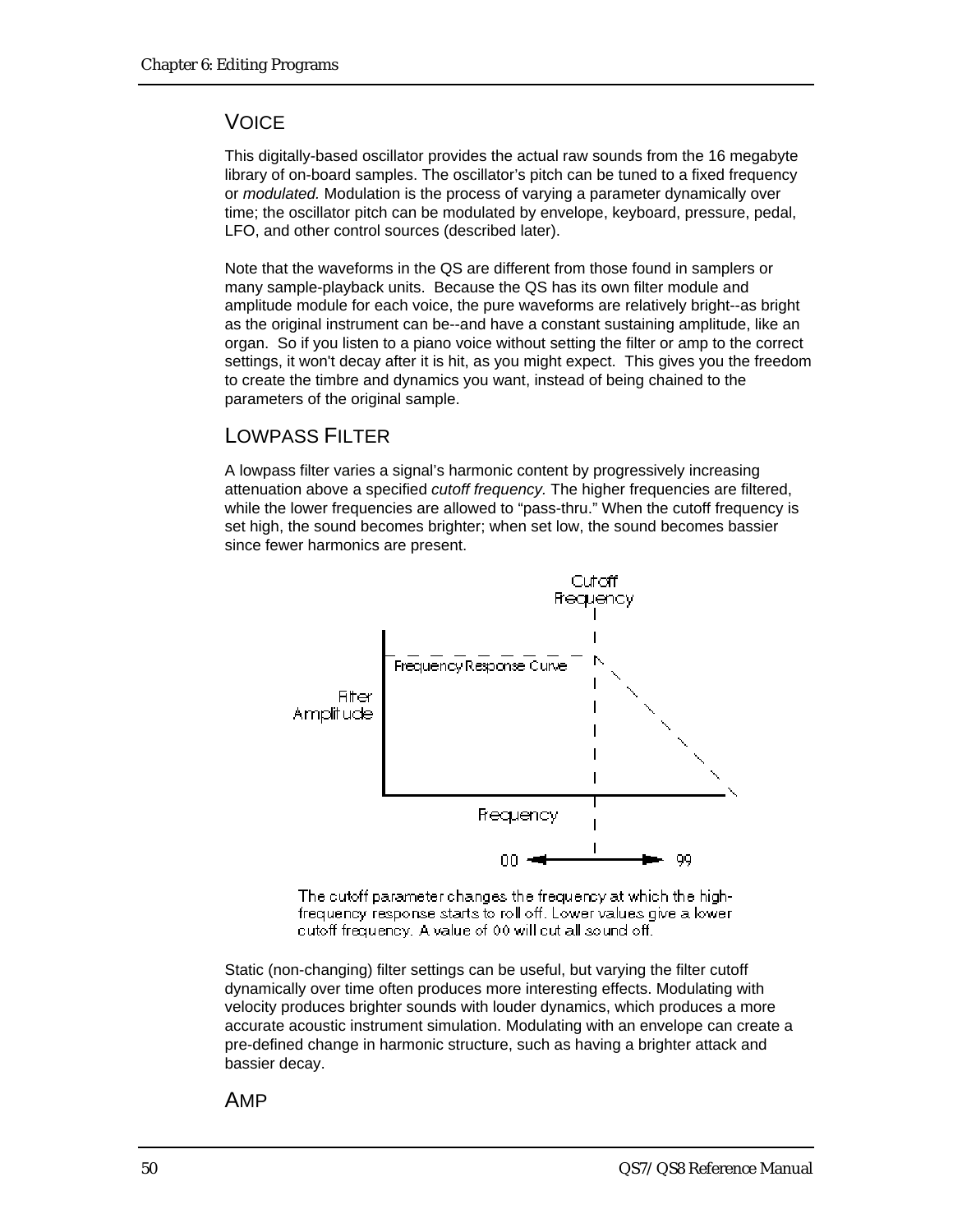Each voice/filter combination is followed by an amplifier whose level can be controlled by a variety of modulation sources. This allows for creating sounds with percussive or slow attacks, particular types of decays, tremolo, etc.

Filter and amp settings can interact. If the filter cutoff is extremely low, then no signal will get through, no matter how the amp is set. Similarly, setting the amp for a short decay won't let you hear any filtering set for a longer decay. This is because the volume will reach zero before the filter decay finishes.

# ABOUT MODULATION

Modulation modifies some aspect of a sound over time. Since oscillators make static sounds (unlike acoustic instruments, whose timbre and dynamics change—often radically—over the duration of a note), modulation is the key to making rich and expressive sounds. The vibrato of a flute, the expression pedal of an organ, a wahwah pedal on a guitar--all of these are examples of modulation. You're probably familiar with the mod wheel of a synthesizer, which typically adds vibrato to a Program as it is raised. But in synthesizer programming, modulation is used to control even the basic characteristics of a voice: its attack, decay, and release times, for example. Every box in the signal diagram on page 49 pointing towards the Voice, Filter, or Amp boxes is a *modulation source*. The amount of modulation, the time it takes place, and what controls (such as key velocity, footpedals, aftertouch, mod wheel etc.) affect it are important parameters in every Program. The QS provides the modulation flexibility of patch cord-based instruments, but with the convenience and ease of use of digital technology.

With some parameters, the modulation amount can be positive or negative. A positive control signal increases the value of the parameter being controlled. A negative control signal decreases the value of the parameter being controlled. Setting modulation to 00 turns off the modulation source. Example: Keyboard velocity can either make a sound brighter the harder you play, or make it less bright, or have no effect on the Filter at all. You have the freedom to set modulation any way you want, even in ways that are the opposite of what they would be on an acoustic instrument.

If a "baseline" setting exists for a parameter, modulation amounts add or subtract values from the existing setting. However, modulation cannot force a value beyond its maximum range. For example, if the Amp is already at its minimum value (lowest level), you could apply positive modulation to raise the level. But applying negative modulation will not affect the Amp level, since it's already at its lowest value and cannot go any lower.

The QS lets you assign several modulation sources to one modulation "target" parameter, which allows for interaction between two modulation signals. Example: If the Amp parameter responds to both the envelope generator and a pedal, the parameter will follow the general envelope shape but will also be influenced by the pedal.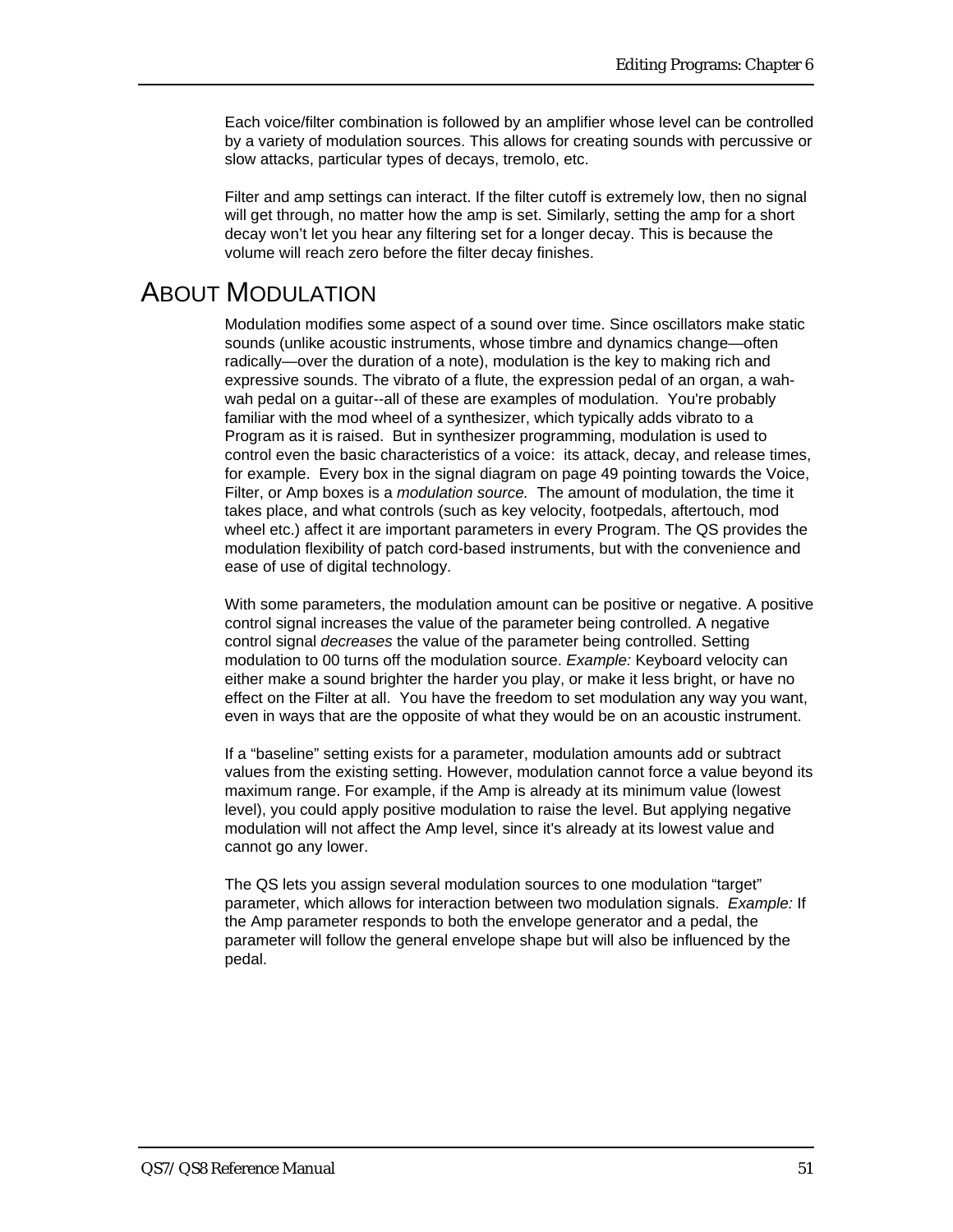# LFO (LOW FREQUENCY OSCILLATOR)

The pitch, filter, and amp modules each have a dedicated LFO module for modulation. The term LFO stands for low frequency oscillator, and comes from how modulation was created in the early synth days (an oscillator set to a low frequency could modulate some aspect of the sound; routing the LFO to the pitch, for example, would create vibrato). The LFO creates a cyclic (periodic) modulation; this amount can be constant and/or varied with a variety of modulation sources (mod wheel is one of the most popular). Each LFO has a waveform shape and speed, along with other controls.

## ENVELOPES

Envelope generators provide a modulation signal that varies over time, from the time you strike the key until after you let go. There are three independent envelope generators (for pitch, filter, and amp) in each Program Sound. An envelope generator has different effects on different modules. Example: The Amp Envelope creates level changes. Amplitude that decays over time creates percussive effects (plucked strings, drums, etc.). Amplitude that increases over time gives the effect of brass, woodwind, and some bowed instruments.

Each envelope generator has the standard attack, decay, sustain, and release parameters found on most synthesizers, along with delay, sustain decay, and different triggering options.



# **ABOUT SIGNAL PROCESSING**

The QS features a signal processing section based on the Alesis QuadraVerb 2. It is a complete digital signal processing unit with four input buses, simultaneous multiple effects, and flexible signal routing.



Effects parameters are edited separately from either the Program or the Mix, using Effects Edit Mode (more in Chapter 6). In Program Edit Mode, each of the four sounds in the Program has its own Effect Level control and can be assigned to any one of the four effect buses. Effects settings, Effect Level and Bus information are saved with the Program when you store it back into memory.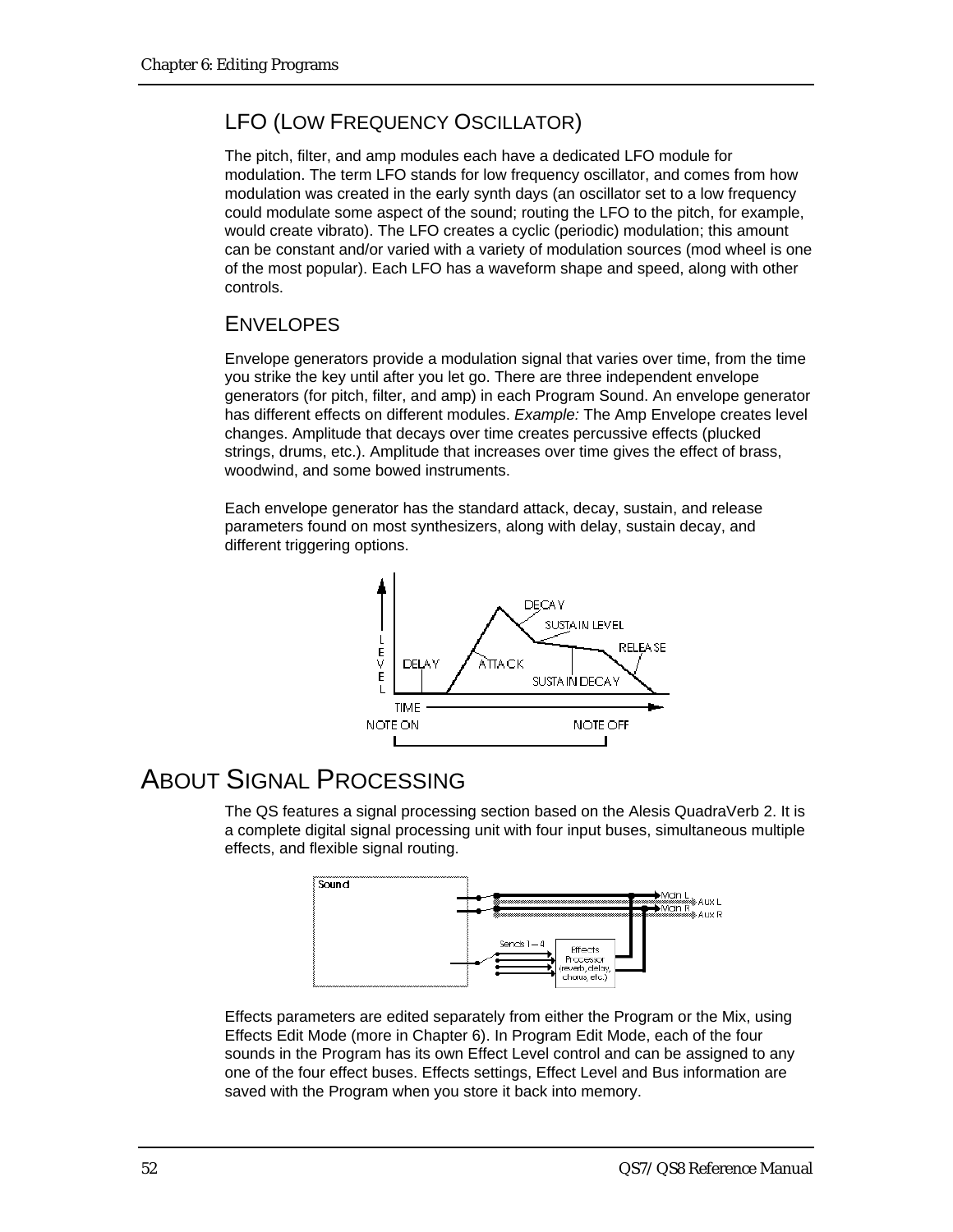# DRUM MODE

Any one or all of the four sounds in a Program can be put into Drum Mode. The Drum Mode parameter is found in the Misc. Function (see last section of this chapter). Note that Drum Mode isn't the only way to hear drums or percussion from a Program. In Standard mode, if you select a kit (such as "Rock Kit 1") as the voice of a Program sound, an entire arrangement of preset, pre-mapped drum sounds will be assigned across the keyboard. If you select a single drum (such as "Timpani") as the voice, that single drum sound will sound across the keyboard range, with a different pitch on each note (the original sample pitch will appear on C3).

However, Drum Mode changes the nature of the VOICE function, allowing you to make up your own drum kit from a selection of over 80 different samples: 7 kicks, 8 snares, 4 hi-hats, 14 toms, 5 cymbals, 31 percussion, 17 percussion effects and 3 synth waves. Plus, there are 44 rhythm beats to choose from (pre-sequenced drum grooves). You can map any of these samples to any note on the keyboard that does not already have a drum assigned to it in that layer. When a sound is in Drum Mode, you can assign 10 different drum sounds to 10 different keys in that layer. If all four sounds in a Program are placed in Drum Mode, you could assemble 40 drum sounds. In Drum mode, individual drums cannot be "stretched" across the entire range of the keyboard -- each occupies a maximum of three keys.

Each of the 10 drum sounds has its own set of parameters in each of the functions in the display (Pitch, Filter, Range, Effects Level, etc.). You can use the [0] – [9] buttons to select which one of the 10 drum sounds to edit in each Function Group ([40] – [120] buttons).



Here is a block diagram of a sound in Drum Mode.

When Drum Mode is enabled, the sound will have fewer parameters for editing. Consequently, not all Function buttons will respond when pressed as when Drum Mode is turned off. Specifically, the LFOs and all Envelopes (with the exception of the Amp Envelope) are unavailable. In addition, the parameters in most other functions will differ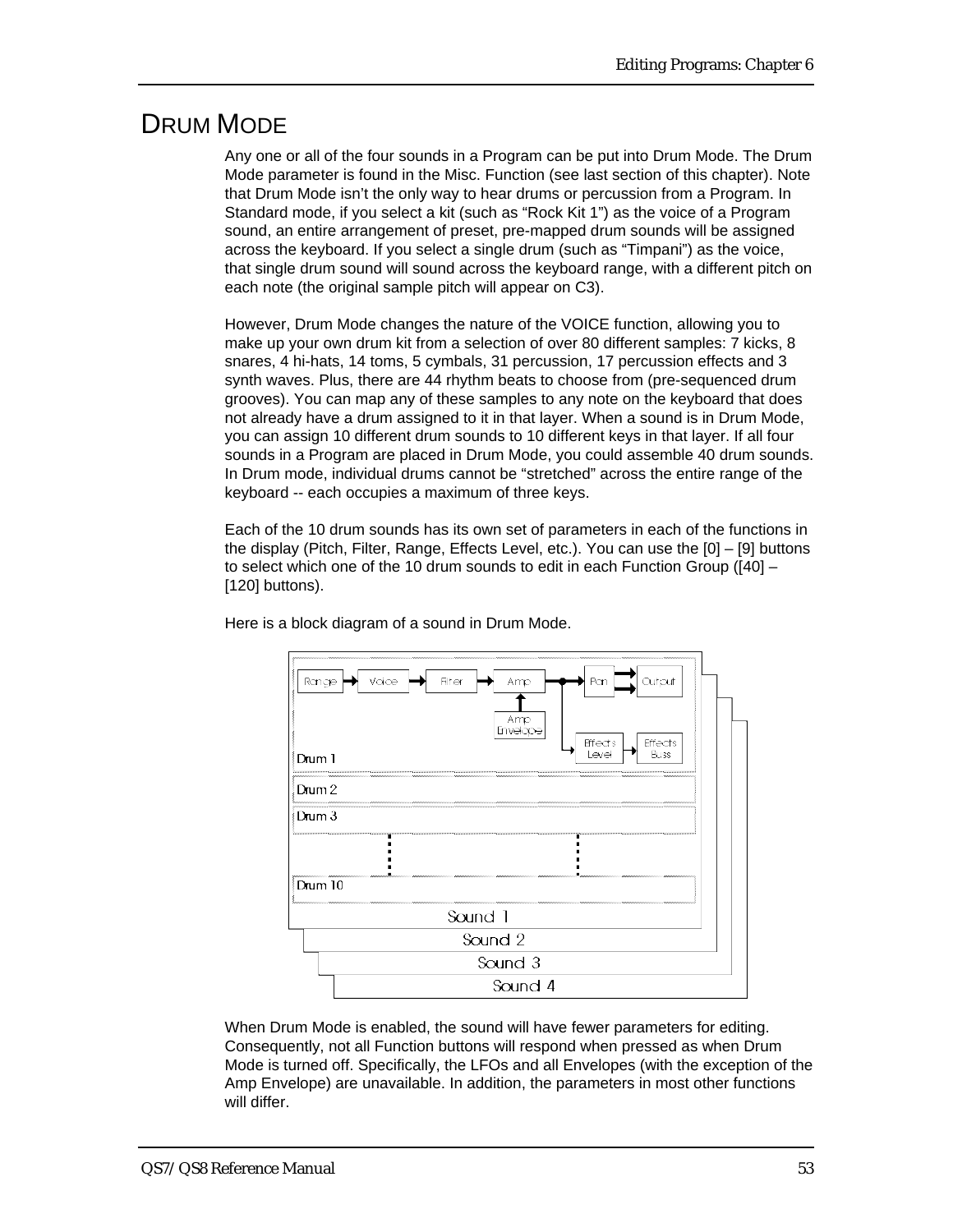# PROGRAM EDIT FUNCTIONS

To edit a Program you must select Program Edit mode. This is done by pressing the [EDIT SELECT] once from Program Play Mode (each time you press [EDIT SELECT] in Program Mode, the display cycles between Program Edit and Effects Edit Modes). When editing a Program in Program Mode, the letters "ED:PRG" will appear in the display's edit status section (upper-left corner):

| $\mathsf{I}\,\mathsf{ED}\!\!:\!\mathsf{PRG}\;\mathsf{SOUND1}\; \pi\aa$ |  |
|------------------------------------------------------------------------|--|
| l SOUND ENABLE:ON                                                      |  |

A Program may also be edited from within a Mix. This requires that you press the [EDIT SELECT] button twice from Mix Play Mode (each time you press [EDIT SELECT] in Mix Mode, the display cycles between Mix Edit, Program Edit and Effects Edit Modes). When editing a Program in Mix Mode, the letters "ED:MX CH" will appear in the display's edit status section (upper-left corner), with the channel number that is being edited immediately following:

| $\mathsf{ED}:\mathsf{MX}$ CHả SND1 $\pi$ å |  |
|--------------------------------------------|--|
| SOUND ENABLE:ON                            |  |

## **VOICE**

The Voice function (press [40]) is the most fundamental part of Program editing. It is where you choose the particular sample that forms the basis of a sound. To avoid scrolling through long lists of samples (remember, there are 8 megabytes of sounds in here!), sounds are divided into groups. After selecting the group, you then select the sound within the group.

### **Sound Enable Page 1**

This is the master on/off switch for the selected sound (1–4) of the current Program.

To avoid using up polyphony unnecessarily, set Sound Enable to OFF for any sounds that will not be used in a Program. Turning sounds off is also a convenient way to isolate a particular sound you are editing. When the sound being edited is disabled, the upper display will show the word "sound" in lowercase letters. When the sound being edited is enabled, the word "SOUND" will appear in uppercase letters. When editing a Program from Mix Mode, the words will letters will appear as "SND" when a sound is enabled, and "snd" when disabled.

 $\prod_{k=1}^{\infty}$  A quick way to turn a sound on and off from anywhere within Program Edit Mode is to - hold the corresponding Sound button [00]–[30] and press [t VALUE] to disable or [VALUE s] to enable. *Example:* Holding [00] and pressing [t VALUE] will disable

sound 1.

### **Sound Type Page 2**

This determines whether a Sound layer is going to be in Keyboard Mode or Drum Mode. Drum Mode allows you to assign individual drum sounds to individual keys. To Program a sound in Drum Mode, refer to the next section "Programming Drum Sounds" on page 78.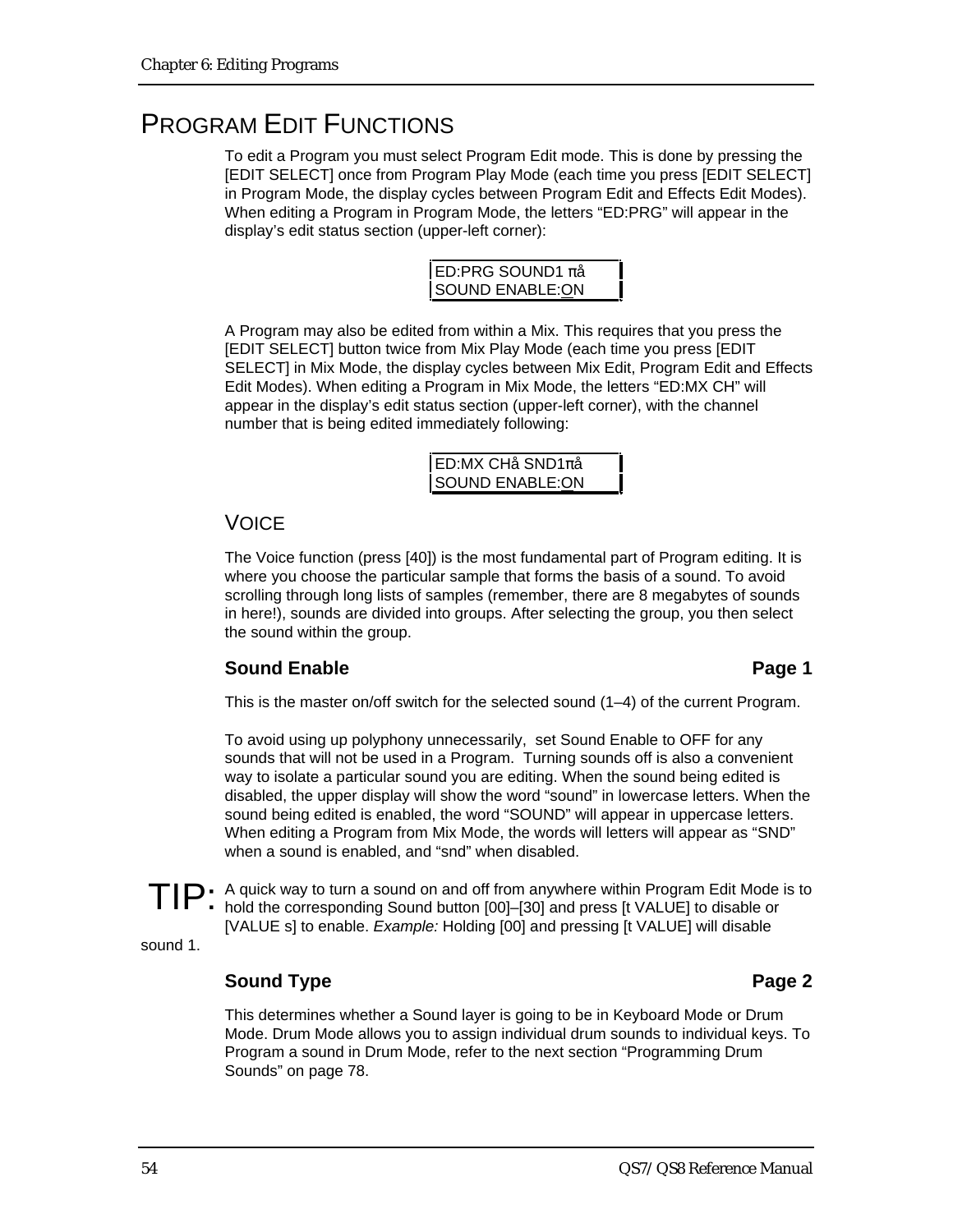### **Sound Group (17 options) Page 3**

Choose from among 16 different sample groups (see chart below).

### **Sound Page 4**

Selects one of the available samples by name from the selected group, or OFF (no sample selected). Each group has a variety of samples from which you can choose, although some groups (such as waves) have more samples than others.

Below and on the following page, you'll find a chart listing the various samples in their respective groups.

| Group        | Voice                                                                                                                                                                                                                                                                                                                                                                                                                                                                                                                                                                                                                         |
|--------------|-------------------------------------------------------------------------------------------------------------------------------------------------------------------------------------------------------------------------------------------------------------------------------------------------------------------------------------------------------------------------------------------------------------------------------------------------------------------------------------------------------------------------------------------------------------------------------------------------------------------------------|
| Piano        | GrndPianoL, GrndPianoR, DarkPno1 L, DarkPno1 R, DarkPno2 L, DarkPno2 R, DarkPno3 L,<br>DarkPno3 R, BritePno1L, BritePno1R, BritePno2L, BritePno2R, BritePno3L, BritePno3R,<br>4::VibesWave, NoHammer R, SoftPianoL, SoftPianoR, VeloPianoL, VeloPianoR, TapPiano L,<br>TapPiano R, E Spinet 1, E Spinet 2, Toy Pno L, Toy Pno R, KeyTrack1, KeyTrack2, Stretch L,<br>Stretch R, PianoWaveL, PianoWaveR, BriteRoads, Dark Roads, Soft Roads, VeloRoads1,<br>VeloRoads2, VeloRoads3, Wurly, VeloWurly1, VeloWurly2, FM Piano, FM Tines, Soft Tines,                                                                             |
|              | VelAtkTine, Vel FM Pno, BrtRdsWave, DrkRdsWave, SftRdsWave, Wurly Wave                                                                                                                                                                                                                                                                                                                                                                                                                                                                                                                                                        |
| Chromatic    | Clavinet, VelAtkClav, ClavntWave, Harpsicord, VAtkHarpsi, HarpsiWave, Glock, Xylophone,<br>Marimba Hd, Marimba Sf, MarimbaVel, Vibraphone, VibesWave, Ice Block, Brake Drum,<br>TubulrWave, TubWv/Null, FMTblrBell, FMTublrSft, FMTublrVel, FMTub/Null                                                                                                                                                                                                                                                                                                                                                                        |
| Organ        | Rock Organ, Perc Organ, FullDrwbr1, FullDrwbr2, 3 Drawbars, 4 Drawbars, UpprDrwbrs,<br>16'Drawbar, 5 1/3' bar, 8' Drawbar, 4' Drawbar, 2 2/3' bar, 2' Drawbar, 1 3/5' bar, 1 1/3' bar, 1'<br>Drawbar, Percus 2nd, Percus 3rd, Percus Wav, HollowWave, 60's Combo, RotarySpkr,<br>ChurchOrgn, Principale, Positive                                                                                                                                                                                                                                                                                                             |
| Guitar       | SteelStrng, NylonGuitr, Nylon/Harm, Nylon/Harp, JazzGuitar, SingleCoil, Sngle/Mute,<br>DoubleCoil, DCoil/Harm, DCoil/Jazz, D/S Coil, MicroGuitr, PwrH/MGtr1, PwrH/MGtr2,<br>MuteGuitar, Mute Velo, Metal Mute, MGtr/MtlMt, MtlMut/Hrm, Fuzz Wave, CIsHarmncs,<br>ElecHarmnc, Pwr Harm 1, Pwr Harm 2, Pwr Harm 3, PwrHrmVel1, PwrHrmVel2, PwrHrmVel3                                                                                                                                                                                                                                                                           |
| Bass         | StudioBass, Studio&Hrm, Studio/Hrm, Slp/Studio, Slap Bass, Slap&Harm, Slap/Harm,<br>Slap/Pop, Pop/Slap, Bass Pop, Pop/Harm, Harm/Pop, JazzFingrd, Fingr&Harm, JazzPicked,<br>Pickd&Harm, Jazz Velo, Muted Bass, Stik Bass, Stik&Harm, Stik/Harm, Harm/Stik, Fretless,<br>Frtls&Harm, AcousBass1, AcoBs1&Hrm, AcousBass2, AcoBs2&Hrm, VelAcoBass, 3-<br>VelBass1, 3-VelBass2, 3-VelBass3, 3-VelBass4, BassHarmnc                                                                                                                                                                                                               |
| String       | StringEnsm, TapeStrngs, SoloString, SoloViolin, Solo Viola, Solo Cello, Contrabass, Pizz<br>Sectn, Pizz Split, Pizz/Strng, Strng/Pizz, StringAttk, Harp, Hi Bow, Low Bow                                                                                                                                                                                                                                                                                                                                                                                                                                                      |
| <b>Brass</b> | Pop Brass, ClasclBras, AttakBrass, Trumpet, HarmonMute, Trombone, FrenchHorn, Bari<br>Horn, Tuba                                                                                                                                                                                                                                                                                                                                                                                                                                                                                                                              |
| Wdwind       | Bassoon, Oboe, EnglishHrn, Clarinet, Bari Sax, BrthyTenor, Alto Sax, SopranoSax, Velo Sax,<br>Flute, Flute Wave, Shakuhachi, PanPipe Hd, PanPipe Md, PanPipe Sf, PanPipeVel, Pan<br>Wave, BottleBlow, BottleWave                                                                                                                                                                                                                                                                                                                                                                                                              |
| Synth        | J Pad, M Pad, X Pad, Velo Pad 1, Velo Pad 2, Velo Pad 3, AcidSweep1, AcidSweep2,<br>AcidSweep3, AcidSweep4, AcidSweep5, VeloAcid 1, VeloAcid 2, VeloAcid 3, VeloAcid 4,<br>Chirp Rez1, Chirp Rez2, Chirp RezV, Quack Rez1, Quack Rez2, Quack Rez3, Quack Rez4,<br>QuackRezV1, QuackRezV2, QuackRezV3, Uni Rez 1, Uni Rez 2, Uni Rez 3, Uni Rez V,<br>AnalogSqr1, AnalogSqr2, AnalogSqrV, SyncLead 1, SyncLead 2, SyncLead V, Seq Bass,<br>Seq BassV1, Seq BassV2, FatSynBass, TranceBas1, TranceBas2, VeloTrance, FunkSynBs1,<br>FunkSynBs2, FunkSynBs3, FunkSynBsV, FilterBass, FM Bass, FM/FiltVel, Soft Chirp, Soft<br>Rez |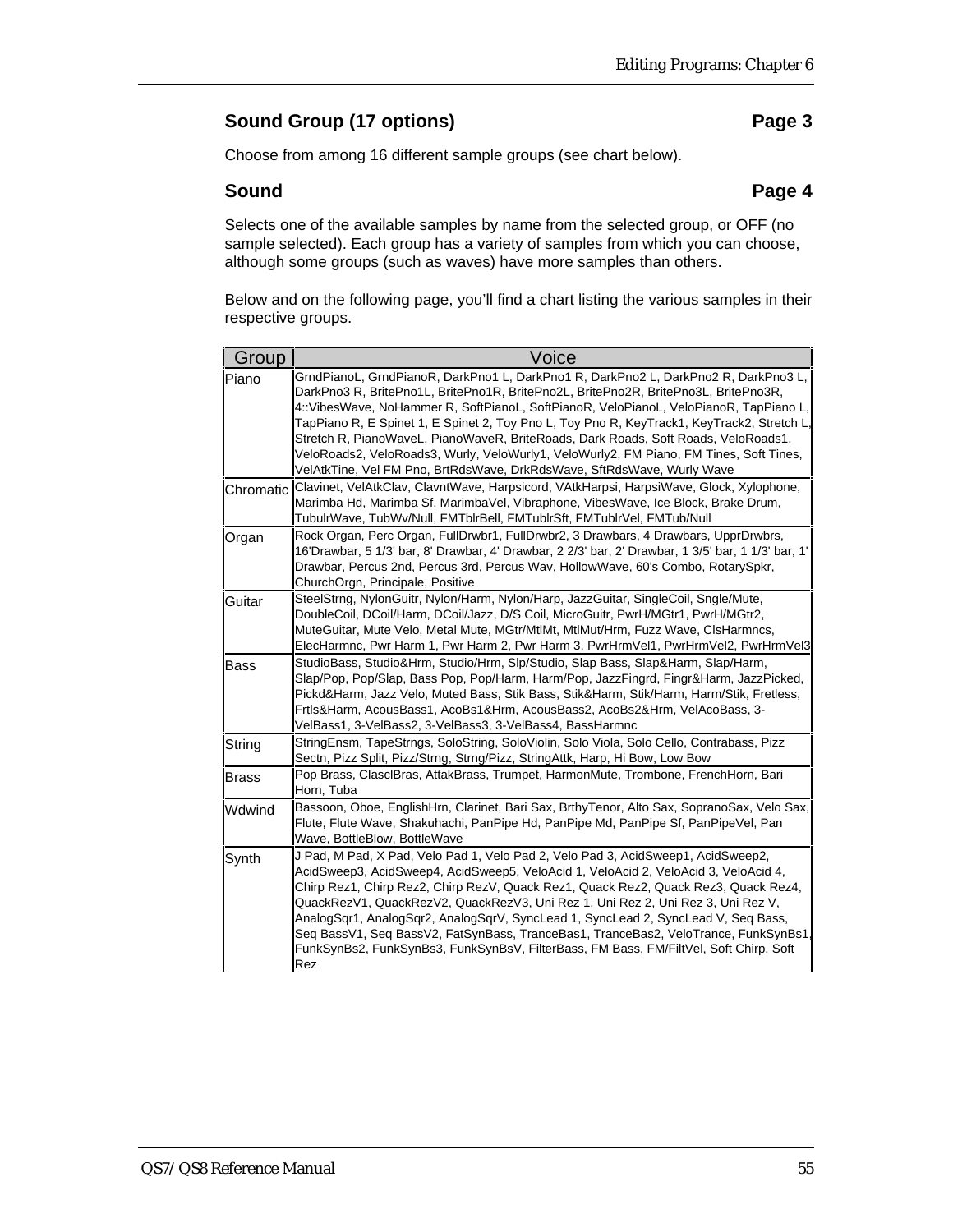| Wave   | Pure Sine, 10% Pulse, 20% Pulse, 50% Pulse, Velo Pulse, Mini Saw, Saw Fltr 1, Saw Fltr 2,<br>Saw Fltr 3, Saw Fltr 4, Saw Fltr 5, Saw Fltr 6, Saw Fltr 7, RezSaw UK, RezSaw USA, Acid<br>Saw, Velo Saw 1, Velo Saw 2, Velo Saw 3, Velo Saw 4, Velo Saw 5, Velo Saw 6,<br>AcidRezSqr, VelAcidWav, MiniSquare, Sqr Fltr 1, Sqr Fltr 2, VeloSquare, Mini Tri, Tri Filter,<br>Velo Tri, Rectanglar, Hard Sync, HSync/Rect, BrightSync, Rez Sync, Ring Mod, RingMod V1,<br>RingMod V2, OctaveLock, Diet Saw, Band Saw, Notch Saw, HiPassSaw1, HiPassSaw2,<br>HiPassSaw3, HiPassSaw4, HiPassVel1, HiPassVel2, HiPassVel3, HiPassVel4, HiPassVel5,<br>HiPassVel6, Cognitive, Additive 1, Additive 2, VeloAdditv, Digital 1, Digital 2, Digital 3, Digital<br>4, Science 1, Science 2, Science 3, Science 4, VelScience, Metal Wave, Inharmonc1,<br>Inharmonc2                                                                                                                                                                                                                                                                                                   |
|--------|---------------------------------------------------------------------------------------------------------------------------------------------------------------------------------------------------------------------------------------------------------------------------------------------------------------------------------------------------------------------------------------------------------------------------------------------------------------------------------------------------------------------------------------------------------------------------------------------------------------------------------------------------------------------------------------------------------------------------------------------------------------------------------------------------------------------------------------------------------------------------------------------------------------------------------------------------------------------------------------------------------------------------------------------------------------------------------------------------------------------------------------------------------|
| Noise  | WhiteNoise, Spectral, Crickets, Rain Noise, FiltrNoise, ShapeNoise, VeloNoise1, VeloNoise2,<br>VeloNoise3, NoiseLoop1, NoiseLoop2, NoiseLoop3, NoiseLoop4, NoiseLoop5                                                                                                                                                                                                                                                                                                                                                                                                                                                                                                                                                                                                                                                                                                                                                                                                                                                                                                                                                                                   |
| Voice  | VocalAhhs, Soft Ahhs, Ahhs Wave, VocalOohs, Soft Oohs, Oohs/Ahhs, Ahhs/Oohs, Whistle,<br>Phonic                                                                                                                                                                                                                                                                                                                                                                                                                                                                                                                                                                                                                                                                                                                                                                                                                                                                                                                                                                                                                                                         |
| Ethnic | Sitar, Sitar Wave, Shamisen, Koto, DulcimerHd, DulcimerMd, DulcimerSf, DulcimrVel,<br>DulcmrWave, MandInTrem, Accordian, Harmonica, Banjo, Kalimba, Steel Drum, Tuned Pipe                                                                                                                                                                                                                                                                                                                                                                                                                                                                                                                                                                                                                                                                                                                                                                                                                                                                                                                                                                              |
| Drums  | Stndrd Kit, Rock Kit 1, Rock Kit 2, Dance Kit, Brush Kit, ElctricKit, Tek Kit, Rap Kit, Street Kit,<br>MetalliKit, HvyMtliKit, VeloMtlKit, Trip Kit 1, Trip Kit 2, Trip Kit 3, Wild Kit, Octave Kit,<br>OrchstraKt, Raga Kit, FloppyKick, PillowKick, MasterKick, Metal Kick, Smoke Kick,<br>GrooveKik1, GrooveKik2, Sharp Kick, Tek Kick, AnalogKick, Rap Kick, FatWoodSnr, HR<br>Snare, Master Snr, PiccoloSnr, Electrnic1, Electrnic2, Rap Snare1, Rap Snare2, Tek Snare,<br>Brush Snr, Crosstick, Hi Tom, Mid Tom, Low Tom, Cannon Tom, Hex Tom, Rap Tom, Closed<br>Hat, HalfOpnHat, Open Hat, Foot Hat, TekHatClsd, TekHatOpen, RapHatClsd, RapHatOpen,<br>CricketCHH, CricketTIK, CricktsOHH, FltrNoisCH, FltrNoisOH, Ride Cym, Ride Bell, Crash<br>Cym, Null/Crash, Splash Cym, China Cym, Rap Cymbal, RapCymWave, StndrdKtDM,<br>RockKit1DM, RockKit2DM, DanceKitDM, BrushKitDM, ElctrcKtDM, Tek Kit DM, Rap Kit DM,<br>StreetKtDM, TripKit1DM, TripKit2DM, TripKit3DM, OctavKitDM, OrchstraDM                                                                                                                                                  |
| Percus | Agogo, Bongo, Cabasa, Castanet, Chimes 1, Chimes 2, Chimes 3, Clap Rap, Clap Tek, Clave<br>1, Clave 2, Conga Hit1, Conga Hit2, CongaSlap1, CongaSlap2, Rap Conga, Rap Rim,<br>Cowbell, RapCowbell, Cuica, Djembe Hi, Djembe Low, Drumstix, FingerSnap, GuiroLong1,<br>GuiroLong2, GuiroShort, Maracas, SmbaWhstl1, SmbaWhstl2, ShortWhstl, Shaker Hi, Shaker<br>Low, Sleighbel1, Sleighbel2, Tabla Ga, Tabla Ka, Tabla Ka 2, Tabla Na, Tabla Te, Tabla Te 2<br>Tabla Tin, Taiko Drum, Taiko Rim, Talk Down, Talk Up, Tambourine, Timbale, Timpani,<br>Null/Timp, Triangle 1, Triangle 2, TrianglSf1, TrianglSf2, Udu Hi, Udu Mid, Udu Low, Udu<br>Slap, Vibrasmak1, Vibrasmak2, Wood Block                                                                                                                                                                                                                                                                                                                                                                                                                                                              |
| SndFX  | Rain 1, Rain 2, Bird Tweet, Bird Loop, Telephone, Jungle 1, Jungle 2, Jungle 3, Jungle 4,<br>GoatsNails, ScrtchPul1, ScrtchPul2, ScrtchPsh1, ScrtchPsh2, ScratchLp1, ScratchLp2,<br>ScrtchPLp1, ScrtchPLp2, ScrtchPLp3, ScrtchPLp4, Orch Hit, Null/Orch, Dance Hit,<br>Null/Dance, Rez Zip, RezAttack1, RezAttack2, RezAttkVel, Zap Attk 1, Zap Attk 2, Zap Attk 3,<br>Fret Noise, Sci Loop 1, Sci Loop 2, Sci Loop 3, Bit Field1, Bit Field2, Bit Field3, Bit Field4, Bit<br>Field5, Bit Field6, WavLoop1.0, WavLoop1.1, WavLoop1.2, WavLoop1.3, WavLoop1.4,<br>WavLoop1.5, WavLoop1.6, WavLoop1.7, WavLoop1.8, WavLoop2.0, WavLoop2.1,<br>WavLoop2.2, WavLoop2.3, WavLoop2.4, WavLoop2.5, WavLoop2.6, WavLoop2.7,<br>WavLoop2.8, WavLoop3.0, WavLoop3.1, WavLoop3.2, WavLoop3.3, WavLoop3.4,<br>WavLoop3.5, WavLoop4.0, WavLoop4.1, WavLoop4.2, WavLoop4.3, WavLoop4.4,<br>WavLoop4.5, D-Scrape, D-ScrapeLp                                                                                                                                                                                                                                           |
| Rhythm | Psi Beat 1, Psi Beat 2, Psi Beat 3, Psi Beat 4, Psi Beat 5, Psi Beat 6, Psi Beat 7, Psi Beat 8,<br>Psi Beat 9, Psi Beat10, Psi Beat11, Psi Beat12, Kick Loop1, Kick Loop2, Kick Loop3, Kick<br>Loop4, Kick Loop5, Kick Loop6, Kick Loop7, Kick Loop8, Kick Loop9, KickLoop10,<br>KickLoop11, Snare Lp 1, Snare Lp 2, Snare Lp 3, Snare Lp 4, Snare Lp 5, Snare Lp 6, Snare<br>Lp 7, Snare Lp 8, Snare Lp 9, SnareBeat1, SnareBeat2, SnareBeat3, SnareBeat4,<br>SnareBeat5, Back Beat1, Back Beat2, Back Beat3, Back Beat4, Hat1 Clsd1, Hat1 Clsd2, Hat1<br>Foot, Hat1 Open1, Hat1 Open2, Hat2 Clsd1, Hat2 Clsd2, Hat2 Foot, Hat2 Open1, Hat2<br>Open2, Hat3 Clsd1, Hat3 Clsd2, Hat3 Open1, Hat3 Open2, Hat Beat 1, Hat Beat 2, Hat Beat<br>3, Hat Beat 4, Hat Beat 5, Hat Beat 6, Hat Beat 7, Hat Beat 8, Hat Beat 9, Hat Beat10, Agogo<br>Loop, Bongo Loop, CabasaLoop, CastanetLp, CongaLoop1, Shaker Lp1, Shaker Lp2,<br>SleighLoop, Tabla Ga Lp, Tabla Ka Lp, Tabla Na Lp, Tabla Te Lp, TablaTin Lp, Taiko Loop,<br>PercBeat1, PercBeat2, PercBeat3, PercBeat4, VoiceLoop1, VoiceLoop2, PhonicLoop,<br>SpinalLoop, Tr Loop 1, Tri Loop 2, Orch Loop |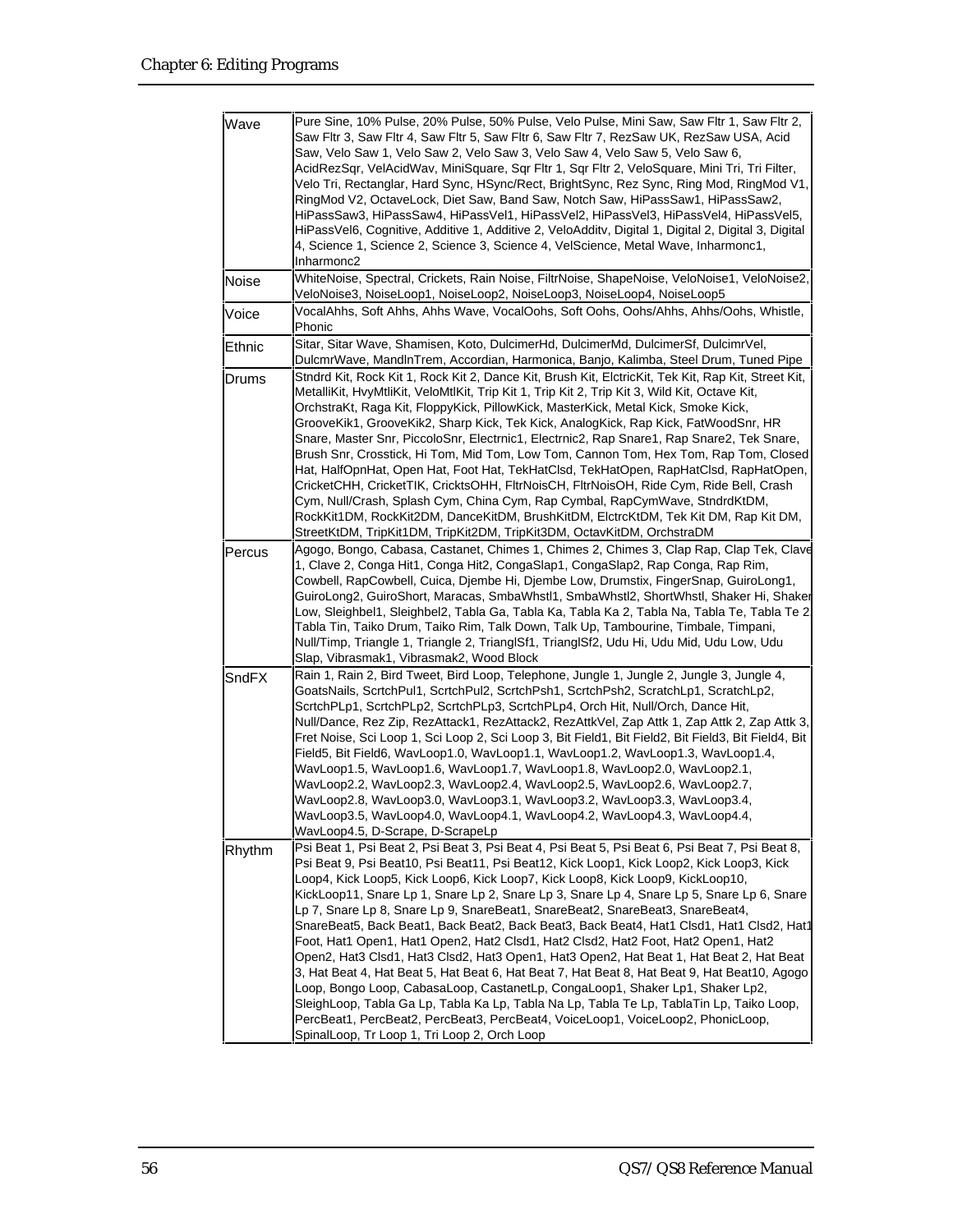### LEVEL

The Level function (press [40]) allows you to control the volume, pan position, output assignment and effects send level for each sound layer. With up to four sounds per program, this allows for a wide variety of stereo effects and level balances between the sounds.

## **Volume (00 to 99) Page 1**

This sets the overall volume for a sound. Higher numbers give higher levels.

## **Pan (<3 to 3>) Page 2**

There are 7 available pan locations in the stereo (two-channel) field: Far left (-3), mid left, near left, center (0), near right, mid right, and far right (+3). The pan value is maintained, even if the Output value is changed (see below).

### **Output (Main, Aux, or Off) Page 3**

The Output parameter has three settings: Main, Aux, or Off. To send the sound's output to the Main outputs, select Main. To send the sound's output to the Aux outputs, select Aux. To turn off the sound's output, set this parameter to Off. (Note, however, that the sound may still feed an Effect Send).

 $\prod_{n=1}^{\infty}$  To send a sound to an individual output, use Output in conjunction with Pan. Example: Panning a sound full left and selecting the Aux outputs means that the sound will appear at only the left Aux output.

# **Effect Level (00 to 99) Page 4**

The QS isn't just a synthesizer; it also has a built-in effects system and mixer, with four effect buses and sends. This section lets you feed the sound to one of the effect buses for processing (see Chapter 7 for more information on editing Effects). The Effect Level parameter determines how much of the sound feeds the chosen effect bus (see below). Higher values mean that the sound will be more effected.

# **Effect Bus (1 to 4) Page 5**

Selects which of the four buses the sound will feed, thereby determining which effect(s) will process the sound. Each Program has its own unique arrangement of effects. Example: In Program #12, bus 1 may be a Chorus/Delay/Reverb, while in Program #27, bus 1 may just be a Flanger.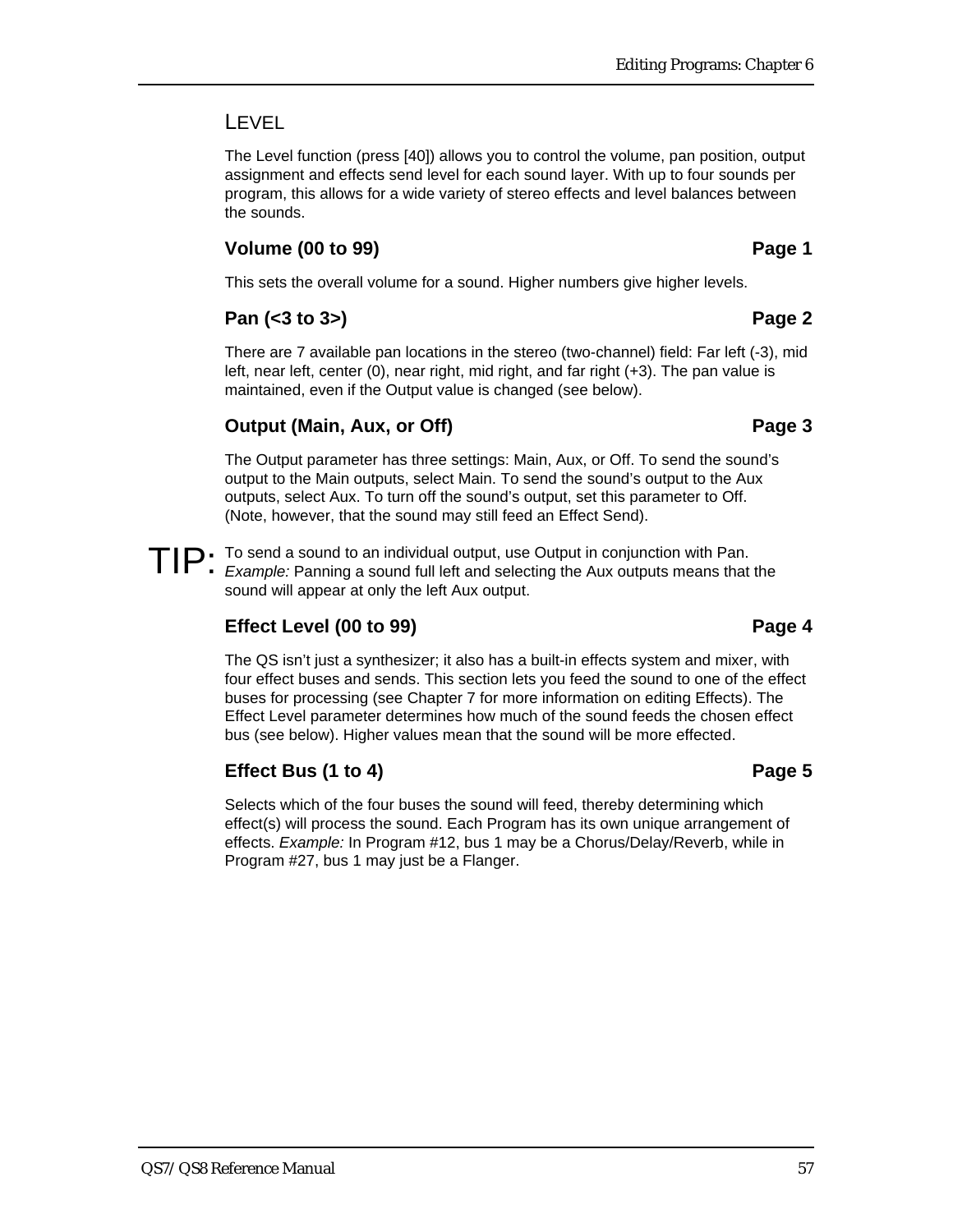# PITCH

The Pitch function (press [60]) lets you control the pitch aspects of each sound layer.

## **Semitone (-24 to +24 semitones) Page 1**

Sets the oscillator pitch in semitone steps, from -24 (transposed down two octaves) to +24 (transposed up two octaves).

## **Detune (-99 to +99 cents) Page 2**

Sets the oscillator pitch in cents, from -99 (transposed down 99/100 of a semitone) to +99 (transposed up 99/100 of a semitone).

# **Detune Type (Normal or Equal) Page 3**

With Normal selected, the *percentage* of detuning remains the same over the entire range of the keyboard, so the effects of detuning sound the same no matter which key you play. With Equal selected, the absolute amount of detuning remains the same over the entire keyboard, so any detuning seems less pronounced as you play higher up on the keyboard.

## **Pitch Wheel Range (0 to 12 semitones) Page 4**

Determines the maximum amount of pitch bend when the [PITCH] wheel is full forward. Example: When set to 12, the pitch wheel will bend  $\pm$ 1 octave (12) semitones).

# **Aftertouch Depth (-99 to +99) Page 5**

At +00, aftertouch has no effect on pitch. Applying aftertouch (by pressing harder on the keyboard, or via MIDI messages) with this parameter set to a positive value raises the pitch; conversely, applying aftertouch through a negative value lowers the pitch. The higher the number (either positive or negative), the greater the amount of pitch change for a given amount of aftertouch.

# **Pitch LFO Depth (-99 to +99) Page 6**

At +00, the pitch LFO has no effect. Higher positive values increase the amount of Pitch LFO modulation. Negative values give the same apparent effect, but with reversed LFO phase (i.e., if the pitch would normally be increasing with depth set to a positive number, the pitch would instead be decreasing at that same moment had the depth been set to a negative number). Pitch LFO parameters (such as speed and wave shape) are programmed within the Pitch LFO Function (see page 72).

# **Pitch Envelope Depth (-99 to +99) Page 7**

At +00, the Pitch Envelope has no effect. Positive values raise the pitch from the baseline according to the envelope shape, while negative values similarly lower the pitch (see illustration below). The higher the number (negative or positive), the greater the effect. Pitch Envelope parameters (such as attack and decay time) are programmed within the Pitch Envelope Function (see page 61).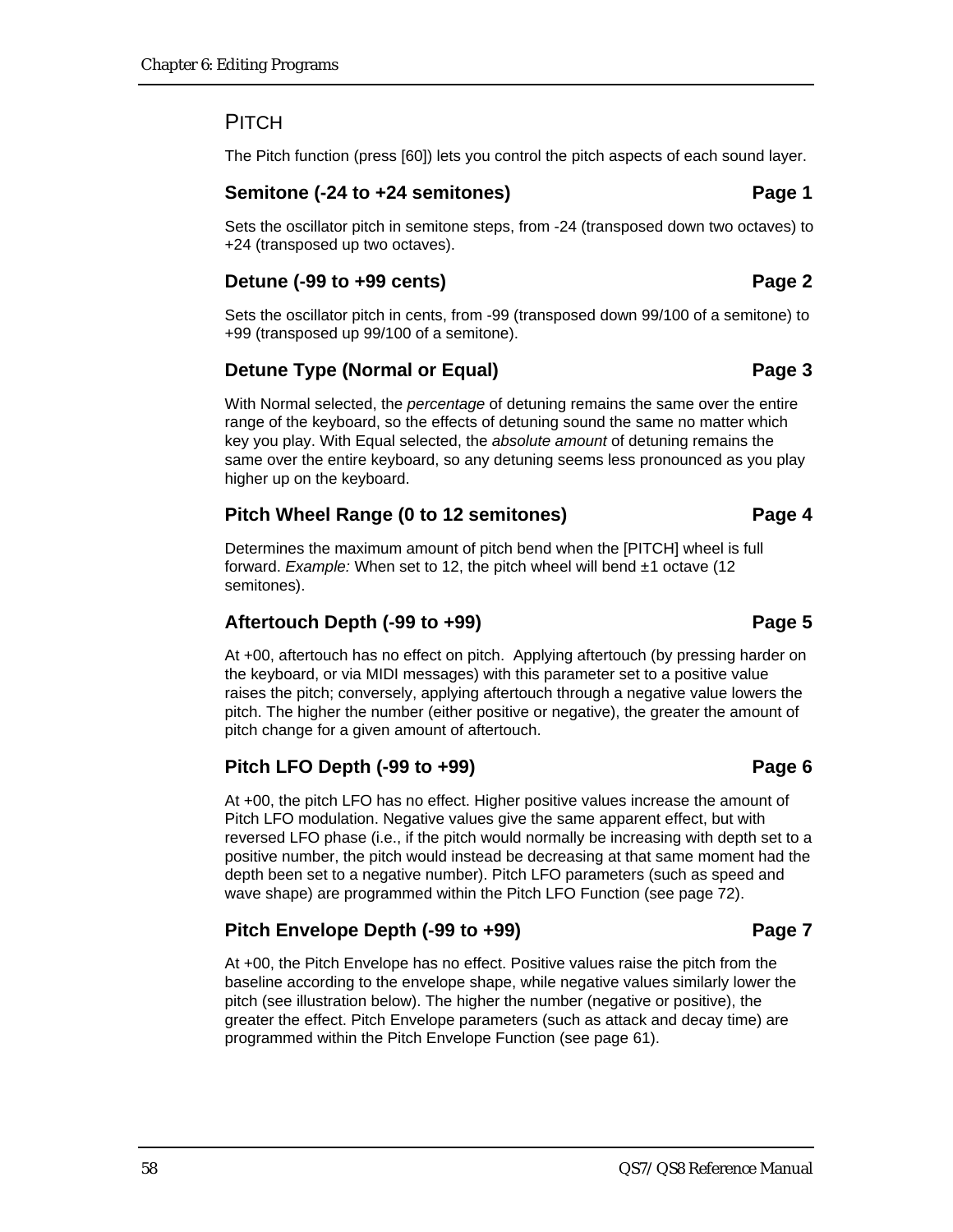### **Portamento (Exponential, Linear, 1 Speed) Page 8**

This provides the sweep's "curve."

- With an exponential curve, the pitch change seems to happen more rapidly at first, then slows down as it approaches the ending pitch.
- A linear curve produces a constant pitch change throughout the glide.
- Normally, the greater the interval (the pitch difference between the two notes), the longer the glide. For example, a glide between two notes a whole step apart would take much less time than a glide between two notes an octave apart. The 1 Speed curve maintains a constant glide rate regardless of the pitch difference between notes.

**About portamento:** When you play a key and then a second key, normally the sound jumps instantly from one pitch to another. Portamento provides a sweeping glide from one note to another over a variable amount of time. A good example of this type of sound is a steel guitar, where a note slides from one pitch to another.

### **Portamento Rate (0 to 99) Page 9**

Sets the glide duration. Higher numbers give longer glide times. The Rate value is affected by the Portamento value (see above).

### **Keyboard Mode (Mono, Poly, 1-Pitch or 1-PMono) Page 10**

In Mono mode, you can play only one note at a time—just like vintage monophonic synthesizers or wind instruments. Poly mode allows you to play polyphonically. Note that portamento behavior is more predictable in mono mode.

TIP: With a feedback guitar patch that uses one sound for the guitar and one sound for the feedback, setting the feedback sound to Mono Keyboard Mode insures that your feedback "whistle" will be monophonic, which more accurately mimics what happens when you play lead guitar.

> Use 1-PITCH mode when you want a program sound layer to play a single pitch polyphonically throughout the entire keyboard range. In 1-PITCH mode, the QS will play the sample used for note C3 for all notes in the range. 1-PITCH mode is often used for layering a noise or drum sound behind another sound that is pitched, for example, to fatten up a bass guitar sound with a hint of kick drum, or to have the same cymbal hit every time any note is played. Alternatively, 1-PMONO mode is a monophonic version of 1-PITCH.

Sometimes when playing a monophonic instrument, you will not want the envelopes to retrigger when playing legato, as this would sound realistic. Imagine a flute-player beginning each note in a phrase with a sharp, breathy attack. In reality, the player would only attack the first note in the phrase this way. Therefore, if the Keyboard Mode is set to "Mono", the three envelopes (Pitch Envelope, Filter Envelope and Amp Envelope) will only retrigger when playing legato if the envelope's Trigger Mode is set to either "Reset" or "Reset-Freerun".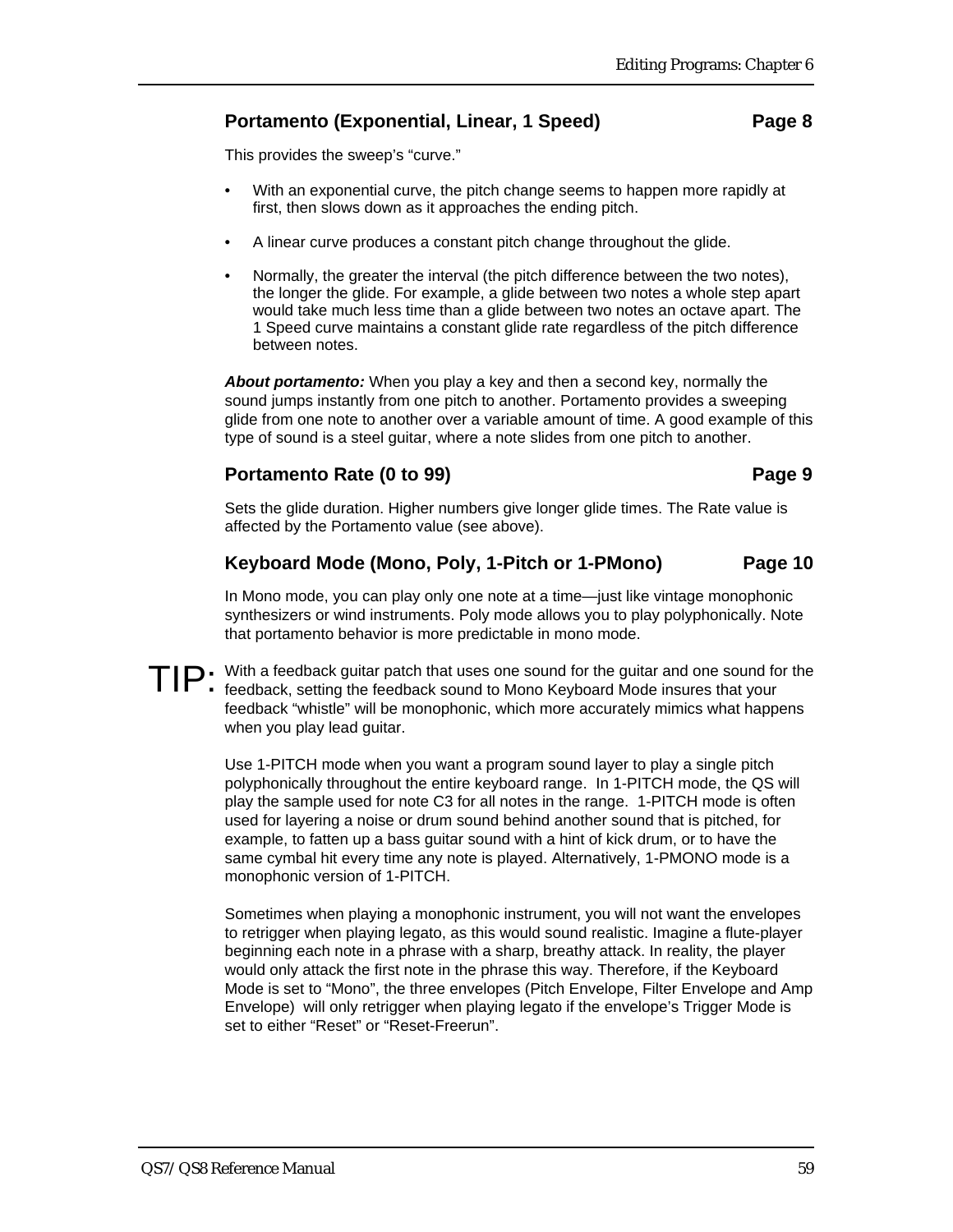## FILTER

The Filter function (press [70]) lets you control the tone of each sound layer.

### **Filter Frequency (00 to 99) Page 1**

This sets the filter's initial cutoff frequency. Lower values give a duller sound since this removes more harmonics; higher values let through more harmonics, which gives a brighter sound.

TIP: Signals with complex harmonic structures are most affected by the filter. Examples: A sine wave has virtually no harmonics so you will not hear any significant changes as long as the filter cutoff is higher than the note pitch. If the filter cutoff is lower than the note pitch, you will either not hear the note, or it will be very soft. A harmonically-rich sample (such as brass or white noise) will be greatly affected by the filter.

> If the Filter Frequency is set to maximum, in most cases all other variables in the Filter function will have no effect. Most other filter functions raise the filter frequency, and it can't be greater than 99. So if you want to use filter effects, proper setting of this initial cutoff frequency is crucial. This is the "baseline" from which all other filter parameters will raise or lower (open or close) the filter.

> If the Filter Frequency is set to 00, and no other parameters are set to raise it dynamically, no sound will pass through the filter at all--there will be silence. If the Amp settings are wide open and you can't hear anything, check the Filter Frequency setting.

> Since the waveforms in ROM are recorded at the brightest possible setting, in many cases dynamic filtering is crucial to making a program sound natural.

# **Filter Track (On or Off) Page 2**

When off, the filter cutoff remains constant across the keyboard. Higher notes will be more affected than lower notes, since the filter cutoff is comparatively lower for higher notes than lower ones.

When on, the filter frequency tracks the keyboard pitch. Therefore, if using the filter creates a particular harmonic structure when you play one key, playing a different key will shift the filter frequency to maintain the same harmonic structure.

## **Velocity (-99 to +99) Page 3**

At +00, velocity has no effect on the filter cutoff. With positive values, playing harder increases the filter cutoff. More positive values drive the cutoff frequency higher for a given amount of velocity. More negative values drive the cutoff frequency lower for a given amount of velocity.

TIP: Many acoustic instruments, such as acoustic guitars, sound brighter when you play<br>TIP: them more forcefully. Adding a little positive velocity control over the filter can simulate more realistic acoustic sounds.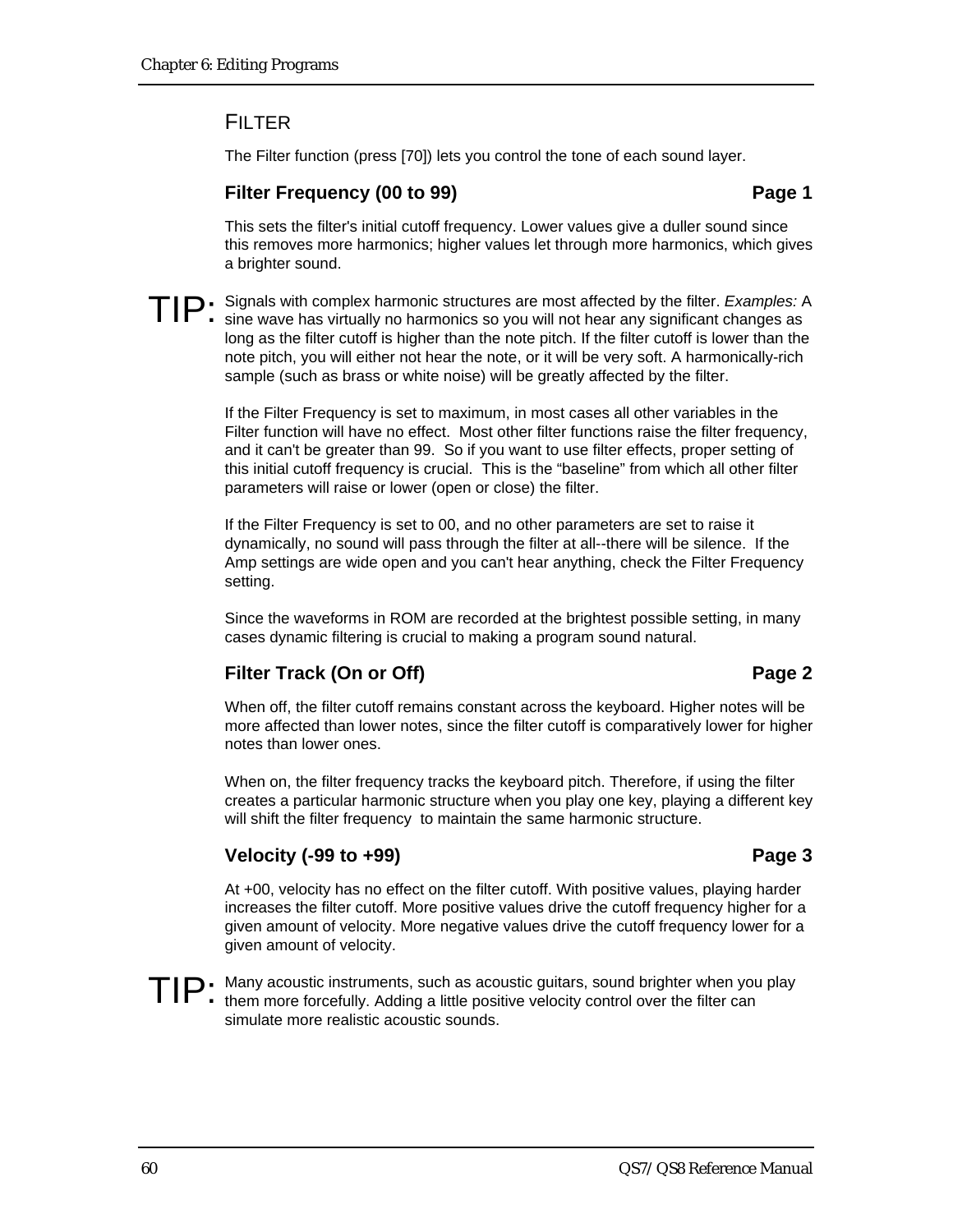# **Modulation Wheel Depth (-99 to +99) Page 4**

Determines how moving the modulation wheel affects the filter cutoff frequency. Example: With positive settings, moving the modulation wheel up raises the filter cutoff frequency and moving it down lowers the filter cutoff frequency. With negative settings, moving the modulation wheel up lowers the filter cutoff frequency and moving it down raises the filter cutoff frequency .

# **Aftertouch Depth (-99 to +99) Page 5**

At +00, aftertouch has no effect on the filter cutoff frequency. Applying aftertouch with this parameter set to a positive value raises the filter cutoff frequency; conversely, applying aftertouch with a negative value lowers the filter cutoff frequency. The higher the number (either positive or negative), the greater the effect for a given amount of aftertouch.

TIP: Many acoustic instruments sound brighter as you play them more forcefully; in<br>
particular, brass gets brighter as you blow harder. Using aftertouch to increase a sound's brightness can give more control and realism with acoustic instruments.

# **Filter LFO Depth (-99 to +99) Page 6**

At +00, the filter LFO has no effect. Higher positive values increase the amount of filter LFO modulation. Negative values give the same apparent effect, but with reversed LFO phase (i.e., if the filter cutoff frequency would normally be increasing with depth set to a positive number, the cutoff would instead be decreasing at that same moment had the depth been set to a negative number). Filter LFO parameters (such as speed and wave shape) are programmed from within the FLFO Function (see page 74).

TIP: Filter LFO is good for giving wah-wah effects at slower LFO speeds, and for adding "shimmering" with higher LFO speeds.

# **Filter Envelope Depth (-99 to +99) Page 7**

The Filter Envelope is one of the most important settings in making a program. Many programs will use the Filter Envelope to determine the tonal character of the sound over time (attack, decay, sustain, and release). At +00, the filter envelope has no effect. Positive values raise the filter from the baseline cutoff frequency according to the envelope shape, and negative values similarly lower the cutoff frequency. The higher the number (negative or positive), the greater the effect. Filter Envelope parameters (such as attack and decay time) are programmed within the Filter Envelope Function (see page 64).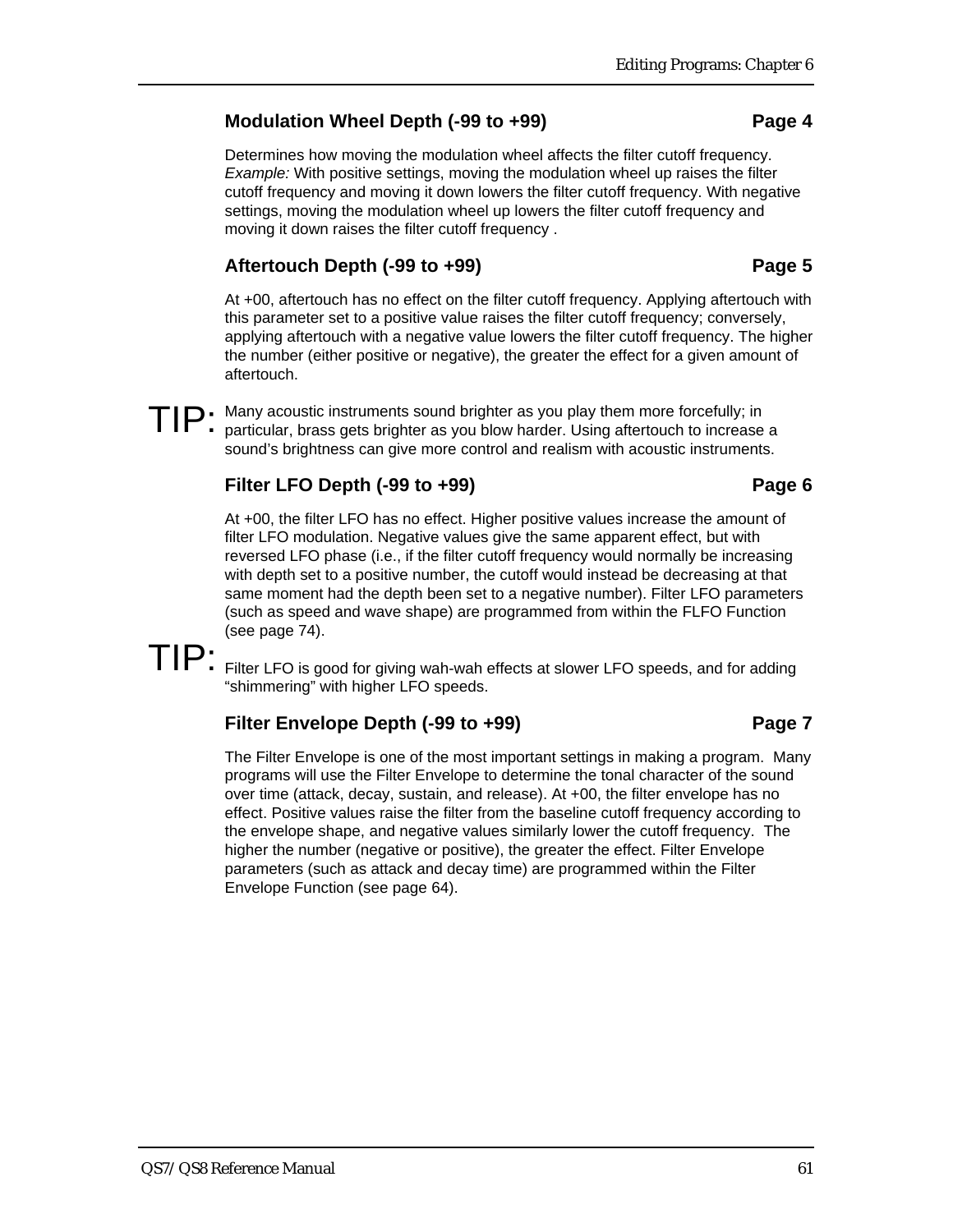## AMP/RANGE

The Amp/Range function (press [80]) lets you control the velocity and keyboard range of each sound layer.

### **Velocity Curve (13 choices) Page 1**

This selects how the sound will respond to the dynamics of your playing the keyboard. A LINEAR curve is the norm, whereby the increase in level is equal to the increase in velocity; the velocity values increase as you play harder. Many of the Velocity Curves make up sets to be used by 2, 3 or 4 sounds in order to facilitate velocity crossfading, whereby a different sound is played depending on how hard or soft the keyboard is played.

As explained earlier, many of the samples to choose from when assigning voices are already velocity switching. These samples usually have the word "Velo" or the letter "V" in their names, indicating that there is actually more than one sample per note which can be selected by how hard or soft each note is played. However, the velocity point at which these sounds change is fixed and cannot be altered. If you want to create your own velocity crossfading Program, assign the single-sample versions of the same samples ("MarimbaVel" is made up of "Marimba Hd" and "Marimba Sf") to two or more sounds, then use the appropriate velocity curves for each sound (in a three-way velocity split, sound 1 would use curve "1 of 3," sound 2 would use curve "2 of 3" while sound 3 would use "3 of 3").



## **Aftertouch Depth (-99 to +99) Page 2**

At +00, aftertouch has no effect on the amplitude. Applying aftertouch with this parameter set to a positive value raises the amplitude; conversely, applying aftertouch with a negative value will make the sound softer the harder you press. The higher the number (either positive or negative), the greater the effect for a given amount of aftertouch.

 $\prod \mathbf{P} \cdot \mathbf{U}$ se aftertouch to "swell" the amplitude of brass and horn parts.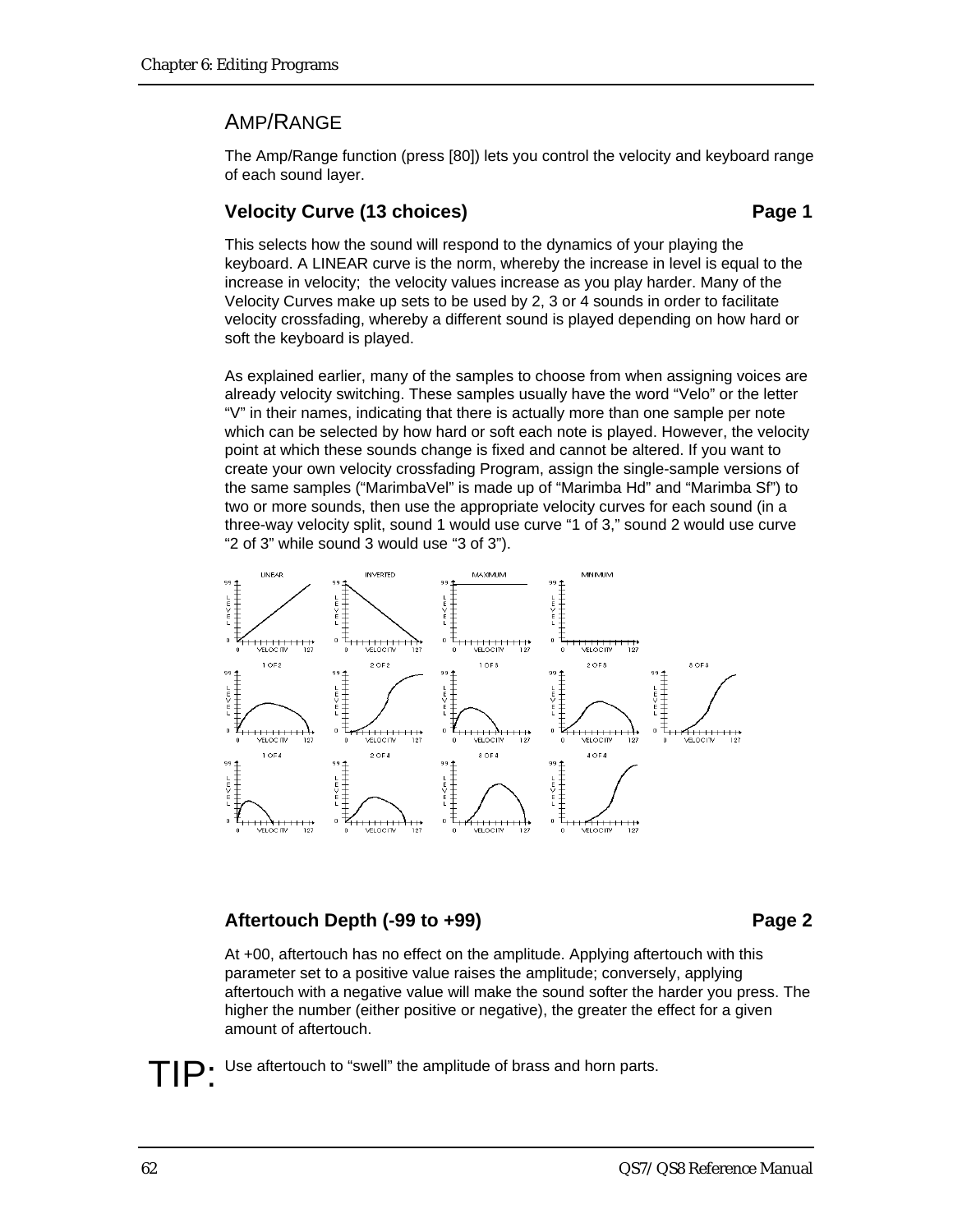## **Amp LFO Depth (-99 to +99) Page 3**

At +00, the Amp LFO has no effect. Higher positive values increase the amount of LFO modulation. Negative values give the same apparent effect, but with reversed LFO phase (i.e., if the amplitude would normally be increasing with depth set to a positive number, the amplitude would instead be decreasing at that same moment had the depth been set to a negative number). Amp LFO parameters (such as speed and wave shape) are programmed within the Amp LFO Function (see page 75).

 $\mathsf{TP:}_{\mathsf{Amp\,LFO\,set}$  to a triangle wave gives tremolo effects.

### **Lower Limit (MIDI note 000 to 127/ C-2 to G8) Page 4**

Each sound can be restricted to a specific range of the keyboard. This is ideal for creating splits (e.g., bass in the lower octave and a half, piano in the middle three octaves, and strings in the upper octave).

The Lower Limit specifies the lowest note of the sound's keyboard range. You can set the lower limit by holding [80] and tapping the key on the keyboard you want to set as the lowest note in the range.

### **High Limit (MIDI note 000 to 127/ C-2 to G8) Page 5**

Specifies the highest note of the sound's keyboard range. You can set the high limit by holding [80] and tapping the key on the keyboard you want to set as the highest note in the range.



 $TIP:$  By setting the lower limit above the high limit, you can create a "hole in the middle" effect. This makes the sound appear to have two zones. All notes from the bottom of the keyboard to the high limit note will play, and all notes from the lower limit to the top of the keyboard will play, but the notes between the high limit and the lower limit will not play. This can be further enhanced in Mix Mode by using the Range function in Mix Edit Mode to cap-off the lower and high limits.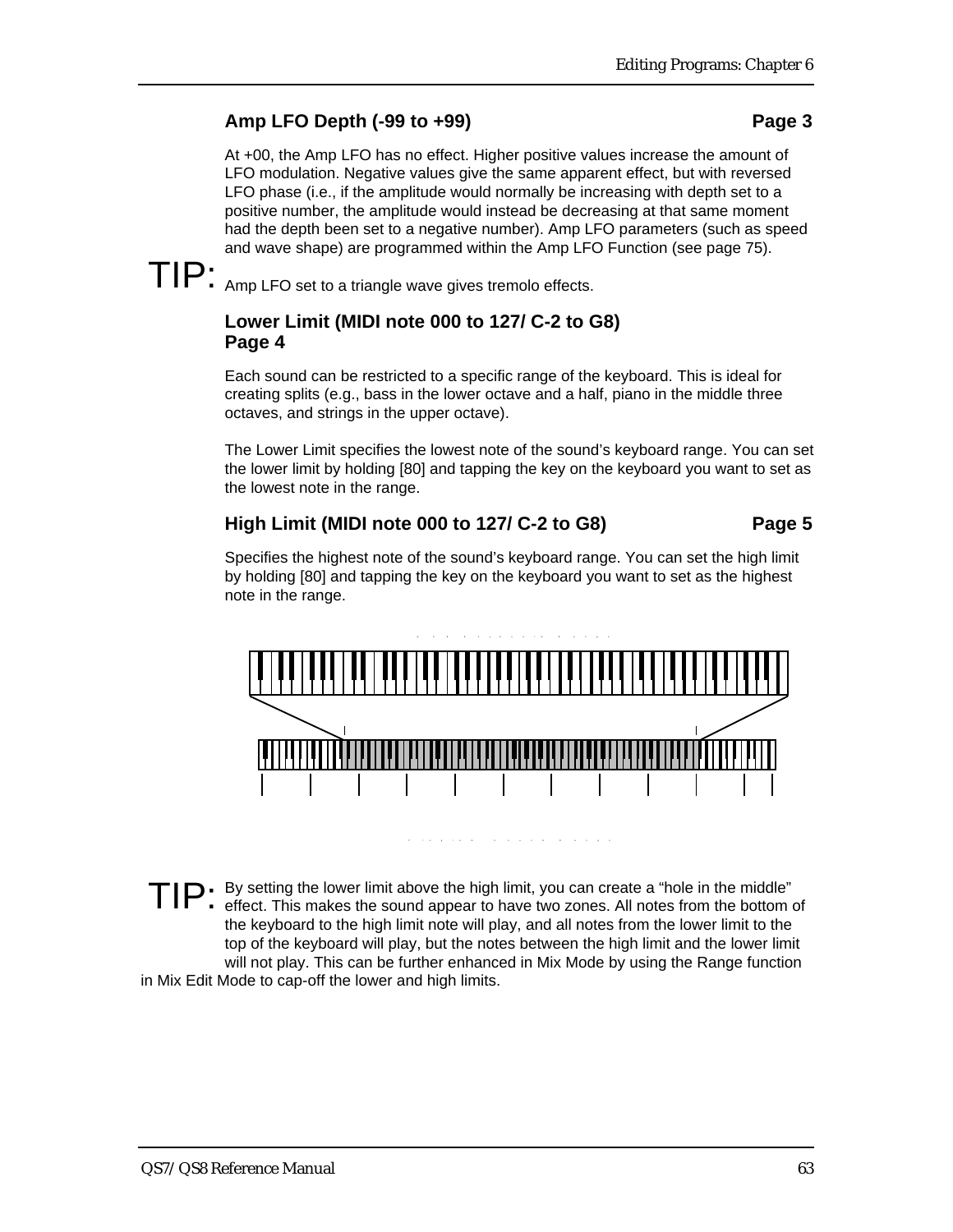### **Sound Overlap (00 to 99) Page 6**

This determines how many voices can overlap on the same pitch. Example: If you hold the sustain pedal down and play the same note over and over, Sound Overlap determines how many voices are available for that note, and thus how many voices will overlap (play simultaneously).

In the old days, different brands of synthesizers offered different voice allocation schemes. One brand used a method called "rotate mode" in which each time a note was struck, a new voice was used. Another brand used a different method called "reassign mode" whereby if a note is played and then played again, the same voice is used both times. In other words, a new voice is used each time a new note of a different pitch is played.

The Sound Overlap value lets you choose a comfortable setting between rotate mode and reassign mode. When the value equals 99, you are always in rotate mode, using up polyphony; if the value is 00, you are always in reassign mode, conserving voices. Set the value anywhere between 00 and 99 and you will get a combination of both, with partiality toward whichever mode the value is closest to.

A piano sound requires some Sound Overlap, but not a lot; it isn't natural to hear too many voices on the same note. On the other hand, having only one voice per pitch isn't natural either; let's say you played a loud note with the sustain pedal held, followed by a soft note--the second note would abruptly cut-off the first. On a real piano, the string would still be resonating from the first (loud) note when the second (soft) note was played; thus the two notes would overlap.

It is important to note that Sound Overlap can have a negative effect on polyphony.

If you have Sound Overlap set to 99, hold the sustain pedal and play a series of notes, you will run through all 64 voices in no time. By adjusting the Sound Overlap to a lower value, you decrease the number of voices used by each new note, and thereby ensure there are voices available to play other sounds, if necessary.

J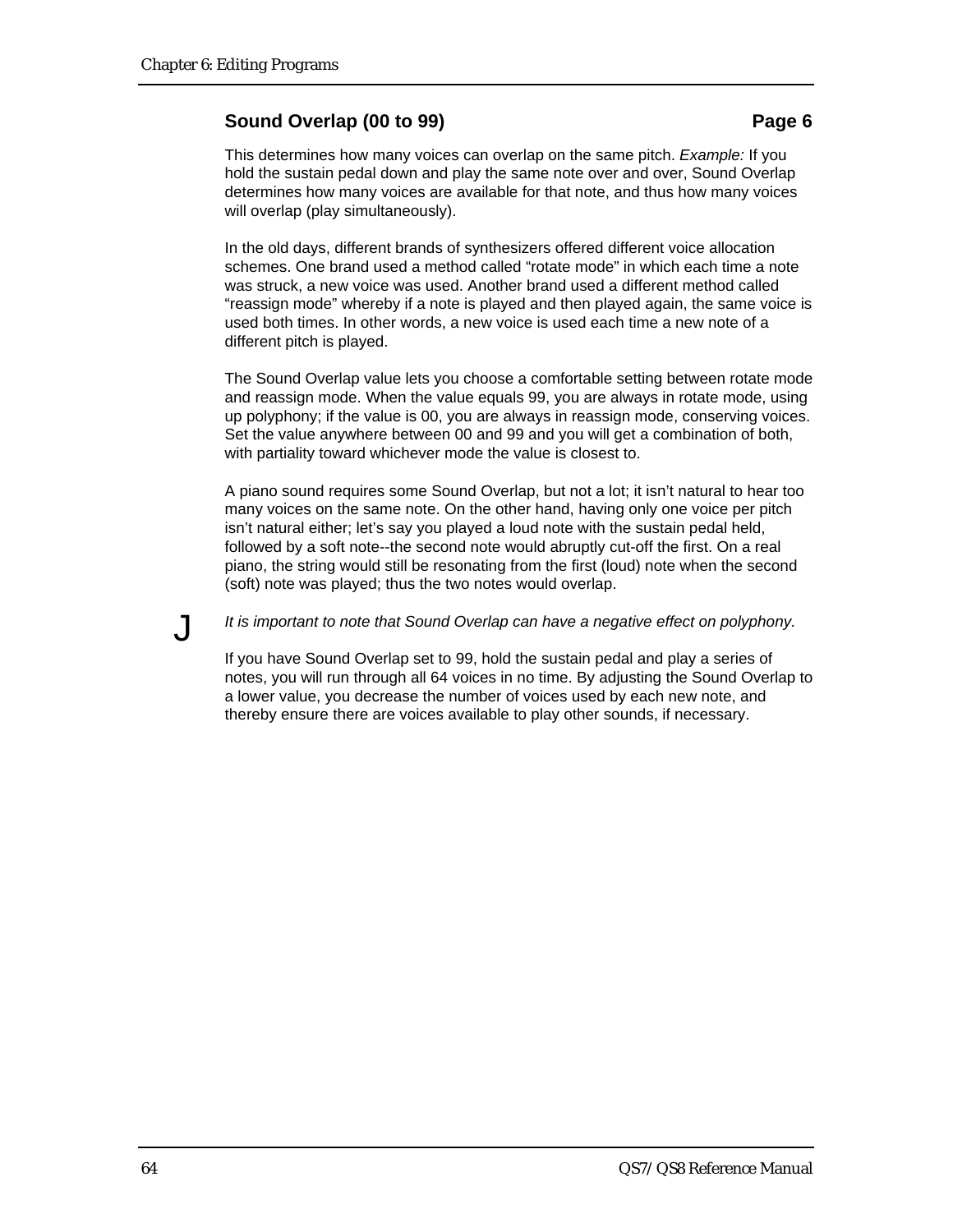# PITCH ENVELOPE

The Pitch Envelope function (press [90]) can lead to dramatic effects, since it can cause the pitch of a single key to change drastically over time. It's typically used in special-effect synthesizer programs, but it may also be used more subtly in an acoustic program to simulate the characteristic of some instruments to go sharp on the initial attack, especially when played hard.

The following Pitch Envelope variables will have an effect only if the PITCH ENVELOPE DEPTH (on Page 7 of the PITCH function) is set to a value other than 0, or, if Pitch Envelope is a source in the MOD function.

### **Attack (00 to 99) Page 1**

J

This is the amount of time the envelope will take until it reaches its maximum output level. Setting the Attack to 0 will make the pitch go to maximum immediately on hitting the key (if the Delay is also set to 0 in Pitch Envelope, Page 5 -- see next page); a setting of 99 will result in a much slower attack, taking many seconds before the envelope gets to maximum.

### **Decay & Sustain (00 to 99) Pages 2 & 3**

As soon as the attack portion of the envelope finishes (when the level reaches maximum), the envelope will decay (decrease in level). The level it reaches is set by the Sustain control; how long it takes to get there is set by the Decay control. In the special case where the Sustain level is all the way up (99), then there is no decrease and the Decay time segment is bypassed. Whatever level the sustain is set to is the level that the decay section of the envelope will head for. Depending on the setting of the Sustain Decay control (see below), the envelope will either hold at the sustain level until you release the note on the keyboard, or decay to 0 at the Sustain Decay rate (which is on page 2 of the envelope). You can create a long "plateau" at the start of a note by setting the Sustain to 98 and the Decay to 99. This will cause the envelope to take the maximum amount of time to get from peak level to a level of 98, before the Sustain Release portion of the envelope begins.

### **Release (00 to 99, Hold) Page 4**

Eventually, you will let go of the note that you've been holding (either by releasing the note on the keyboard, or releasing the sustain pedal if it was pressed). It is at this point that the Release portion of the envelope takes effect. The Release is the time that the envelope takes to get from its current level back down to nothing. Setting the Release time to 99 will take the envelope a very long time to reach zero level.

The Pitch Envelope is unique from the other two envelopes in that its Release time can be set above 99. When this is done, the value in the display will read "Hold". This indicates that the Pitch Envelope will remain where it is even after the note is released. This is important when you want the pitch effect to continue even after releasing the key. Example: If the Pitch Envelope is bending a note up, and you don't want the pitch to fall when you release the key, set the Release parameter to "Hold".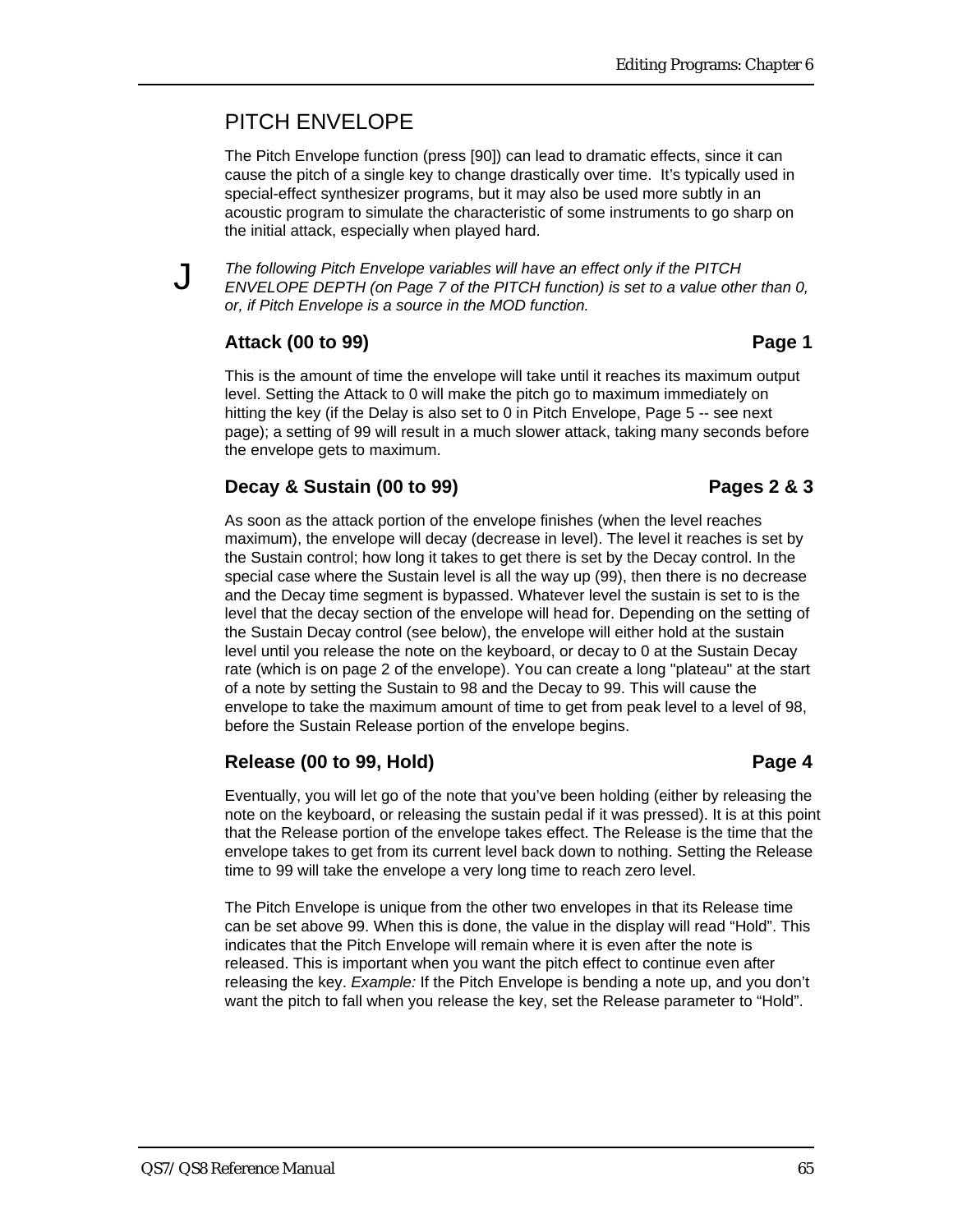### **Delay (00 to 99, Hold) Page 5**

This is the amount of time that the envelope will wait before doing anything; very useful if you want to affect one element of a sound sometime after the sound starts. When the Delay is set to 0, the envelope attacks right away, without any delay. Play some notes while turning up the delay and see that the time between playing the note and hearing the effect of the Pitch Envelope gets progressively longer as the Delay control is turned up.

If the Delay is set above 99, the display will read "Hold". This indicates that the Delay stage of the envelope will wait indefinitely until the key is released before continuing on to the remaining envelope stages (Attack, Decay, etc.). This requires that the Pitch Envelope's Trigger parameter (see next page) is set to "Freerun". However, when the Delay is set to "Hold", "Freerun" mode is forced on regardless of the Trigger parameter's setting.

## **Sustain Decay (00 to 99) Page 6**

This is the amount of time that the envelope will take during the sustain stage to bring the level down to 0. If this is set to 99, the envelope will remain at the Sustain level until the note is released. When set to 0, the envelope's level will immediately jump down to 0 upon reaching the sustain stage.

### **Trigger (Normal, Freerun, Reset, Reset-Freerun) Page 7**

The Trigger mode determines how the envelope will function. You may select either Freerun or Reset, or both (Reset-Freerun) or neither (Normal). When set to Normal, the envelope will always start at its current level (i.e., if another note had been played which triggered the envelope's cycle, playing another note in the middle would not interrupt the cycle). Also in Normal mode, the envelope will immediately advance to its release stage upon releasing the note. When set to Freerun, the envelope will complete its entire cycle, even if the note is released in the middle. When set to Reset, the envelope starts at the beginning whenever a new note is played. When set to Reset-Freerun, the envelope will start at the beginning whenever a new note is played and will complete its entire cycle, even if the note is released in the middle.

If a sound layer's Keyboard Mode parameter (found in the Pitch Function, Page 10) is set to "Mono", the Pitch Envelope will only retrigger when playing legato if the Trigger Mode is set to either "Reset" or "Reset-Freerun".

# **Time Tracking (On or Off) Page 8**

This determines whether or not keyboard position will affect the cycle speed of the envelope. When turned on, playing toward the higher end of the keyboard will result in a faster envelope cycle; playing toward the lower end of the keyboard will result in a slower envelope cycle. However, this does not effect the attack time, but only the decay, sustain decay and release segments. This feature will result in only a subtle change. The envelope's timing doubles or halves over a range of two octaves.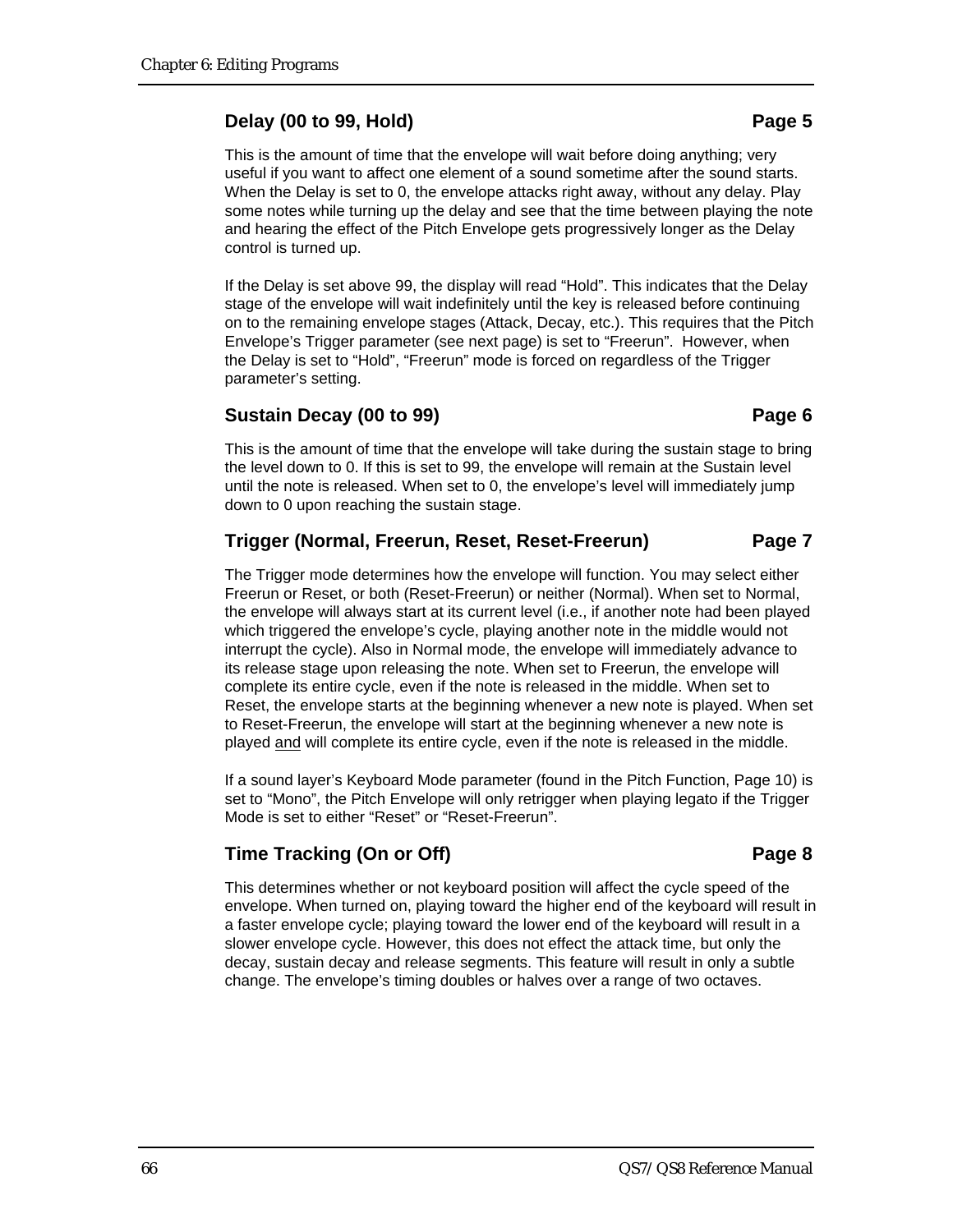# **Sustain Pedal (On or Off) Page 9**

This determines whether or not the Sustain Pedal will have an effect on the envelope. When turned on, holding down the Sustain Pedal while playing short notes is virtually the equivalent to holding down those notes on the keyboard with some subtle but important differences. If the Delay and Attack are set to 0 and either the Decay is 0 or the Sustain is 99, the envelope will immediately jump to the sustain decay stage (if not already there) when the note is released and the sustain pedal is held down. If a long attack is set, and the envelope does not reach the end of the attack segment when the note is released, it will be skipped and the envelope will jump immediately to the release segment. If a long delay is set, and the envelope has not reached the attack segment before the note is released, the envelope will remain at 0. However, if Freerun is turned on, the envelope will continue through the delay, attack, decay and sustain segments and remain at the sustain decay segment. This is exactly the same as holding down the note on the keyboard. When the Sustain Pedal parameter is turned off, the Sustain Pedal will have no effect on the envelope.

## **Level (00 to 99) Page 10**

### This is the overall output level of the envelope. If this is set to 00, the Pitch Envelope will have no output and will have no effect, while at 99 it will have a maximum effect on whatever it is being routed to.

TIP: When selecting Pitch Envelope Level as a modulation destination, set the Pitch Envelope level to 00 if the Modulation Level is above 0 (or, set the Pitch Envelope level to 99 if the Modulation Amount is below 0).

## **Velocity Modulation (00 to 99) Page 11**

### This determines how keyboard dynamics will affect the envelope level. When set to 99, note velocity controls the envelope's output; notes played hard will deliver a higher envelope output than notes played soft. When set to 0, note velocity will have no effect on the envelope's output level.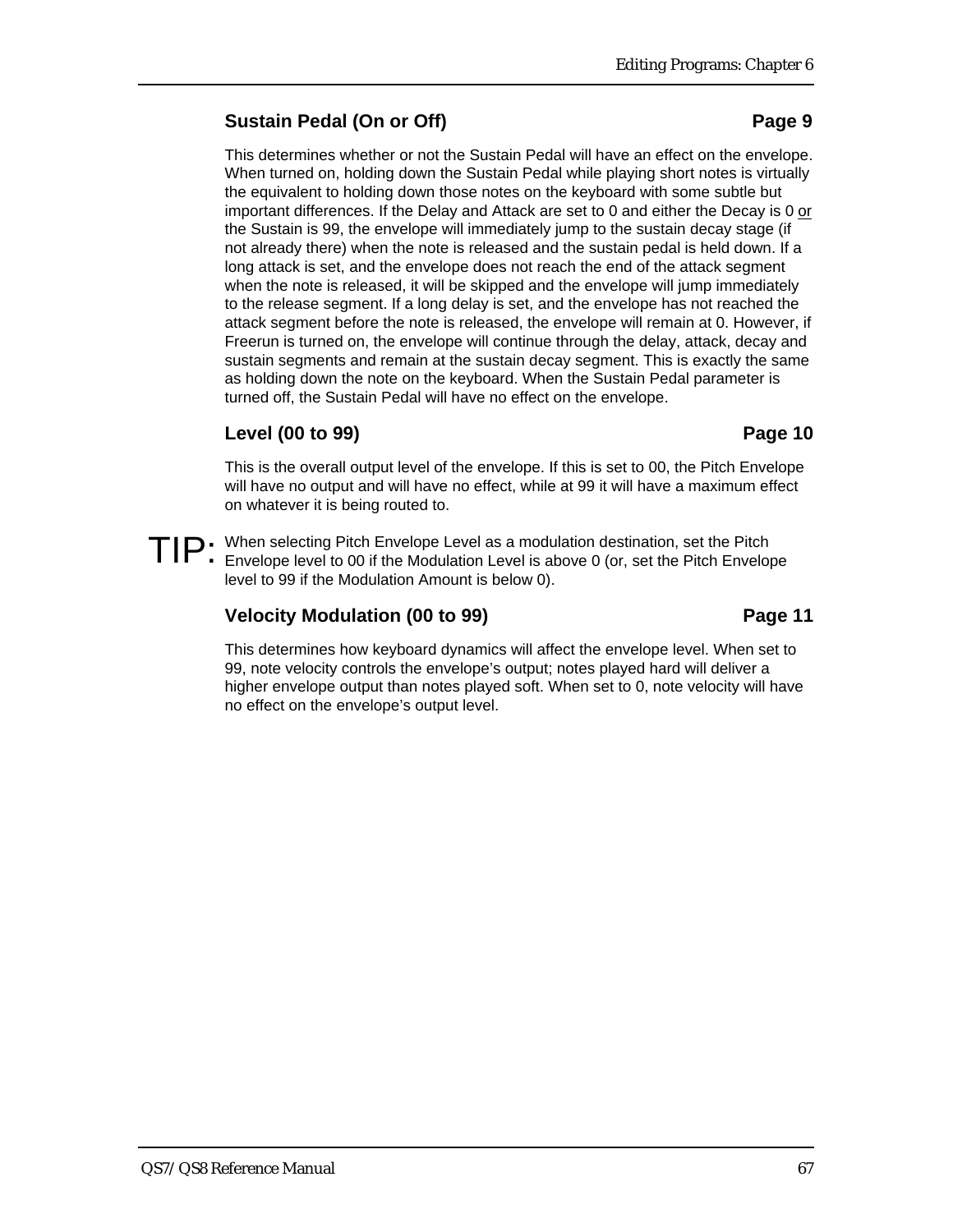J

## FILTER ENVELOPE

The Filter Envelope function (press [100]) is crucial whenever you want the tonal quality of a note to change over time, differently from its overall level. *Example:* When you want the initial attack of a note to be bright, but want the sustaining part to be filtered.

The following Filter Envelope variables will have effect only if the FILTER ENVELOPE DEPTH (on Page 7 of the FILTER function) is set to a value other than 0, or, Filter Envelope is a source in the MOD function.

Also note that the Filter Envelope may have no effect if some other modulation source, or the basic setting of the filter, has already pushed the filter cutoff frequency to its maximum.

### **Attack (00 to 99) Page 1**

### This is the amount of time the envelope will take until it reaches its maximum output level. Setting the Attack to 0 will give a sharp edge to the sound (if the Delay is also set to 0 in Filter Envelope Page 5 -- see next page); a setting of 99 will result in a much slower attack, taking many seconds before the envelope gets to maximum.

### **Decay & Sustain (00 to 99) Pages 2 & 3**

As soon as the attack portion of the envelope finishes (when the level reaches maximum), the envelope will decay (decrease in level). The level it reaches is set by the Sustain control; how long it takes to get there is set by the Decay control. In the special case where the Sustain level is all the way up (99), then there is no decrease and the Decay time segment is bypassed. Whatever level the sustain is set to is the level that the decay section of the envelope will head for. Depending on the setting of the Sustain Decay control (see below), the envelope will either hold at the sustain level until you release the note on the keyboard, or decay to 0 at the Sustain Decay rate (which is on page 2 of the envelope). You can create a long "plateau" at the start of a note by setting the Sustain to 98 and the Decay to 99. This will cause the envelope to take the maximum amount of time to get from peak level to a level of 98, before the Sustain Release portion of the envelope begins.

### **Release (00 to 99) Page 4**

### Eventually, you will let go of the note that you've been holding (either by releasing the note on the keyboard, or releasing the sustain pedal if it was pressed). It is at this point that the Release portion of the envelope takes effect. The Release is the time that the envelope takes to get from the sustain level back down to nothing. Setting the Release time to 0 is good for playing those short funky riffs that you hear on a clavinet. Setting the Release time to 99 will take the envelope a very long time to reach zero level.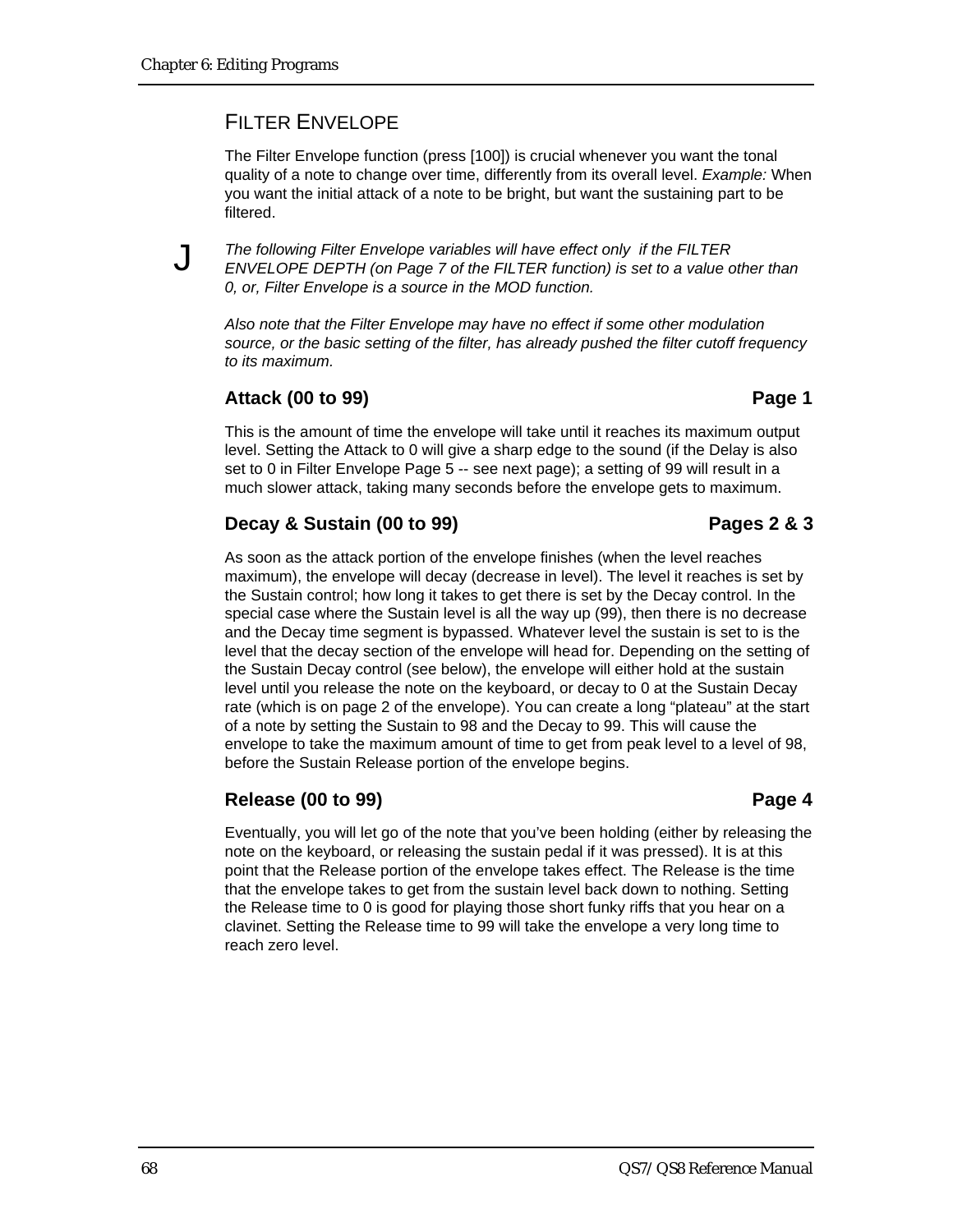## **Delay (00 to 99) Page 5**

This is the amount of time that the envelope will wait before doing anything; very useful if you want to affect one element of a sound sometime after the sound starts. When the Delay is set to 0, the envelope attacks right away, without any delay. Play some notes while turning up the delay and see that the time between playing the note and hearing the effect of the Filter Envelope gets progressively longer as the Delay control is turned up.

If the Delay is set above 99, the display will read "Hold". This indicates that the Delay stage of the envelope will wait indefinitely until the key is released before continuing on to the remaining envelope stages (Attack, Decay, etc.). This requires that the Filter Envelope's Trigger parameter (see next page) is set to "Freerun". However, when the Delay is set to "Hold", "Freerun" mode is forced on regardless of the Trigger parameter's setting.

# **Sustain Decay (00 to 99) Page 6**

This is the amount of time that the envelope will take during the sustain stage to bring the level down to 0. If this is set to 99, the envelope will remain at the Sustain level until the note is released. This is the normal setting for organ-type sounds. When set to 0, the envelope's level will immediately jump down to 0 upon reaching the sustain stage.

### **Trigger (Normal, Freerun, Reset, Reset-Freerun) Page 7**

The Trigger mode determines how the envelope will function. You may select either Freerun or Reset, or both (Reset-Freerun) or neither (Normal). When set to Normal, the envelope will always start at its current level (i.e., if another note had been played which triggered the envelope's cycle, playing another note in the middle would not interrupt the cycle). Also in Normal mode, the envelope will immediately advance to its release stage upon releasing the note. When set to Freerun, the envelope will complete its entire cycle, even if the note is released in the middle. When set to Reset, the envelope starts at the beginning whenever a new note is played. When set to Reset-Freerun, the envelope will start at the beginning whenever a new note is played and will complete its entire cycle, even if the note is released in the middle.

If a sound layer's Keyboard Mode parameter (found in the Pitch Function, Page 10) is set to "Mono", the Filter Envelope will only retrigger when playing legato if the Trigger Mode is set to either "Reset" or "Reset-Freerun".

# **Time Tracking (On or Off) Page 8**

This determines whether or not keyboard position will affect the cycle speed of the envelope. When turned on, playing toward the higher end of the keyboard will result in a faster envelope cycle; playing toward the lower end of the keyboard will result in a slower envelope cycle. However, this does not effect the attack time, but only the decay, sustain, sustain decay and release segments. This feature will result in only a subtle change. The envelope's timing doubles or halves over a range of two octaves.

# **Sustain Pedal (On or Off) Page 9**

This determines whether or not the Sustain Pedal will have an effect on the envelope. When turned on, holding down the Sustain Pedal while playing short notes is virtually the equivalent to holding down those notes on the keyboard with some subtle but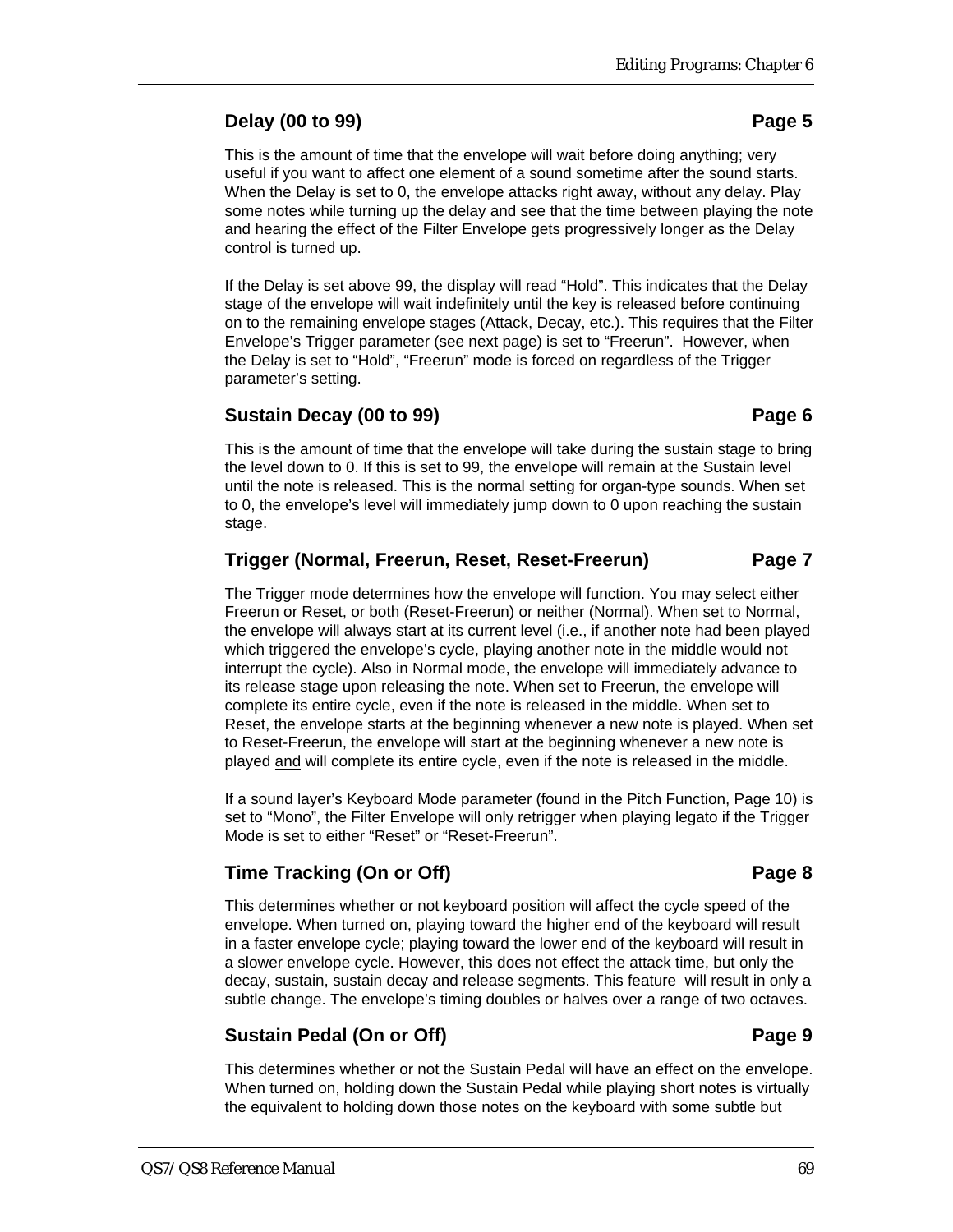important differences. If the Delay and Attack are set to 0 and either the Decay is 0 or the Sustain is 99, the envelope will immediately jump to the release stage (if not already there) when the note is released and the sustain pedal is held down. If a long attack is set, and the envelope does not reach the end of the attack segment when the note is released, it will be skipped and the envelope will jump immediately to the sustain decay segment. If a long delay is set, and the envelope has not reached the attack segment before the note is released, the envelope will remain at 0. However, if Freerun is turned on, the envelope will continue through the delay, attack, decay and sustain segments and remain at the sustain decay segment. This is exactly the same as holding down the note on the keyboard. When the Sustain Pedal parameter is turned off, the Sustain Pedal will have no effect on the envelope.

### **Level (00 to 99) Page 10**

This is the overall output level of the envelope. If this is set to 00, the Filter Envelope will have no output and will have no effect, while at 99 it will have a maximum effect on whatever it is being routed to.

 $TIP:$  When selecting Filter Envelope Level as a modulation destination, set the Filter Envelope level to 00 if the Modulation Level is above 0 (or, set the Filter Envelope level to 99 if the Modulation Amount is below 0).

### **Velocity Modulation (00 to 99) Page 11**

This determines how keyboard dynamics will affect the envelope level. When set to 99, note velocity controls the envelope's output; notes played hard will deliver a higher envelope output than notes played soft. When set to 0, note velocity will have no effect on the envelope's output level.

## AMP ENVELOPE

The Amp Envelope function (press [110]) is crucial for all sounds because it sets the basic characteristics of the note--whether it attacks quickly or slowly, sustains or decays. Some Programs may leave the Amp Envelope in a sustaining mode, and provide attack and decay using the Filter Envelope; the effect is slightly different. Unlike the Pitch and Filter Envelopes, the Amp Envelope is always fully active (there is no parameter in the Amp/Range function adjusting how much envelope is applied to the Amp).

### **Attack (00 to 99) Page 1**

This is the amount of time the envelope will take until it reaches its maximum output level. Setting the Attack to 0 will give a sharp edge to the sound (if the Delay is also set to 0 in Amp Envelope Page 5 -- see below); a setting of 99 will result in a much slower attack, taking many seconds before the envelope gets to maximum.

### **Decay & Sustain (00 to 99) Pages 2 & 3**

As soon as the attack portion of the envelope finishes (when the level reaches maximum), the envelope will decay (decrease in level). The level it reaches is set by the Sustain control; how long it takes to get there is set by the Decay control. In the special case where the Sustain level is all the way up (99), then there is no decrease and the Decay time segment is bypassed. Whatever level the sustain is set to is the level that the decay section of the envelope will head for. Depending on the setting of the Sustain Decay control (see below), the envelope will either hold at the sustain

### 70 QS7/QS8 Reference Manual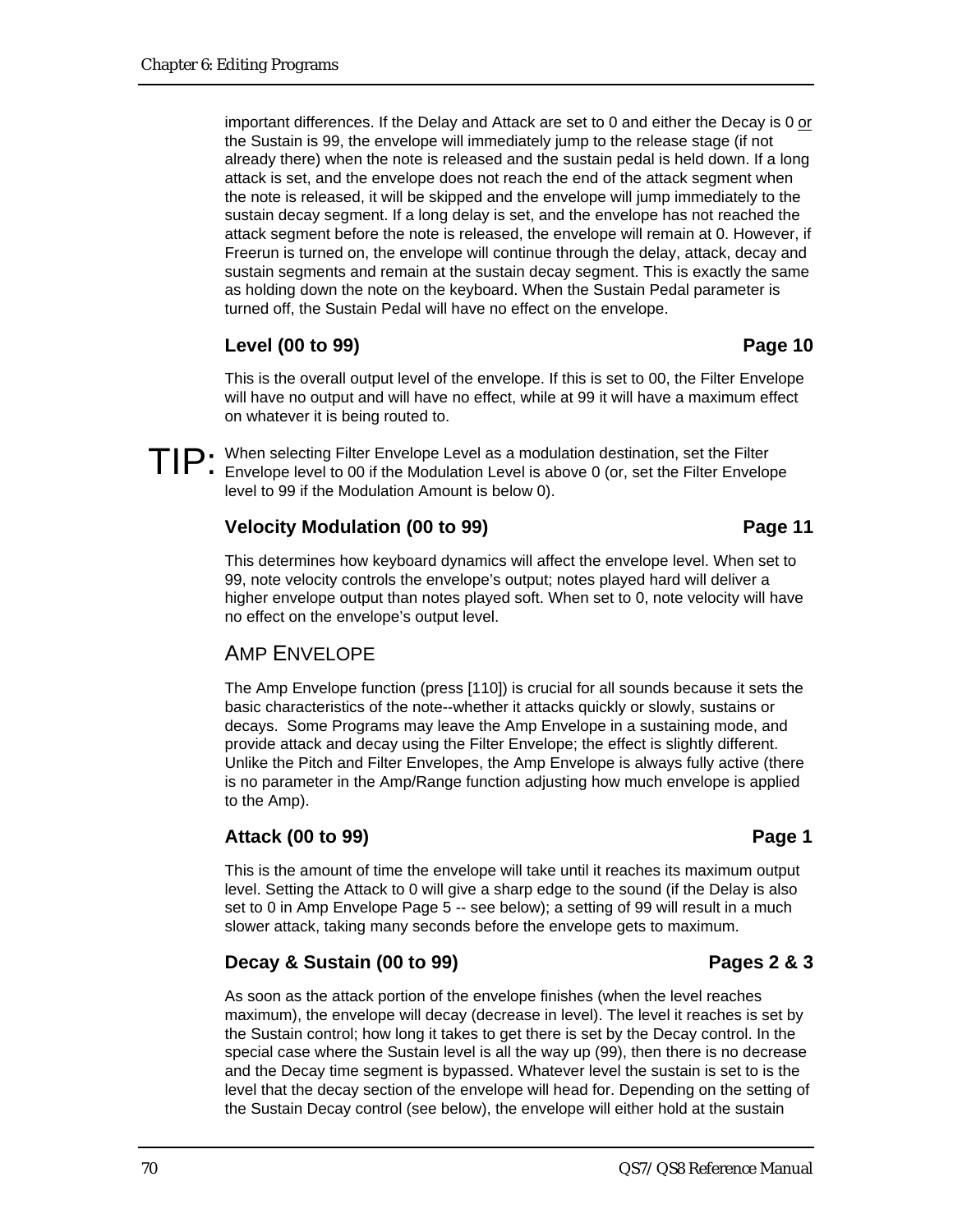level until you release the note on the keyboard, or decay to 0 at the Sustain Decay rate (which is on page 2 of the envelope). You can create a long "plateau" at the start of a note by setting the Sustain to 98 and the Decay to 99. This will cause the envelope to take the maximum amount of time to get from peak level to a level of 98, before the Sustain Release portion of the envelope begins.

## **Release (00 to 99) Page 4**

Eventually, you will let go of the note that you've been holding (either by releasing the note on the keyboard, or releasing the sustain pedal if it was pressed). It is at this point that the Release portion of the envelope takes effect. The Release is the time that the envelope takes to get from the sustain level back down to nothing. Setting the Release time to 0 is good for playing those short funky riffs that you hear on a clavinet. Setting the Release time to 99 will take the envelope a very long time to reach zero level.

## **Delay (00 to 99) Page 5**

This is the amount of time that the envelope will wait before doing anything; very useful if you want to affect one element of a sound sometime after the sound starts. When the Delay is set to 0, the envelope attacks right away, without any delay. Play some notes while turning up the delay and see that the time between playing the note and hearing the effect of the Amp Envelope gets progressively longer as the Delay control is turned up.

If the Delay is set above 99, the display will read "Hold". This indicates that the Delay stage of the envelope will wait indefinitely until the key is released before continuing on to the remaining envelope stages (Attack, Decay, etc.). This requires that the Amp Envelope's Trigger parameter (see next page) is set to "Freerun". However, when the Delay is set to "Hold", "Freerun" mode is forced on regardless of the Trigger parameter's setting.

## **Sustain Decay (00 to 99) Page 6**

This is the amount of time that the envelope will take during the sustain stage to bring the level down to 0. If this is set to 99, the envelope will remain at the Sustain level until the note is released. When set to 0, the envelope's level will immediately jump down to 0 upon reaching the sustain stage.

## **Trigger (Normal, Freerun, Reset, Reset-Freerun) Page 7**

The Trigger mode determines how the envelope will function. You may select either Freerun or Reset, or both (Reset-Freerun) or neither (Normal). When set to Normal, the envelope will always start at its current level (i.e., if another note had been played which triggered the envelope's cycle, playing another note in the middle would not interrupt the cycle). Also in Normal mode, the envelope will immediately advance to its release stage upon releasing the note. When set to Freerun, the envelope will complete its entire cycle, even if the note is released in the middle. When set to Reset, the envelope starts at the beginning whenever a new note is played. When set to Reset-Freerun, the envelope will start at the beginning whenever a new note is played and will complete its entire cycle, even if the note is released in the middle. If a sound layer's Keyboard Mode parameter (found in the Pitch Function, Page 10,) is set to "Mono", the Amp Envelope will only retrigger when playing legato if the Trigger Mode is set to either "Reset" or "Reset-Freerun".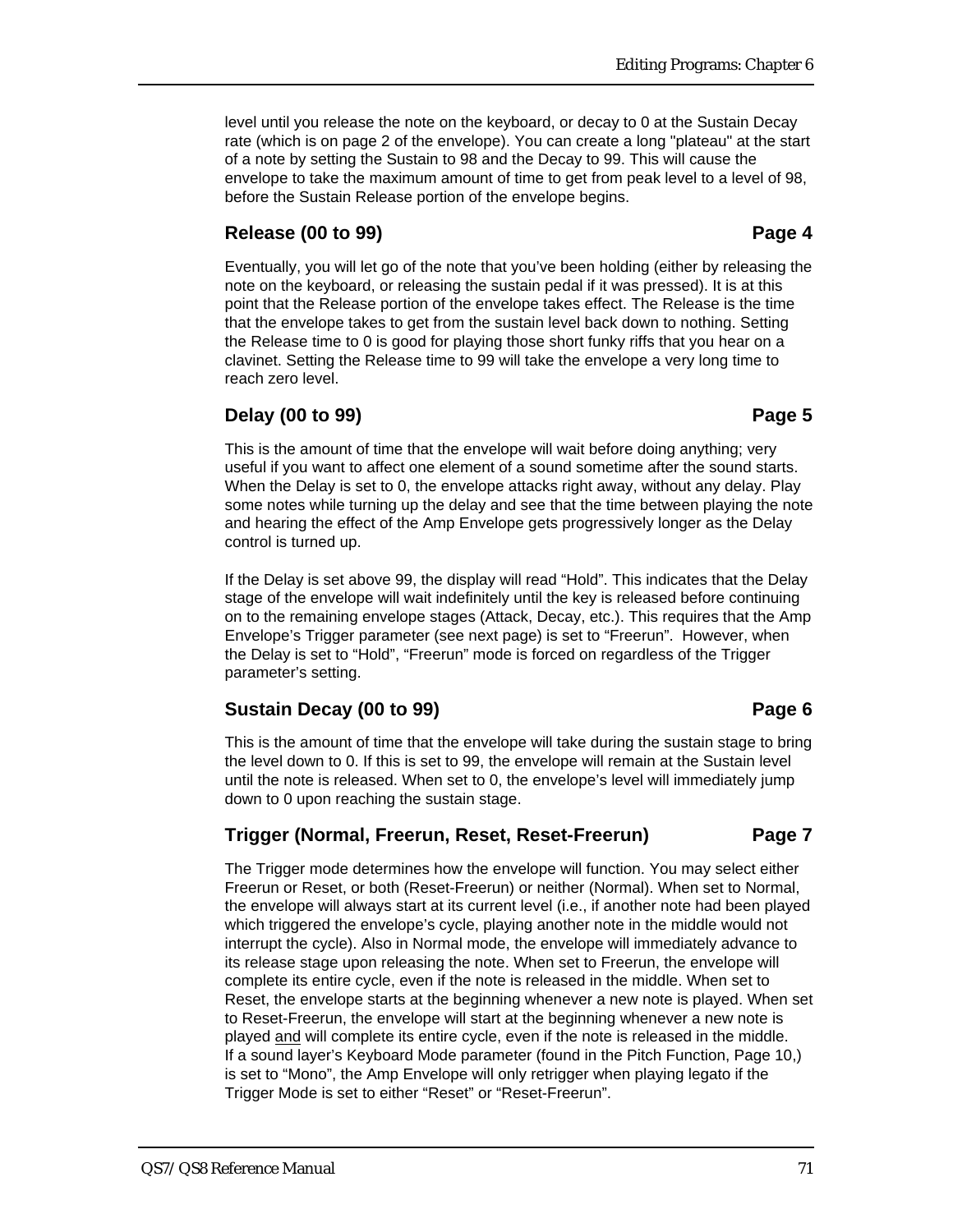## **Time Tracking (On or Off) Page 8**

This determines whether or not keyboard position will affect the cycle speed of the envelope. When turned on, playing toward the higher end of the keyboard will result in a faster envelope cycle; playing toward the lower end of the keyboard will result in a slower envelope cycle. However, this does not effect the attack time, but only the decay, sustain, sustain decay and release segments. This feature will result in only a subtle change. The envelope's timing doubles or halves over a range of two octaves.

## **Sustain Pedal (On or Off) Page 9**

This determines whether or not the Sustain Pedal will have an effect on the envelope. When turned on, holding down the Sustain Pedal while playing short notes is virtually the equivalent to holding down those notes on the keyboard with some subtle but important differences. If the Delay and Attack are set to 0 and either the Decay is 0 or the Sustain is 99, the envelope will immediately jump to the release stage (if not already there) when the note is released and the sustain pedal is held down. If a long attack is set, and the envelope does not reach the end of the attack segment when the note is released, it will be skipped and the envelope will jump immediately to the sustain decay segment. If a long delay is set, and the envelope has not reached the attack segment before the note is released, the envelope will remain at 0. However, if Freerun is turned on, the envelope will continue through the delay, attack, decay and sustain segments and remain at the sustain decay segment. This is exactly the same as holding down the note on the keyboard. When the Sustain Pedal parameter is turned off, the Sustain Pedal will have no effect on the envelope.

## **Level (00 to 99) Page 10**

This is the overall output level of the envelope. If this is set to 00, the Amp Envelope will have no output and will have no effect, while at 99 it will have a maximum effect on whatever it is being routed to.

TIP: When selecting Amp Envelope Level as a modulation destination, set the Amp Envelope level to 00 if the Modulation Level is above 0 (or, set the Amp Envelope level to 99 if the Modulation Amount is below 0).

## NAME

The Name Function (press [120]) allows you to change the Program's name. The Program name can be up to 10 characters long. Use the  $\lceil \cdot \cdot \rceil$  PAGE] and  $\lceil \text{PAGE} \rceil$ buttons to position the cursor. The [s VALUE]/[VALUE t] buttons and the CONTROLLER [D] slider let you change the character. Here is a chart of available characters:

|             | $\mathbf{H}$ | # | œ<br>۰D | %          | &            |        |   | $\star$ |   |   | -      |   |  |   | ⌒ | ◠ |
|-------------|--------------|---|---------|------------|--------------|--------|---|---------|---|---|--------|---|--|---|---|---|
|             | c            |   | 8       | 9          |              |        |   |         | ົ | @ | Δ<br>n | В |  |   |   |   |
|             |              |   |         | <b>IVI</b> |              |        | u |         | ⌒ |   |        |   |  |   |   |   |
| $\mathbf v$ | $\sqrt{ }$   |   |         | a          | b            | ⌒<br>ັ | е |         |   |   |        |   |  | m |   |   |
| D           |              | c |         | u          | $\mathbf{v}$ | W      |   |         |   |   |        | Æ |  |   |   |   |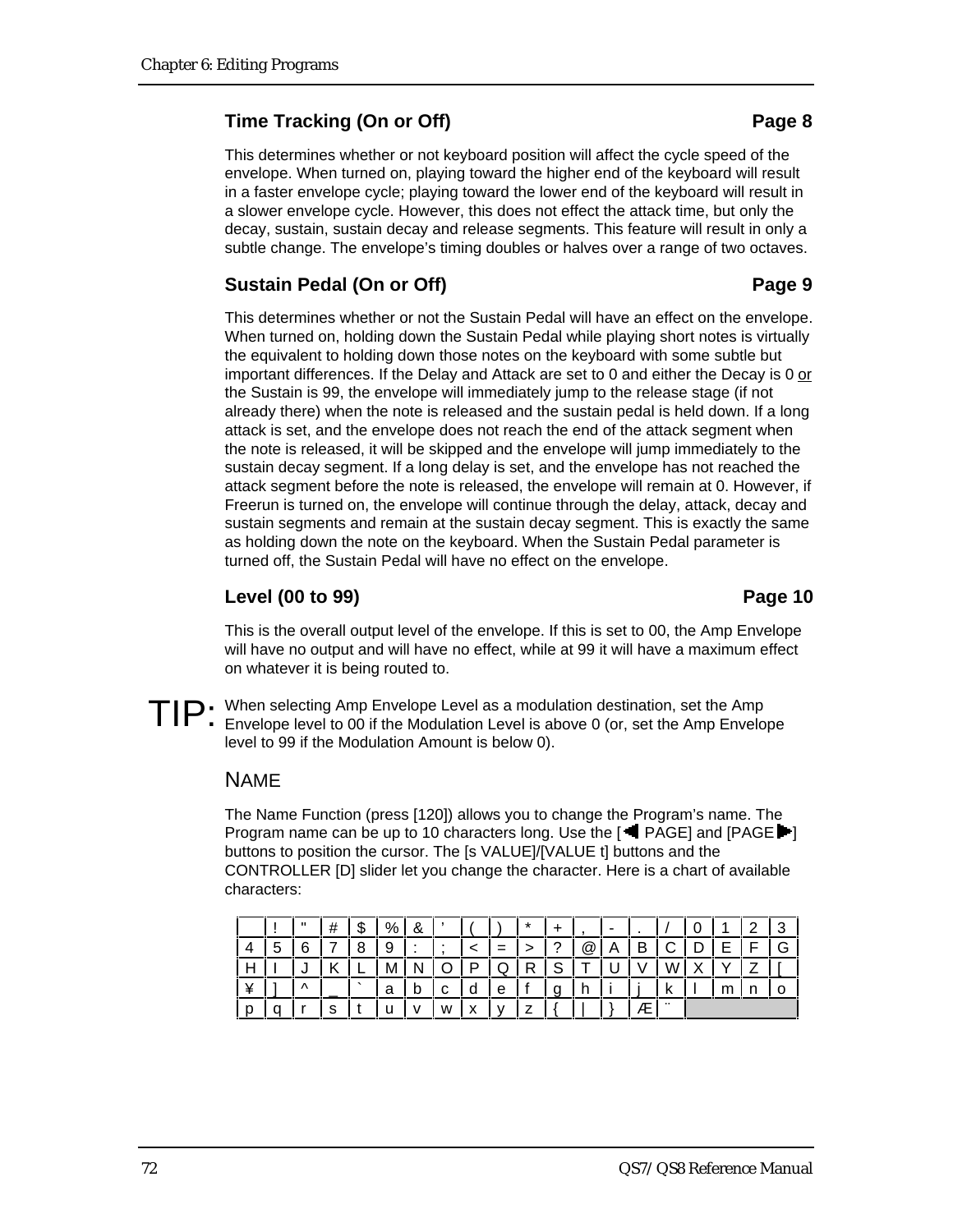## $MOD 1 - MOD 6$

### **About General Purpose Modulation**

Although there are several dedicated modulators in the QS (e.g., the pitch can always be modulated by the pitch LFO and Pitch Envelope), sophisticated synthesizer programming demands the ability to use as many modulation sources as possible to modulate as many modulation destinations as desired.

The QS arranges its modulation source outputs and modulation destination inputs into a "matrix" so that any selected source can connect to any of several destinations.

There are six general purpose matrix modulators, which allows you to control up to six parameters with any of several control sources.

Use the MOD functions to setup your own customized control of a program, such as:

- Using the PEDAL 1 input or the Controller A Slider to control volume, brightness (filter cutoff), effect level, LFO speed, etc.
- Using velocity to increase or decrease the attack speed of an envelope, so playing softly makes the sound fade in, while playing hard causes an immediate attack.
- Using release velocity to increase/decrease the release time of an envelope, so quick releases of the keys cut off the end of the sound, while slow key releases allow the sound to fade away gradually.

The MOD functions give you the freedom to go beyond the standard modulation sources built-in to other functions.

## **Selecting the Modulator (1 to 6)**

Use the [0] – [5] buttons to select one of the six modulators (modulator 1 is [0], modulator 2 is [1], modulator 3 is [2], etc.). All modulators work in the same way, so only the pages of one will be described here.

### **Modulation Source Page 1**

Select from the following modulation sources:

- **Note #** provides a modulation signal that corresponds to the note played on the keyboard (higher keys give higher values). Example: Use this modulation source to obtain a different chorus sound in the upper and lower keyboard ranges.
- **Velocity** relates to how fast a key goes from the key up (note off) to the key down (note on) position, and therefore represents the dynamics of your playing.
- **Release velocity** relates to how fast a key goes from the key down (note on) to the key up (note off) position. Example: Use this to affect the rate of a sound's release based on how fast you remove your fingers from the keys.
- **Aftertouch** Pressing on the keys after they're down generates this control signal. Aftertouch is also called channel pressure, and represents an average of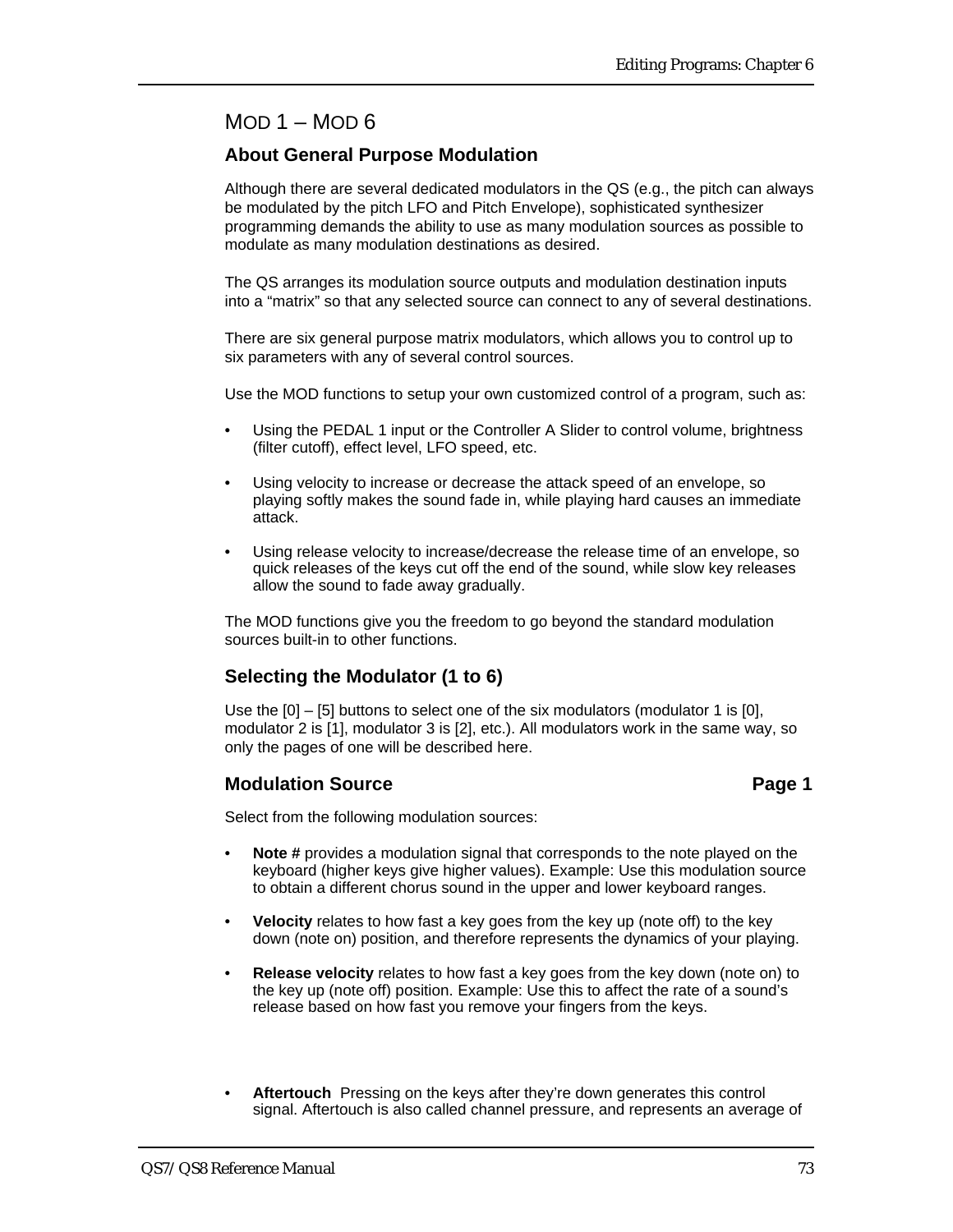all keys being pressed. This affects any keys that are held down. The harder you press on the keys, the greater the degree of modulation.

- **Polyphonic Pressure** This is similar to aftertouch, but each key can respond to individual pressure messages. Although the QS keyboard does not generate poly pressure, the sound generators can respond to poly pressure signals entering via the MIDI In. Example: Assign poly pressure to the sound's amplitude in a string ensemble patch. You can then increase the level of selected notes of a held chord to "pull" some notes out of the chord.
- **Modulation Wheel** The rightmost wheel, Modulation, is traditionally assigned to LFO amount (level) so that rotating the wheel away from you introduces vibrato. However it is also well-suited to controlling timbre, vibrato speed, and many other parameters.
- **Pitch Wheel** The two wheels to the left of the keyboard are modulation sources (see below). The leftmost wheel, Pitch, always controls the oscillator pitch but can be tied to other parameters as well.
- **MIDI Volume** MIDI can produce a variety of controller messages (see the MIDI supplement in the back of this manual). Of these, controller #7, which controls channel volume, is one of the most frequently used. Example: Assign the filter cutoff as the destination, and you can have the signal become less bright as it becomes lower in volume.
- **Sustain Pedal** The sustain switch plugged into the sustain pedal jack provides this modulation signal.
- **Pedal 1** The pedal plugged into the Pedal 1 jack provides this modulation signal. The default setting assigns Pedal 1 to MIDI Controller 7 to act as a volume pedal.
- **Pedal 2** The pedal plugged into the Pedal 2 jack provides this modulation signal. Pedal 2 can be assigned to any MIDI controller from Global Edit Mode, page 12.
- **Pitch LFO** This is the same modulation signal provided by the Pitch LFO. The **Frequency LFO** and **Amplitude LFO** can also be selected as modulation sources.
- **Pitch Envelope** This is the same modulation signal provided by the Pitch Envelope. The **Frequency Envelope** and **Amplitude Envelope** can also be selected as modulation sources.
- **Random** This provides a different modulation value every time you hit a key. Example: With vintage analog synth patches, use pitch as the destination and apply a very slight amount of random modulation. Each note will have a slightly different pitch, which simulates the natural tuning instability of analog circuits.
- **Trigrate** This is a Trigger Rate Follower, which monitors how fast notes are being played on the keyboard. For example, if routed to the Effect send of a Program, you could automatically have more effect when playing slowly, and less effect when playing quickly.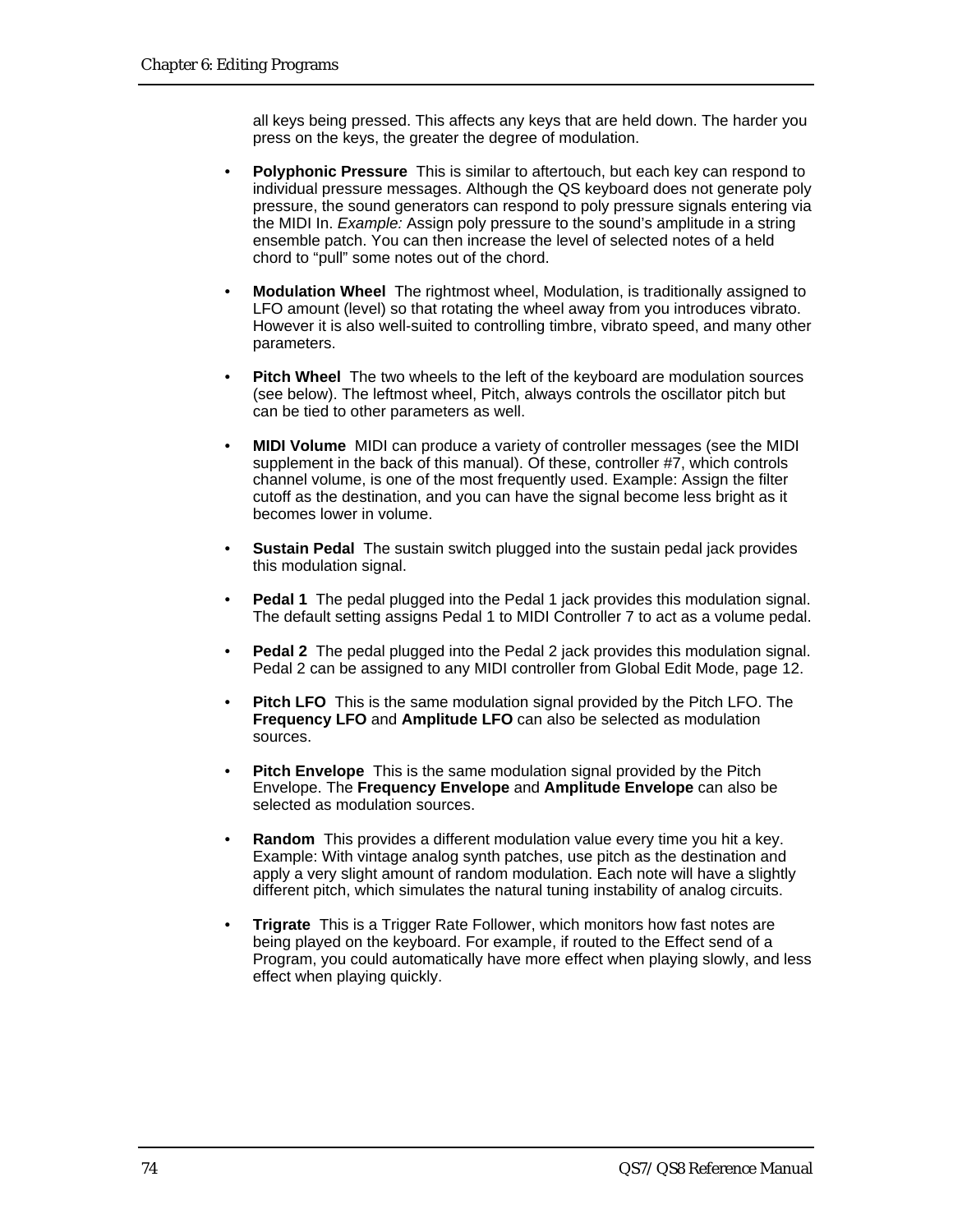- **Controllers (A, B, C, D)** Four incoming MIDI controllers can be recognized by the QS and used as modulation sources. These controllers are assigned as A–D in Global Mode (see Chapter 8). In Program Play and Mix Play Modes, the CONTROLLER [A], [B], [C] and [D] sliders can be used to control Controllers A– D directly.
- **Tracking Generator** This accepts the output of a signal processed by the Tracking Generator module (see page 81).
- **Stepped Tracking Generator** This accepts the output of a signal processed by the Tracking Generator module in stepped mode (see page 81).

### **Modulation Destination Page 2**

Select from the following modulation destinations. You can find out more about these parameters and how they affect the sound in their respective sections (to learn how Pitch Envelope Attack affects the sound, see page 74 on Pitch Envelopes).

• Pitch LFO Speed

- 
- 
- 
- 
- Pitch Envelope Decay Pitch Envelope Sustain Decay Pitch Envelope Release<br>• Pitch Envelope Amp Filter LFO Speed Filter LFO Amp • Pitch Envelope Amp • Filter LFO Speed • Filter LFO Amp
- 
- 
- Filter Envelope Amp Amp LFO Speed Amp LFO Amp
- Amp LFO Delay Amp Envelope Delay Amp Envelope Attack
- 
- Amp Envelope Amp
- **Modulation Level (-99 to +99) Page 3**

At +00, the modulation source has no effect on the destination. Higher positive values increase the amount of modulation. Negative values also increase the amount of modulation, but with negative phase (i.e., if the modulation would normally be increasing with depth set to a positive number, the modulation would instead be decreasing at that same moment had the depth been set to a negative number).

## **Gate Mode (Off or On) Page 4**

The Gate Mode function is available only on modulation routings 1 through 4. When Gate Mode is on, the Modulator will only be routed while notes are being played. In other words, you can gate the effect of the Modulator so that it stops when you are not playing any notes. This can be used on sounds with medium to long release times, where an interesting effect (like tremolo) is intended to be active while holding notes down, but deactivated as the sound is fading away after being released.

## **Quantize Mode (Off or On)**

The Quantize Mode function is only available in modulation routings 4 through 6. When Quantize Mode is on, the modulation effect will be stepped. When off, the effect will be smooth, or linear. Example: If you were to route the Modulation Wheel to Pitch with an amplitude of +99, moving the Mod Wheel while the Quantize parameter was off would cause the pitch of a held note to slide up, much the same way it does when the Pitch Bend Wheel is used. However, moving the Mod Wheel while the Quantize parameter was on would cause the pitch of a held note to rise in half-step increments.

- Pitch Filter Cutoff Amplitude
	-
- Pitch LFO Delay Pitch Envelope Delay Pitch Envelope Attack
	-
	-
- Filter LFO Delay Filter Envelope Delay Filter Envelope Attack
- Filter Envelope Decay Filter Envelope Sustain Decay Filter Envelope Release<br>• Filter Envelope Amp Amp LFO Speed Amp LFO Amp
	-
	-
	- Amp Envelope Decay Amp Envelope Sustain Decay Amp Envelope Release<br>Amp Envelope Amp Portamento Rate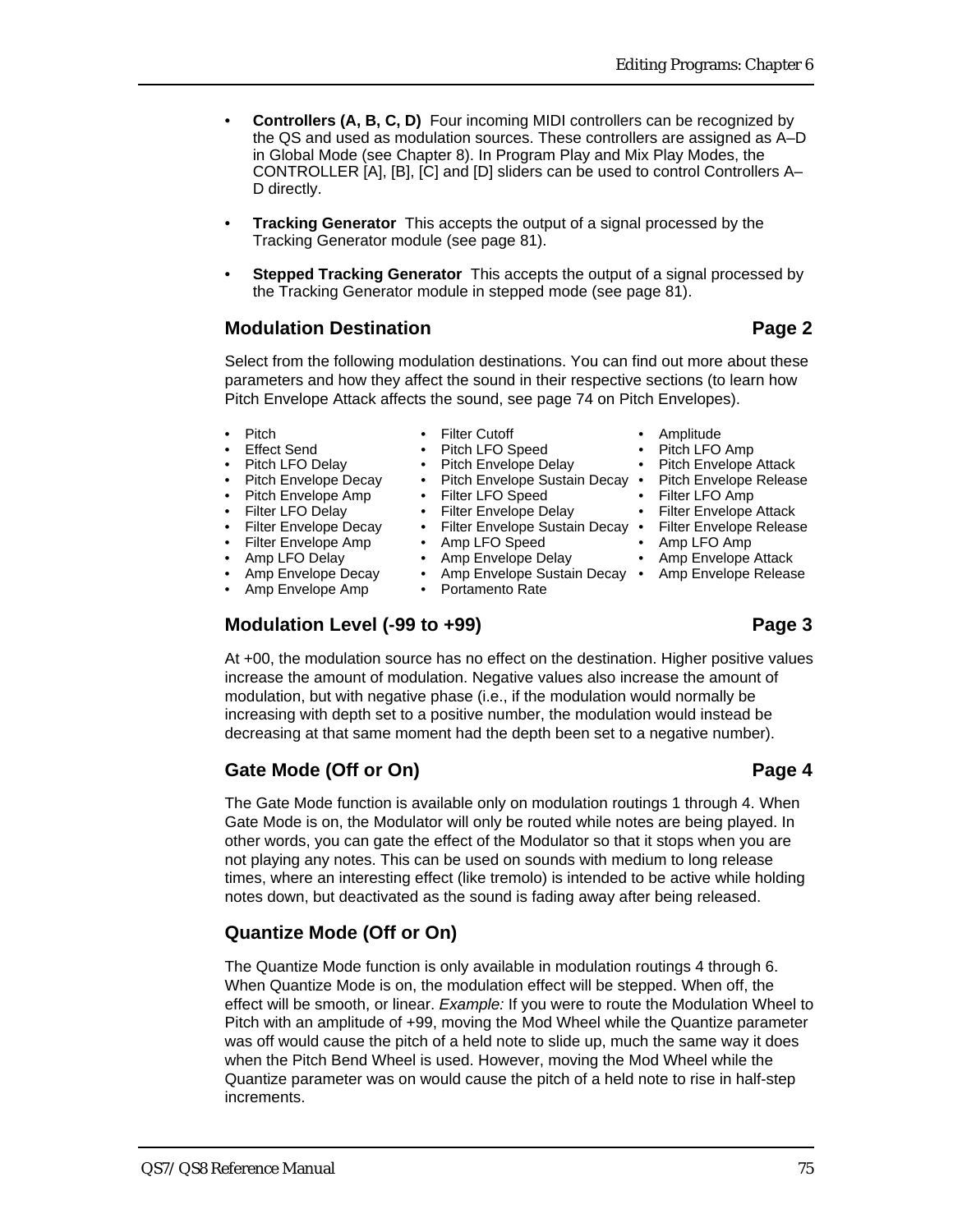J

## PITCH LFO

The Pitch LFO function (press [7]) is most often used to apply vibrato to a sound.

The following Pitch LFO variables will make a difference in the sound only if the PITCH LFO DEPTH (on Page 6 of the PITCH function) is set to a value other than 0, or, if the Pitch LFO is a source in the MOD function.

### **Wave (8 choices) Page 1**

The waveform determines the shape of the LFO. Select either Sine, Triangle, Square, Up Saw, Down Saw, Random+-, Noise or Random+. Note that the two Sawtooth waves and the Random+ wave are unipolar and the rest are bipolar:



## **Speed (00 to 99) Page 2**

Controls the speed or rate of the LFO. For fast modulation, increase this value. For slower modulation, decrease this value.

## **Delay (00 to 99) Page 3**

This is the amount of time that is to occur before the LFO fades in. Sometimes, it is desirable to have modulation come in a moment or two after a note has been played, rather than starting instantly. The higher the value, the slower the LFO fades in.

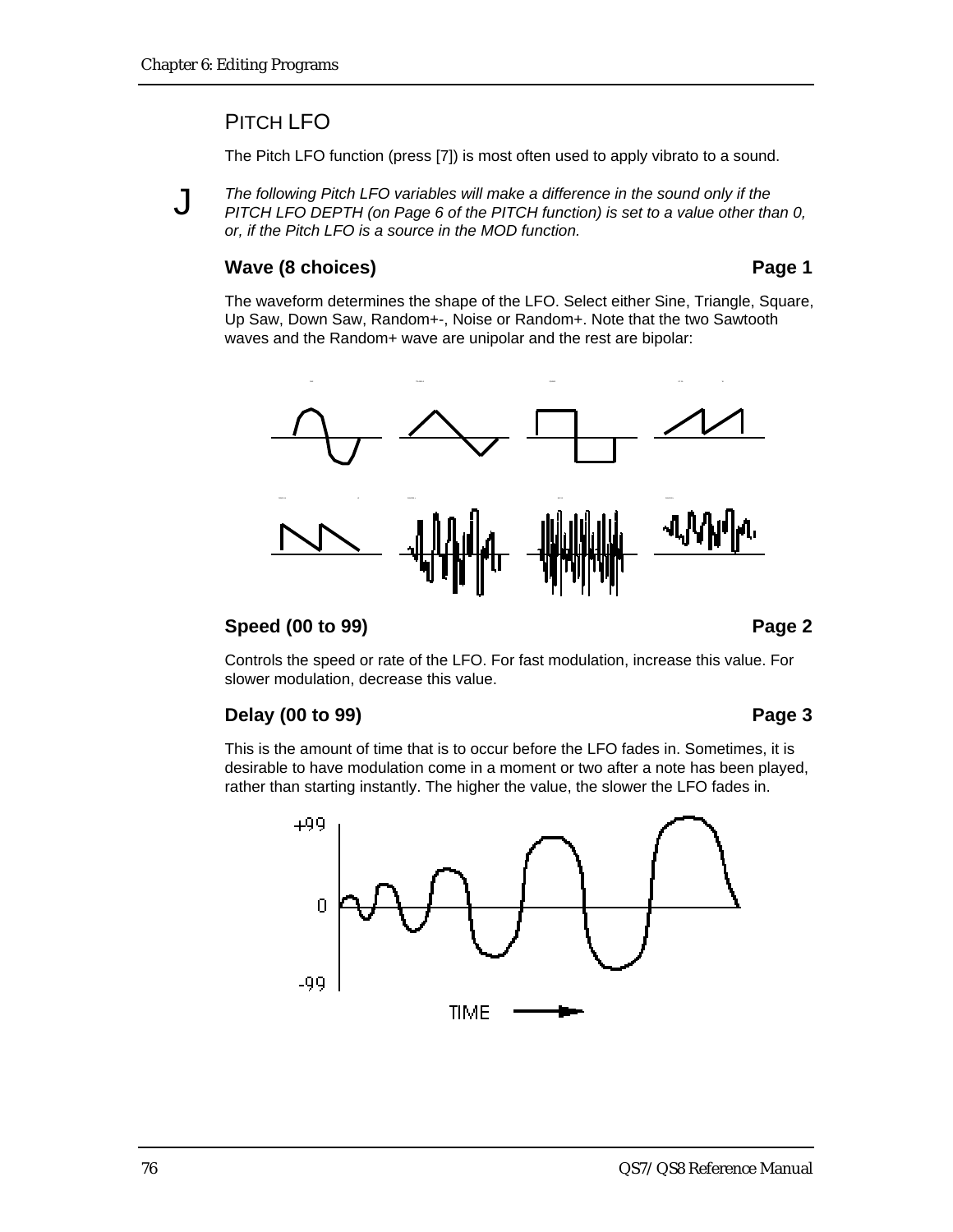## **Trigger (Mono, Poly, Key Mono, or Key Poly) Page 4**

The Trigger parameter determines how the LFO should be triggered, or started. There are four possible settings: Mono, Poly, Key Mono and Key Poly. When playing multiple voices in a single sound, each voice has its own LFO. However, the LFO Trigger parameter determines whether or not they should be in sync, and whether or not they can be retriggered independent from one another.

**Mono**. All voices' LFOs are in sync with each other. If you hold a chord and then play new notes on top of the chord, all voices' LFOs will be moving in the same direction and at the same speed. Because of this, modulating the LFO Speed using a voicespecific source (such as velocity or one of the envelopes, for example) will have no effect (you will be allowed to do this, but you won't hear any difference). This is because these modulation sources are meant for polyphonic purposes. These include: Note Number, Velocity, Release Velocity, Pitch/Filter/Amp LFO, Pitch/Filter/Amp Envelope, Random, Trig Rate and Tracking Generator. However, modulation sources which are not voice-specific will still have an effect while the LFO Trigger is set to MONO. These include: Aftertouch, Mod Wheel, Pitch Wheel, MIDI Volume, Sustain Pedal, Pedal 1, Pedal 2, and Controllers A–D.

**Poly.** Each voice's LFO is independent. If you hold a chord, some voices' LFOs will be moving in one direction while others move in the other direction. If the LFO Speed is being modulated (by one of the envelopes, for example), the LFO's of each voice may be running at different speeds.

**Key Mono.** This is identical to MONO, but whenever a new note is played, the LFO is retriggered, instead of continuing from wherever it may be in its cycle.

**Key Poly.** This is almost identical to POLY, but whenever a new note is played, the LFO is retriggered, instead of continuing from wherever it may be in its cycle.

## **Level (00 to 99) Page 5**

This is the base output level of the Pitch LFO. If you want to have a constant value of vibrato, even without using the Mod Wheel or Aftertouch, set LEVEL above 00. The Mod Wheel and Aftertouch will add or subtract from this base level. Example: If Level is set to 10 and the Mod Wheel parameter is set to 10, there will always be some vibrato, and raising the Mod Wheel will add more vibrato. On the other hand, if the Mod Wheel parameter is set to -10, raising the Mod Wheel to the top will cancel out all vibrato.

## **Mod Wheel Depth (-99 to 99) Page 6**

This is the modulation amount of the Mod Wheel over the Pitch LFO's Level. A positive value raises the level when the Mod Wheel is moved up, and lowers the level when moved down. Negative settings of this parameter will decrease the output level of the Pitch LFO as the Mod Wheel is raised. Since the output level of the Pitch LFO cannot be less than zero, a negative setting of the Mod Wheel parameter will have no effect unless either the Aftertouch or the Level is set to raise the Pitch LFO output. If both the Level and Aftertouch are set to 00, and the Mod Wheel parameter is set to -99, the Mod Wheel will have no effect on the vibrato from the Pitch LFO.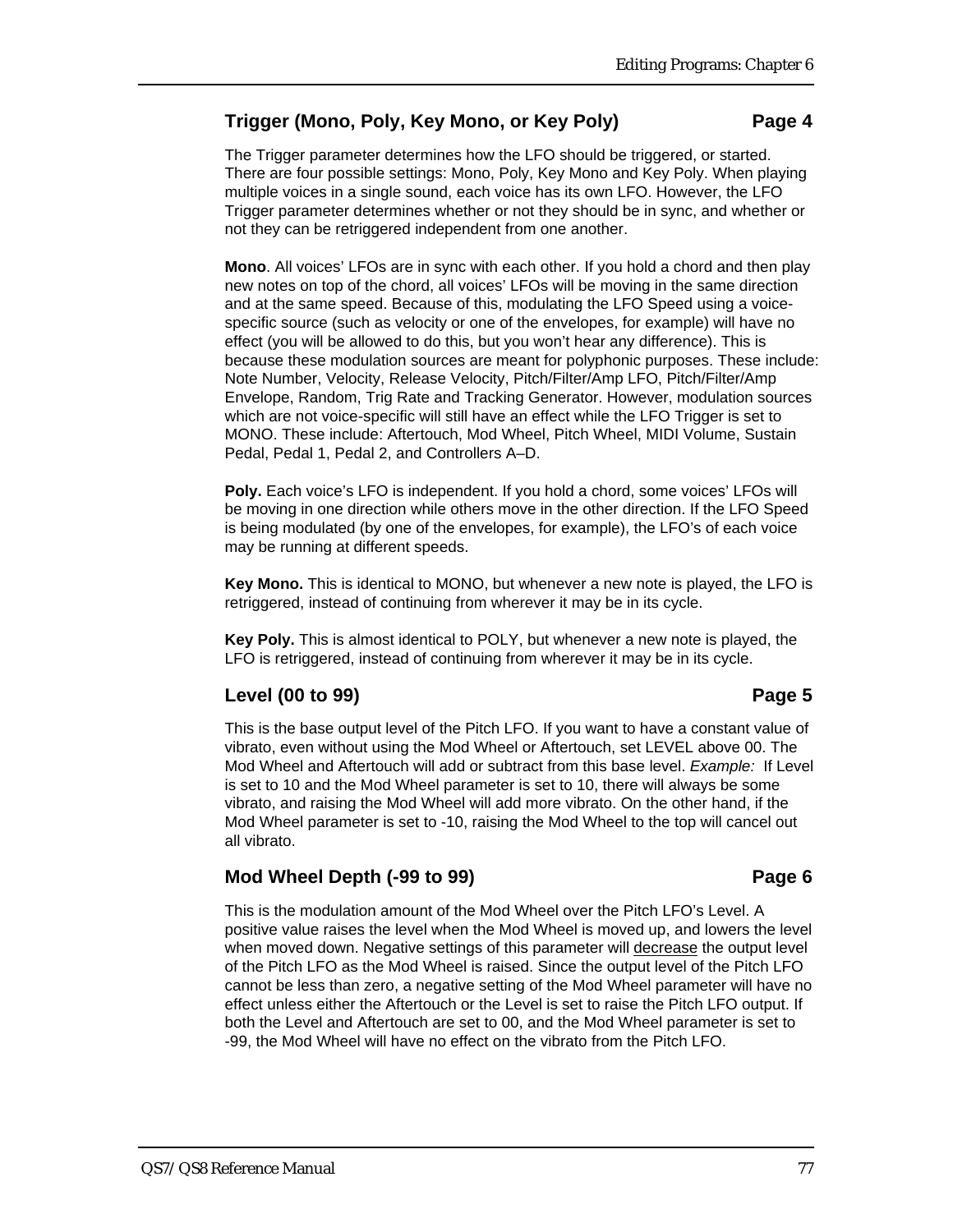J

## **Aftertouch Depth (-99 to 99) Page 7**

This is the modulation amount of Aftertouch over the Pitch LFO's Level. A positive value raises the level as more Aftertouch is applied. A negative value will lower the amount of Pitch LFO level as more Aftertouch is applied.

## FILTER LFO

The Filter LFO function (press [7]) is most often used to apply tremolo-like or "wah-wah" effects to a sound.

The following Filter LFO variables will affect the sound only if the FILTER LFO DEPTH (on Page 6 of the FILTER function) is set to a value other than 0 , or, if Filter LFO is a source in the MOD function.

Also note that the Filter LFO may have no effect if some other modulation source or setting has already pushed the filter cutoff frequency to its maximum.

## **Wave (8 choices) Page 1**

The waveform determines the shape of the LFO. Select either Sine, Triangle, Square, Up Sawtooth, Down Sawtooth, Random+-, Noise or Random+. For a graphic representation of these waveforms, see the diagram in the Wave section of the Pitch LFO description on page 76.

## **Speed (00 to 99) Page 2**

Controls the speed or rate of the LFO. For fast modulation, increase this value. For slower modulation, decrease this value.

## **Delay (00 to 99) Page 3**

This is the amount of time that is to occur before the LFO fades in. Sometimes, it is desirable to have modulation come in a moment or two after a note has been played, rather than starting instantly. The higher the value, the slower the LFO fades in.

## **Trigger (Mono, Poly, Key Mono, or Key Poly) Page 4**

The Trigger parameter determines how the LFO should be triggered, or started. There are four possible settings: Mono, Poly, Key Mono and Key Poly. A description of these settings is found in the Trigger section of the Pitch LFO description on page 77.

### **Level (00 to 99) Page 5**

This is the base output level of the Filter LFO. If you want to have a constant value of tremolo to the filter, even without using the Mod Wheel or Aftertouch, set LEVEL above 00. The Mod Wheel and Aftertouch will add or subtract from this base level. Example: If Level is set to 10 and the Mod Wheel parameter is set to 10, there will always be some filter tremolo, and raising the Mod Wheel will add more tremolo. On the other hand, if the Mod Wheel parameter is set to -10, raising the Mod Wheel to the top will cancel out all tremolo.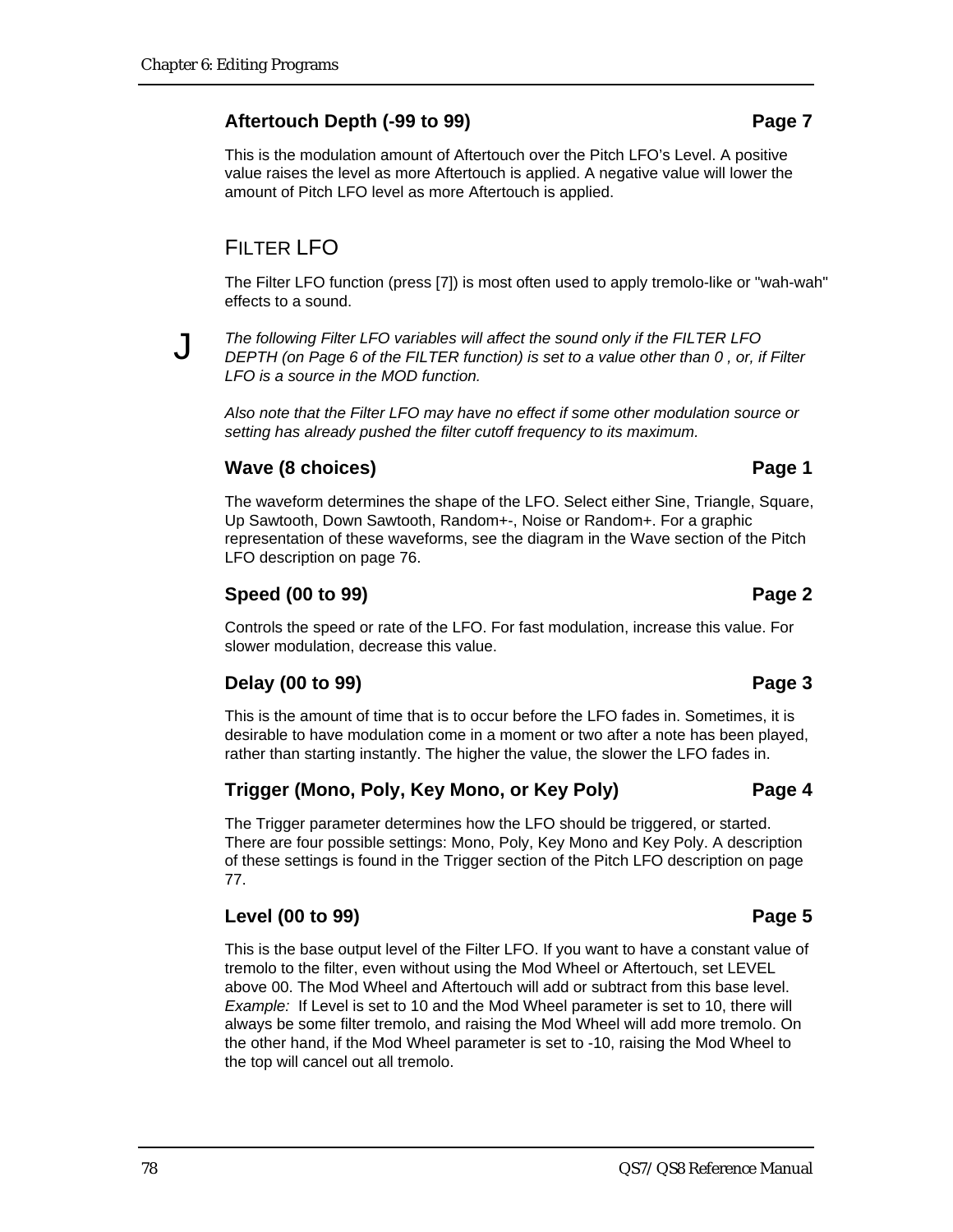## **Mod Wheel Depth (-99 to 99) Page 6**

This parameter sets how much the Mod Wheel will increase or decrease the Filter LFO's Level. A positive value raises the level when the Mod Wheel is moved up, and lowers the level when moved down. Negative settings of this parameter will decrease the output level of the Filter LFO as the Mod Wheel is raised. Since the output level of the Filter LFO cannot be less than zero, a negative setting of the Mod Wheel parameter will have no effect unless either the Aftertouch or the Level is set to raise the Filter LFO output. If both the Level and Aftertouch are set to 00, and the Mod Wheel parameter is set to -99, the Mod Wheel will have no effect on the tremolo from the Filter LFO.

## **Aftertouch Depth (-99 to 99) Page 7**

This is the modulation amount of Aftertouch over the Filter LFO's Level. A positive value raises the level as more Aftertouch is applied. A negative value will lower the amount of Filter LFO level as more Aftertouch is applied.

## AMP LFO

J

The Amp LFO function (press [8]) is usually used to add tremolo to a sound.

The Amp LFO variables will have an effect only if the AMP LFO DEPTH (in the AMP function, page 3) is set to a value other than 0 , or, if Amp LFO is a source in the MOD function.

## **Wave (8 choices) Page 1**

The waveform determines the shape of the LFO. Select either Sine, Triangle, Square, Up Sawtooth, Down Sawtooth, Random+-, Noise or Random+. See the diagram in the Wave section of the Pitch LFO description on page 76.

## **Speed (00 to 99) Page 2**

Controls the speed or rate of the LFO. For fast modulation, increase this value. For slower modulation, decrease this value.

## **Delay (00 to 99) Page 3**

This is the amount of time that is to occur before the LFO fades in. Sometimes, it is desirable to have modulation come in a moment or two after a note has been played, rather than starting instantly. The higher the value, the slower the LFO fades in.

## **Trigger (Mono, Poly, Key Mono, Key Poly) Page 4**

The Trigger parameter determines how the LFO should be triggered, or started. There are four possible settings: Mono, Poly, Key Mono and Key Poly. A description of these settings is found in the Trigger section of the Pitch LFO description on page 77.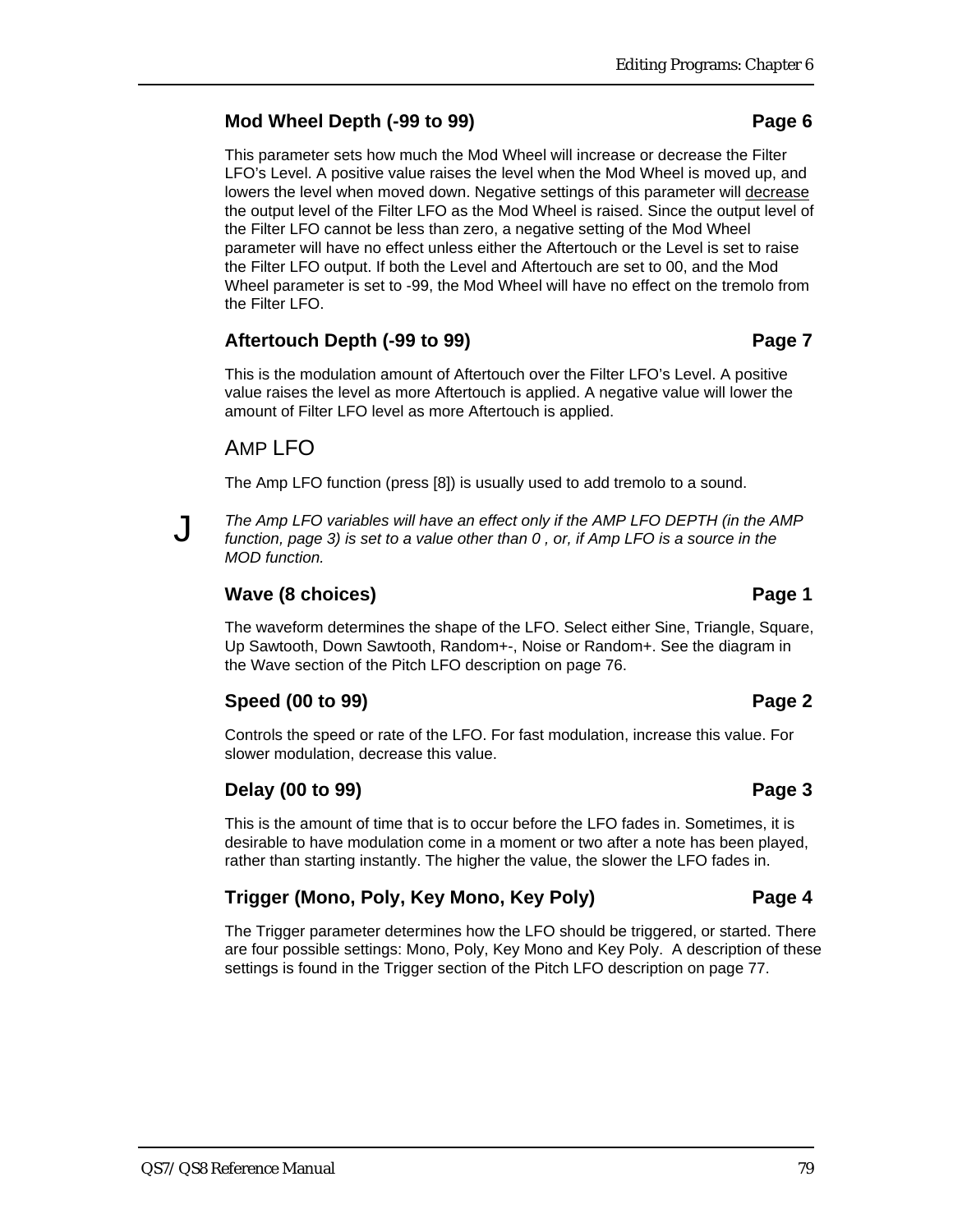### **Level (00 to 99) Page 5**

This is the base output level of the Amp LFO. If you want to have a constant value of tremolo, even without using the Mod Wheel or Aftertouch, set Level above 00. The Mod Wheel and Aftertouch will add or subtract from this base level. Example: If Level is set to 10 and the Mod Wheel parameter is set to 10, there will always be some tremolo, and raising the Mod Wheel will add more tremolo. On the other hand, if the Mod Wheel parameter is set to -10, raising the Mod Wheel to the top will cancel out all tremolo.

### **Mod Wheel Depth (-99 to 99) Page 6**

This is the modulation amount of the Mod Wheel over the Amp LFO's Level. A positive value raises the level when the Mod Wheel is moved up, and lowers the level when moved down. Negative settings of this parameter will decrease the output level of the Amp LFO as the Mod Wheel is raised. Since the output level of the Amp LFO cannot be less than zero. A negative setting of the Mod Wheel parameter will have no effect unless either the Aftertouch or the Level is set to raise the Amp LFO output. If both the Level and Aftertouch are set to 00, and the Mod Wheel parameter is set to -99, the Mod Wheel will have no effect on the tremolo from the Amp LFO.

## **Aftertouch Depth (-99 to 99) Page 7**

This is the modulation amount of Aftertouch over the Amp LFO's Level. A positive value raises the level as more Aftertouch is applied. A negative value will lower the amount of Amp LFO level as more Aftertouch is applied.

## TRACKING GENERATOR

The Tracking Generator function (press [9]) is used to scale a modulation source. For example, normally you could modulate the Amp (volume) of a sound using velocity; the harder you play, the louder the sound gets. The amount of change in volume is equal to the change in velocity; this is called linear control. If instead, however, you set the Tracking Generator's input to "velocity", and then routed the Tracking Generator to the Amp (using the Mod function), you can make your own customized "map" of the control velocity has over the sound's level.

The Tracking Generator divides the range of the input into 11 points (0–10), each of which can be set between 0 and 100. If you boost the value of one of the lower points, you make the input more sensitive in its lower register. By creating a nonlinear curve using the velocity example above, you can scale the velocity's control over the sound's volume just the way you want.

When selecting the Tracking Generator as a modulation source in the Mod Function, these two choices will be available. When "TRACKGEN" is selected as the modulation source, the Tracking Generator functions normally, scaling its input as determined by its parameter settings.

When "STEPTRACK" is selected as a modulation source, the Tracking Generator's output will be stepped, or interpolated. This means that instead of scaling the input linearly from point to point, the input is kept at each point's value setting until it goes beyond the following point's value setting, at which point it jumps to that setting. This feature is very useful in creating "mini-sequences" if the modulation destination is set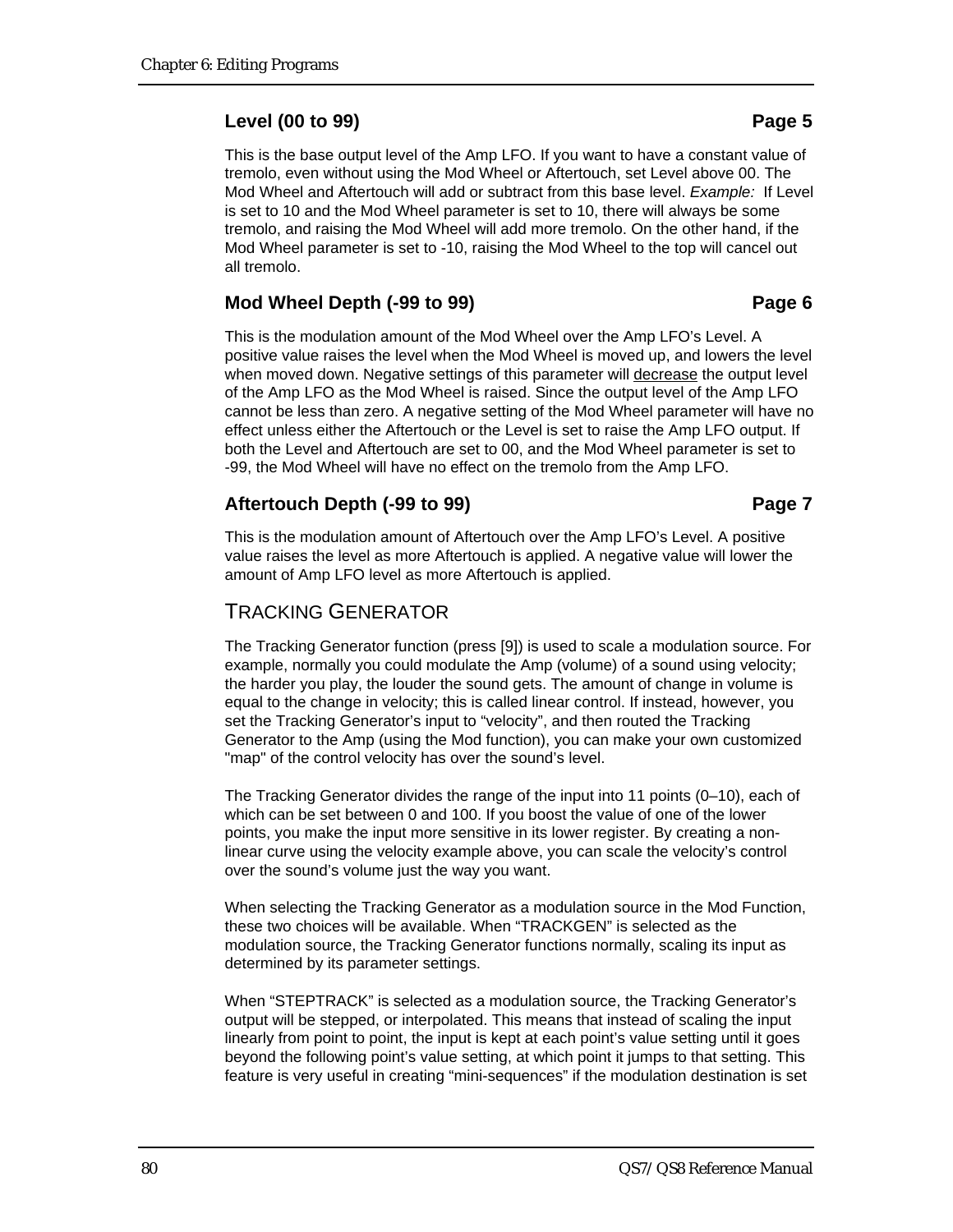

to "Pitch" and the Tracking Generator's input is an LFO using an "Up Sawtooth" as its waveform.

 $T$  $P$ : The Tracking Generator can be used to turn a variable control, such as the Mod Wheel or velocity, into a switch by setting all of the points to 0 except for point 10. Only near the maximum input will anything other than 0 come out of the Tracking generator. You can patch the Mod Wheel somewhere else in addition to the Tracking Generator, giving you gradual control of one function with the full range of the Mod

Wheel, while switching on a second function only at the top of the wheel.

However, the Tracking Generator interpolates between steps; this is sort of like playing "connect the dots." In other words, the Tracking Generator does not step directly from one point to the next, but ramps from point to point.

### **Tracking Input Page 1**

Select the input of the Tracking Generator from the following sources:

- Note Number Velocity Release Velocity Aftertouch<br>• Polv Pressure Mod Wheel Pitch Wheel MIDI Volun
	-
- Poly Pressure Mod Wheel Pitch Wheel MIDI Volume<br>• Sustain Pedal Pedal 1 Pedal 2 Pitch LFO • Sustain Pedal • Pedal 1
- Filter LFO Amp LFO Pitch Envelope Filter Envelope
- Amp Envelope Random Trig Rate Controllers A–D
- 
- -

For detailed descriptions of each of these sources, see the section "Modulation Source" in the Mod section on pages 73–75.

## **Tracking Points 0 – 10 (00–100) Pages 2–12**

The remaining pages of the TRACK function control the levels of points 0–10.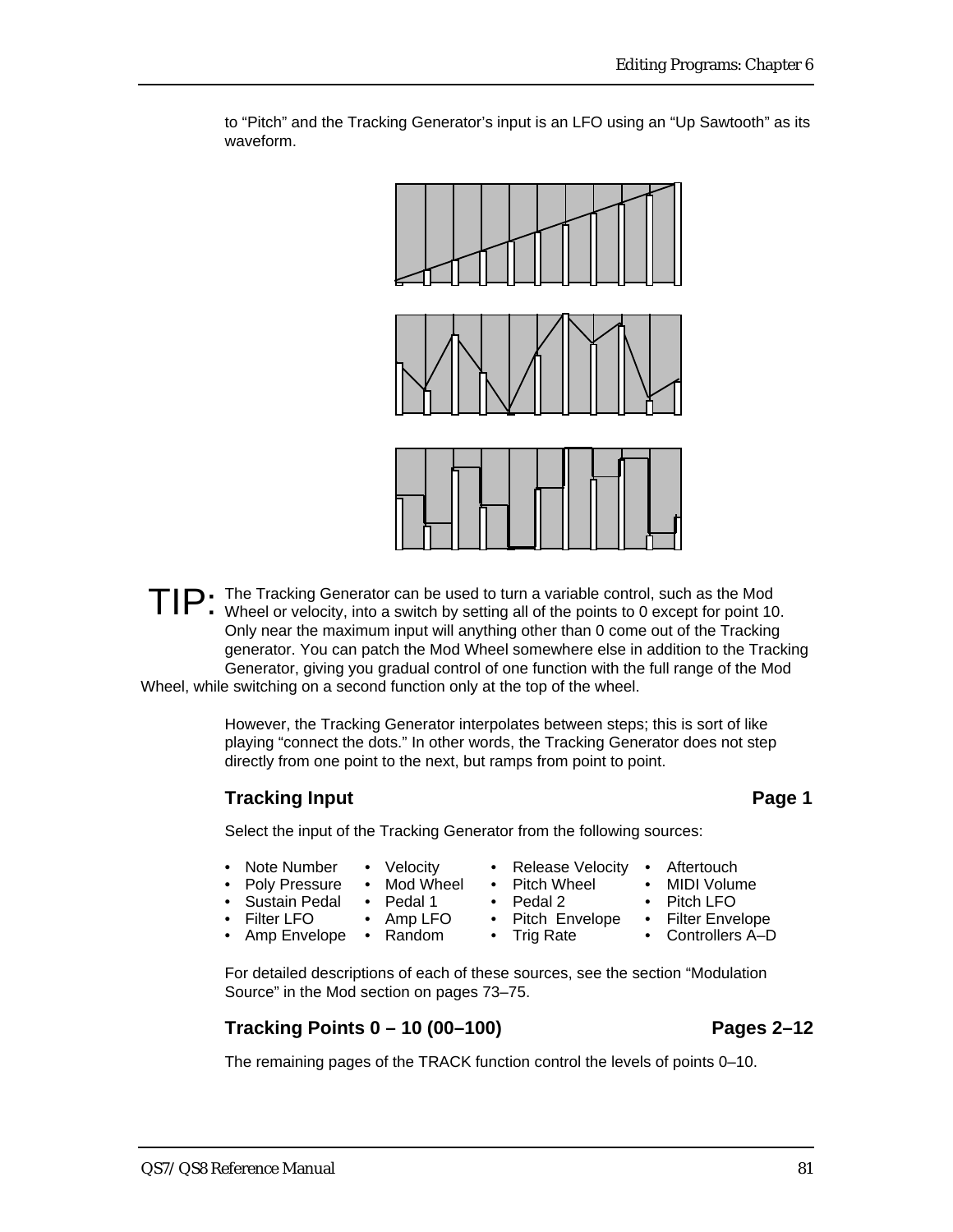## PROGRAMMING DRUM SOUNDS

To program a sound in Drum Mode, you must first set the Sound Type to "Drum" for that particular sound in the Voice Function, page 2 (see previous section). The [0] – [9] buttons are used to select a Drum (1–10), regardless of which Function or Page is selected (except Effect, Name and Misc.). For an explanation of the basics of Drum Mode, see page 53.

## **VOICE**

The Voice function (press [40]) is where you choose the particular sample for the selected drum (1-10). Similar to the normal Assign Voice function, sounds are divided into groups. After selecting the group (on page 3), you then select the sample within the group (on page 4). Here is a chart listing the various drum samples in their respective groups.

| Group       | Voice                                                                                                                                                                                                                                                                                                                                                                                                                                                                                                                                                                                                                                                                                                                                                                                                                                                                                                                                                                                                |
|-------------|------------------------------------------------------------------------------------------------------------------------------------------------------------------------------------------------------------------------------------------------------------------------------------------------------------------------------------------------------------------------------------------------------------------------------------------------------------------------------------------------------------------------------------------------------------------------------------------------------------------------------------------------------------------------------------------------------------------------------------------------------------------------------------------------------------------------------------------------------------------------------------------------------------------------------------------------------------------------------------------------------|
| <b>Kick</b> | FloppyKik1, FloppyKik2, FloppyKikV, MasterKik1, MasterKik2, MasterKikV, MetalKick1,<br>MetalKick2, MetalKickV, GrooveKik1, GrooveKik2, GrooveKikV, Sharp Kick, Tek Kick 1, Tek<br>Kick 2, Tek Kick V, AnalogKik1, AnalogKik2, AnalogKik3, AnalogKikV, Rap Kick                                                                                                                                                                                                                                                                                                                                                                                                                                                                                                                                                                                                                                                                                                                                       |
| Snare       | Fat Wood 1, Fat Wood 2, Fat Wood V, HR Snare 1, HR Snare 2, HR Snare V, MasterSnr1,<br>MasterSnr2, MasterSnrV, Piccolo 1, Piccolo 2, Piccolo V, Electronc1, Electronc2,<br>ElectroncV, Rap Snare1, Rap Snare2, Tek Snare1, Tek Snare2, Tek SnareV, Brush Hit1,<br>Brush Hit2, Brush HitV, Crosstick1, Crosstick2, CrosstickV                                                                                                                                                                                                                                                                                                                                                                                                                                                                                                                                                                                                                                                                         |
| Toms        | HiRackTom1, HiRackTom2, HiRackTomV, MdRackTom1, MdRackTom2, MdRackTomV,<br>LoRackTom1, LoRackTom2, LoRackTomV, HiFIrTom 1, HiFIrTom 2, HiFIrTom V, MidFIrTom<br>1, MidFIrTom 2, MidFIrTom V, LowFIrTom1, LowFIrTom2, LowFIrTomV, CanonTomH1,<br>CanonTomH2, CanonTomHV, CanonTomM2, CanonTomMV, CanonTomL1, CanonTomL2,<br>CanonTomLV, Hex Tom Hi, Hex Tom Md, Hex Tom Lo, RapTomHi, RapTomMid,<br>RapTomLow                                                                                                                                                                                                                                                                                                                                                                                                                                                                                                                                                                                         |
| Cymbal      | ClosedHat1, ClosedHat2, ClosedHatV, Tight Hat, Loose Hat, Slosh Hat, Foot Hat 1, Foot<br>Hat 2, Velo Hat 1, Velo Hat 2, Velo Hat 3, TekHatClsd, TekHatOpen, RapHatClsd,<br>RapHatHalf, RapHatOpen, CricktHat1, CricktHat2, FilterHat1, FilterHat2, FilterHat3, Ride<br>Cym, Ride Cym 2, RideCym V1, RideCym V2, RideBell 1, RideBell 2, RideBell V, Crash<br>Cym1, Crash Cym2, SplashCym1, SplashCym2, SplashCym3, China Cym1, China Cym2,<br>RapCymbal1, RapCymbal2, RapCymWave, Open Hat 1 , Open Hat 2 , Open Hat 3 , Open<br>Hat V, RideCym V3                                                                                                                                                                                                                                                                                                                                                                                                                                                   |
| Percus      | Agogo Hi, Agogo Low, Bongo Hi, Bongo Low, Brake Drum, Cabasa, Castanet, Chimes 1,<br>Chimes 2, Clap Rap, Clap Tek, Clave, Conga Hi, Conga Low, Conga Slap, RapCongaHi,<br>RapCongaMd, RapCongaLo, Rap Rim, Rap Tone, Cowbell, RapCowbell, Cuica, Djembe Hi,<br>Djembe Low, Drumstix, FingerSnap, Guiro Long, Guiro Med, GuiroShort, Ice Block, Kalimba<br>Hi, KalimbaLow, Maracas, SambaWhstl, SambaShort, Shaker1 Hi, Shaker1Low, Shaker2<br>Hi, Shaker2Low, Sleighbl 1, Sleighbl 2, SteelDrmHi, SteelDrmLo, TablaGa Hi, TablaGaLow,<br>Tabla Ka, TablaNa Hi, TablaNaLow, Tabla Te, TablaTinHi, TablaTinLo, Taiko Hi, Taiko Low,<br>Taiko Rim, Talk Up Hi, Talk Up Lo, TalkDownHi, TalkDownLo, Tambourin1, Tambourin2,<br>Timbale Hi, TimbaleLow, Timpani Hi, TimpaniMid, TimpaniLow, Triangle, TriangleSf, Udu Hi,<br>Udu Mid, Udu Low, Udu Slap, Vibrasmack, WoodBlokHi, WoodBlokLo                                                                                                               |
| Snd FX      | Bird Tweet, Bird Chirp, Bird Loop, Fret Noise, Fret Wipe, Orch Hit, Dance Hit, Jungle 1,<br>Jungle 2, Applause, GoatsNails, Brook, Hi Bow, Low Bow, ShapeNzHi, ShapeNzMid,<br>ShapeNzLow, ScrtchPull, ScrtchPush, ScrtchLoop, ScrtchPILp, ScrtcPshLp, RezAttkHi,<br>RezAttkMid, RezAttkLow, RezZipHi, RezZipMid, RezZipLow, Zap 1 Hi, Zap 1 Mid, Zap 1<br>Low, Zap 2 Hi, Zap 2 Mid, Zap 2 Low, Zap 3 Hi, Zap 3 Mid, Zap 3 Low, FltrNzLoop,<br>Romscrape, Rain, Telephone, Sci Loop 1, Sci Loop 2, Sci Loop 3, Bit Field1, Bit Field2, Bit<br>Field3, Bit Field4, Bit Field5, Bit Field6, WavLoop1.0, WavLoop1.1, WavLoop1.2,<br>WavLoop1.3, WavLoop1.4, WavLoop1.5, WavLoop1.6, WavLoop1.7, WavLoop1.8,<br>WavLoop2.0, WavLoop2.1, WavLoop2.2, WavLoop2.3, WavLoop2.4, WavLoop2.5,<br>WavLoop2.6, WavLoop2.7, WavLoop2.8, WavLoop3.0, WavLoop3.1, WavLoop3.2,<br>WavLoop3.3, WavLoop3.4, WavLoop3.5, WavLoop4.0, WavLoop4.1, WavLoop4.2,<br>WavLoop4.3, WavLoop4.4, WavLoop4.5, D-Scrape, D-ScrapeLp |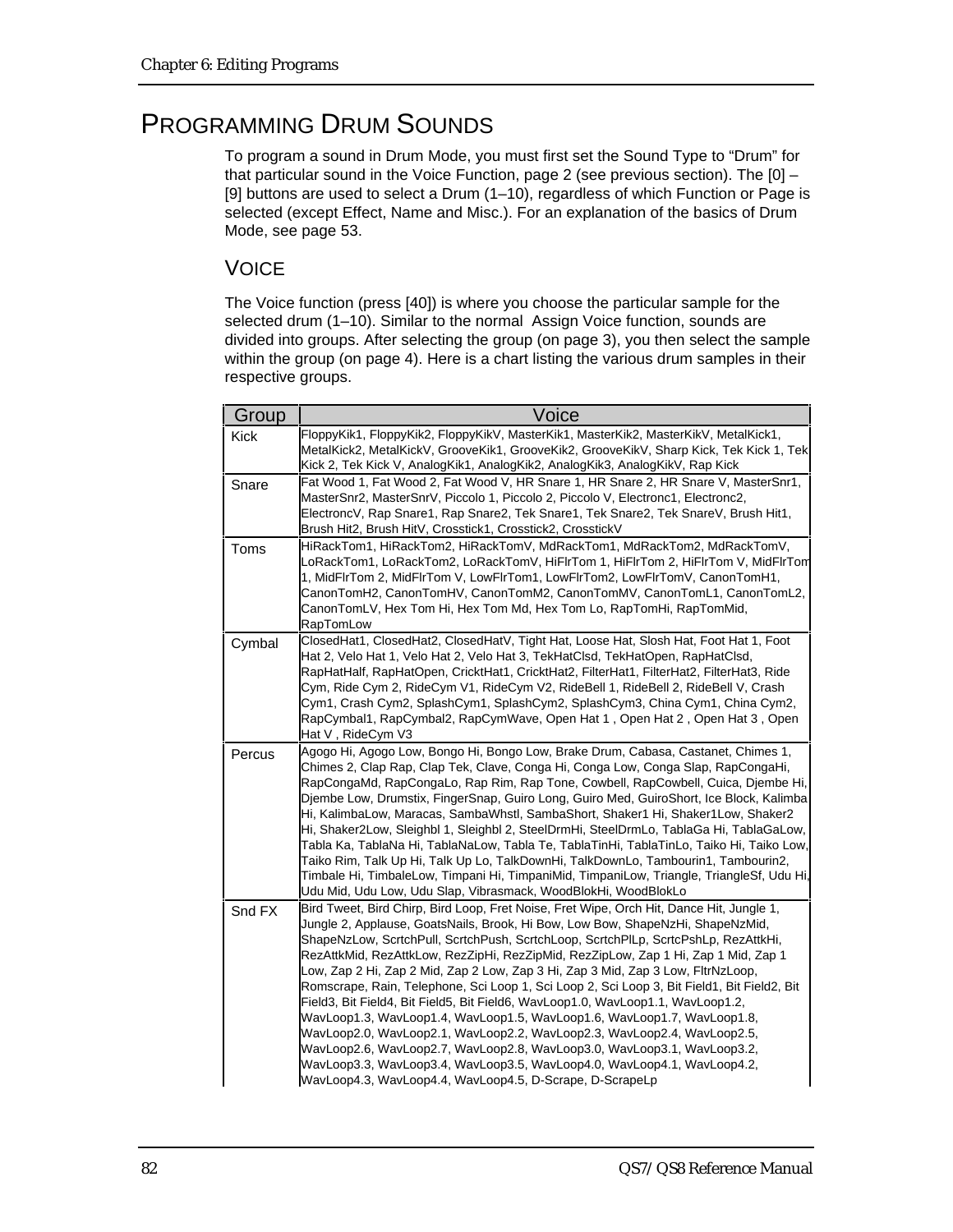| Wave   | High Sine, Mid Sine, Low Sine, HiWhitNoiz, MidWhtNoiz, LowWhtNoiz, HiSpectral,<br>LoSpectral, HiCrickets, LoCrickets, Inharm 1, Inharm 2, High Saw, Low Saw, High Pulse,<br>Low Pulse, Hi AcidRez, LowAcidRez, Metal Wave, HiMetlMute, LoMetlMute, Hi DistGtr,<br>LowDistGtr, Hi PwrHarm, LowPwrHarm, Hi FunkGtr, LowFunkGtr, Hi MuteGtr, LowMuteGtr,<br>HiElecHarm, LoElecHarm, ClscIHarm, HiBassHarm, MidBassHrm, LowBassHrm, HiSlpBass,<br>LoSIpBass, Hi BassPop, LowBassPop, Muted Bass, Stik Bass, StudioBass, JazzFingrd,<br>JazzPic, Fretless, AcousBass, 60's Combo, Hi Piano, Mid Piano, Low Piano, High Sync, Low<br>Sync, Hi Synth, LowSynth, Ahhs High, Ahhs Mid, Ahhs Low, Oohs High, Oohs Mid, Oohs<br>Low, TunePipeHi, TunePipeMd, TunePipeLo                                                                                                                                                                                                                                                                                                                                                                                       |
|--------|----------------------------------------------------------------------------------------------------------------------------------------------------------------------------------------------------------------------------------------------------------------------------------------------------------------------------------------------------------------------------------------------------------------------------------------------------------------------------------------------------------------------------------------------------------------------------------------------------------------------------------------------------------------------------------------------------------------------------------------------------------------------------------------------------------------------------------------------------------------------------------------------------------------------------------------------------------------------------------------------------------------------------------------------------------------------------------------------------------------------------------------------------|
| Rhythm | Psi Beat 1, Psi Beat 2, Psi Beat 3, Psi Beat 4, Psi Beat 5, Psi Beat 6, Psi Beat 7, Psi Beat 8,<br>Psi Beat 9, Psi Beat10, Psi Beat11, Psi Beat12, Kick Loop1, Kick Loop2, Kick Loop3, Kick<br>Loop4, Kick Loop5, Kick Loop6, Kick Loop7, Kick Loop8, Kick Loop9, KickLoop10,<br>KickLoop11, Snare Lp 1, Snare Lp 2, Snare Lp 3, Snare Lp 4, Snare Lp 5, Snare Lp 6,<br>Snare Lp 7, Snare Lp 8, Snare Lp 9, SnareBeat1, SnareBeat2, SnareBeat3, SnareBeat4,<br>SnareBeat5, Back Beat1, Back Beat2, Back Beat3, Back Beat4, Hat1 Clsd1, Hat1 Clsd2,<br>Hat1 Foot, Hat1 Open1, Hat1 Open2, Hat2 Clsd1, Hat2 Clsd2, Hat2 Foot, Hat2 Open1, Hat2<br>Open2, Hat3 Clsd1, Hat3 Clsd2, Hat3 Open1, Hat3 Open2, Hat Beat 1, Hat Beat 2, Hat Beat<br>3, Hat Beat 4, Hat Beat 5, Hat Beat 6, Hat Beat 7, Hat Beat 8, Hat Beat 9, Hat Beat10,<br>Agogo, Bongo Loop, CabasaLoop, CastanetLp, CongaLoop1, Shaker Lp1, Shaker Lp2,<br>SleighLoop, Tabla Ga Lp, Tabla Ka Lp, Tabla Na Lp, Tabla Te Lp, TablaTin Lp, Taiko Loop,<br>PercBeat1, PercBeat2, PercBeat3, PercBeat4, VoiceLoop1, VoiceLoop2, Phonic Loop,<br>SpinalLoop, Tri Loop, Tri Loop 2, Orch Loop |

## LEVEL

Each of the 10 drums in a sound can have its own level, pan position, and output assignment. The Level function (press [50]) provides these controls. Use page 1 to adjust the selected drum's level (00 to 99), page 2 to adjust pan position  $( $3$  to  $>$ 3),$ page 3 to select the Output assignment (Main, Aux or Off). Page 4 lets you adjust the Effect Send level (00 to 99), and page 5 lets you select the Effects Bus (1, 2, 3 or 4).

TIP: To send a drum to an individual output, use Output in conjunction with Pan. Example:<br>TIP: Panning a drum full left and selecting the Aux outputs means that the drum will appear at only the left Aux output.

## **PITCH**

The Pitch function (press [60]) lets you transpose the selected drum up or down one octave in micro-step (1/4th of a half step) increments, and lets you modulate the drum's pitch with velocity.

## **Tune (-12.00 to +12.00) Page 1**

Determines the tuning of the selected drum  $(\pm 12.00)$ .

## **Velocity>Pitch (0 to 7) Page 2**

Selects how much velocity will affect the selected drum's tuning (0-7). When this value is set to 7, the drum will be played sharp when the associated note is played hard; when played soft, the drum's tuning will be unaltered.

## FILTER

## **Velocity>Filter (0 to 3) Page 1**

The Filter function (press [70]) lets you control the "brightness" of the selected drum by modulating the filter frequency with velocity. When set to 3, playing the associated note will result in a brighter sound (more high frequencies), while playing softer will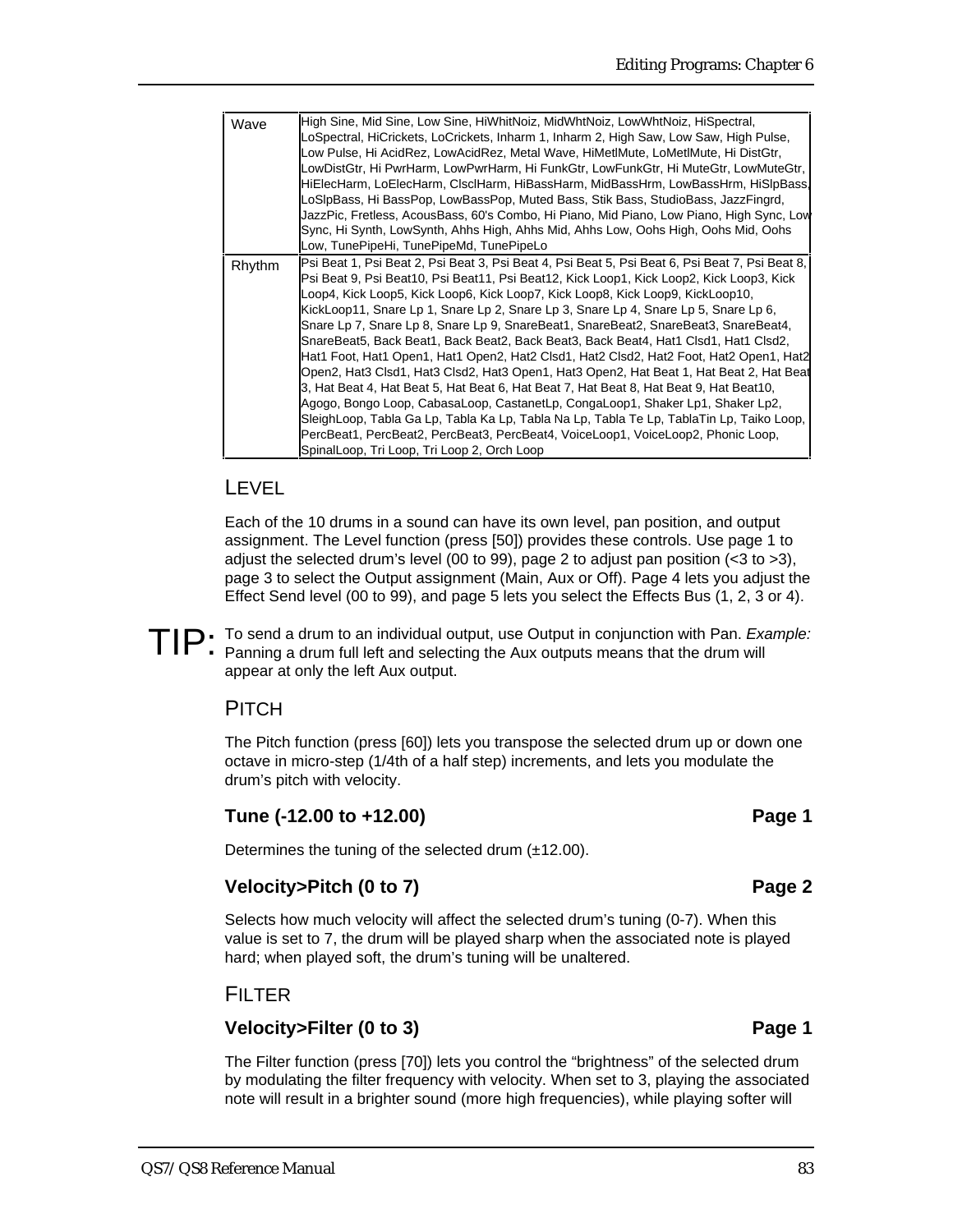result in a duller sound (less high frequencies). When this parameter is set to 0, velocity will have no affect on the filter.

### AMP/RANGE

## **Velocity Curve (13 choices) Page 1**

Page 1 of the Amp/Range function (press [80]) lets you select one of 13 velocity curves. This determines how the drum will respond to the dynamics of your playing the keyboard. A LINEAR curve is the norm, whereby the increase in level is equal to the increase in velocity; the velocity values increase as you play harder. Many of the Velocity Curves make up sets to be used by 2, 3 or 4 drums in order to facilitate velocity crossfading, whereby a different drum is played depending on how hard or soft the keyboard is played. However, each drum must be in a different sound layer of the Program in order to be stacked on the same note.

If you want to create your own velocity crossfading Program, assign the related versions of the same drum samples ("Conga High" and "Conga Lo") the same key in different Program Sound layers, then use the appropriate velocity curves for each drum (in a three-way velocity split, drum 1 would use curve "1 of 3," drum 2 would use curve "2 of 3" while drum 3 would use "3 of 3"). For more details about the 13 velocity curves, see the illustration on page 62.

### **Note # (000 to 127/C-2 to G8) Page 2**

Each drum can be assigned to a single note which will trigger the drum sound when played. You can also set the note assignment by holding [80] and tapping the key on the keyboard you want to set as the note for the drum.

Only one drum can be assigned to a single note within a single Program sound. If more than one drum in a sound is assigned to the same note, only the higher number drum will sound.

## **Note # Range (0 to +3) Page 3**

Each drum can be assigned a range of notes (up to 3) above the root note which will trigger the drum sound when played. This parameter specifies the note range of the selected drum  $(0 to +3)$ .

## AMP ENVELOPE

### **Decay (0 to 99, Gate00 to Gate99) Page 1**

Page 1 in the Amp Envelope (press [110]) Function lets you adjust the Decay time of the selected drum (00 to 99, Gate00 to Gate99). If this is set to 0, only the very beginning of the drum sample is played; setting this to 99 will cause the entire drum sample to play. When set above 99, the Decay uses a gated mode. The Decay can still be set between 0 and 99, but in 5-step increments (e.g., Gate00 = Decay setting of 0 with gating, Gate05 = Decay setting of 5 with gating, etc.). Gating means that the drum sound will continue to be played as long as the key is held. This is useful for longer sounds, like cymbals, when you wish to hear a short crash by playing a short note but can still hear a longer crash by keeping the note held down.

J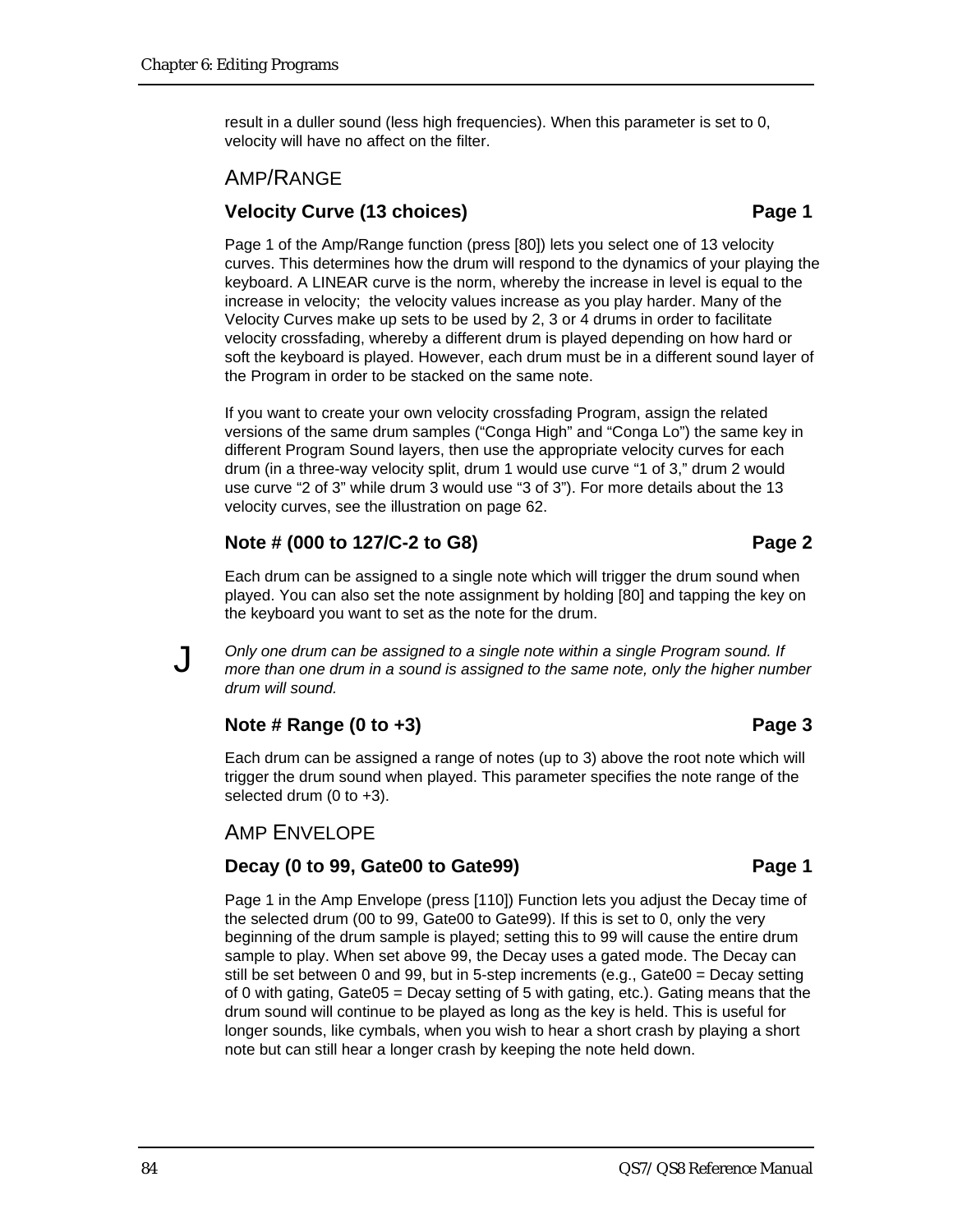## **Mute Group (Off, 1, 2, or 3) Page 2**

This is an important feature when using multiple sounds of the same instrument. Mute Groups allow multiple drums to share a single voice. For example, if you have assigned a Closed Hat and an Open Hat to two different notes, playing either note should cut-off the other (if it had recently been played). This creates a more realistic sound, since an actual Hi Hat is only capable of making one sound at a time.

In the Amp Envelope function, Page 2 is used to assign the selected drum to one of the three Mute Groups. In our example above, both Hi Hat drums would be assigned to the same Mute Group. The additional Mute Groups can be used by other sounds that you wish to cut-off each other, but do not want to interfere with the Hi Hat sounds.

## COPYING SOUNDS

While editing a Program, it is helpful to be able to copy a sound to another sound in either the same Program or a different Program, especially if you are building a split or layered Program. This can be done very easily from within the Store function. To copy a Sound to another sound in the same Program, or to the same sound in a different Program:

- ¿ From Program Edit mode, press [STORE].
- ¡ Press [PAGE ] twice to select Page 2 of the Store function.
- ¬ Use the [s VALUE] and [VALUE t] buttons to select which sound (1–4) in the currently selected Program to copy from.
- $\sqrt{\phantom{a}}$  Press [PAGE  $\blacktriangleright$ ] to advance the cursor to the lower line of the display.
- $f$  Use the [s VALUE] and [VALUE t] buttons to select which sound (1–4) in the currently selected Program to copy to; or to select which Program (00–127) to copy to.
- ≈ Press [STORE] to copy the sound.

## COPYING EFFECTS

While editing a Program, it is helpful to be able to copy the Effects Patch from a different Program. This can be done very easily from within the Store function.



Be sure to save your changes to the edited Program before going to a new Program. Otherwise, all your changes will be lost.

To copy the Effects Patch from a Program to another Program:

- ¿ Recall the Program which contains the Effects Patch you wish to copy.
- ¡ Press [STORE].
- ¬ Press [PAGE ] twice to select Page 2 of the Store function.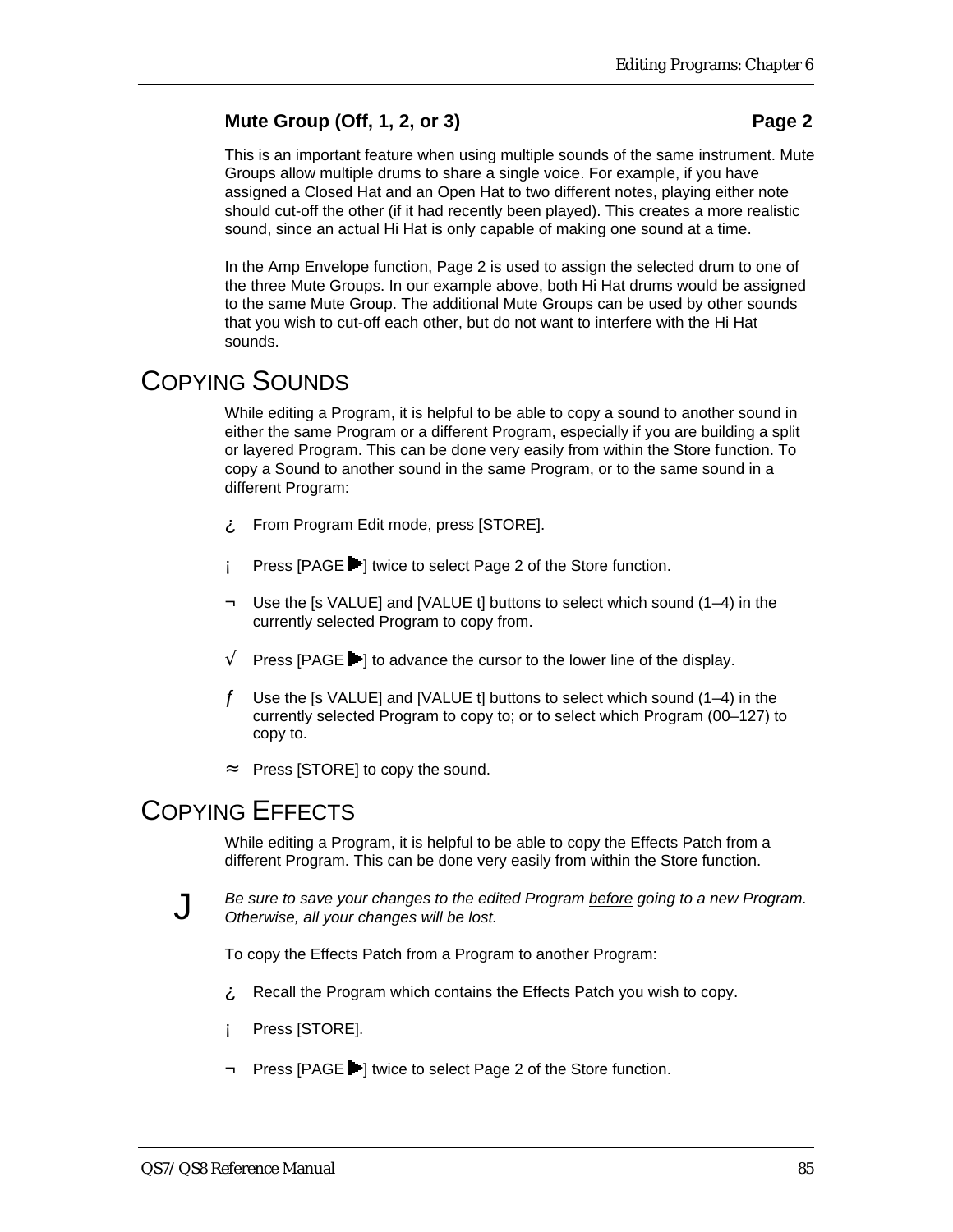- $\sqrt{ }$  Press [s VALUE] four times to select "EFFECT", which is the Effects Patch in the currently selected Program to copy from.
- $f$  Press [PAGE  $\blacksquare$ ] to advance the cursor to the lower line of the display.
- ≈ Use the [s VALUE] and [VALUE t] buttons to select which Program (0–127) to copy to. When selecting another Program location, the selected sound will be copied into the same sound location in the selected Program. If you select to copy sound 2 to Program 45, the sound will be copied into sound 2 of Program 45.
- $\Delta$  Press [STORE] to copy the sound.

## INITIALIZING PROGRAMS

If you want to start programming from "scratch", you can easily reset all parameters to their default settings by re-initializing the software. Make sure your mod wheel is all the way down before re-initializing, otherwise the "zero" position of the mod wheel will be incorrect.

To re-initialize the QS:

- ¿ Turn the power off.
- ¡ While holding down both Buttons [0] and [3], turn on the power.

The QS will come on showing Program 01 of Preset Bank 1, with the "\*" flag showing in the display and no Program Name. This is the Program Mode edit buffer, set to the default settings. Re-initializing will also reset all Global parameters to their default settings, and will initialize all edit buffers so that all Mix and Program parameters are reset to their default settings. However, none of the Programs or Mixes are changed when re-initializing the unit. You can proceed to edit, then [STORE] at any Program location you like.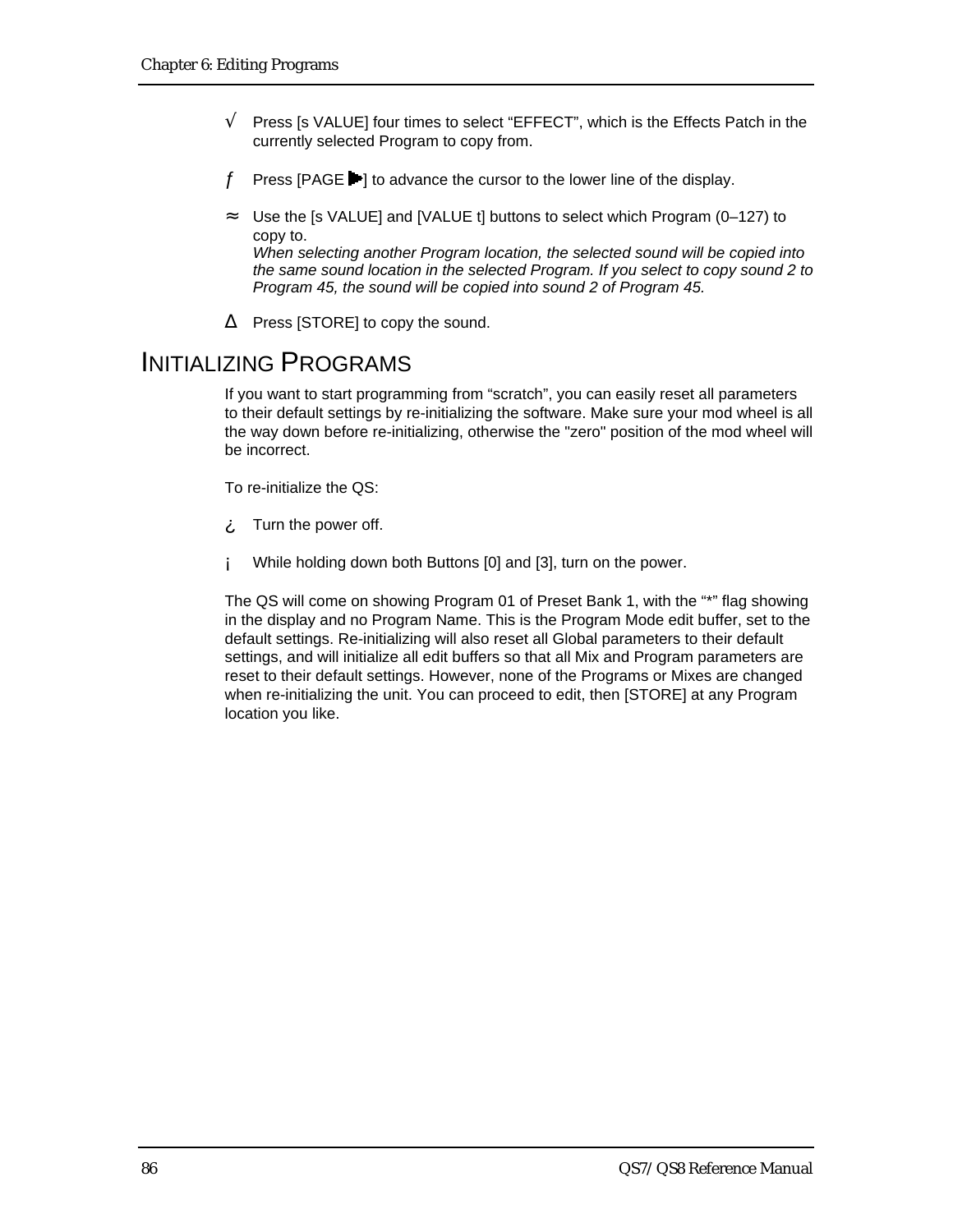# CHAPTER 7 EDITING EFFECTS

## ABOUT SIGNAL PROCESSING

The built-in effects processor of the QS is similar to that of the Alesis QuadraVerb 2, capable of generating multiple, fully digital effects simultaneously. The QS effects processor has four inputs, called effect sends. You might think of these as the typical post-fader sends found on a mixing console. In a Program, each of the four Sounds can be assigned to one of the four effect sends. In a Mix, each Program can use its own effects level and bus routing or you may override these by assigning the entire Program (all 4 of its sounds) to one of the four effect sends and all at the same level. Once you assign a Sound (in Program Edit Mode) or a Program (in Mix Edit Mode) to an effect send, you can adjust the Sound's/Program's Effect Send Level.

TIP: To route a Sound/Program only to an effect send, and not the Main or Aux outputs, assign the Output parameter of the Sound/Program to "OFF," assign its Effect Bus to one of the four effect sends, and adjust its Effects Level.



The Effect Patch's Configuration determines the arrangement of effect functions of each effect send. Imagine a Configuration as an arrangement of multiple effects processors patched together at the end of each effect send.

Example: In one configuration, effect send 3 has its own separate reverb, while in another configuration it has its own delay and a level control feeding a reverb shared with send 1. When you're programming effects, you will need to refer to the charts on pages 88–93 for the effect configuration you're using, so you will know how the paths from different effect functions interact.

The Effect functions consist of: Pitch, Delay, Reverb and in some cases Misc. (which provides access to special effects such as EQ and Overdrive). Each function has several types to choose from. For example, the Pitch effect can be either a chorus, a flange, a resonator, etc. The Reverb can be a large hall, plate, gated, etc. The effect types available for each effect function depends on the Configuration you are using. The parameters available for an effect function depend on the selected effect type. Some effect types have very few parameters, while others have many. For example, the stereo delay effect has about twice as many parameters as the mono delay effect (since the stereo delay has two adjustments– left and right – for several parameters). Consequently, the more parameters an effect has, additional pages become available for that function. Each effect has stereo outputs, which may be routed to the MAIN [LEFT] and [RIGHT] outputs using the Mix function (this is not the same as a Mix, but rather a function that mixes the effects' outputs together).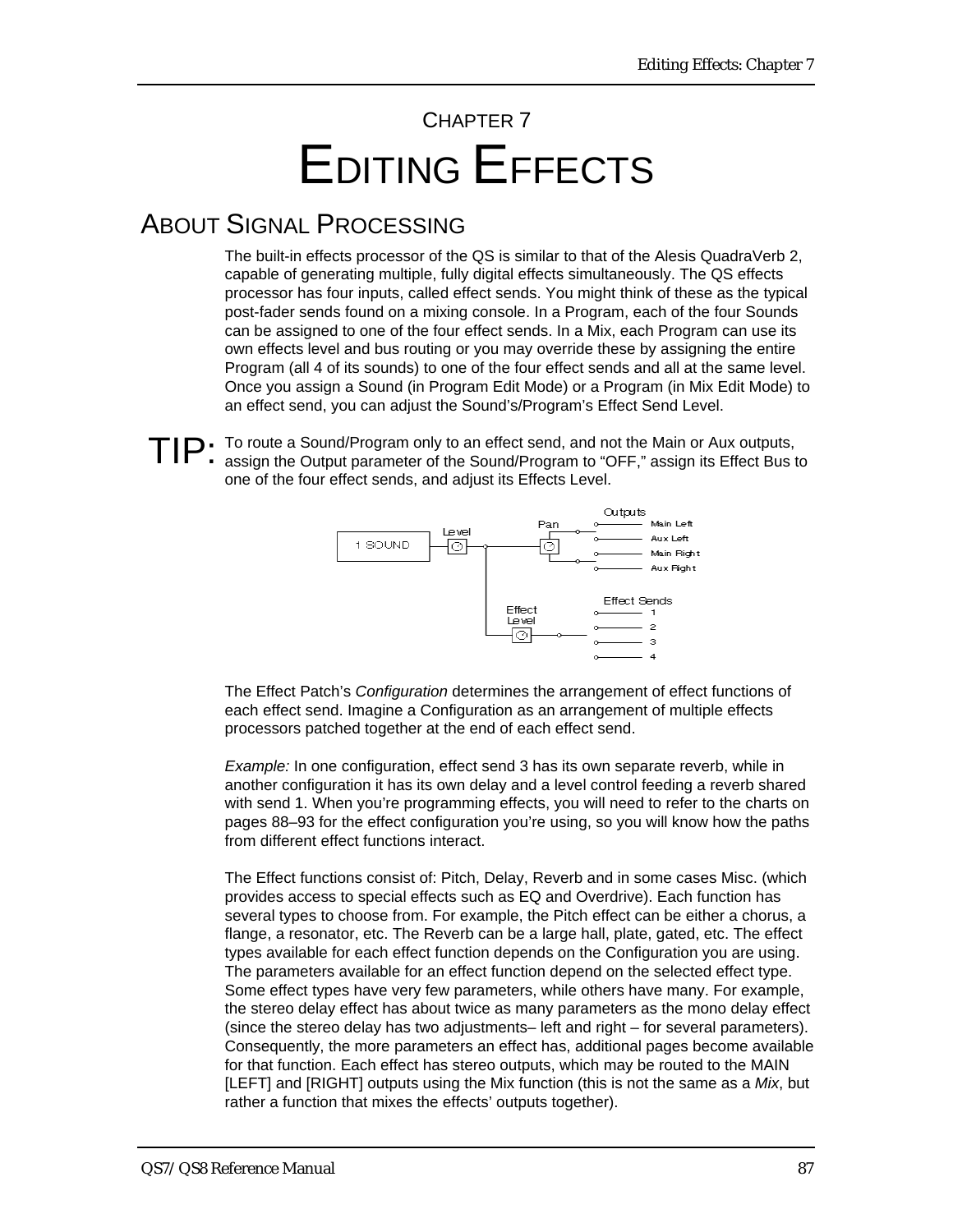## **SELECTING AN EFFECTS PATCH IN MIX MODE**

Each Program has its own Effects Patch that is recalled when you select a Program in Program Mode. However, since a Mix can have up to 16 Programs (one on each Channel), you need to select which Channel's Program you wish to use the Effects Patch from. To select an Effects Patch, you must be in Mix Edit Mode, by pressing the [EDIT SELECT] button once so that the top line of the display reads: "ED:MIX".

Use the [80] button to select the Effect function, then press [PAGE in ] to select page 2. The display should look like this:

| ED:MIX                  | πß |
|-------------------------|----|
| <b>FX MIDI CHAN: 01</b> |    |

This parameter lets you select which Channel (1–16) of the Mix whose Effects Patch you wish to use. If you set the Effect Channel to 1, the Mix will use the Effects Patch used by the Program on Channel 1. The Effect Channel is also used to determine what MIDI channel the Effects Patch will be set to for receiving MIDI controller information for the Modulators (see the Mod section later in this chapter for more on real-time MIDI control of effect parameters).

Press [ $\blacksquare$  PAGE] to go back to page 1. The lower line of the display will look like this:

## FX PRG CHNGE:0N

This parameter turns on and off the FX Program Change function. The FX Program Change parameter determines whether or not a MIDI Program Change message received on the Effects Channel should only recall a new Program ("Off") or if the Effects of the newly selected Program should be recalled as well ("On"). This can be set on or off. Usually you would want this off, so that the Effects in a Mix do not change even though you may select different Programs for the Effects Channel.

## SETTING EFFECTS SEND LEVELS

The effect send levels and effect bus assignments are saved as part of a Program (from Program Edit Mode), or as part of each Channel in a Mix (from Mix Edit Mode). Keep in mind that these are separate from any changes that will be made to the Effects Patch itself. If you are in Mix Mode and change the settings in both Mix Edit and Effects Edit modes, you will have to STORE not only the Program that is on the Effect Channel (thus storing its Effects Patch) but the selected Mix as well, in order to have your changes remembered and heard the same way in the future. The actual arrangement of depth of reverb, delay time, etc., is saved as part of the Effects Patch when a Program is stored. It is possible for different Mixes to share the same Effects Patch. So keep in mind that when you edit an Effects Patch, it may affect the sound of any other Mixes that also use it.

## CLIP

If the input to the effects becomes overloaded, the "!" symbol will temporarily appear in the upper display (between the Bank name and the Mix/Program number) when in either Mix Play or Program Play Modes. If this should occur, try reducing the Input Levels for each of the effects devices in the current configuration, and (if necessary) reduce the Effects Levels in the Mix and/or Program.

## EDITING EFFECTS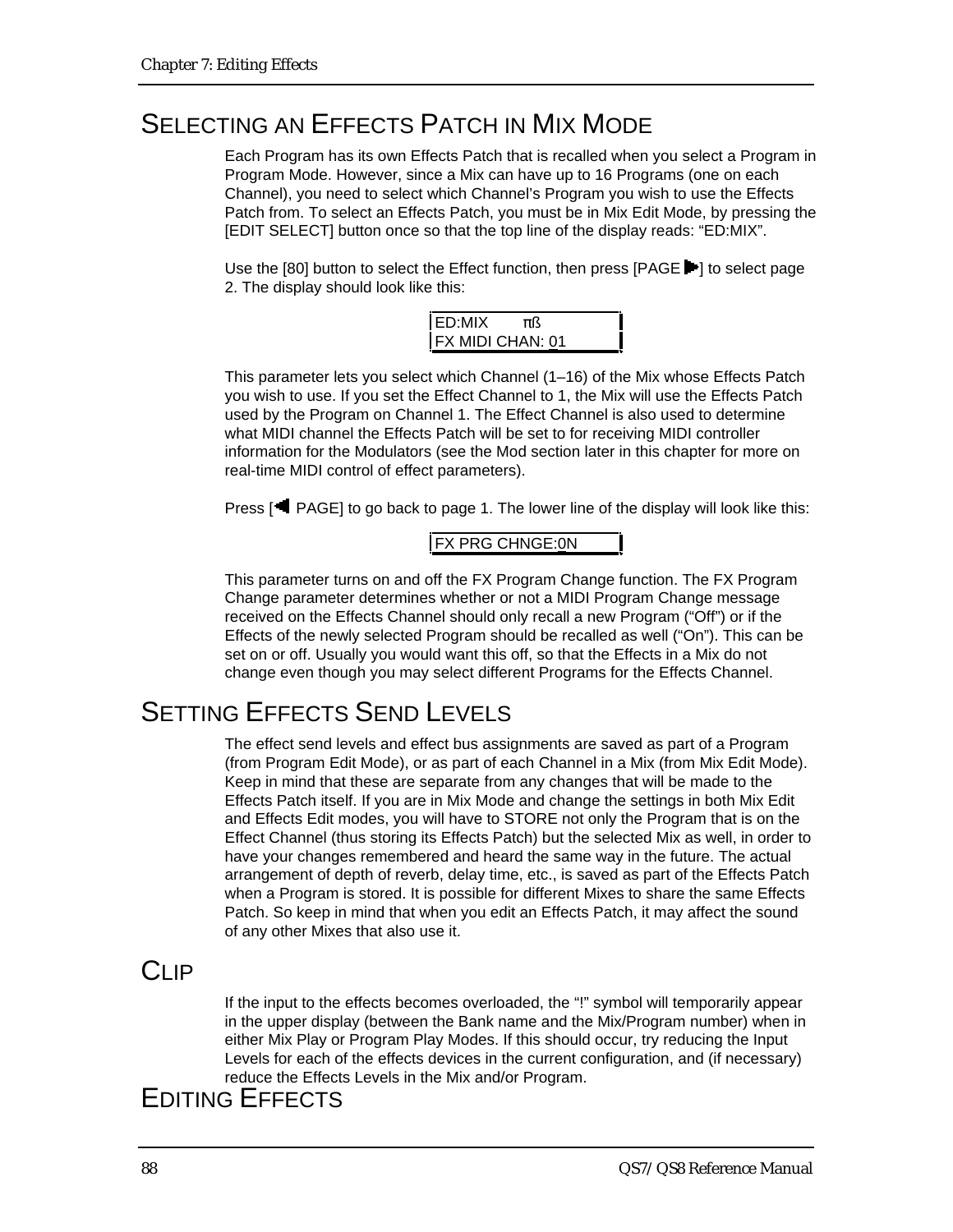The Effects Patches themselves are not edited in Program Edit Mode or Mix Edit Mode, but (could you guess it?) Effects Edit Mode. You can enter Effects Edit Mode from Program Mode by pressing the [EDIT SELECT] button twice, or until the display looks something like this:

| $ED:PRG$ EFFECTS $\pi$ å |  |
|--------------------------|--|
| CONFIG: 1 REVERB         |  |

In Program Mode, each time the [EDIT SELECT] button is pressed the display will alternate between Program Edit and Effects Edit Modes.

You can enter Effects Edit Mode from Mix Mode by pressing the [EDIT SELECT] button three times, or until the display looks something like this:

| $\mathsf{I}\,\mathsf{ED}\text{:}\mathsf{MI}$ Χ ΕFFECT $\mathsf{S}\pi$ å |  |
|-------------------------------------------------------------------------|--|
| I CONFIG: 1 REVERB                                                      |  |

In Mix Mode, each time the [EDIT SELECT] button is pressed the display will cycle between Mix Edit, Program Edit and Effects Edit Modes.

### NAVIGATING

The basic method of navigating through the displays in Effects Edit mode is similar to that in Program Edit Mode and Mix Edit Mode.

- The [40] [120] buttons are used to select an effect function (Configuration, EQ, Mod, Lezlie, Pitch, Delay, Reverb, Overdrive and Mix).
- If a function has more than one page, the display will indicate the current page number in the upper right corner. Use the [ PAGE] and [PAGE ] buttons to scroll through a function's pages.
- Use the  $[00]$   $[30]$  buttons to select which of the four effect sends you want to edit (press [00] for send 1, [10] for send 2, etc.).

The important thing to understand is the hierarchy of the displays. Think of it as a three dimensional game of Chess, where you can move among three different axes. Each function has 1 or more pages. But, the number of pages a function has available will differ when another effect send is selected (using the [00] – [30] buttons). For example, if you are using Configuration #1 and trying to edit the Reverb parameters, you would need to have effect send 1 selected, because that's where the Reverb is located. So, you not only have to be aware of how to select a function and a page, but how to select the effect send as well.

Not all effects are available in each Configuration. For example, if you were to select the Pitch function on effect send 4 in Configuration #1, the display would read, "(NOT IN CONFIG)." This is because a Pitch module is available on sends 1, 2 and 3 in Configuration #1, but not on send 4—as you can see in the chart on page 92.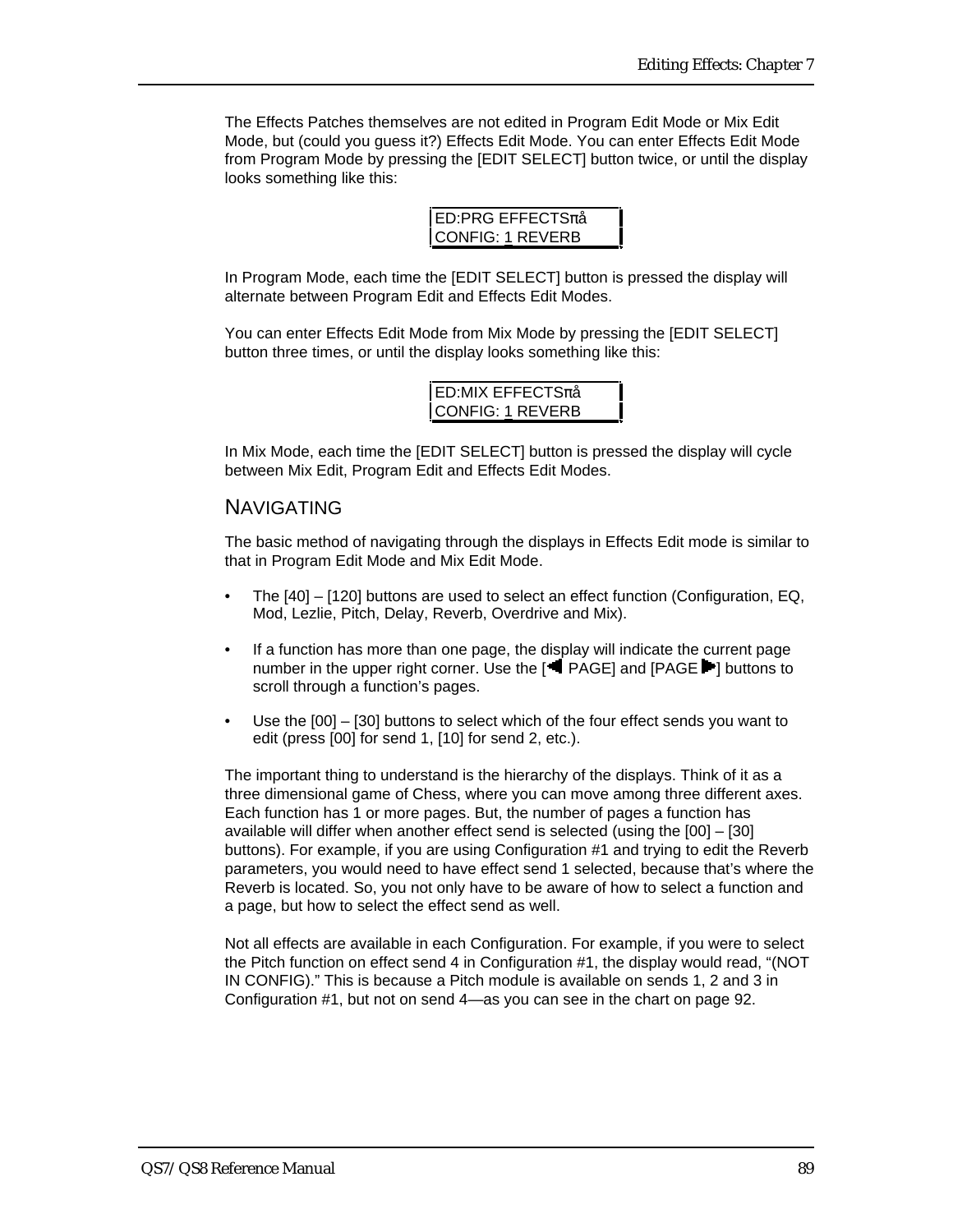## STORING EFFECT PATCHES IN PROGRAM MODE

Effects are an extension of a Program. So, when you store a Program, you store its Effects Patch along with it. Once a Program's Effect Patch has been altered, the display will show a "\*" next to the Program's name (if in Program Mode; when editing the Effect Patch in Mix mode, a "\*" will appear next to the Program's name only when assigning Program's to the Mix's channels and the Effect Channel is selected). The "\*" indicates that the current Effect Patch in the edit buffer is different from what is stored in memory for the selected Program.

While in Effects Edit mode, press [STORE] at any time to go to Store mode. Store mode has several pages, but the main storing function is found in the first page.

| SAVE? USER 000 |  |
|----------------|--|
| (Press STORE)  |  |

To store the edited Program along with its Effect Patch into the same location it was recalled from, simply press [STORE] again, and it will be stored. To store the edited Program into a different location, use the [00] – [120] and [0] – [9] buttons to select a Program number (000 – 127) in the User Bank. If a RAM Sound Card is inserted, use the [s VALUE] and [VALUE t] buttons to select a different Bank. When you're ready, press [STORE] to save your Program.

## STORING EFFECT PATCHES IN MIX MODE

When in Mix Play Mode or Mix Edit Mode, the Effect Program number shown in the display is the Program number selected as the Effect Channel. Storing the Mix will save this number, but will not store any changes you may have made to the Effect Patch itself.

- If [STORE] is pressed twice while editing a Program that is on the Effect Channel, both the Program and its Effects will be stored.
- If [STORE] is pressed twice while editing a Program that is on a Channel other than the Effect Channel, the edited Program will be stored without altering its previous Effects settings.
- If [STORE] is pressed twice while editing a Mix (Mix Edit Mode), only the Mix parameters will be stored, not the individual Programs or the Effects Patch.

## COPYING EFFECT PATCHES

When you want a Program to use the Effects from a different Program, you must copy that other Program's Effects into the Program you are working on. This is done within Store Mode using the "Copy Effect" function. First, select the Program which contains the Effects you wish to copy. And, of course, you can only copy Effects to Programs that are in the User Bank or on a RAM Sound Card Bank.

For more about copying effects, see page 36.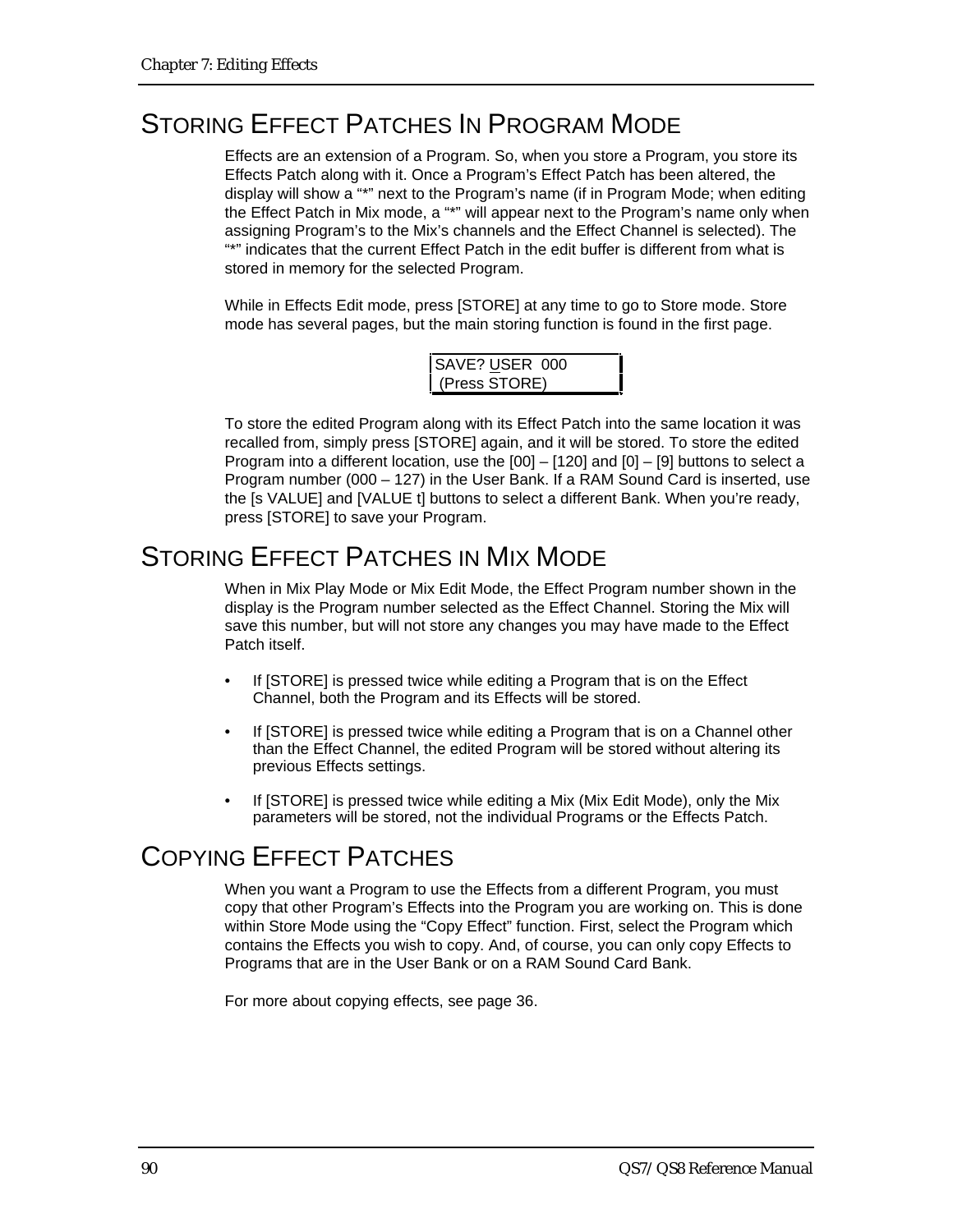## **CONFIGURATIONS**

A Configuration is essentially the starting point of any Effects Patch. You must select the Configuration you are going to use before making any other edits, since all routings and parameters change to their default settings each time you change the configuration. Each Configuration is a unique arrangement of multiple effect blocks, distributed across the four effect sends. Some effect sends may have three different effects (pitch, delay and reverb) on them. Configurations also determine where the signal to a block comes from, and where the output of each block goes to -- the main outputs, the next effect in line, or even to an effect block belonging to another effect send. The Configuration diagrams on the next six pages provide a crucial "road map" you'll need to guide you through the many paths that are possible in each configuration. Refer to them as you program the effect.

The five Effect Configurations are:

- Configuration #1: 1 Reverb
- Configuration #2: 2 Reverbs
- Configuration #3: Lezlie and Reverb
- Configuration #4: Reverb and EQ
- Configuration #5: Overdrive and Lezlie

The Configuration function is used to select the Configuration for the Effects Patch you are editing. While in Effects Edit Mode, press the [40] button to select the Configuration function. The display should look like this (from Mix Edit Mode):



Use the [s VALUE] and [VALUE t] buttons or the [EDIT VALUE] slider to select the Configuration. As you scroll through the various Configurations, each one's name will appear in the lower right section of the display.

The following is a run-down of the various Configurations: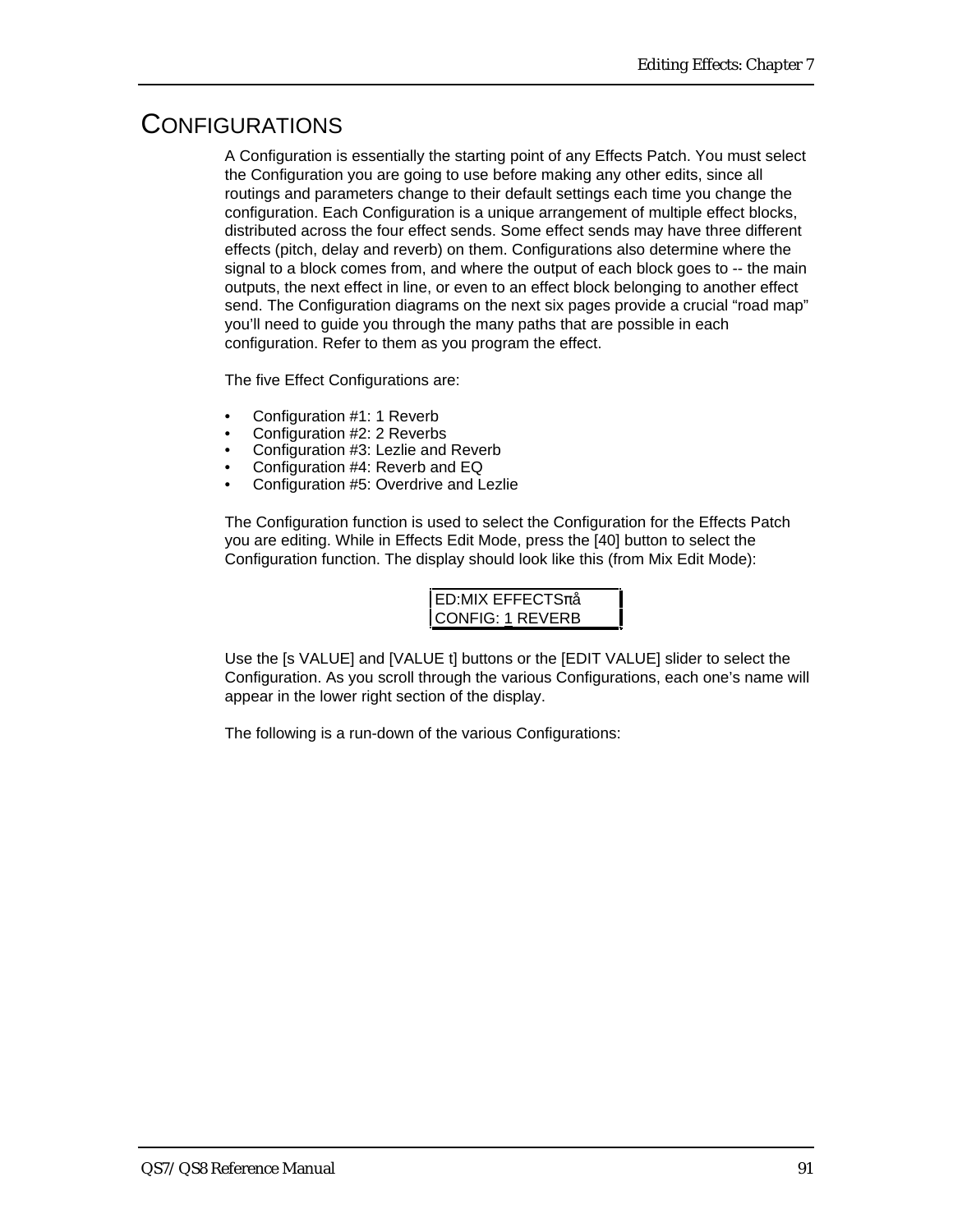

CONFIGURATION #1: 1 REVERB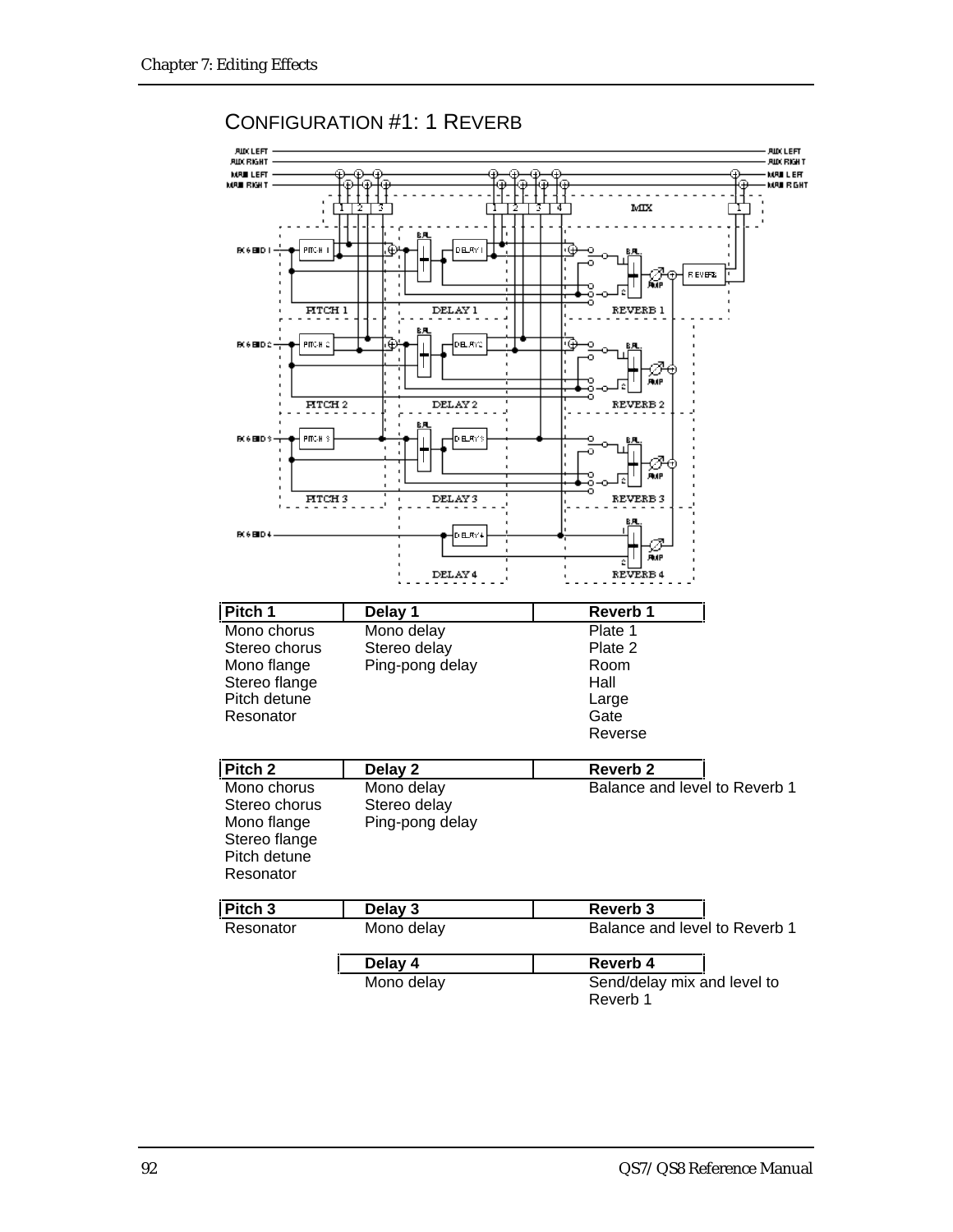Think of the diagram as a "road map" showing all possible paths from the starting points (FX SEND 1 through 4) to the ultimate destinations (LEFT and RIGHT outputs at the top of the page). The dotted lines indicate the divisions between different functional blocks, and the solid lines indicate signal paths between the blocks and controls. The diagram is similar to a block diagram for a mixer, with signal moving generally from the left to the right. The number next to each function name represents one of the four effect sends. For example, Delay 2 refers to the Delay effect on effect send 2.

This Configuration #1 provides three Pitch effects, four Delay effects and one Reverb effect. The Pitch effects are found on effect sends 1, 2 and 3, but while the Pitch effects on sends 1 and 2 are stereo and their types are selectable (Mono Chorus, Mono Flange or Resonator), the Pitch effect on send 3 is mono and can only be used as a Resonator. Effect send 4 has no Pitch effect.

Each of the four sends has its own Delay effect, but while the Delay effects on sends 1 and 2 are stereo, the Delay effects on sends 3 and 4 are mono.

Each effect send can be routed through the Reverb. Since there is only one Reverb effect, it is found in the first effect send (see next section on Reverb). Reverb parameters that set the sound of the reverb itself (such as high and low decay, reverb type, predelay, etc.) are found only when "SND1" is displayed. However, each of the 4 effect sends has controls for how much dry signal and how much effected signal are sent to the Reverb effect.

Example: The Reverb 2 block allows you to send signal to the reverb from four different points in the second effects chain: a) the send input itself, b) the output of Pitch 2, c) the input of Delay 2, or d) the output of Delay 2. You can even send a combination of these to the reverb. But to change any other reverb parameters, you must return to editing Reverb 1.

Each Pitch, Delay and Reverb module has its own independent Mix output level (i.e., how much of their output is routed directly to the Main Left and Right outputs). The Mix function is where you determine how the effects will actually be heard.

Mix 1, for example, is where you can control the outputs of Pitch 1, Delay 1, and Reverb 1 to the main outputs. The Mix parameter controls how much an effect block feeds directly to the main outputs, but doesn't control how much it feeds to any other blocks that may follow it. For example, when Pitch 1's Mix control is set to 0, it is still available as an input to Delay 1 and Reverb 1.

Think of the Mix function in the QS's effects section as being similar to the effect return control on a mixing console. For example, if Effect Send 1's Mix Reverb Output parameter is set to 0, you won't be able to hear reverb regardless of how much input you feed it from any of the effect buses.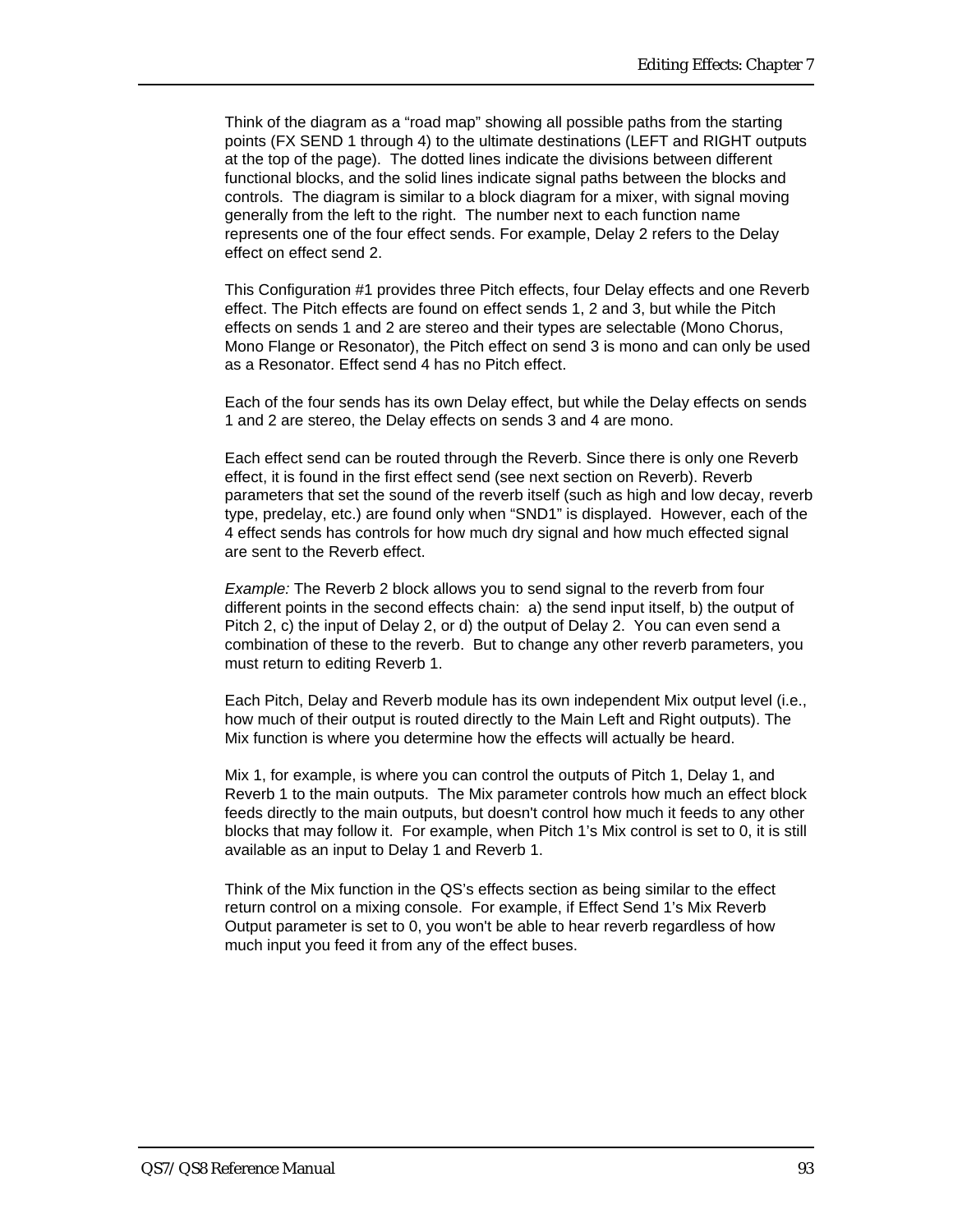

CONFIGURATION #2: 2 REVERBS

This Configuration differs from Configuration #1 in many ways. In this Configuration, there is only one Delay effect, two Pitch effects and two Reverb effects. Effect send 1 is routed through the mono Delay, then a stereo Pitch effect, and finally a stereo Reverb effect. Send 2 has no effects of its own, but can be routed to the same Reverb effect as send 1. Send 3 is routed through a mono Pitch effect, and then a stereo Reverb effect. Send 4 has no effects of its own, but can be routed to the same Reverb effect as send 3.

Effect send 1's Delay, Pitch, and Reverb can feed the Mix output directly. Unlike the first configuration, however, Pitch 3 can be routed to the Mix only after passing through Reverb 3.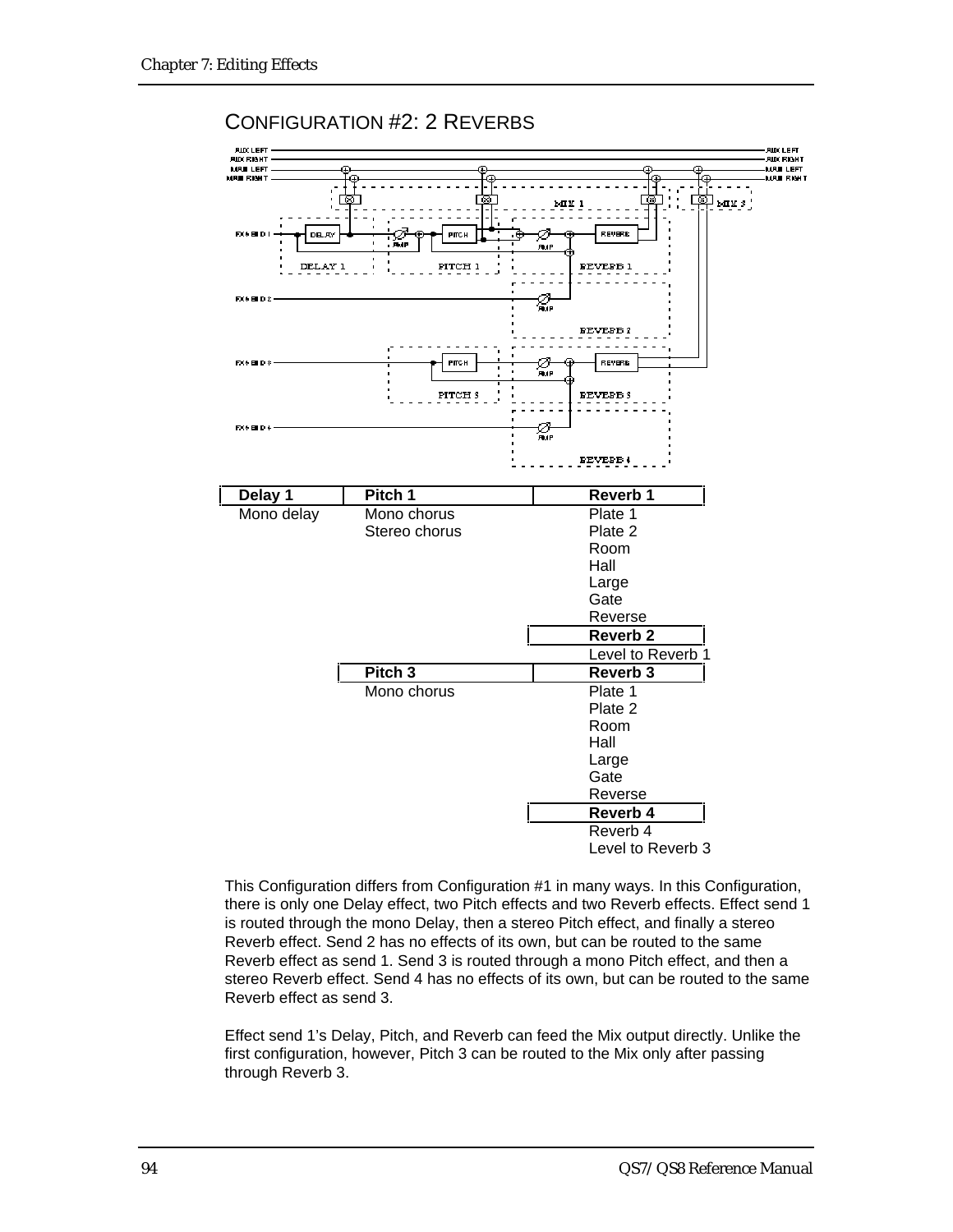



This Configuration is similar to Configuration 1, except it provides a stereo "Lezlie" effect on send 1, which emulates a rotating speaker effect commonly heard with organ sounds. This is followed by a Delay effect before going to the single stereo Reverb effect. Sends 2 and 3 have Pitch modules preceding Delay modules, which are then routed to Reverb 1. Send 4 has only a Mono Delay effect, which may also be routed to Reverb 1.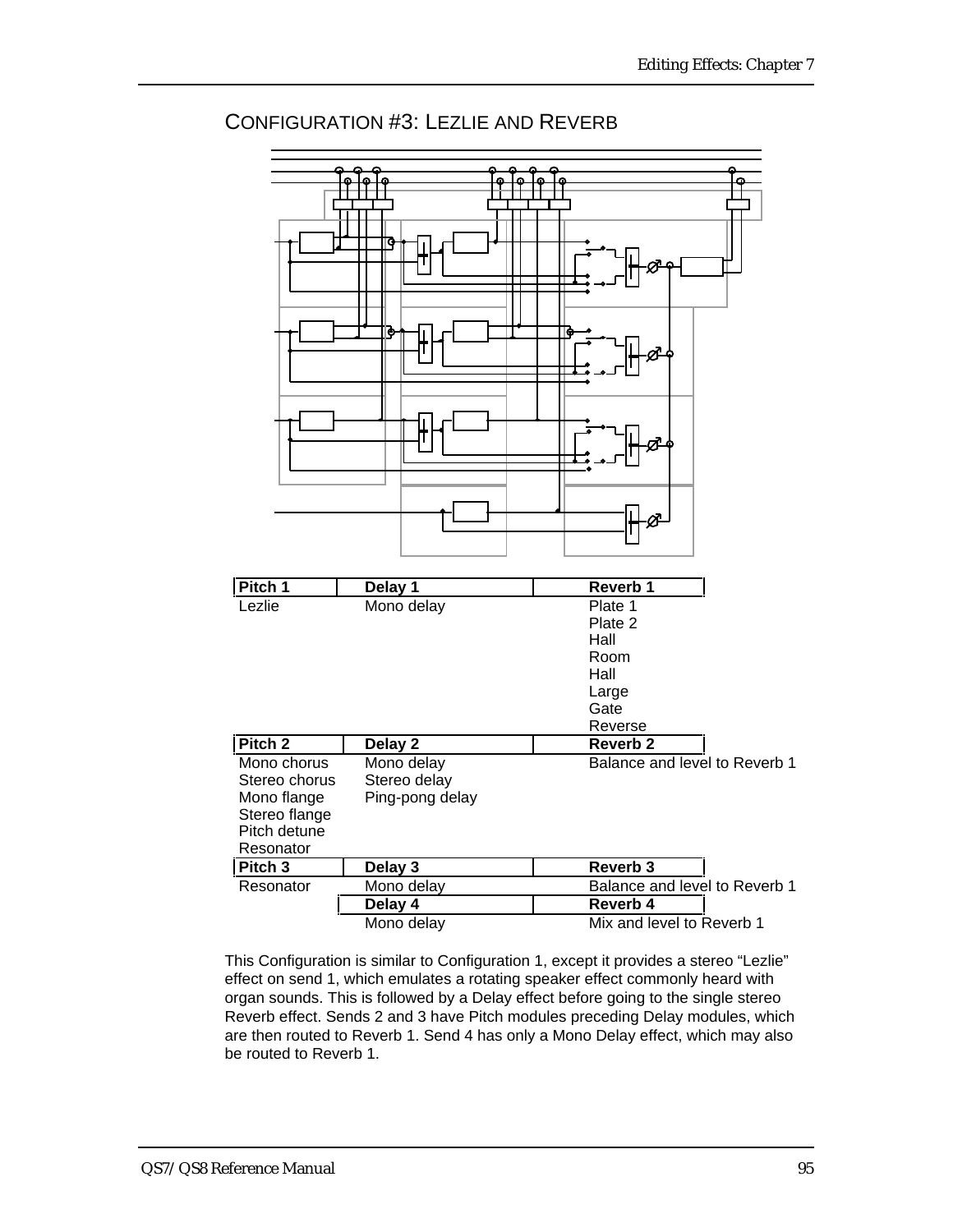

### CONFIGURATION #4: REVERB AND EQ

In this Configuration, note that Sends 1 and 2 are identical to that of Configuration #1. However, Sends 3 and 4 have been removed. In their place, we have added a shelving EQ module to the main outputs. This means you have bass and treble boost controls for all sounds coming out of the main outputs (not just the sounds routed to the Effects Sends).

If you are using Configuration #4, routing any of the Program's Sounds to Sends 3 or 4 will have no effect. In other words, it's as if you routed channels of your mixing console to effects sends that aren't connected to anything.

J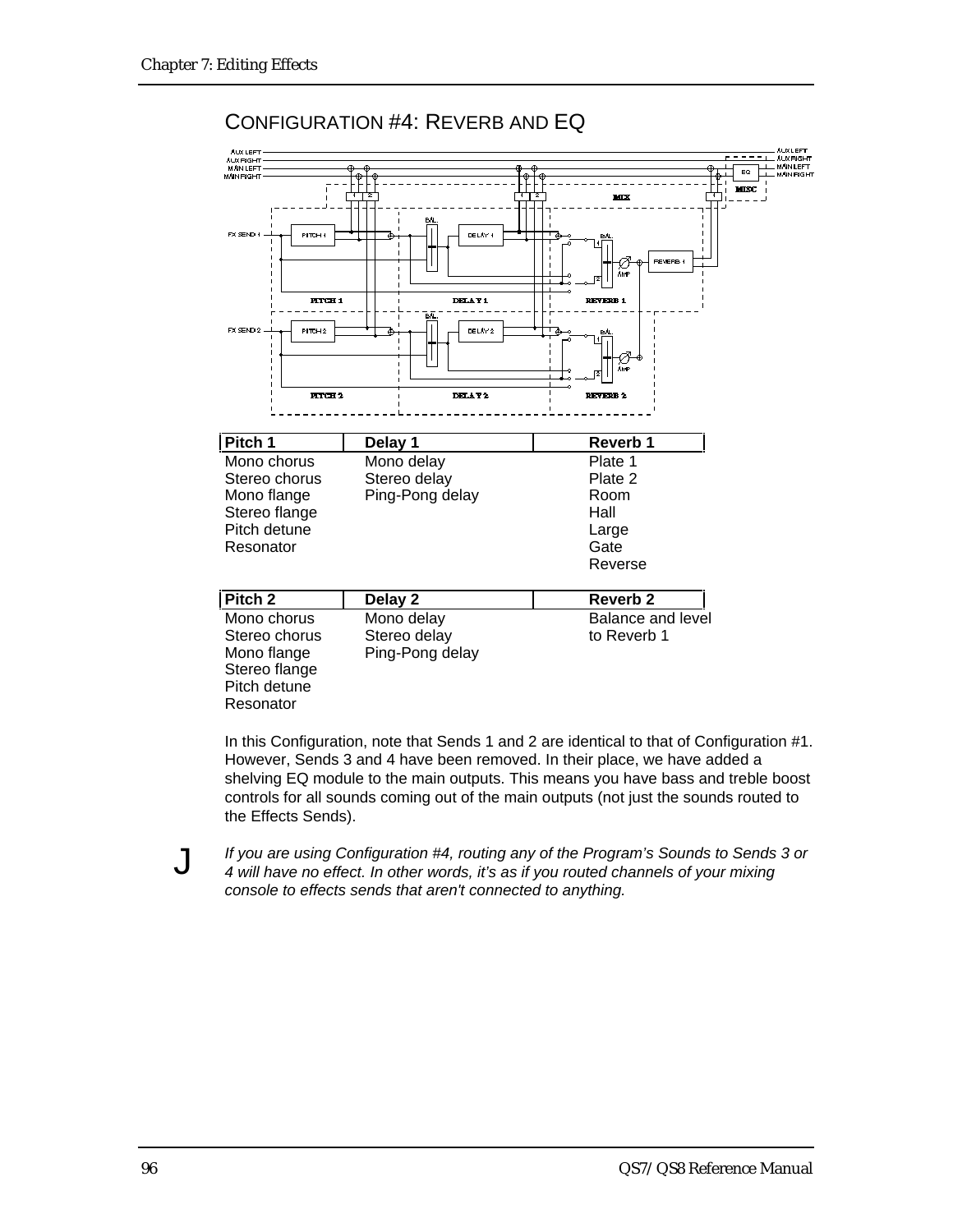

CONFIGURATION #5: OVERDRIVE AND LEZLIE

This is an "all-for-one" Configuration. You get six effects all at once, and they are all found in the Send 1 section. Send 1 feeds the Overdrive effect which provides classic distortion. The Overdrive output then feeds the Pitch effect. The Pitch effect has a second input which can come from either Sends 1, 2, 3 or 4. These two inputs can be mixed together.

The Delay effect has two inputs which can be mixed together. The first input comes from the Pitch effect's output. The second input can come from either Sends 1, 2, 3 or 4, or the Overdrive effect's output, or Pitch effects input.

The Reverb effect has two inputs which can be mixed together. The first input can come from the Pitch effect's output or the Delay effect's output. The second input can come from either Sends 1, 2, 3 or 4, or the Overdrive effect's output, or the Delay effect's input.

The Lezlie effect has two inputs which can be mixed together. The first input can come from the Delay effect's output or the Reverb effect's output. The second input can come from either Sends 1, 2, 3 or 4, or the Overdrive effect's output, or the Pitch effect's input or output, or the Delay effect's input, or the Reverb effect's input.

The outputs of all these effects are routed back to the Outputs, and sent through the shelving EQ effect.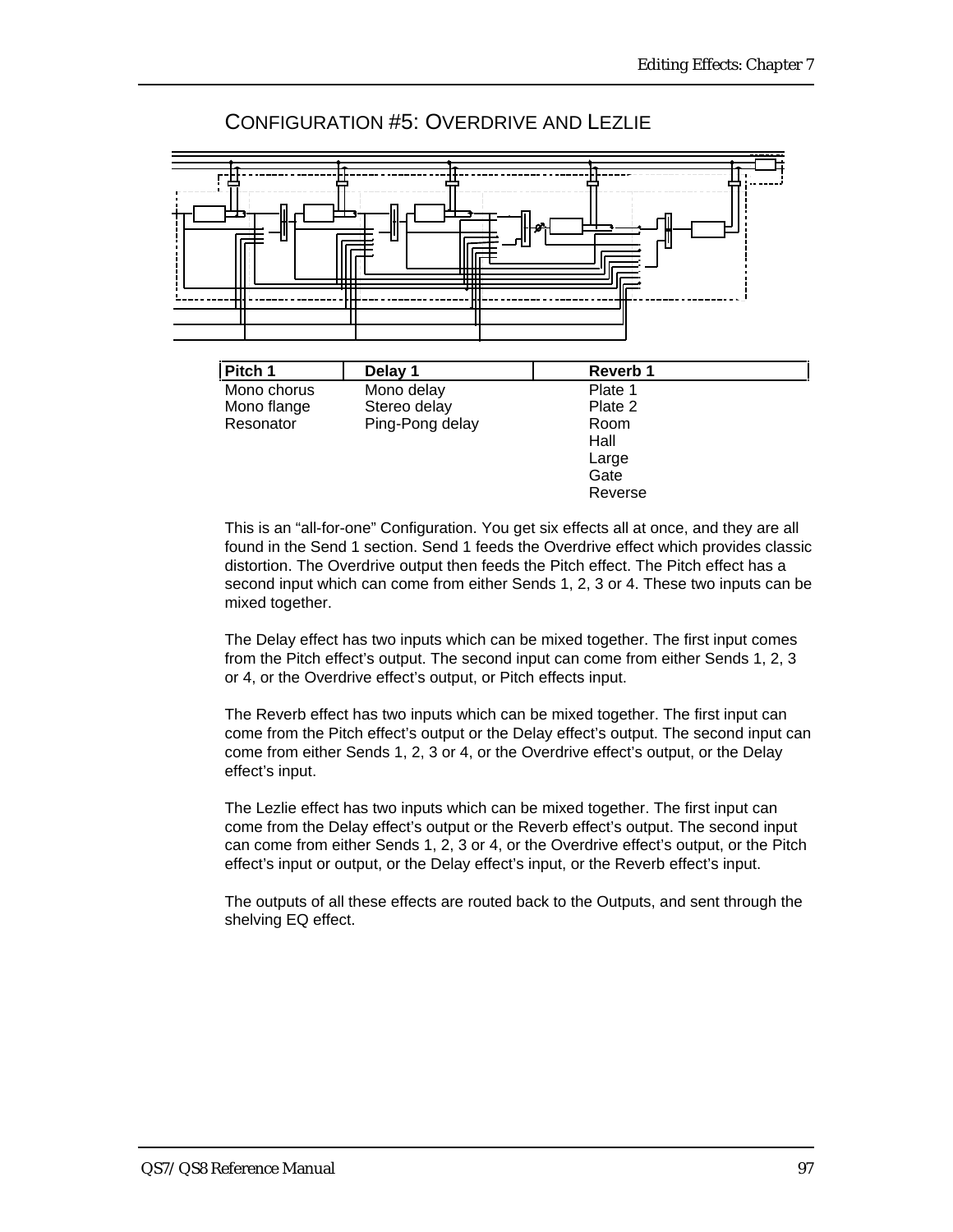## EQ

The shelving EQ is only available in Configuration #s 4 and 5. It provides bass and treble boost, and effects the entire Main Output (not just the Effects Sends). Four EQ parameters are included: Low Frequency (range: 30Hz to 180Hz), Low Frequency Gain (0dB to +12dB), High Frequency (3kHz to 10kHz), High Frequency Boost (0dB to +9dB).

## **Lo EQ Frequency (30Hz to 180Hz) Page 1**

This allows you to adjust the cutoff frequency of the Lo EQ. It can be set between 30Hz and 180Hz. If the Lo EQ Gain parameter is set above 0dB, all frequencies below and including the one selected by the Lo EQ Frequency parameter will be affected.

## **Lo EQ Gain (0dB to +12dB) Page 2**

This controls how much boost will be applied to frequencies below and including the one selected by the Lo EQ Frequency. It can be set between 0dB and +12dB.

## **Hi EQ Frequency (3kHz to 10kHz) Page 3**

This allows you to adjust the cutoff frequency of the Hi EQ. It can be set between 3kHz and 10kHz. If the Hi EQ Gain parameter is set above 0dB, all frequencies above and including the one selected by the Hi EQ Frequency parameter will be affected.

## **Hi EQ Gain (0dB to +9dB) Page 4**

This controls how much boost will be applied to frequencies above and including the one selected by the Hi EQ Frequency. It can be set between 0dB and +9dB.

## **MOD**

The Mod Function lets you control various effects parameters from the various controls on the QS (keyboard, after-touch, pitch-bender, etc.) or from the MIDI input. This is extremely useful when dynamic or real-time control is required in a live playing situation. It is possible to control up to 2 parameters simultaneously. The Modulation assignments are saved with the Effects Patch.

Don't confuse this Mod Function with the Mod Function used by the Programs; they are independent destinations, though they can come from the same source.

Note: Modulating any effect parameter (with the exception of chorus speed) while audio is passing through it can result in audio artifacts or noises due to discontinuities in the modulation source.

## SELECTING THE MODULATOR

The are two Modulators. You can select between these by using the [ PAGE] and  $[PAGE]$  buttons. Page 1 through 3 display the parameters of Modulator #1, while pages 4 through 6 display the parameters for Modulator #2.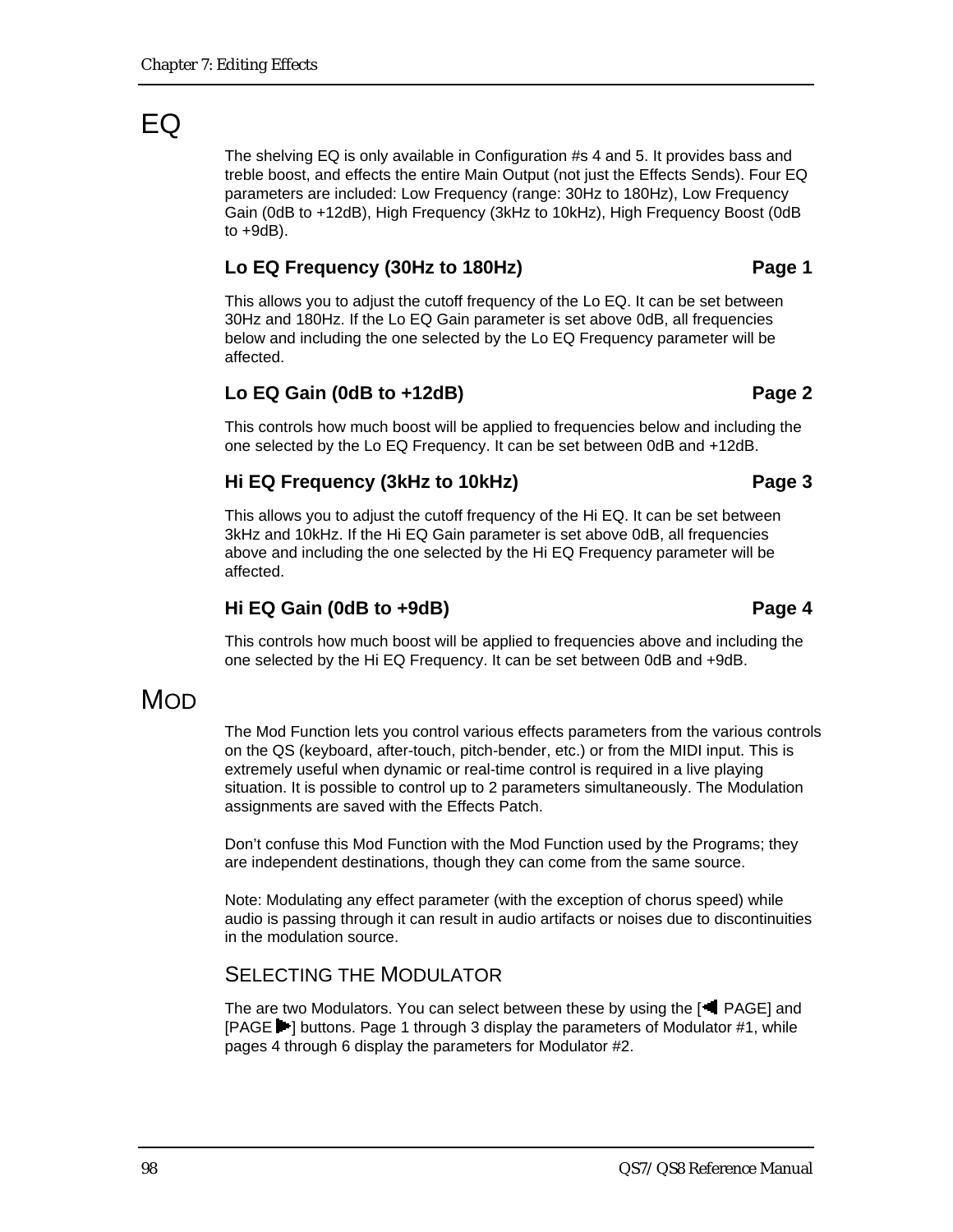## **Mod Source Page 1 (Mod 1) & Page 4 (Mod 2)**

The Mod Source parameter selects the MIDI controller which will remotely cause a change (modulate) in one or two of the parameters in the effects processor. Nearly every MIDI controller can become a Mod Source (using controllers A-D, set in Global mode, page 3), with the most common controllers appearing as a direct option in the display. Pages 1 and 4 let you select the Mod Source for Mod 1 and 2, respectively. The options for the Mod Source are:

- Aftertouch Mod Wheel Pitch Wheel MIDI Volume
	-
- 
- 
- Sustain Pedal Pedal 1 Pedal 2 Controllers A–D
- 
- 
- 

**Mod Destination Page 2 (Mod 1) & Page 5 (Mod 2)**

The Mod Destination is the parameter that will be controlled by the selected Mod Source. Pages 2 and 5 let you select the Mod Destination for Mod 1 and 2, respectively. The possible Destination parameters are:

- 
- 
- 
- 
- 
- 
- 
- 
- Lezlie Motor
- Pitch Speed Pitch Depth Pitch Level
	-
- Delay Level Reverb Balance Reverb Input
	-
	-
- Overdrive Bright Overdrive Balance Overdrive Level
- Lezlie Balance Lezlie Level Lezlie Speed
- 
- Pitch Balance Delay Time Delay Feedback
	-
	-
- **Proverb Decay** Reverb Low Decay Reverb High Decay<br> **Reverb Diffusion** Reverb Level Overdrive Threshold • Reverb Diffusion • Reverb Level • Overdrive Threshold
	-
	-

If the selected Configuration has a particular effect on more than one effect send (for example, Config. #1 has a delay on each send), then some Mod Destination parameters will be listed more than once. For example, the Delay Time parameter will appear four times ("D1 Time," "D2 Time," "D3 Time," and "D4 Time"). In the case of Pitch, where you can choose from various pitch effects, different parameters are available depending on the effect chosen. However, the Mod Destinations retain their names. Example: If the Resonator is the Pitch effect, the Pitch Speed Modulation Destination controls the first parameter in the Resonator (Tuning).

## **Mod Level Page 3 (Mod 1) & Page 6 (Mod 2)**

The Mod Level is the amount that the Destination parameter will be affected by the Mod Source. Pages 3 and 6 let you adjust the Level parameter by a positive or negative amount. Example: If the Reverb Decay was selected as the Destination with the mod wheel as the Source, the mod wheel could be programmed to cause the Reverb to increase the decay (positive) or decrease the decay (negative).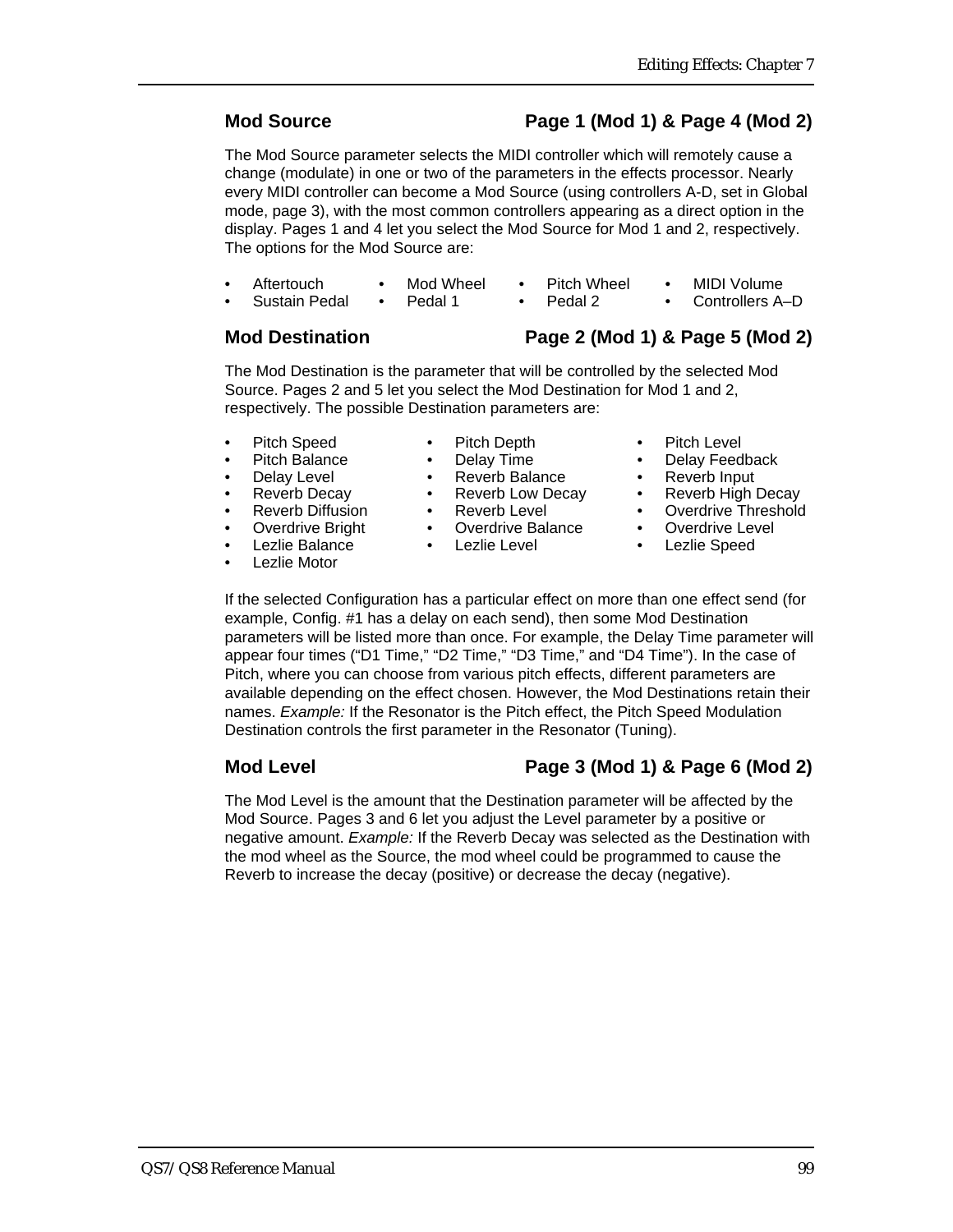## **LEZLIE**

The Lezlie function is only available in Configuration #s 3 and 5. The Lezlie parameters found in Configuration 3 include: Motor (on/off), Speed (fast/slow), and Horn Level (-6 to +6 db). In addition to these, the Lezlie found in Configuration #6 also provides 3 additional parameters: Input 1, Input 2 and Input 1 & 2 Balance. The Lezlie in Configuration #3 takes its input from the Send 1 signal. In Configuration 5, the Lezlie can receive a combination of two inputs, which can be assigned to a variety of sources.

## **Motor (On/Off) Page 1 (Config. 3) or Page 4 (Config. 5)**

This determines whether the Lezlie is operating or not. When turned on, the rotating speaker effect slowly starts up. When turned off, the effect slowly dies down until a complete stop. When using this parameter as a Mod Destination (see above), be sure to set it opposite of the Mod Level. Example: If the Mod Source is a footswitch and the level is at +100, set the Motor to "OFF" so that the footswitch turns on the motor when pressed and turns off the motor when released.

## **Speed (Slow/Fast) Page 2 (Config. 3) or Page 5 (Config. 5)**

This determines the speed the rotating effect "spins".

## **Horn Level (-6 to +6 dB) Page 3 (Config. 3) or Page 6 (Config. 5)**

This allows you to cut or boost the high frequency signal from the Lezlie effect from -6 to +6 dB, in 1 dB increments.

## **Input 1 & 2 Pages 1 & 2 (Config. 5 only)**

Pages 1 and 2 of the Lezlie effect found in Configuration #5 lets you select from two possible input sources. Input 1 sources include: Reverb Output and Delay Output. Input 2 sources include: Send 1 – 4, Overdrive Output, Pitch Input, Pitch Output, Delay Input and Reverb Input.

## **Input Balance (<99 to <0> to 99>) Page 3 (Config. 5 only)**

This parameter controls the Balance between the Input 1 and Input 2 signals going into the Lezlie effect. When set to "<99", only the signal coming from Input 1 is routed to the Lezlie. When set to "99>", only the signal coming from Input 2 is routed to the Lezlie. When set to "<0>", an even mix of both Input 1 and Input 2 are fed to the Lezlie.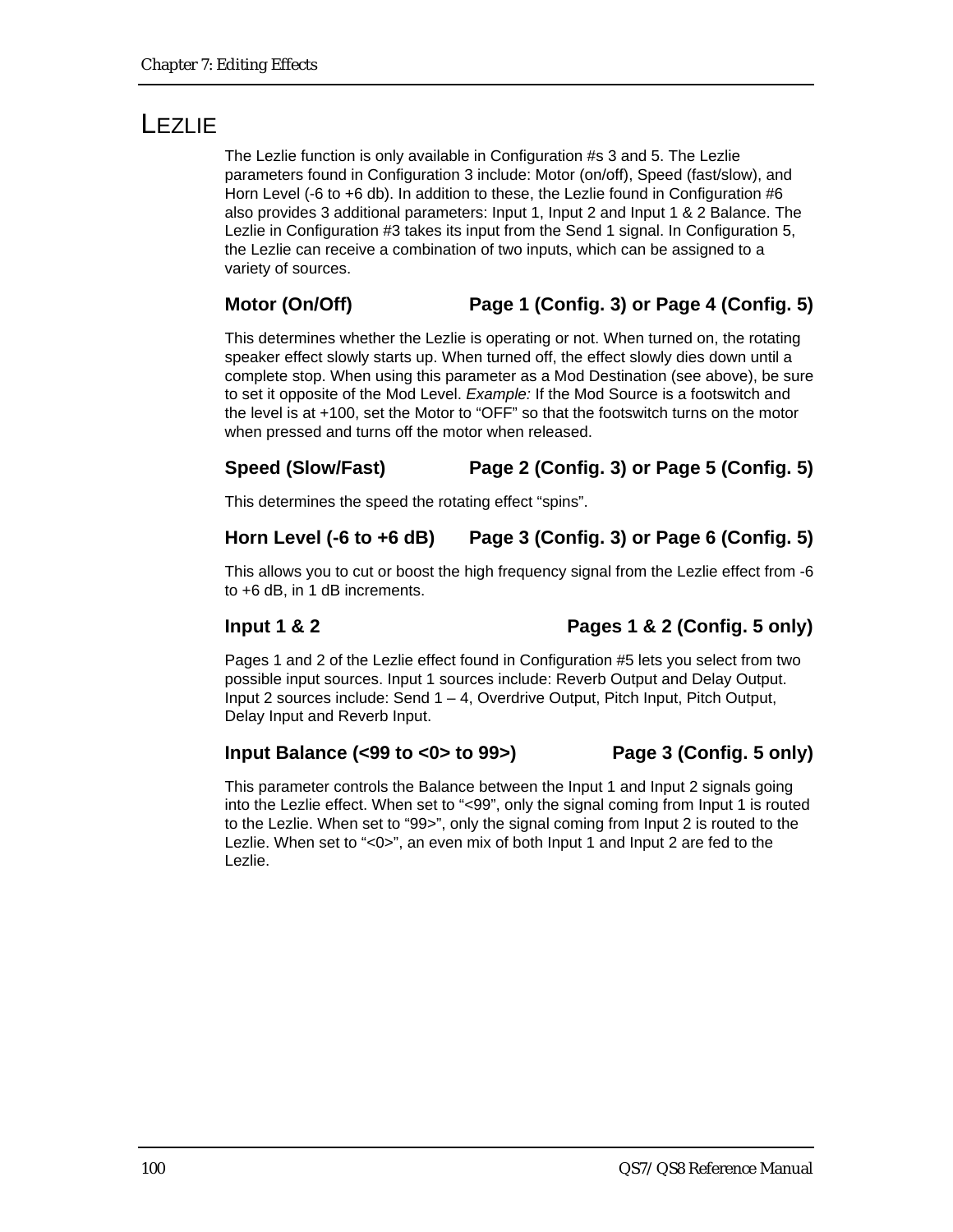## **PITCH**

The Pitch function is used to edit Pitch parameters.

## **Pitch Type Page 1**

The Pitch Type function allows access to 6 pitch altering modes. The Pitch types available are: Mono Chorus, Stereo Chorus, Mono Flange, Stereo Flange, Pitch Detune and Resonator. Although some of these effects can sound similar to one another depending on the parameter settings, each is achieved differently and can be quite dramatic under the right circumstances. Pitch effects are achieved by splitting the signal into two parts, effecting the pitch of one of the parts, then mixing them back together. This eventual mixing is essential since the overall sound of the effect is achieved by the actual difference between the normal, uneffected signal and the effected signal.

| ED: MIX FX SND1πå |  |
|-------------------|--|
| PITCH: MN CHORUS  |  |

So that you can better understand the differences between the Pitch type effects, and therefore better apply them to your music, here is a brief explanation of each.

**Mono Chorus.** The Chorus effect is achieved by taking part of the signal, slightly delaying it, and then slightly detuning it as well. The detuning is further effected by being modulated by an LFO which causes the detuning to vary. Many variables are available in this scheme. The LFO depth can be varied, the LFO speed can be varied, and a portion of the detuned signal can be fed back to the input to increase the effect. Finally, the waveform shape of the LFO can be changed from a smooth triangle to a more abrupt squarewave to make the pitch detuning more pronounced.

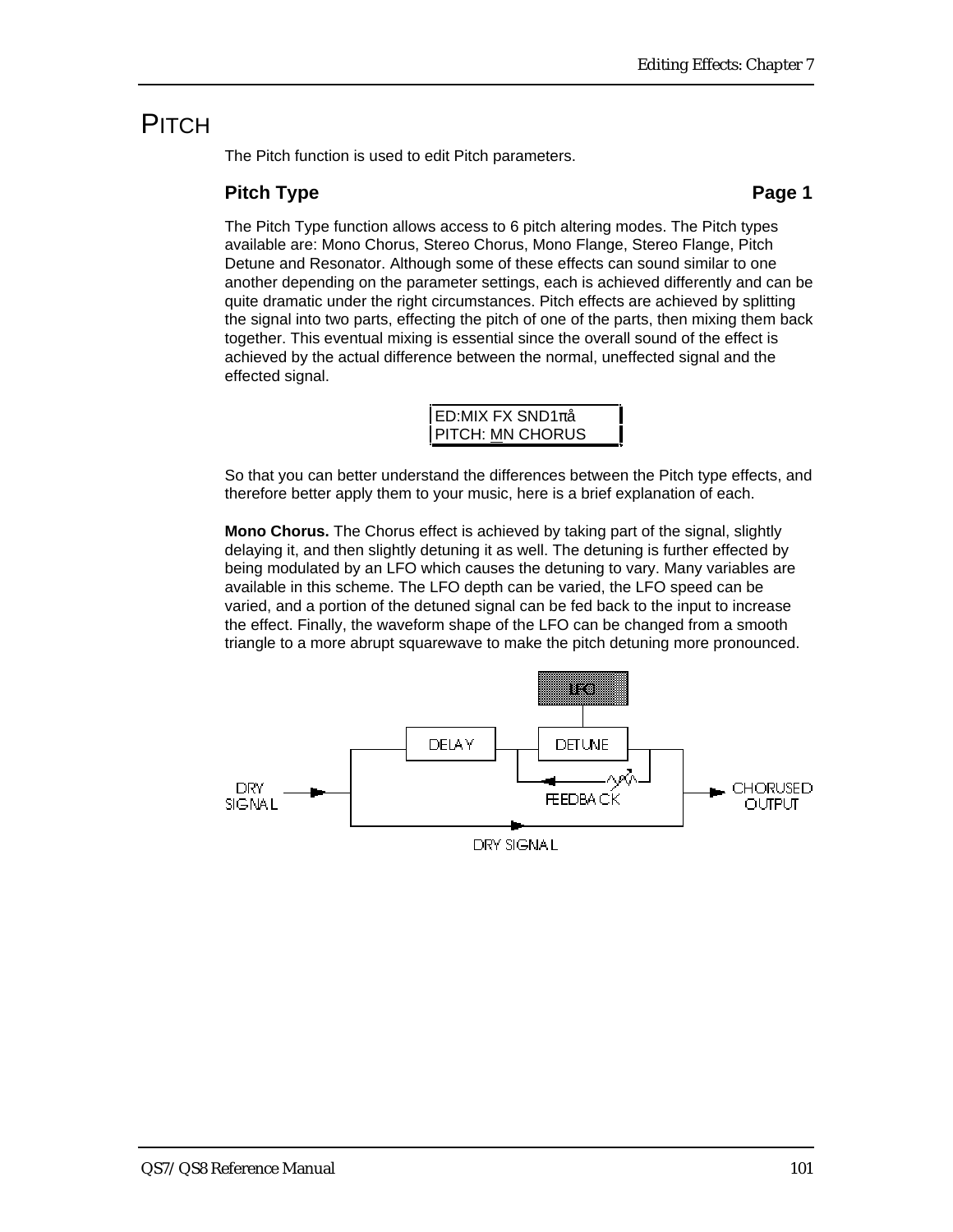**Stereo Chorus.** In the case of a Stereo Chorus, the signal is split into three parts with a dry signal and a separate Detuning section for both left and right channels. When the left channel is detuned sharp, the right is detuned flat, and vice versa. Once again, this causes the effect to become more pronounced and dramatic.



**Mono Flange.** First used in the 1960s, "Flanging" was achieved by the use of two tape recorders that would record and play back the same program in synchronization. By alternately slowing down one tape machine, and then the other, different phase cancellations would occur. Since the slowing down of the tape machines was done by hand pressure against the flanges of the tape supply reels, the term "Flanging" came into being.

The effect of Flanging is achieved by splitting and slightly delaying one part of the signal, then varying the time delay, again with an LFO. The delayed signal is then mixed back with the original sound to produce the "swishing" or "tunneling" sound.



Many variables are available, from varying the speed and depth of the LFO to feeding back part of the signal to make the effect stronger. The Flanger's feedback can be either "Normal" or "Inverted". Use the "Inverted" setting for a more dramatic flange effect.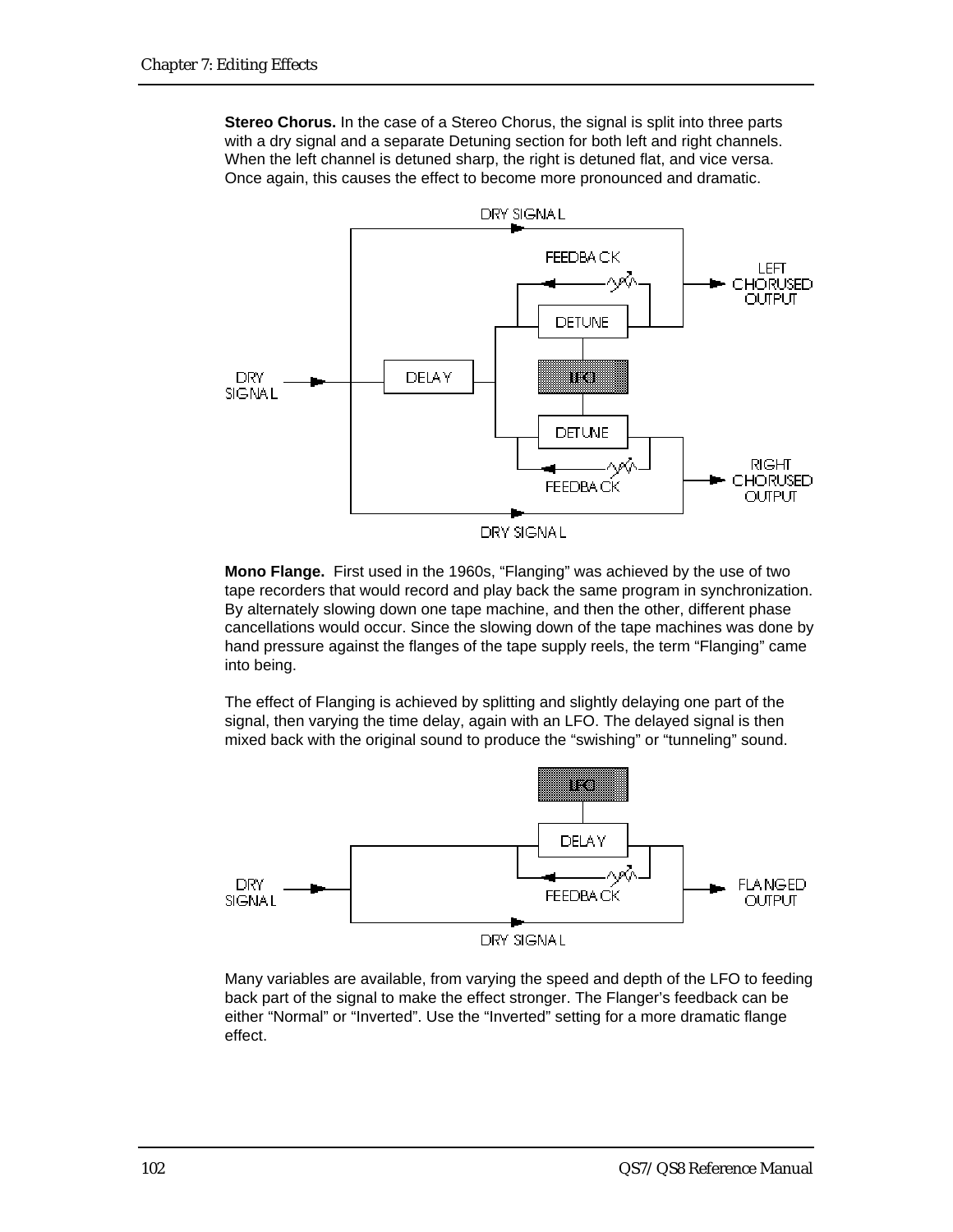**Stereo Flange.** In the case of the Stereo Flange, the signal is split into three parts with a dry signal and a separate Delay section for both left and right channels with one channel flanging up while the other channel flanges down. Once again, this causes the effect to become more pronounced and dramatic.



**Pitch Detune.** As the name implies, Pitch Detune takes a part of the signal and detunes it either sharp or flat. When mixed back with the original dry signal, the popular "12 string guitar" effect is produced.



**Resonator.** This can be thought of as a highly resonant filter, or a filter that is tuned to a specific frequency with a lot of emphasis, which will cause the frequency that the resonator is set at to be highly accentuated.

### **Delay Input (<99 to <0> to 99>) Page 2 (Config. 2 Only)**

This parameter adjusts the level of the signal coming from the Delay output going into the Pitch Input. The Delay Input parameter is only available when editing a effects bus which has the Delay effect ahead of the Pitch effect in the selected Configuration (Example: Configuration #2, effect send 1).

| ED: MIX FX SND1πß |  |
|-------------------|--|
| DEL-IN:SND<00PCH  |  |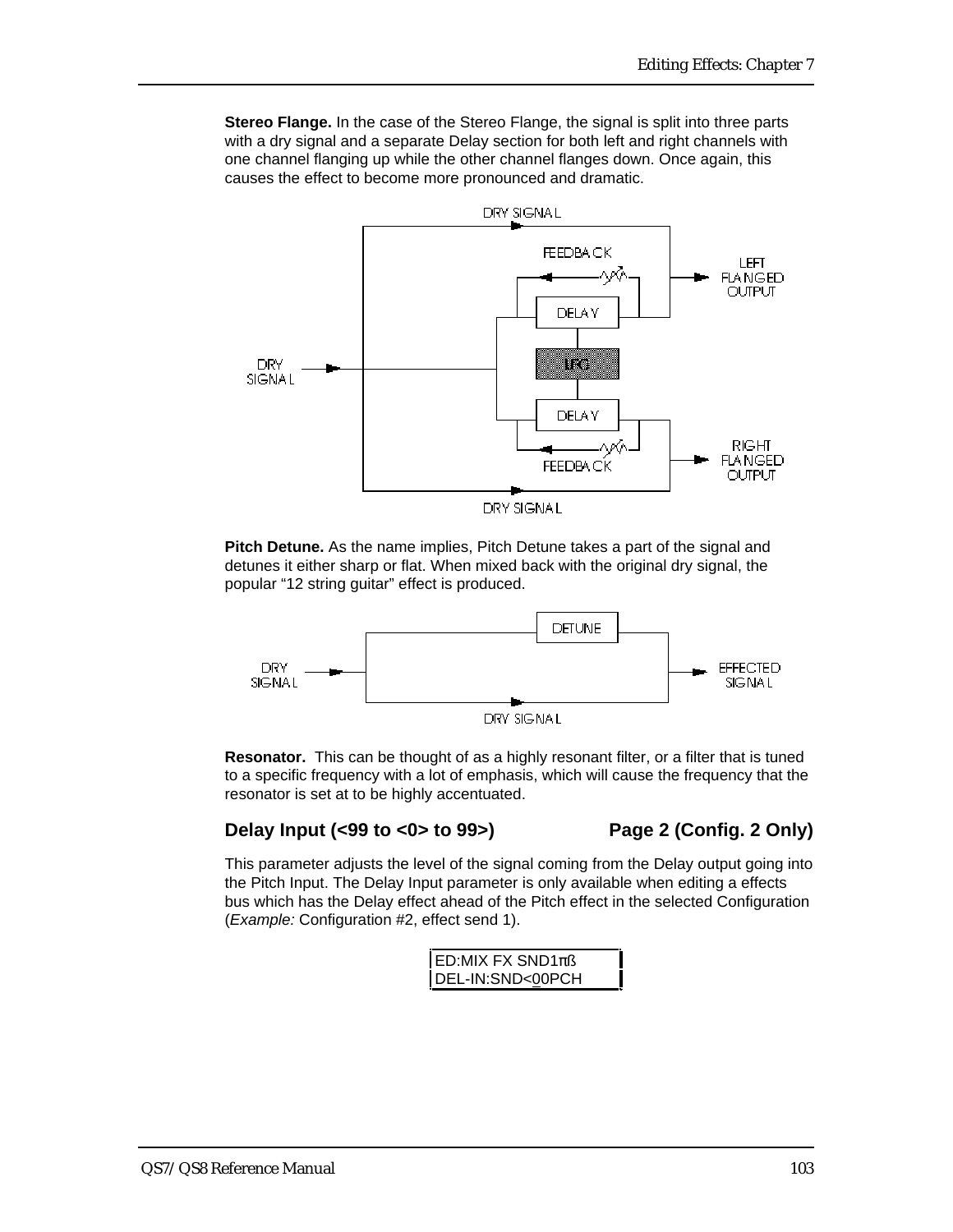If the Pitch type is Mono Chorus, Stereo Chorus, Mono Flange or Stereo Flange, page 2 through 5 of the Pitch function contain the following four parameters:

### **Waveform Shape (Sine or Square) Page 2**

This determines the LFO's waveform shape. This parameter only appears when the Mono or Stereo Chorus or Flange are selected. The Waveform Shape of the LFO can be changed from a sine waveform, which provides a smoother, more even sound, to a square waveform, which makes the Chorus or flange effect more pronounced.

## **Speed (00 to 99) Page 3**

This parameter adjusts the LFO Speed of all Pitch types, with the exception of Pitch Detune and Resonator.

## **Depth (00 to 99) Page 4**

This parameter adjusts the LFO Depth of all Pitch types, with the exception of Pitch Detune and Resonator. The LFO Depth, which is the amount of pitch alteration, can be adjusted to produce the desired effect.

### **Feedback (00 to 99) Page 5**

This parameter adjusts the LFO Feedback of all Pitch types, with the exception of Pitch Detune and Resonator. A portion of the output of the Pitch section can be "fed back" into the input in order to make the effect more tonal or pronounced.

The following three parameters only appear if the Pitch type is set to Pitch Detune or Resonator, respectively.

## **Detune (-99 to +99) Page 2 (Pitch Detune only)**

If the Pitch type is Pitch Detune, page 2 will have only this parameter. This adjusts the tuning of the Pitch Detune effect. This can be set between -99 and +99, in 1 cent increments.

## **Resonator Tuning (00 to 60) Page 2 (Resonator only)**

If the Pitch type is Resonator, page 2 of the Pitch function will let you adjust the Resonator tuning. This can be tuned from 00 to 60.

### **Resonator Decay (00 to 99) Page 3 (Resonator only)**

If the Pitch type is Resonator, page 3 will let you adjust the Resonator Decay. This can be set 00 to 99, whereby 00 is a very fast decay and 99 is a very slow decay.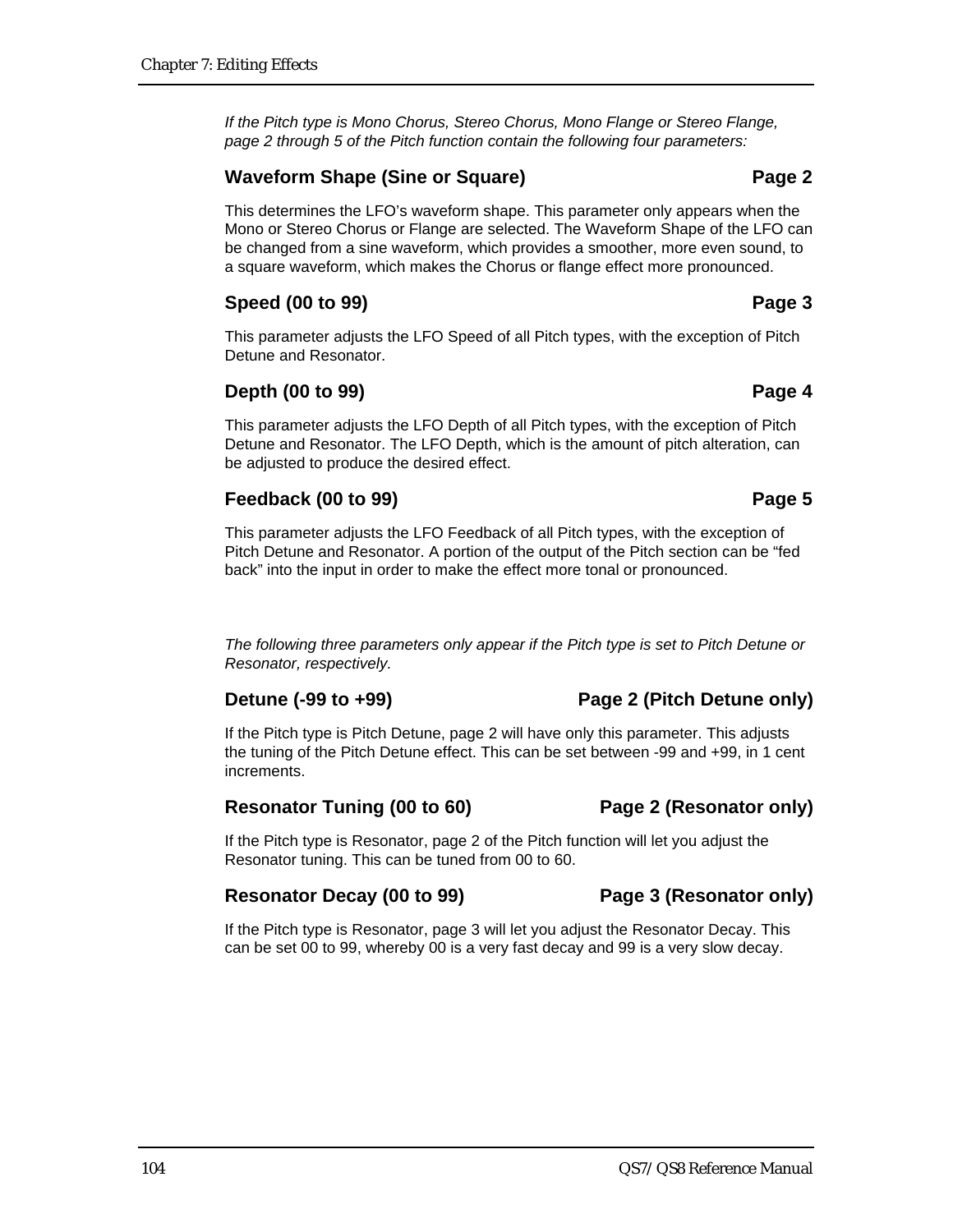## **DELAY**

The Delay function is used to edit Delay parameters. The QS's effects processor has three different Delay types available.

**Note:** Some Configurations only feature a mono Delay, and therefore the Delay Type parameter will be unavailable. Instead the parameters normally found on page 2 of the Delay function are shown in page 1, and there are no other pages (please refer to next section for a description of those parameters).

## **Delay Type (3 types) Page 1**

**Ping-Pong.** This is called a "Ping Pong Delay" because the output bounces from side to side (left to right) in stereo with the speed determined by the delay time. The maximum delay time is 399 milliseconds.

**Stereo Delay.** The Stereo Delay is actually two separate delays, which can be individually varied. The maximum delay time for each delay is 399 ms.

**Mono.** The Mono Delay has the advantage of twice the available delay time, or 799 ms in Configuration #1, 1199 ms in Configuration #2.

In Pages 2 through 5 of the Delay Function you will find the remaining parameters for the Delay function. If the Stereo Delay type is selected, you can use  $[PAGE \rightarrow]$  to advance through pages  $6 - 8$ . This is because the Stereo Delay type has parameters for both the Left and Right channels.

### **Input (<99 to <0> to 99>) Page 2**

This parameter is used to balance the Delay Input between the signal coming from the Pitch effect output (if applicable in the selected Configuration) and the dry effect send.

## **Time (0 to 799ms total) Pages 3 & 4 (and 6 & 7 in Stereo Delay)**

This is the actual Delay time, which determines the amount of time the input signal will be delayed. The Stereo and Ping Pong Delay types can have a delay time of up to 399ms. However, the Mono Delay can have up to 799ms per channel. Use Page 3 to adjust the delay time in 10 ms intervals; use page 4 to adjust the delay time in 1 ms intervals. When using the Stereo Delay, pages 3 & 4 let you adjust the delay time of the left channel, while pages 6 & 7 let you adjust the same for the right channel.

### **Feedback (00 to 99) Page 5 (and Page 8 in Stereo Delay)**

This adjusts the Delay Feedback, which is a portion of the delay signal output being "fed back" into the input. This results in the delay repeating itself. The more feedback, the more repeats. When using the Stereo Delay, page 5 lets you adjust the feedback level of the left channel, while page 8 lets you adjust the same for the right channel.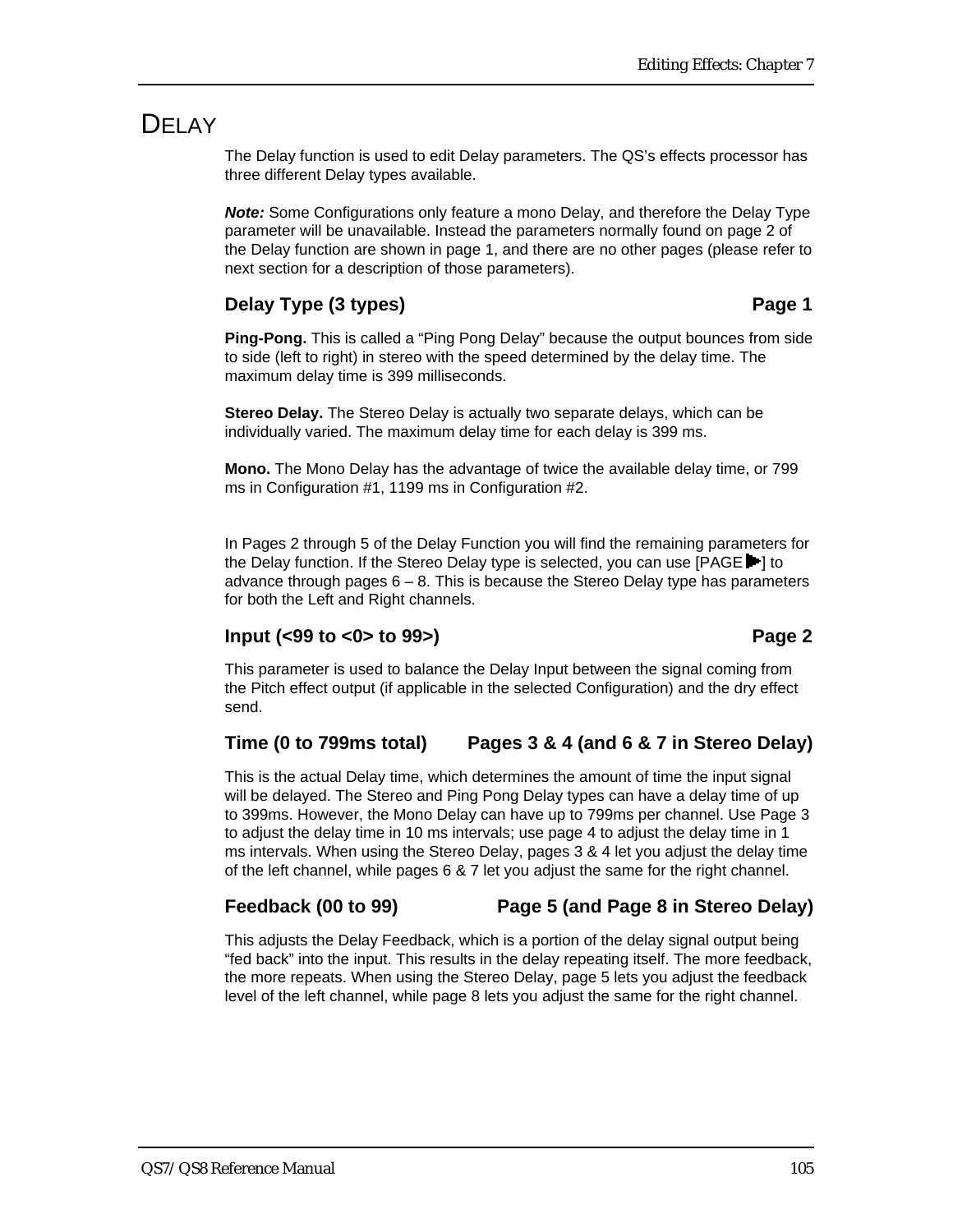## **REVERB**

Reverb can be thought of as a great number of distinct echoes, called reflections, that occur so fast that our ear hears them blurred together as one. In nature, different sized spaces give distinctly different sounding reverbs, depending on the size and shape of the space, and the texture of surfaces that the reflections bounce off of. The various parameters in the effects processor make it possible to simulate nearly any natural reverberant space that can be imagined, and a few artificial ones as well.

| ED: MIX FX SND1πå |  |
|-------------------|--|
| RVB-IN1:PITCHout  |  |

The Reverb function is used to edit Reverb input levels and other parameters. In all configurations, page 1 of the Reverb function selects what the reverb is "hearing" (i.e., where the input of the reverb is coming from). The source can come directly from the Effect bus, the output of other effects in the chain before it, or a mix of several of them. Example: In Configuration #1, page 1 of the Reverb function (shown above) allows you to select the first of two sources to be routed to the reverb's input. You can choose from the Delay output or the Pitch output. In page 2, you can choose the second input for the reverb to process, which can be the dry, send 1 signal, the Delay output or the Pitch output. You can then adjust a balance between these on page 3 and set an overall input level on page 4.

## INPUT LEVELS

## **Input 1 Page 1 (Config 1, 3, 4 and 5)**

In Configurations 1 and 3, there are two inputs to the Reverb. Both Inputs 1 and 2 can select a signal from several locations in the signal chain. You can select either the Pitch output or the Delay output as Input 1. If the signal is taken from the Pitch output, the Reverb will be chorused, flanged, detuned or resonating, depending upon which Pitch type is selected. (Note that the delay signal may already have passed through the Pitch module, depending on the Input settings of the Delay module.)

## **Input 2 Page 2 (Config 1, 3, 4 and 5)**

Input 2 can have as its source either the Pitch output, the Delay output, or the dry effect send signal. If the signal is taken from the Delay output, the Reverb will be delayed by the amount of delay time set for the Delay. If the signal is taken from the Pitch output, the Reverb will be chorused, flanged, detuned or resonating, depending upon which Pitch type is selected. If the signal is taken from the effect send, the Reverb will receive direct, uneffected signal.

## **Input Balance (<99 to <0> to 99>) Page 3 (Config 1, 3, 4 and 5)**

This allows you to control the balance between Reverb Inputs 1 and 2 and therefore control the blend between the various input sources. This makes it possible to have the signal from the Pitch or Delay sections, or the direct effect send in any combination or amount.

## **Input level (00 to 99) Page 4 (Config 1 and 3)**

This controls the overall Input Level going into the Reverb.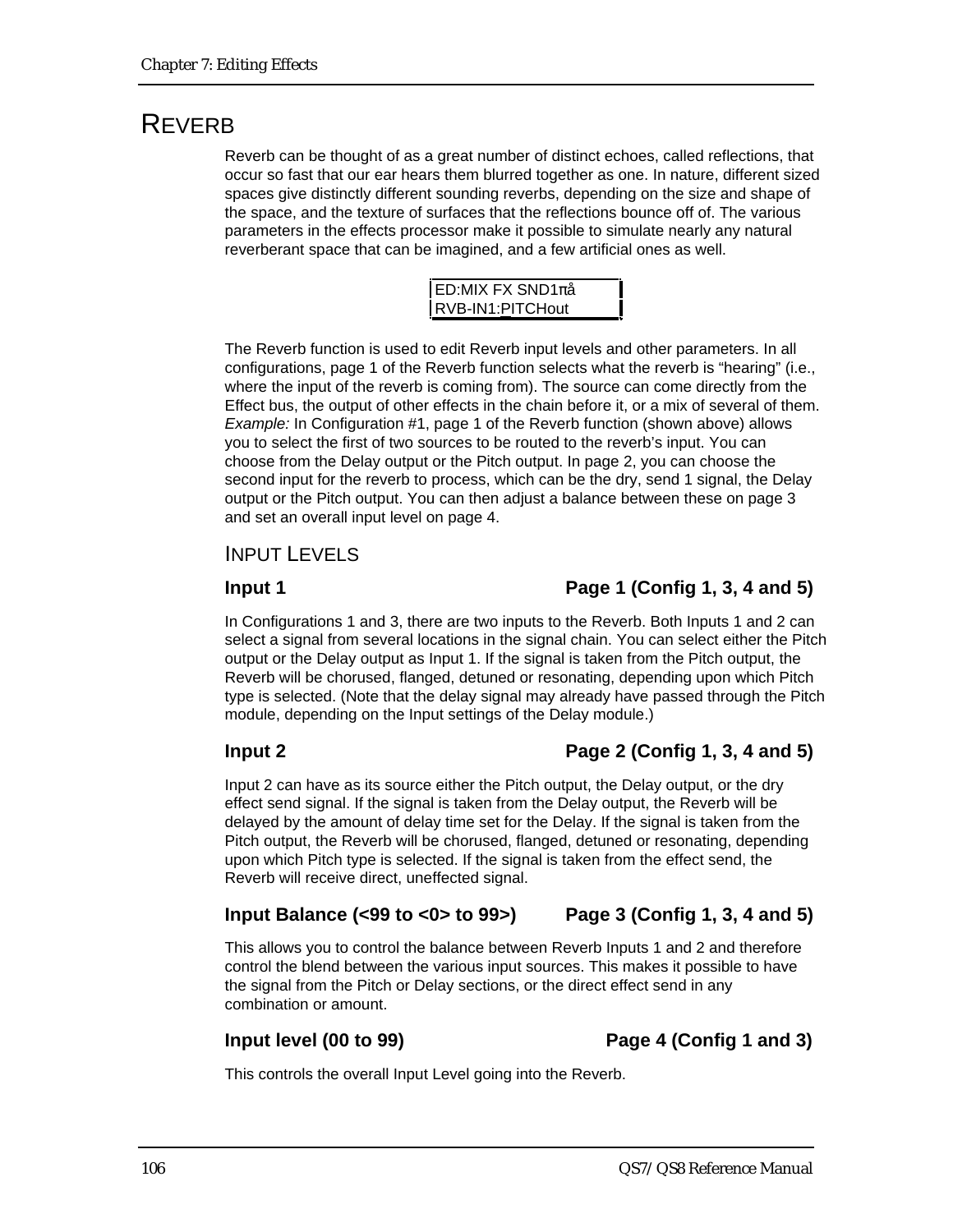### **Chorus Input Level (00 to 99) Page 1 (Config 2 Only)**

If Configuration #2 is selected (refer to block diagram of Configuration #2, earlier in this chapter), the first page of the Reverb function will look like this:

| ED: MIX FX SND1πå |
|-------------------|
| RVB CHRin LEV:08  |

The Configuration has two Reverbs, one on send 1 (which send 2 can share), the other on send 3 (which send 4 can share). There is only one parameter in this page: Chorus Input Level. This lets you adjust the level of the signal coming from the Pitch output going into the Reverb, otherwise the signal comes purely from the Pitch input.

The other parameters and pages in the Reverb function are identical, regardless of which Configuration is being used. Only page 1 is different, because of the fewer input choices the Reverb has in this Configuration.

### **Send Input Levels (<99 to <0> to 99>) Page 1 (Sends 2 through 4)**

If Configuration #1 is selected and you press [10] to select effect send 2, the display will now show you the parameters that represent the signal levels on send 2 going into the Reverb. Note that there is now only 1 page available, since the other reverb parameters are found back on effect send 1.

Press [20] to select send 3, and the display will still look the same, but now the parameters adjust the signal levels on send 3 going into the Reverb. If you press [30] to select send 4, the display will look like this:

| I ED:MIX FX SND4πå |  |
|--------------------|--|
| l RVB-IN:SN4<35DEL |  |

There are only two parameters: Balance and Input Level. This is because in Configuration #1, effect send 4 only has a Delay effect, and not a Pitch effect like the other effect sends do. Page 1 controls the Balance between the Delay output and the dry effect send signal, while page 2 controls the overall input level to the Reverb.

If Configuration #2 is selected and you press [10] to select effect send 2 while the Reverb function is selected, the display will look like this:

| ED: MIX FX SND2πå |  |
|-------------------|--|
| RVB-IN SEND2: 99  |  |

This lets you adjust the level of the signal coming from effect send 2 going into the Reverb. Send 2 in this Configuration has no effects of its own. Therefore, there are no input or input mix controls in this page, since there is only one possible signal choice. Send 2 is intended to be used for signals that you want to send to Reverb 1, but bypass Delay and Pitch 1. In Configuration #2, send 4 is similar to send 2, in that it has no effects of its own but serves as a bypass going directly to Reverb 3.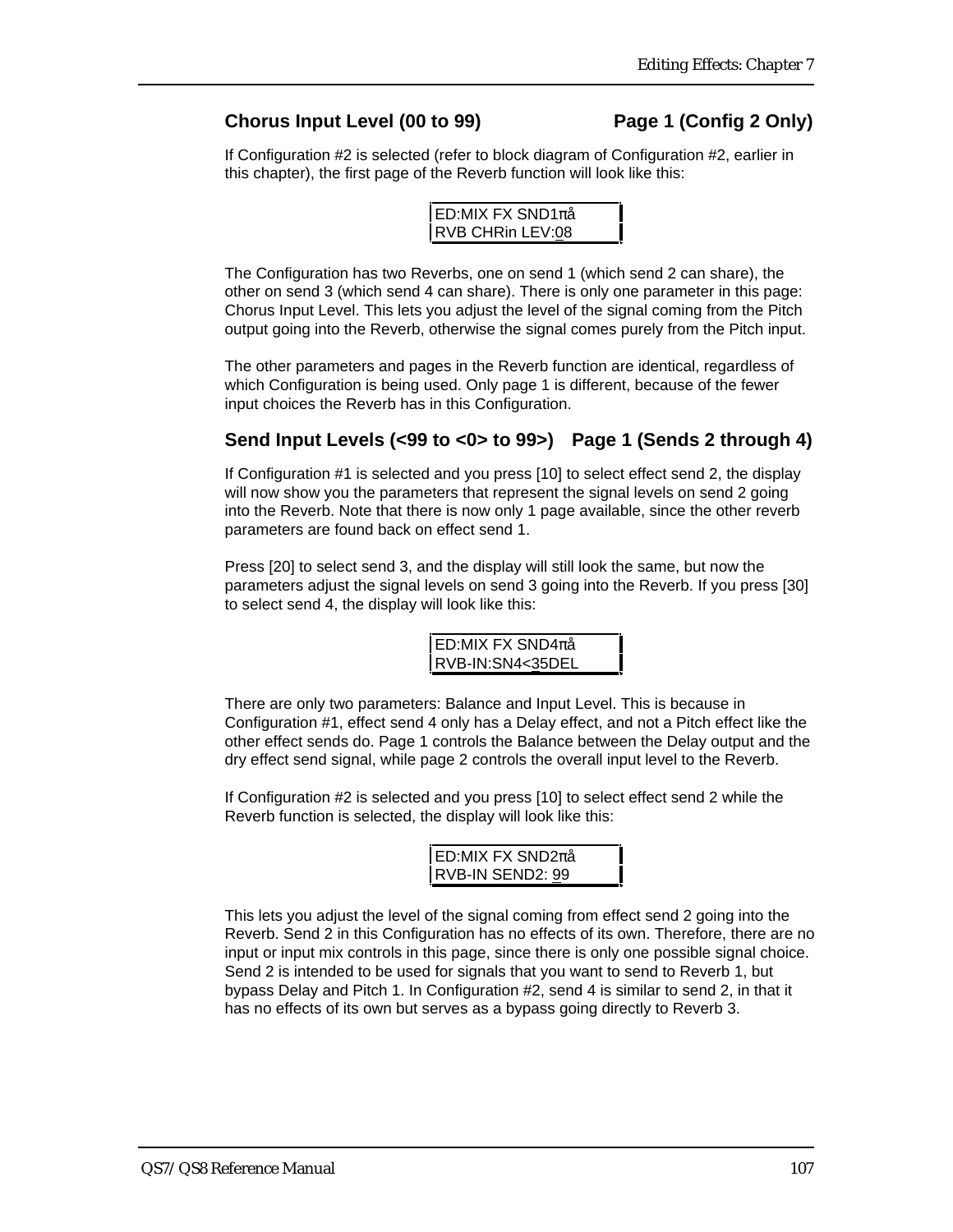### REVERB PARAMETERS

Use the [PAGE  $\blacktriangleright$ ] button to advance the display through the remaining pages of the Reverb function. However, you must have the correct effect send selected (1–4) in order to get at the Reverb parameters (in Config. #1, the Reverb parameters are found only on effect send 1; in Config. #2, they are found on sends 1 and 3 since there are two separate Reverbs). Here you will find parameters for selecting the Reverb type, adjusting Pre-Delay Time and Pre-Delay Mix.

### **Reverb Type (7 types) Page 5**

The QS has seven different reverb types, all stereo, each of which simulates a different space or produce a different ambient effect. The different Reverb types are:

**Plate 1 & 2.** The two Plate reverb types simulate an artificial device known as a Plate. In the early days of recording, Plates were extremely popular because they were almost the only way to provide any sort of artificial ambiance to a recording. The sound of a well-tuned Plate has become quite popular over the years especially when used on vocal or drum sounds. The two Plate reverbs differ in subtle tonal characteristic changes such as those found in different manufacturers' plate reverbs.

**Room.** The Room reverb type simulates not only rooms of different sizes, but rooms with different surface materials. A room with soft surfaces such as carpet will produce a reverberant sound with much less high end (treble) than a room with hard surfaces. This reverb type can easily simulate both examples and many, many more.

**Hall.** Much larger than a room, Halls are characterized by their high ceilings, irregular shapes, and generally uniform density of reflections.

**Large.** Much larger than a hall, this reverb type emulates large ambient spaces such as amphitheaters, gymnasiums, etc.

**Gate.** Gated Reverb is a very popular effect on drums first found on English records in the early 1980s. This reverb type can simulate applying a noise gate (a device that automatically decreases the volume once the signal falls below a certain level) across the output of the reverb thereby causing the initial attack of the reverb to sound very big, but the tail of the reverb to be cut off very quickly. Although this effect is not found in nature, it works great for modern drums, percussion, and any quickly repeated, transient source.

**Reverse.** The Reverse Reverb type is an inverted reverb in which the volume envelope is reversed. This means that the signal begins softly but grows louder until it is cut off, rather than loud to soft as normal.

### **Pre-Delay Time (0 to 299ms) Pages 6 & 7**

Pre-Delay is the slight delaying of the Reverb itself so that the dry signal more easily stands out from the Reverb. A bit of Pre-Delay can sometimes make certain instruments (such as snare drums) sound bigger. Use page 6 to adjust the Pre-Delay Time in 10ms intervals, and/or use page 7 to adjust the Pre-Delay Time in 1ms intervals. This Pre-Delay is part of the Reverb itself; don't confuse it with the separate Delay modules available under the Delay function.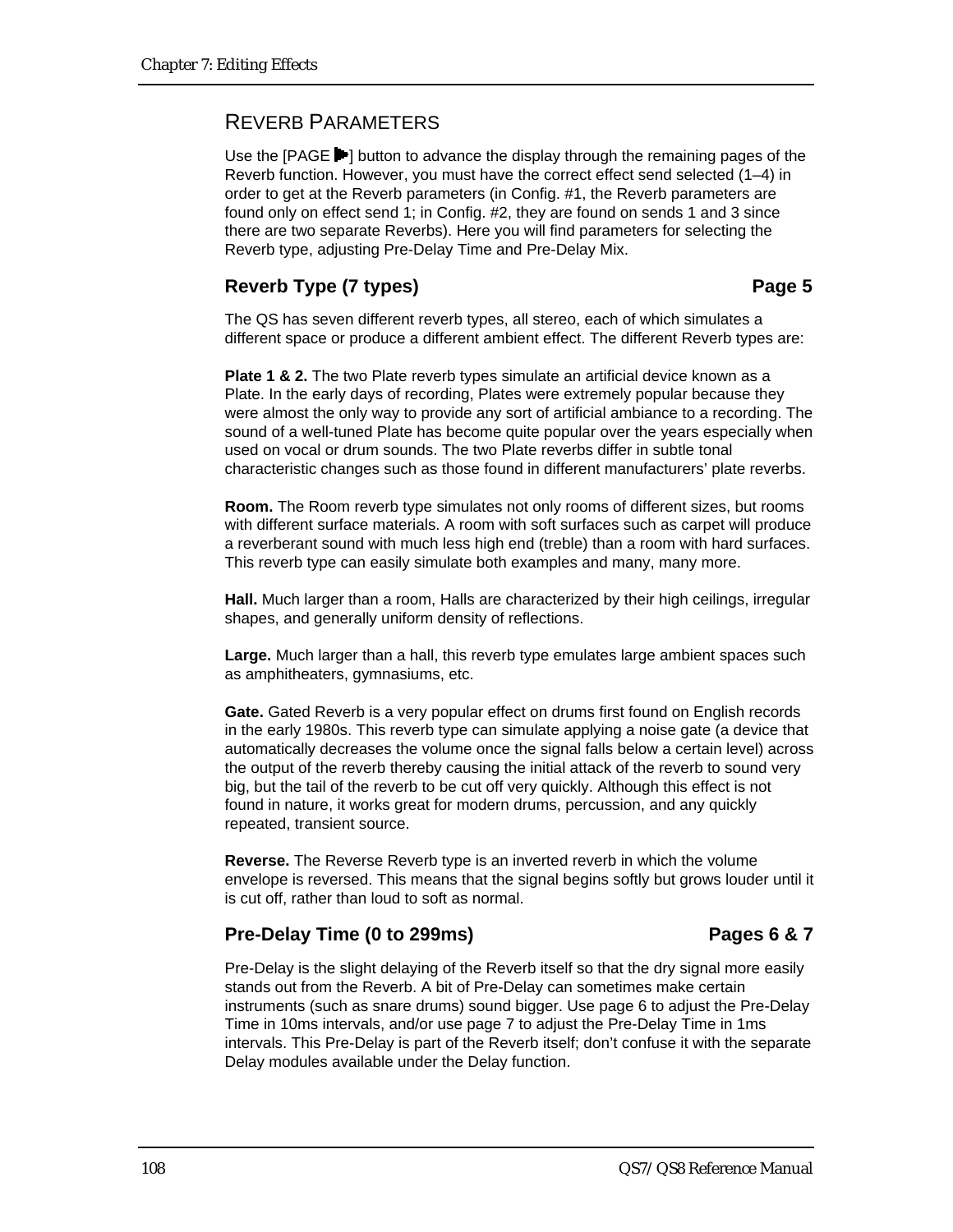### **Pre-Delay Mix (<99 to <0> to 99>) Page 8**

This allows you to mix the amount of Pre-Delay into the Reverb signal path. This gives you the ability to hear a bit of the Reverb before the loudest part of the Reverb (the Pre-Delayed Reverb) sounds. This makes for bigger and smoother sounding Reverb settings.

### **Input Filter (00 to 99) Page 9**

This adjusts the frequency of the low-pass filter which comes before the Reverb input. Lower the Input Filter value to remove high frequencies from the input signal before they go into the Reverb.

### **Decay (00 to 99) Page 10**

The Reverb Decay determines how long the Reverb will sound before it dies away. When using the Reverse Reverb type, Reverb Decay controls the Reverse Time.

### **Low Decay and High Decay (00 to -99) Pages 11 & 12**

These two parameters allow the Decay Time to be set separately for both the low and high frequencies of the Reverb. This means that you have control over the tonal shape of the Reverb itself, being able to make the high frequencies die faster if the effect is too bright, and being able to make the lows die faster if the effect is too boomy. This allows you to simulate different surfaces of a room or hall, with softer surfaces absorbing more high frequencies and smaller rooms having faster low frequency decay. If the selected Reverb type is Gate, the Low Decay parameter is unavailable.

### **Density (00 to 99) Page 13 (Page 12 if Gated or Reverse type)**

Density controls how the first reflection of the reverb effect will appear. When set to 0, the first reflection is heard alone without any other reflections. When set to 99, the first reflection appears to "fade-in" and then "fade-out". This is because a number of reflections will occur just before and just after the first reflection, in addition to the remaining reflections heard after the first reflection; the reverb sounds more "dense". If the select Reverb type is Large, the Density parameter is unavailable.

### **Diffusion (00 to 99) Page 14 (Page 13 if Gated or Reverse type)**

Diffusion determines the "thickness" of the reverb sound by adding more reflections to the reverb's decay. With lower diffusion settings, you may be able to actually hear the individual echoes that make up the overall reverb sound. With higher diffusion settings, the echoes increase in number and blend together, washing out the reverb's decay. Greater diffusion works better with percussive sounds, whereas less amounts of diffusion work well with vocals and other sustained sounds.



Note: The illustration above reflects a Density setting of 0.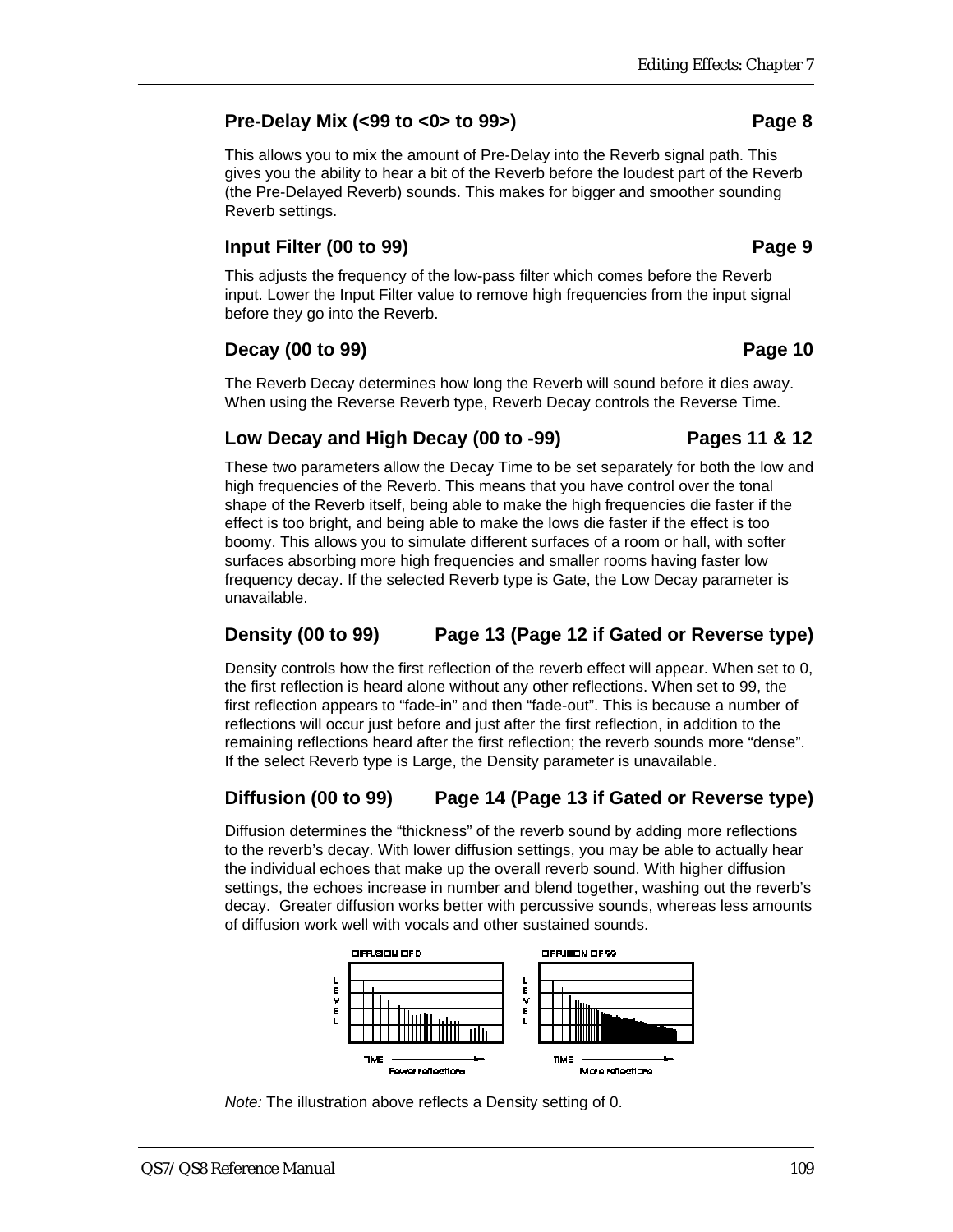## **OVERDRIVE**

The Overdrive effect provides four parameters spread across four editing pages. It is only used in Configuration #5.

### **Overdrive Type (Hard or Soft) Page 1**

This selects one of two Overdrive Types: Soft and Hard. The Soft Overdrive has less gain and provides slightly less distortion than the Hard Overdrive. Also, there will still be a slight bit of distortion when using the Soft setting, if the signal feeding the Overdrive effect is below the Overdrive Threshold setting (see below). The Hard setting will only provide distortion when the signal feeding the Overdrive effect is above the Overdrive Threshold setting.

### **Overdrive Threshold (00 to 99) Page 2**

This sets the level the signal feeding the Overdrive effect must be reach before the Overdrive effect will begin distorting. It can be set between 00 and 99. If this number is very low, the Overdrive effect will start to distort almost right away. When set to a high number, the distortion will not occur until the signal feeding the overdrive becomes louder than the Threshold setting.

### **Overdrive Brightness (00 to 99) Page 3**

This sets the tone of the Overdrive effect. It can be set between 00 and 99. Higher numbers result in a brighter sounding overdrive. Lower numbers result in a duller distortion sound.

### **Overdrive Balance (<99 to <0> to 99>) Page 4**

This controls the output mix of the Overdrive effect. It can be set anywhere from "<99" to "<0>" to "99>". When set to "<99", the Overdrive effect cannot be heard at all. When set to "<0>", you have an even mix between the original, uneffected signal and the overdriven signal. When set to "99>". only the overdriven effect is heard.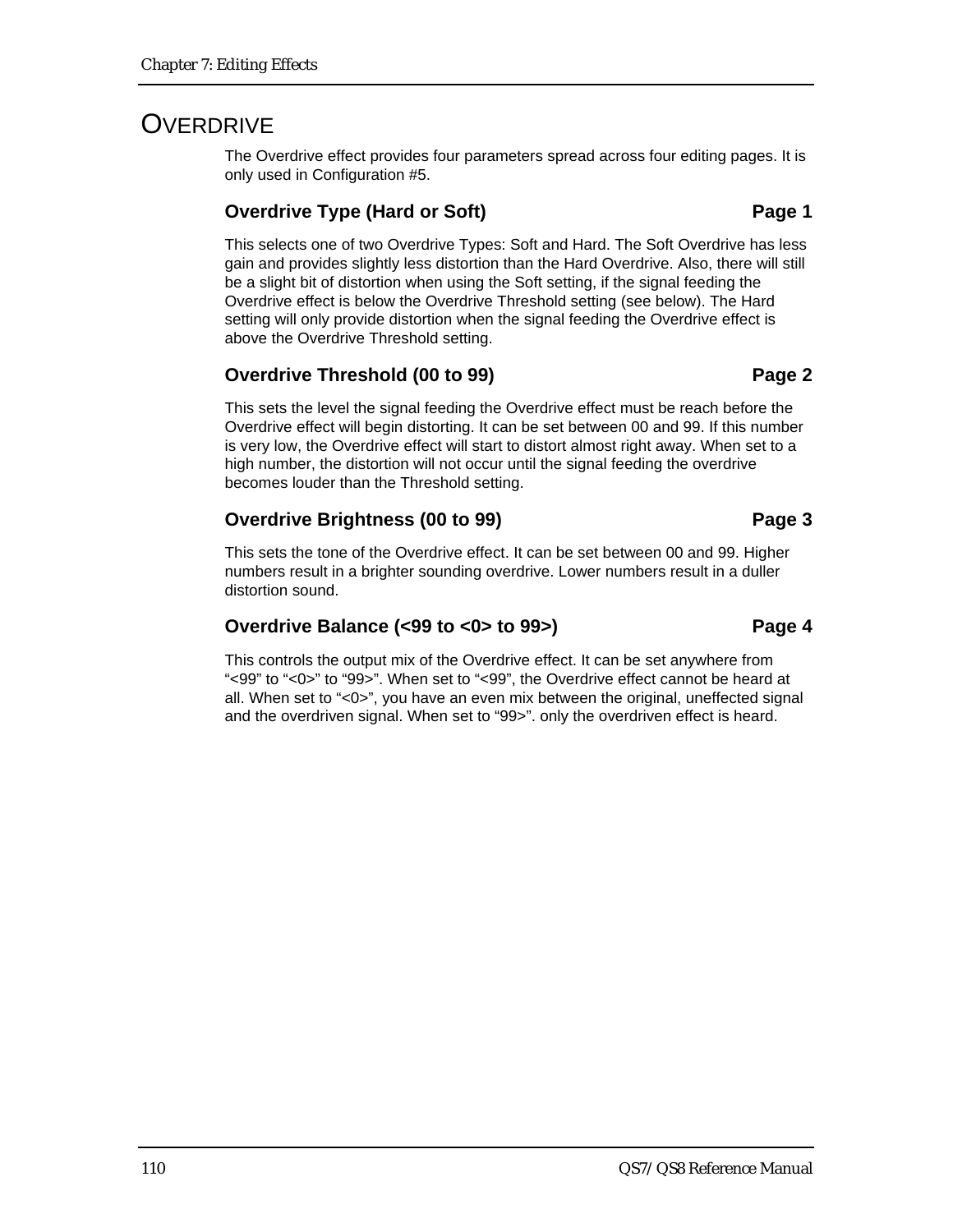# **M<sub>IX</sub>**

Not to be confused with an actual Mix or Mix mode, the Effect's Mix function is where you can mix the various signal levels of all the effects to the Main Left and Right outputs of the QS. Only effect modules that have access to the Main outputs will appear on the Mix page. There is a separate Mix page for each of the four effect busses whose effect modules feed the main output. Note that the Mix page doesn't control how much the individual effect modules feed to each other; only how much they feed to the Main outputs.

| ED:MIX FX SND1πå |  |
|------------------|--|
| PITCH OUTPUT: 00 |  |

Depending on the selected Configuration, the order of the effects will differ (for example: in Configuration #1, the order reads Pitch, Delay, Reverb; but in Configuration #2, the order is Delay, Pitch, Reverb).

### **Pitch Level (00 to 99)Page 1(Config 1 and 4); Page 2 (Config 2 & 5)**

Adjusting this value will cause the Pitch Output Level to increase or decrease. The Pitch Output level is the level for the Pitch Section of the QS's effects processor to the Main outputs, and should be set as desired. Even if this parameter is set to 00, the output of the Pitch section is still available (depending on the bus and configuration) to following Delay and Reverb sections.

### **Delay Level (00 to 99) Page 2 (Config 1, 3, 4); Page 1 (Config 2); Page 3 (Config. 5)**

Adjusting this value will cause the Delay Output Level to increase or decrease. The Delay Output level is the level for the Delay Section of the QS's effects processor to the Main outputs, and should be set as desired. Even if this parameter is set to 00, the output of the Delay section is still available (depending on the bus and configuration) to following Pitch and Reverb sections.

### **Reverb Level (00 to 99) Page 3 (Config. 1 – 4); Page 4 (Config. 5)**

Adjusting this value will cause the Reverb Output Level to increase or decrease. The Reverb Output level is the level for the Reverb Section of the QS's effects processor to the main outputs, and should be set as desired.

### **Lezlie Level (00 to 99) Page 1 (Config. 3); Page 5 (Config. 5)**

This is only available in Configurations 3 and 5. Adjusting this value will cause the Lezlie Output Level to increase or decrease. Even if this parameter is set to 00, the output of the Pitch section is still available (depending on the bus and configuration) to following Delay and Reverb sections.

### **Overdrive Level (00 to 99) Page 1 (Config. 5 Only)**

This is only available in Configuration 5. Adjusting this value will cause the Overdrive Output Level to increase or decrease. The Overdrive Output level is the level for the Overdrive Section of the QS's effects processor to the main outputs, and should be set as desired.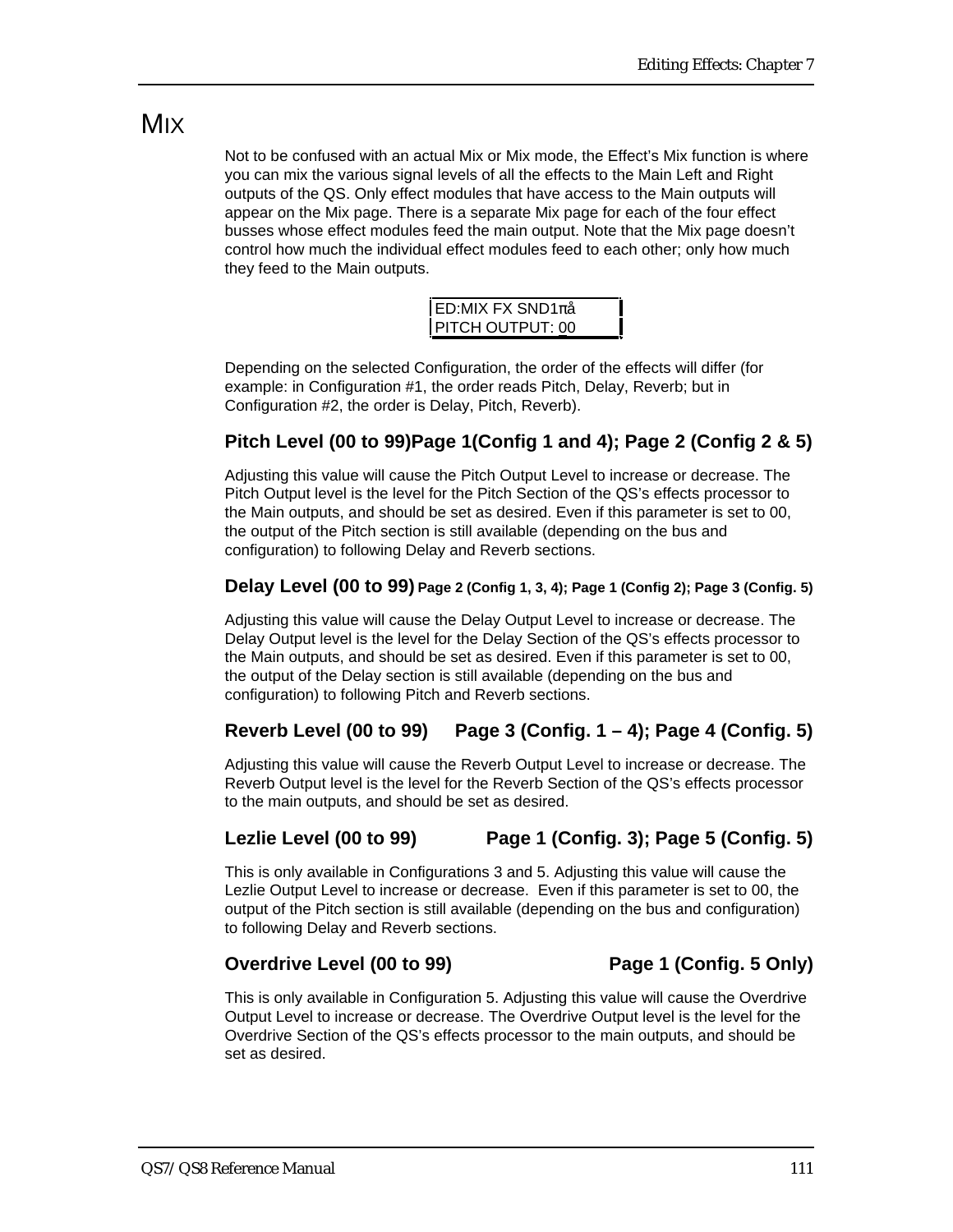# **CHAPTER 8 GLOBAL SETTINGS**

Global Edit Mode is where you will find several parameters which affect the entire instrument, such as overall master tuning, controller settings, and keyboard mode.

# **EDITING GLOBAL PARAMETERS**

To select Global Edit Mode, follow these steps:

- ➀ Press the [EDIT SELECT] button.
- ➁ Press the [BANK ▲ ] button. *The display will look like this:*

| <br>x                       | ı. |
|-----------------------------|----|
| ×<br>--<br>×<br>. .<br><br> |    |

- ➂ Use the [ ▲ PAGE] and [PAGE ▲ ] buttons to scroll through the various pages of Global Edit Mode.
- ➃ Use the CONTROLLER [D] slider to adjust the selected Global parameter.

The following sections describe in detail each of the parameters found in the nineteen Global Edit Mode pages.

# **MASTER PITCH Page 1**

Page 1 of Global Edit Mode lets you adjust the QS's overall Master Pitch (-12 to +12; up or down an octave). Adjust this parameter when you wish to globally transpose all sounds, both from the keyboard and from the MIDI In. This parameters have no effect on drum sounds, the Range settings, or MIDI Out.

# **MASTER TUNE** Page 2

Page 2 of Global Edit Mode lets you adjust the QS's overall Master Tuning (-99 to  $+99$ ; up or down  $1/2$  step). Adjust this parameter when tuning the QS to other instruments. This parameters have no effect on drum sounds, the Range settings, or MIDI Out.

# **KEYBOARD CURVE** Page 3

Page 3 of Global Edit mode lets you select the Keyboard Velocity Curve. There are three options: Weighted, Plastic and Maximum. When set to weighted, the keyboard will have a wider dynamic range. This means that when you play the keyboard softly, the notes will be softer than if the keyboard was set for "plastic". When set to plastic, the keyboard will have the velocity response of a typical plastic keyboard. Use this mode when you want a smoother, flatter keyboard curve. When set to Maximum, no velocity response is available, and all notes are given a maximum velocity value of 127. This parameter only affects the keyboard's output to the sounds in the QS and MIDI Out. This is different from the Velocity Curve parameter in Program Edit, which determines how a sound in the selected Program will respond to incoming velocity information, either from the keyboard or from MIDI In.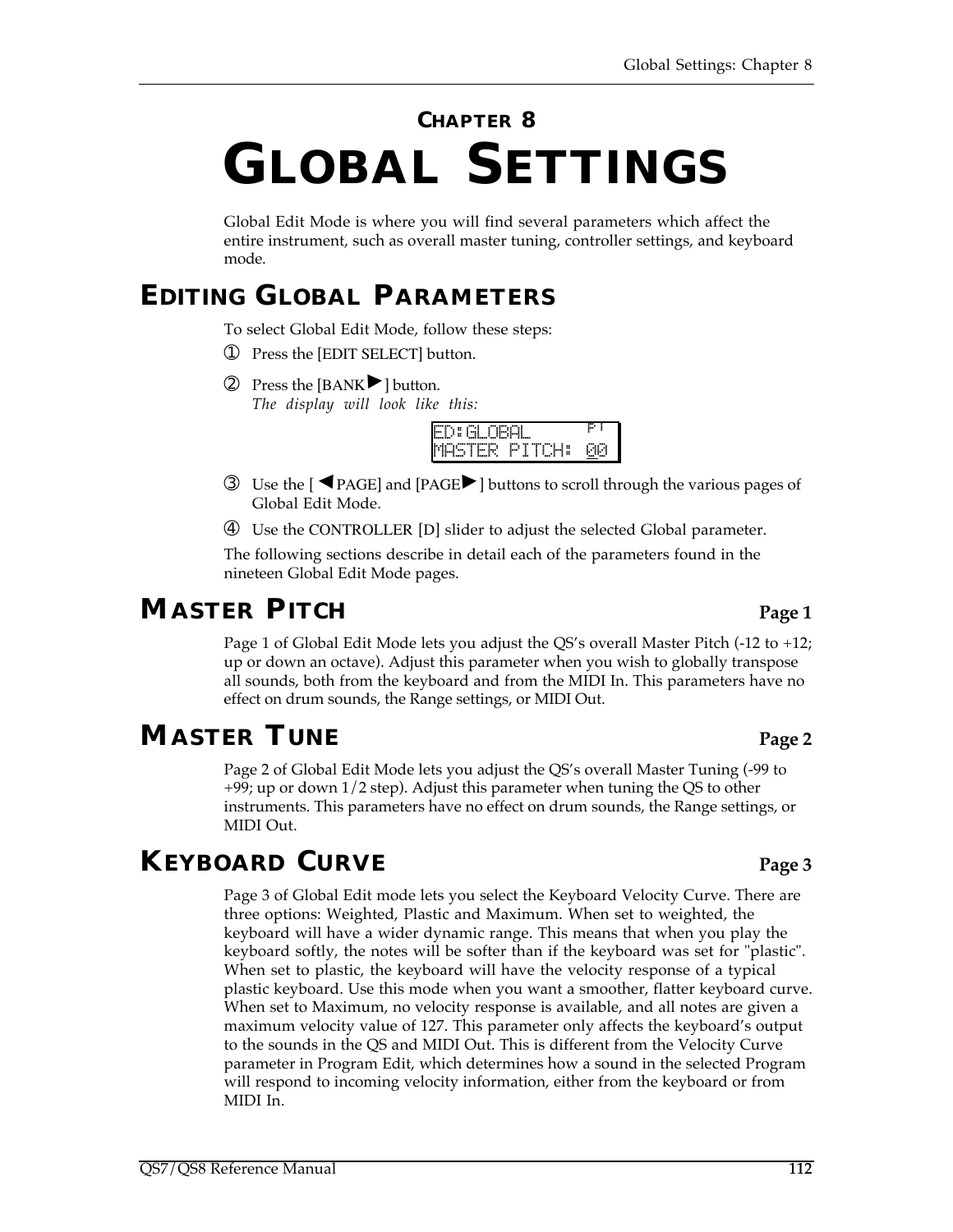## **KEYBOARD SCALING Page 4**

Page 4 of Global Edit mode lets you adjust how sensitive the keyboard's velocity will be (00 to 99). When set to 0, the keyboard will have the greatest dynamic range, but loud notes will be more difficult to play. When set for 99, the opposite is true: loud notes are easier to play but softer notes are not as soft. The default value is 65, but you should adjust this parameter to fit your own playing style.

# **KEYBOARD TRANSPOSE** Page 5

Page 5 of Global Edit mode lets you control the keyboard transposition (-12 to +12; up or down 1 octave). This determines the note number that the keyboard will transmit to the QS's sounds and to MIDI Out. If you are using a MIDI sequencer, use this function when you wish to record notes outside of the keyboard's normal note range (note numbers 36 – 96). When set to -12, the QS7 keyboard range is note numbers  $16 - 91$ . Likewise, if set to  $+12$ , the range would be  $40 - 115$ .

# **KEYBOARD MODE** Page 6

Page 6 of Global Edit mode lets you select the Keyboard Mode (NORMAL, CH SOLO, OUT 1 – OUT 16). This determines how the keyboard will function. When in Mix Mode, you have the option to transmit on several MIDI channels at once, or to temporarily isolate certain channels within a Mix.

**NORMAL.** In Program Mode, the keyboard will transmit on the selected MIDI channel. In Mix Mode, the MIDI channels the keyboard transmits on will correspond to whatever layers or splits the Mix is set up for. Note that certain controllers such as pitch bend and aftertouch may transmit on a different set of channels, since they are enabled or disabled independently for each channel of the Mix. The MIDI Monitor indicators in the lower right section of the display will show which channels are active.

**CH SOLO.** In Program Mode, this is the same as the NORMAL setting. In Mix Mode, the only sounds coming from the QS, and the only MIDI messages, will come from the layer or range of the underlined MIDI channel in the display. This allows you to isolate individual channels in a Mix. So, if you play in a range of the keyboard that is active on MIDI channel 1, and Channel 1 is selected, you'll hear it. All other ranges or layers will not respond to the keyboard (they will respond to incoming MIDI messages on their respective channels). In Mix Play Mode, use the  $[$   $\bigcap$  PAGE] and  $[$ PAGE $\bigtriangleup$ ] buttons to hear each channel in turn.

**OUT 1 – OUT 16.** In both Program Mode and Mix Mode, the keyboard will transmit on a specific MIDI channel (determined by the number setting of this parameter), but it will not play the internal sound(s). Use this mode if you're using a MIDI sequencer with an "Echo" feature (also known as "MIDI Thru"); the sound will be activated by messages appearing at the MIDI IN connector after it's made the "round trip" through the sequencer.



*Setting the Keyboard Mode to one of the "OUT" values (OUT1 – OUT 16) is the QS's equivalent to LOCAL OFF.*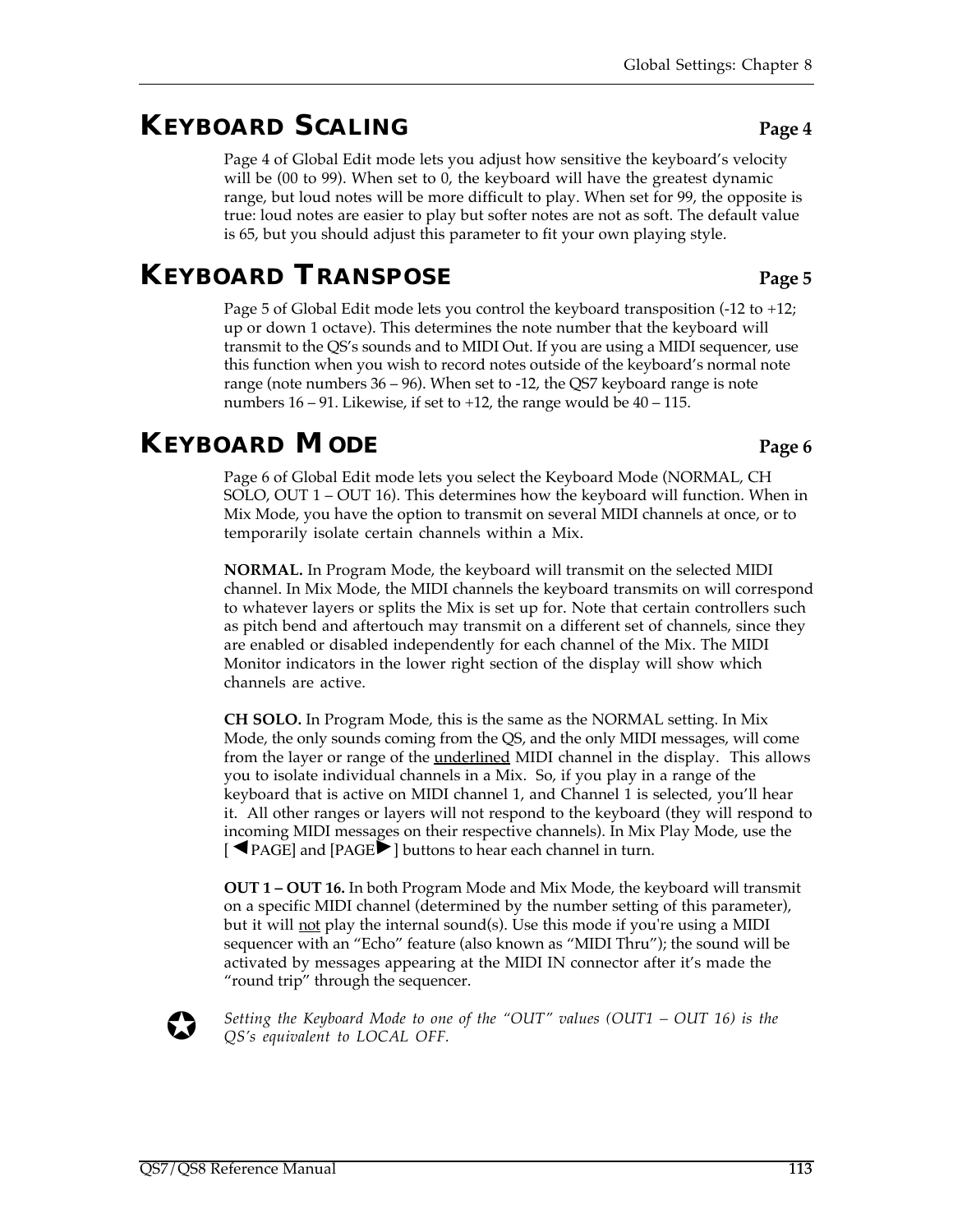# **GENERAL MIDI MODE Page 7**

Page 7 of Global Edit Mode lets you enable and disable General MIDI Mode. If this parameter is turned on, you will immediately be taken out of Global Edit Mode and into Mix Mode, and Mix 00 of Preset Bank 4 will automatically be selected. For more information about General MIDI, refer to the MIDI Supplement in Appendix B.

## **ENABLING GENERAL MIDI MODE VIA MIDI**

The QS will respond to a universal MIDI Sysex message to turn General MIDI mode on or off. Some (but not all) General MIDI sequences will have a Sysex message at the beginning (bar 1) which tells the receiving device to go into its General MIDI mode. If this message is sent, no matter where you happen to be on the QS, General MIDI mode will be enabled, and Mix 00 of Preset Bank 4 will automatically be selected.

# **CONTROLLERS A – D ASSIGNMENT Page 8 – 11**

The QS allows you to assign up to four general purpose MIDI controllers. These controllers are assigned a letter, A–D. These are directly linked to the CONTROLLER [A], [B], [C] and [D] sliders on the QS's front panel. They are also linked to specific MIDI controllers which can be received from another synth or sequencer.

Page 8 through 11 of Global Edit mode lets you choose which MIDI controllers (0 to 120) to assign as Controllers A, B, C and D. For a listing of all MIDI controllers and their designations, see page 127 in the Appendix B: MIDI Supplement.

# **PEDALS 1 AND 2 ASSIGNMENT** Page 12 & 13

Like the MIDI Controllers A–D, the two footpedal controls (Pedal 1 and Pedal 2) can be assigned to a MIDI controller. Although these two pedals are linked to specific MIDI controllers which can be received from another synth or sequencer, Pedal 1 is directly linked to the [PEDAL 1] jack on the QS's rear panel.

Pages 12 and 13 of Global Edit mode lets you assign which MIDI controllers (0 to 120) that Pedal 1 and Pedal 2 will be transmitted as over MIDI Out. Simultaneously, if the same MIDI controller is received it will control any modulations that use either Pedal 1 or Pedal 2. Page 12 lets you select the controller for Pedal 1, while page 13 lets you select the controller for Pedal 2.



*When recording into a MIDI sequencer, be careful not to accidentally assign either Pedal 1 or 2 to a controller which may already be used by another control (like MIDI Volume/controller 7, or Mod Wheel/controller 1).*

### **USING A PEDAL TO CONTROL V OLUME OR MODULATION**

If Pedal 1 is assigned to Controller 7 (Global Edit Mode, Page 4), then they will automatically control the volume of:

- any Sounds in a Program, and;
- in Mix Mode, any Sounds that are controlled by the Keyboard (Mix Edit Mode, Range, Page 2) and have Pedals turned on (Mix Edit Mode, Range, Page 3).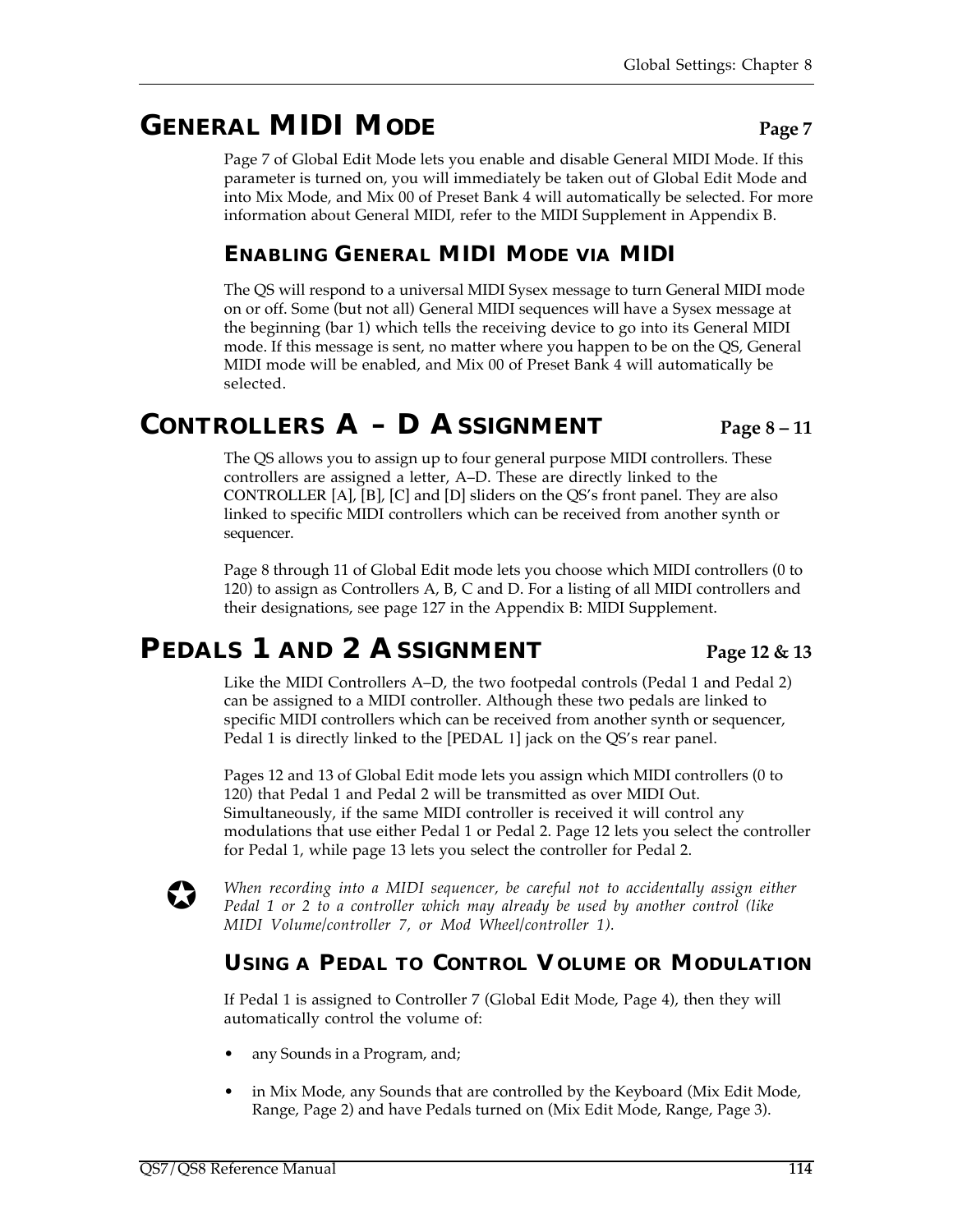Likewise, if either Pedal is assigned to Controller 1, then they will automatically function like the Modulation Wheel for any Sound in Program Play Mode, and in Mix Play Mode, Sounds that are controlled by the Keyboard and have Pedals turned on. This is in addition to the fact that the pedals will be sending out MIDI information. The default settings are: Pedal  $1 = 7$ ; Pedal  $2 = 4$ .

## **MIDI**

Page 14 of Global Edit mode lets you determine the MIDI Mode (Off, On, Channel 1 – 16). When this is set to "Off", the QS will not respond to incoming MIDI Program Change messages, nor will it transmit Program Changes.

When set to "On", the QS will respond to incoming Program Change messages. Likewise, when a Program or Mix is recalled from the front panel, its respective program change message will be sent out. However, the QS will respond differently to incoming Program Change messages depending on whether Program Mode or Mix Mode is selected.

In Program Play Mode, the [  $\blacktriangleleft$  PAGE] and [PAGE  $\blacktriangleright$ ] buttons determine which MIDI channel the QS will receive MIDI Program Change messages on (as well as other messages like notes, controllers, etc.). The Program recalled will be the same number as the Program Change message that is received, from whichever bank (Preset or User) is currently selected. When a Program is recalled from the front panel, the QS will transmit the equivalent Program Change message on this same MIDI channel.

**In Mix Play Mode,** when MIDI Program select is set to "On", Program Changes received on any of the 16 MIDI channels will be received by the same numbered MIDI channels in the current Mix. The Mix itself will not respond to Program Changes on any MIDI channel.

When set to "Channel 1 – 16", the QS will change Mixes in response to Program Change messages received on the same MIDI channel as selected by this parameter, from whichever bank (Preset or User) is currently selected. Program Change messages received on any other channel (other than the one selected by this parameter) will change the individual Programs in the Mix on the same channels the messages are received on.

*Note:* When General MIDI Mode is enabled (see page 115), Channel 10 of the selected Mix will be used exclusively for drums. If a program change is received on Channel 10, a new drum kit will be recalled. These drum kits are used exclusively in General MIDI mode, and adhere to the General MIDI specification.

### **RECEIVING/TRANSMITTING BANK CHANGE MESSAGES**

The QS will respond to MIDI Bank Select messages. Bank Select messages are transmitted via MIDI Controller 0. The value of Controller 0 determines which bank (User, Preset 1–3, GenMIDI, Card 1–11) is to be recalled. *Example:* If a Bank Select (controller 0) message of 0 is received, it will cause the User Bank to be recalled. If a Bank Select message of 1 is received, Preset Bank 1 will be recalled. Additionally, if a Sound Card is inserted, the Card Banks can be selected using Controller 0 values between 5 and 15. Values higher than 15 are "wrapped around" and will recall the same Banks. *Example:* A Controller 0 message with a value of 39 will recall the User Bank.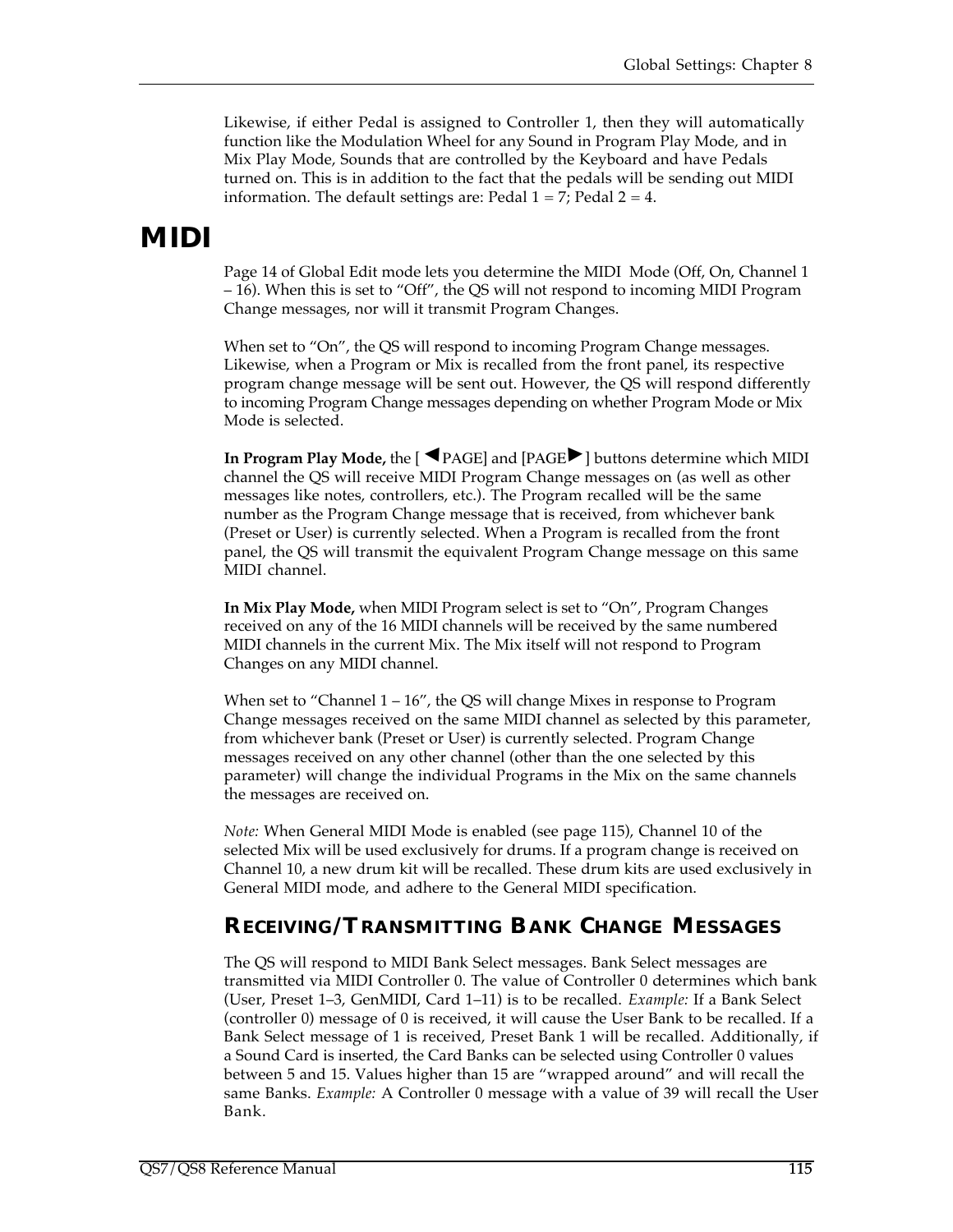*Note:* Bank change messages will be ignored if General MIDI Mode is enabled, so that only Programs within the General MIDI Bank (GenMIDI) can be recalled via MIDI Program changes.

If the MIDI Program Select parameter is "On" and a new Bank is selected using the [ ▲ BANK] and [BANK ▲ ] buttons, a Bank Change message will be transmitted from the MIDI [OUTPUT] connector.

If, additionally, a new Bank is selected in Mix Play Mode and any of its Channel's MIDI Out parameters (Mix Edit Mode, Keyboard/MIDI Function, Page 2) are turned "On", a Bank Select message (followed by the appropriate Program Change) will be transmitted out the MIDI Out connector for each of those MIDI Channels.

## **INPUT/OUTPUT** Page 15

The I/O (Input/Output) Mode determines how the MIDI [INPUT] and [OUTPUT] connectors on the QS's rear panel will function in relation to the [SERIAL PORT] connector. The possible settings of the I/O parameter depend on the setting of the [SERIAL PORT] switch (located on the back panel next to the [SERIAL PORT]).

|      | With [SERIAL PORT] set   The I/O parameter may be switched between |
|------|--------------------------------------------------------------------|
| IO   |                                                                    |
| PC.  | MIDI,PC 38.4kbaud and PC31.25kb                                    |
| MAC. | MIDI and MAC 1MHz                                                  |

If you are using a PC compatible computer, consult the software you are using to determine which PC setting to set the I/O parameter to.

- When this parameter is switched to " $\text{NIDI}$ ", the [SERIAL PORT] will not function, and the MIDI [INPUT] and [OUTPUT] will operate normally (receiving and transmitting MIDI information to and from the QS).
- When this parameter is set to either "MAC 1MHz" (if the [SERIAL PORT] switch is set to MAC) or to "PC 38.4kbaud" or "PC31.25kbaud" (if the [SERIAL PORT] switch is set to PC), the MIDI [INPUT] will not function (any MIDI information received on the MIDI [INPUT] connector will be ignored), and the MIDI [OUTPUT] connector may act as a MIDI "Thru" connector for the connected computer —i.e. MIDI information received from the computer will be transmitted (see below).

For information regarding connecting a computer to the [SERIAL PORT], see page 22.



*When the I/O parameter is NOT set to "*MIDI*", the QS will not transmit any locally generated MIDI information to the MIDI* [OUTPUT] *connector, but will only transmit this information to the connected computer via the* [SERIAL PORT]*. If the computer program has its "MIDI Thru" parameter turned on, this information will be "echoed' back from the computer to the QS. The MIDI information coming from the computer will also be transmitted out the QS's MIDI* [OUTPUT] *connector*.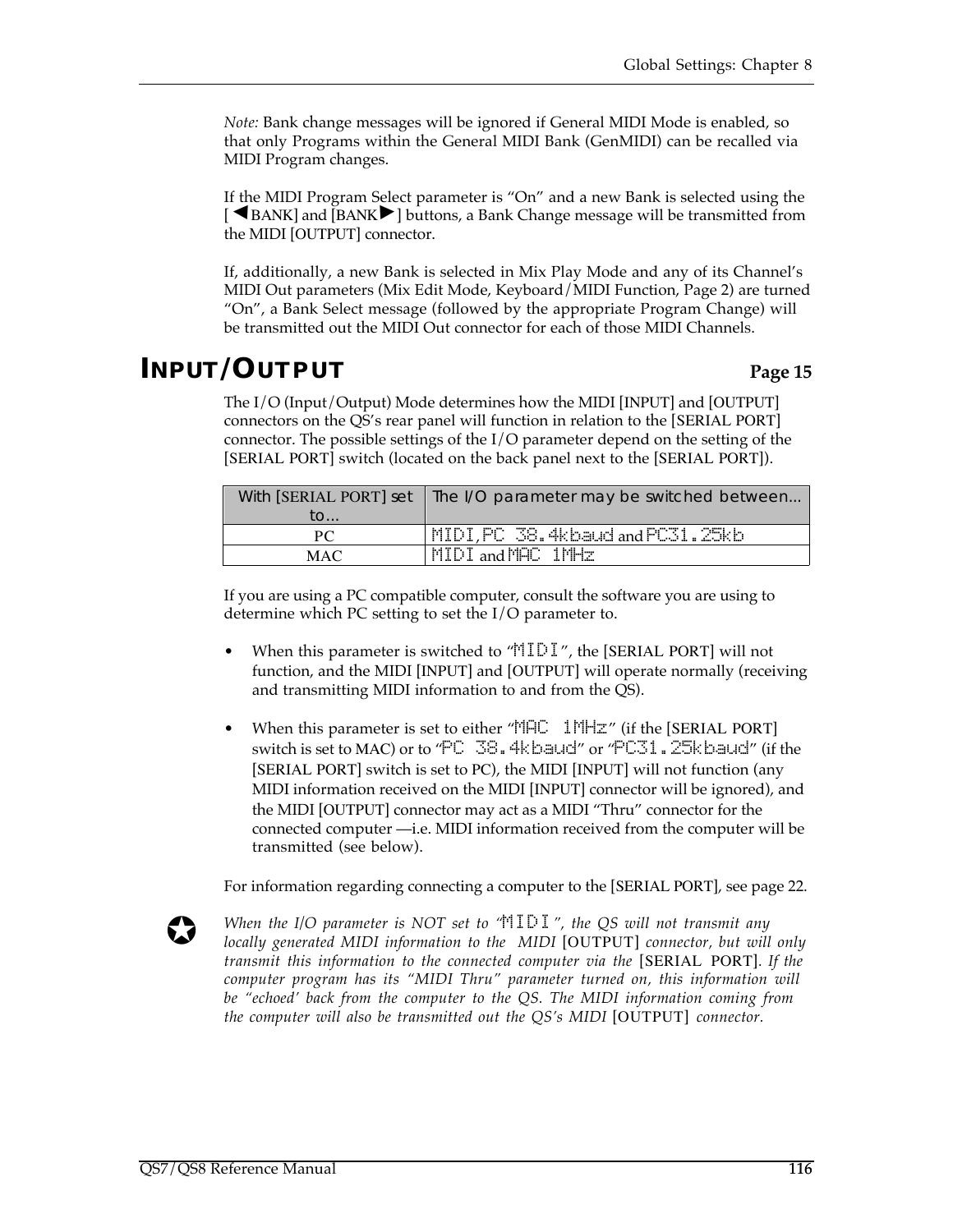# **MIDI OUT** Page 16

The MIDI Out Mode determines whether the MIDI [OUTPUT] connector will transmit MIDI information originating from the QS (when set to " $\Box \Box T$ "), or will "echo" MIDI information that is received at the MIDI [INPUT] connector (when set to "THRU").

If the I/O parameter (see previous page) is set to either "Mac", "PC 38.4kbaud" or "PC31.25kbaud", the MIDI Out parameter can only be set to "OFF" or "THRU". This is because unless the I/O parameter is set to " $MIDI'$ ", the MIDI [OUTPUT] connector may only function as a MIDI "Thru" connector for the connected computer, and can only be switched off.

# **RESET CONTROLLERS PAGE 17**

Found on Global Edit Page 17, the Reset Controllers function (On/Off) determines whether the values for Controllers A–D will be reset to zero when a new Program or Mix is recalled. This parameter works along with the Controller Mode parameter (described below) to choose how the keyboard is being used as a controller. If the A-D Controllers are being used to modulate the volume, etc., of external MIDI sound modules, you will probably want the Reset Controllers parameter turned "OFF" so that the modules' volumes will not be reset to zero every time a new Mix or Program is selected. If you are using the A-D Controllers only for modulating parameters in the QuadraSynth Plus, you will probably want this parameter turned "ON" so that new Programs or Mixes are recalled with their stored settings.

*Example:* If you adjusted Controller A (using the CONTROLLER [A] slider) to, say, a value of 25 and then you recalled a different Program, the value of Controller A would remain at 25 if the Reset Controllers function was turned off. Alternatively, the Controller A value would reset to 0 if this function was turned on.

# **CONTROLLER MODE** PAGE 18

The Controller Mode function (Local, MIDI, or Both) determines whether the Controllers A–D will have an affect on the currently selected Program or Mix, or will only send out controller data via the MIDI Out connector, or do both.

If the Controller Mode function is set to MIDI, moving one of the CONTROLLER sliders will have no affect on the currently selected Program or Mix; however, this will cause controller data to be sent out the MIDI Out connector.

*Example:* If Controller A is defined as MIDI controller #11 (which is the default), and the Controller Mode is set to MIDI, moving the CONTROLLER [A] slider will send out controller 11 data but will have no effect on the currently selected Program or Mix. Although the Program or Mix may use Controller A to modify it in some way, the CONTROLLER [A] slider is temporarily "disconnected" from the Program or Mix until the Controller Mode function is set to Local or Both.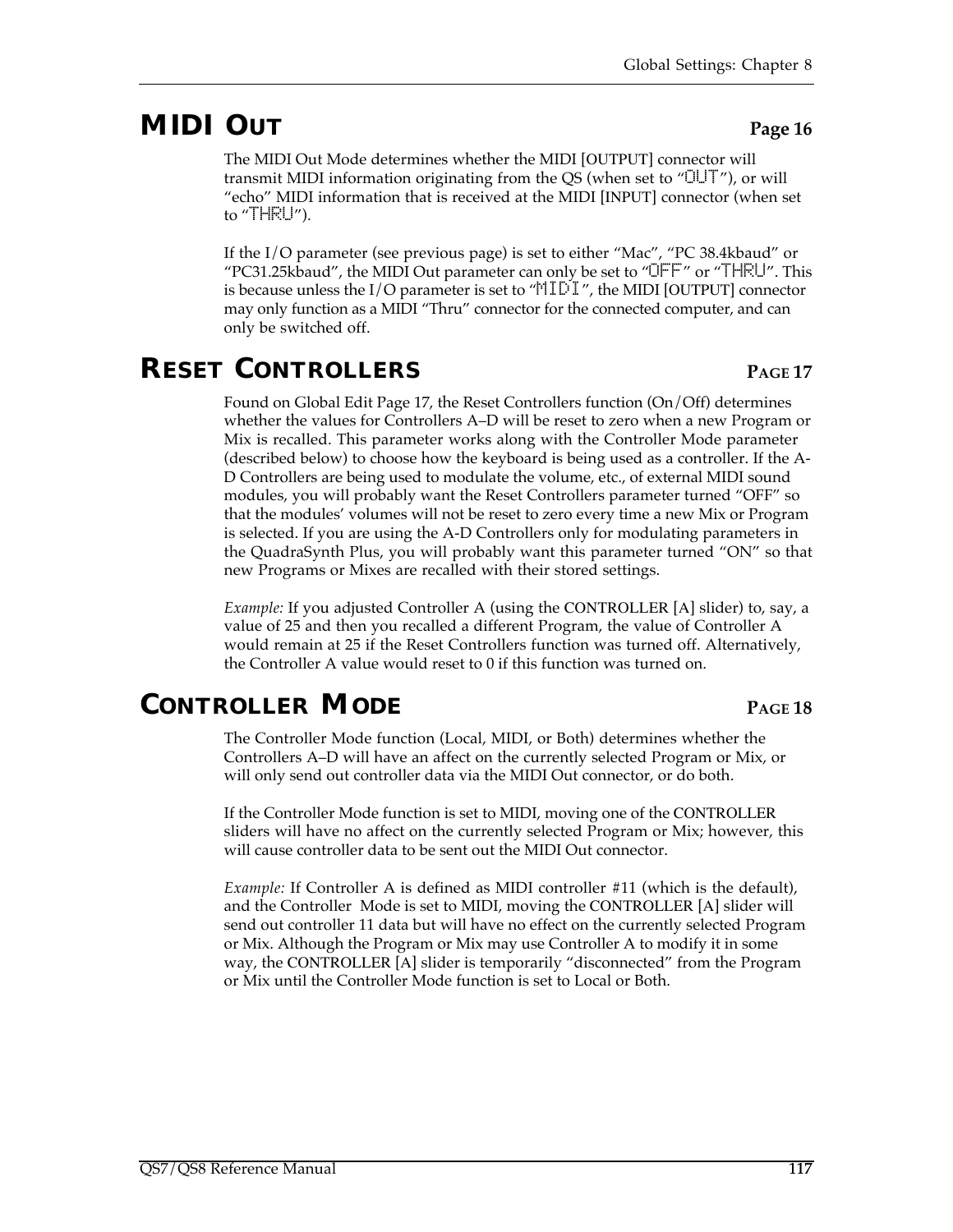# **CLOCK** PAGE 19

The Clock function, found on Page 18 of Global Edit Mode, determines the sample clock rate the QS will use. Normally the QS uses its own internal clock to determine the actual number of samples per second. Remember, the sounds in the QS are based on digital recordings. These recordings are made up of several thousands of tiny digital audio "snapshots", otherwise known as samples. These samples are played so quickly and run so close together, they all appear to the human ear to be one sound.

The rate at which samples are played back is determined by the Clock function. It has four settings: Int. 48kHz, Int. 44.1k, Ext. 48kHz and Ext. 44.1k. The default setting is Int 48kHz.

When set to either  $\text{I}^{\dagger}$  ernal setting, the QS uses its own internal sample clock as a reference for playing back the sampled sounds that make up a Program or Mix. However, if you are recording the QS to ADAT using the QS's [DIGITAL OUT] connector and the ADAT is using a sample rate of 44.1 kHz, you should set the QS's Clock function to Int 44.1k.

If you are recording to an ADAT and also have a BRC Master Remote Controller, the QS must receive a clock signal from the BRC in order to maintain perfect sync with the ADAT system. This requires that you connect a BNC-to-BNC cable between the BRC's 48 kHz Clock Out to the QS's [48 kHz IN]. When you are ready to record onto ADAT from the OS, be sure to set the OS's Clock function to either  $E \times t$ .  $48k$ Hz (if the BRC is set to 48 kHz) ot  $Ext$  44. 1k (if the BRC is set to 44.1kHz). By setting the QS's clock to the identical sample rate of the ADAT/BRC, you guarantee perfect sync between the two units. For more on connecting the BNC-to-BNC cable, see page 26.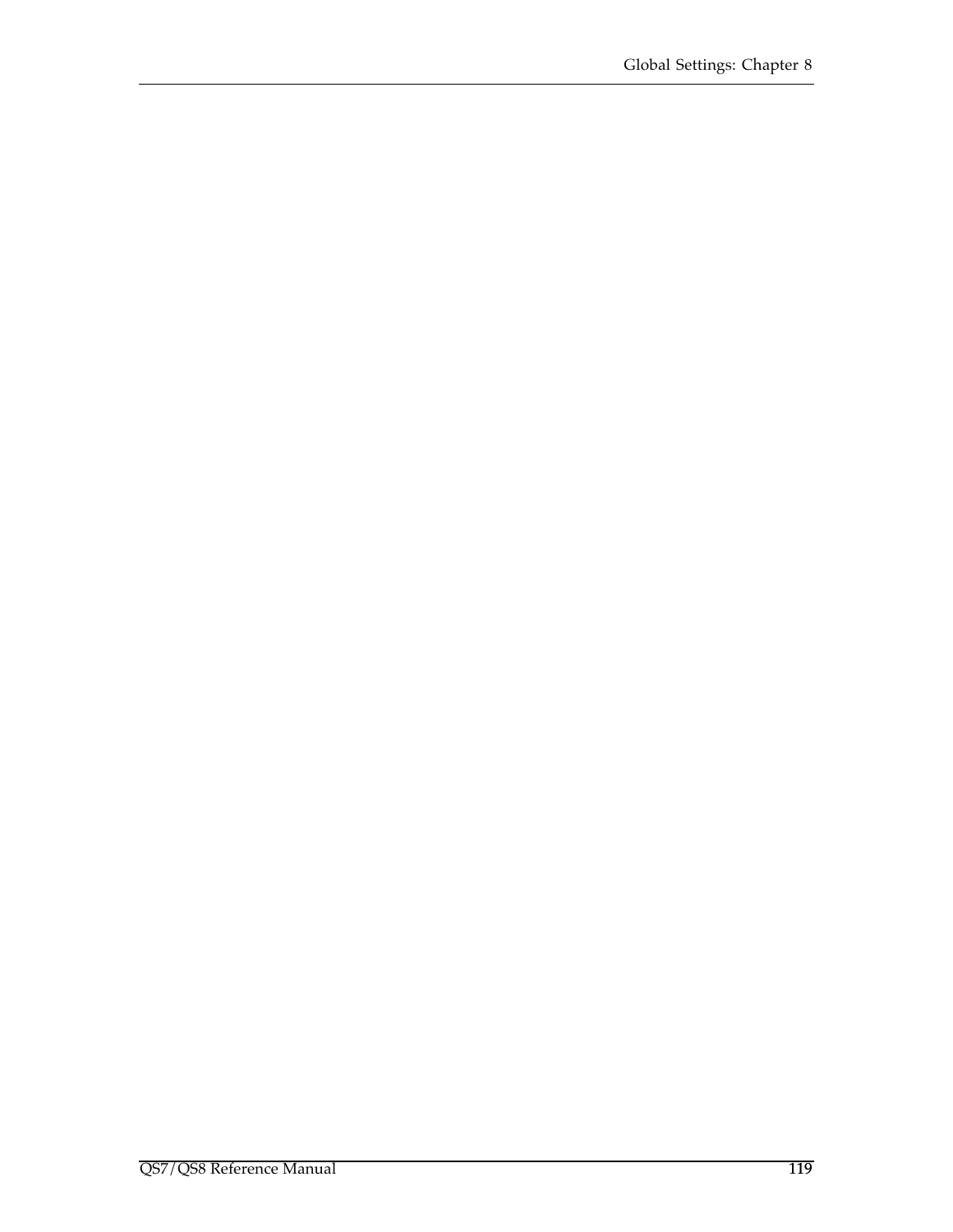### CHAPTER 9

# MIDI TRANSFER AND STORAGE **OPERATIONS**

# USING PCMCIA EXPANSION CARDS

The QS provides two PCMCIA EXPANSION CARD slots, [A] or [B], which are found on the rear panel. These accomodate Alesis QCard RAM cards. The QCard is a type of PCMCIA SRAM or FlashRAM card; it has 256K of memory and will store 4 complete banks. A 512K PCMCIA card can store 8 banks.

When saving data to a card that contains a ROM (READ-ONLY) bank, the ROM data is found in bank 1; this means you cannot save anything into bank 1. Each PCMCIA Expansion Card slot can house a card with up to 8 Mb of RAM, for a total of 16 additional megabytes of sound storage.

# SAVING THE USER BANK TO A PCMCIA CARD

The entire contents of the QS's User memory (100 Mixes and 128 Programs) can be stored to an Alesis QCard PCMCIA RAM card inserted into either PCMCIA EXPANSION CARD slot [A] or [B] on the QS. Depending on the amount of RAM a particular card has, up to 8 complete banks can be stored onto it.

- i. Insert a card into the Sound Card slot on the back of the QS.
- ¡ Press [STORE].
- ¬ Press [ PAGE] twice to select Page 6 of the Store function. This selects the "SAVE TO CARD" option. The display will look like this:



Use the CONTROLLER [D] slider to select a bank location on the card to store to  $(1-11)$ .

If the card contains a ROM bank, it will be bank 1. Therefore, you will only be able to save into bank locations 2–11.

f Press [STORE] to transfer the user bank data from the QS onto the card.

If the display reads "CARD IS WRITE PROTECTED.", switch the write-protect switch on the card to off and repeat the procedure.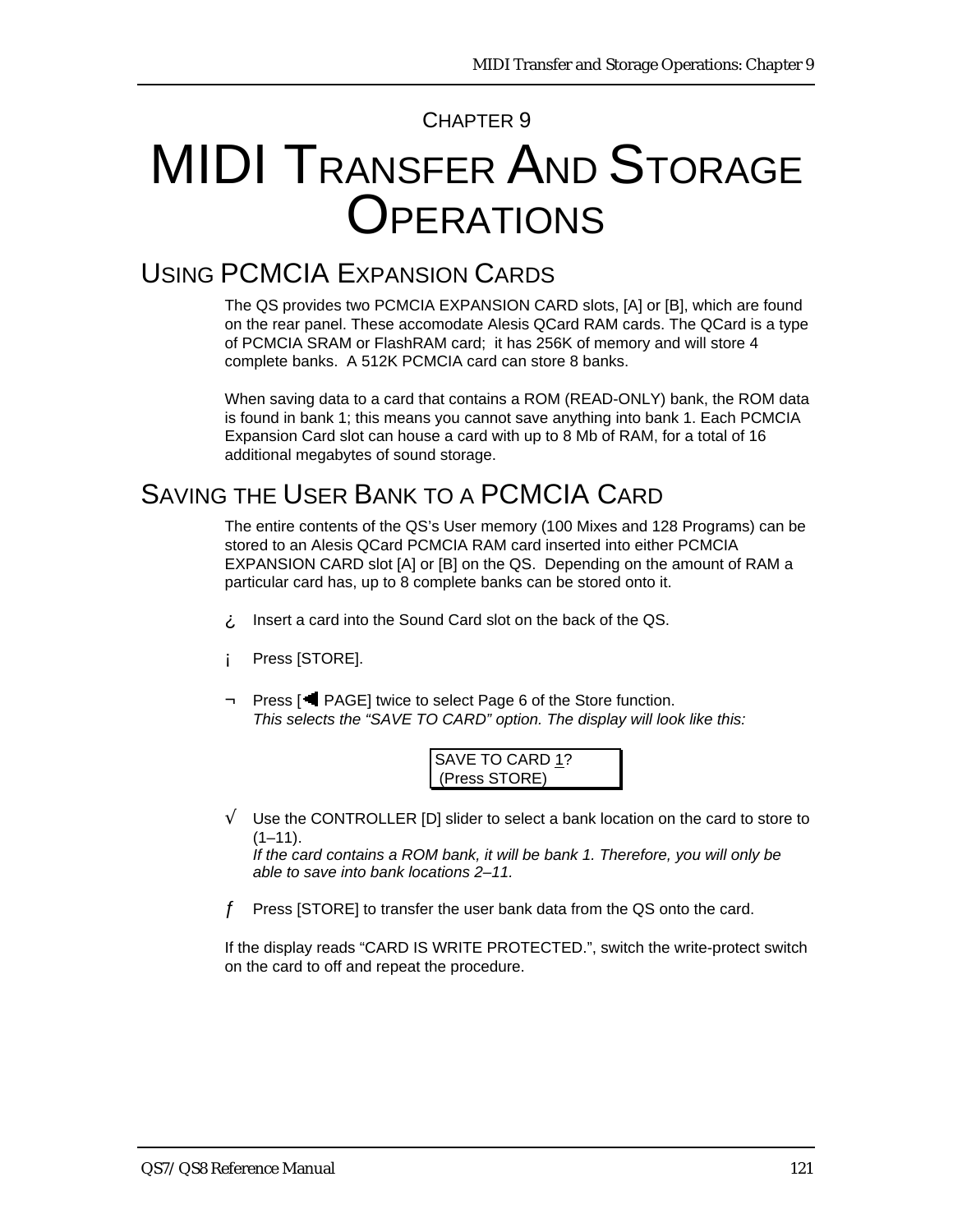# LOADING A BANK FROM AN EXTERNAL CARD

The QS can read data directly from a card by using the  $[$  **BANK**] and  $[BANK]$ buttons. To overwrite the User bank with a Card bank, use this procedure:

- $i$ , Insert the card into the card slot on the back panel.
- ¡ Press [STORE].
- ¬ Press [ PAGE] once to select Page 7 of the Store function. This selects the "LOAD FROM CARD" option. The display will look like this:



- Use the CONTROLLER [D] slider to select the bank on the card you wish to load  $(1-11)$ .
- $f$  Press [STORE] to transfer the data from the card into the QS.

## STORING AN INDIVIDUAL PROGRAM OR MIX

You also have the option of storing a Mix or Program directly to a specific location in a RAM Sound Card Bank (instead of transferring the entire Bank) and vice versa. However, the Sound Card you are storing to must be of the current QS Bank format. A Sound Card is formatted whenever an entire QS Bank is stored onto it. If you are using an older QuadraSynth Sound Card that does not use the current Bank format, you will not be able to store individual Mixes or Programs onto it until you store an entire QS Bank onto it first.

- ¿ Insert a card into the Sound Card slot on the back of the QS.
- ¡ Select the Program or Mix you wish to transfer to the card.
- ¬ Press [STORE].
- $\sqrt{ }$  Use the [s VALUE] and [VALUE t] buttons to select a bank location on the card to store to (1–11). If the card contains a ROM bank, it will be bank 1. Therefore, you will only be able to save into bank locations 2–11.
- f Use the  $[00] [120]$  and  $[0] [9]$  buttons to select a location in the selected card Bank to save to (00–127 if storing a Program; 00–99 if storing a Mix).
- ≈ Press [STORE] to transfer the data from the QS onto the card.

If the card is write-protected, or not inserted, or not of the current Bank format, the display will indicate the situation with an error message. If the card is not of the current Bank format, use the "Save To Card" command first (see previous page) to save the entire User Bank to the card. This however will erase all Programs and Mixes in the selected card Bank. If these are important to you, first load them into the User Bank in the QS, and then save them back onto the card in order to re-format the card using the new format.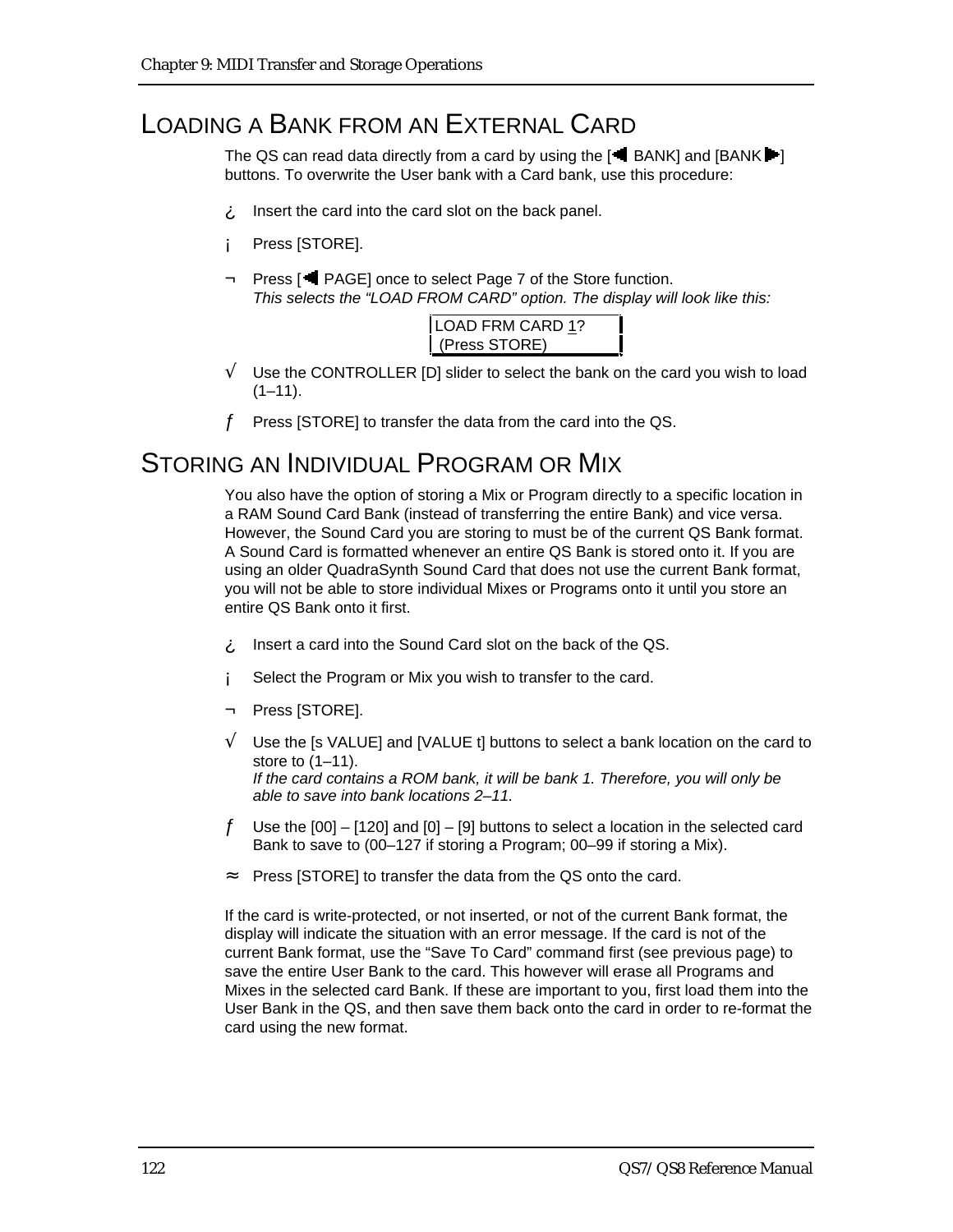# LOADING AN INDIVIDUAL PROGRAM OR MIX

You can load a single Mix or Program from a Sound Card into the User Bank, instead of having to load the entire Bank from the Sound Card. To do this, select the Mix or Program in the Sound Card Bank that you wish to copy, then use the Store Function (as described above) to designate a location you wish to store to in the User Bank.

Note: When storing a Mix from a Sound Card into the User Bank, the individual Programs used by the Mix will not be moved into the User Program Bank. Once you store a Mix from a Sound Card into the User Bank, it will still look for its Programs in the Sound Card Bank, if that is where it was programmed to look for them in the first place (which is almost always the case).

### CARD STORAGE RAMIFICATIONS

Whenever you transfer an internal Bank to a RAM card, the result is that all Mixes in the transferred Bank are changed so that they now access the Programs on the card bank to which the User bank was saved (since they reside there, now), instead of the Programs from the original internal Bank. And, when a Card Bank is transferred to an internal Bank location, the opposite happens – all Programs within a Mix which had previously accessed card bank 1 (the ROM card) now point to the User bank.

However, a problem can arise when you have one or more Mixes in the Bank you are transferring which use Programs already on the Card. Example: Let's say Mix 00 in Preset Bank 1 uses a Program that's located in Card Bank 1. If the Preset Bank 1 is transferred to the Card Bank 1, the result will be that Mix 00 in Card Bank 1 now uses only Programs from Card Bank 1. If later you transfer the entire Bank back into the QS, you will find that Mix 00 no longer uses the Program on the Card as it was originally programmed to.

Here's a few ways to avoid this problem. First, always transfer to a Card Bank that does not include any Programs used by the Mixes in the Bank you are transferring from. In other words, if we transferred the Bank into Card Bank 2, we would not have a problem, since the Mix would still be using the Program in Card Bank 1. When this Bank is transferred back to the QS, the Mix will still use the Program in Card Bank 1.

Another way to avoid this problem is to transfer the Bank to a Card Bank, and then immediately store the individual Mix onto the Card by itself. When a Mix is stored individually to a Card, it is not modified in any way ; i.e. if it used Programs in the internal Banks, it will still use them even though the Mix and its Programs are in two different locations (the Mix is on the Card but the Programs it uses are stored in the internal Banks).

Finally, you could avoid this situation by always making sure your Mixes use only Programs located in the same Bank it is stored in. This could mean individually storing some Programs from a RAM Card into one of the internal Banks. Although this is very limiting, it makes things much simpler in the long run.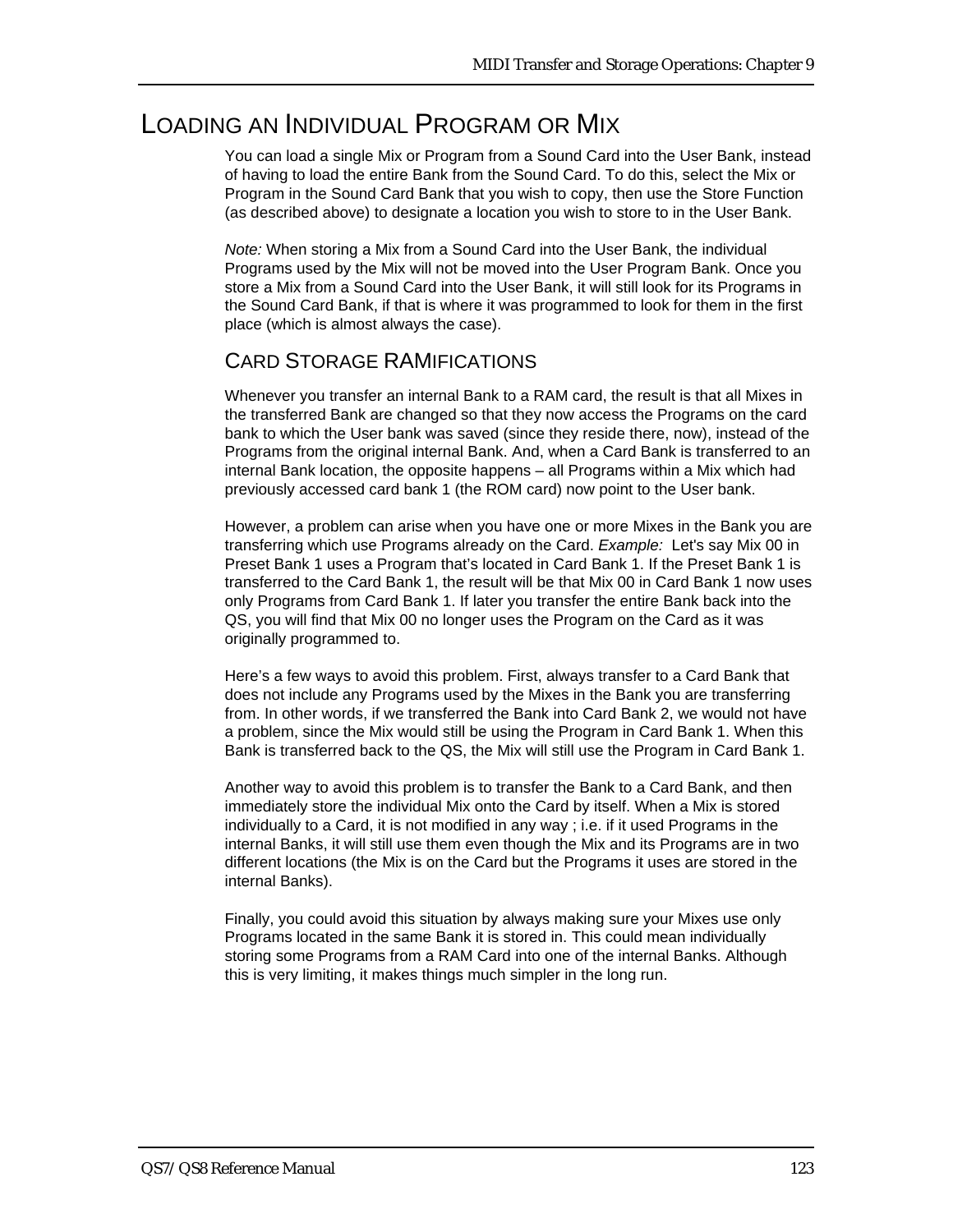# SAVING PROGRAMS VIA MIDI SYS EX

As an alternative to storing data to a card, the QS lets you transmit internal data via MIDI System Exclusive messages. This data can be sent to a storage device, or recorded into a MIDI sequencer, or sent to another QS or S4. You have a choice of sending any single Program in the User bank (00 to 127), or what is in the current Program Edit buffer, or what is in any of the 16 Mix Edit Program buffers, or the entire User bank (100 Mixes, 128 Programs, 128 Effects Patches) plus Global data. In the case of sending data to another QS, you can send any individual Program to the same location or any other location in the receiving QS, including any of its 17 Program Edit buffers.

### **To send the entire User bank via MIDI:**

- ¿ Connect a MIDI cable from the QS's MIDI Out to the MIDI In of a device capable of receiving the data (a MIDI sequencer, another QS, etc.).
- ¡ Press [STORE].
- ¬ Press [PAGE ] four times to select Page 3 of the Store function. The display will look like this:

SEND ALL DATA TO MIDI? (STORE)

Press [STORE] to transmit the data out the MIDI Out connector. While transmitting the data, the display will temporarily read "SENDING OUT MIDI DATA.....".

### **To send a single Program via MIDI:**

- ¿ Follow steps ¿ and ¡ in the instructions above.
- Press [PAGE **I** ] five times to select Page 4 of the Store function. The display will look like this:

| MIDI PRG 000 TO         |  |
|-------------------------|--|
| <b>PRG 000? (STORE)</b> |  |

- ¬ Use the CONTROLLER [D] slider to select a Program to transmit. You may select any Program in the User bank (000 to 127) or the Program Edit buffer (EDIT) or any of the 16 Mix Edit buffers (Em01 to Em16). As this value is changed, the second parameter (destination) will be linked. This is because most often you will want to transmit a Program to the same Program location. The only time to do otherwise is when sending to another QS (see below).
- Press [STORE] to transmit the data out the MIDI Out connector.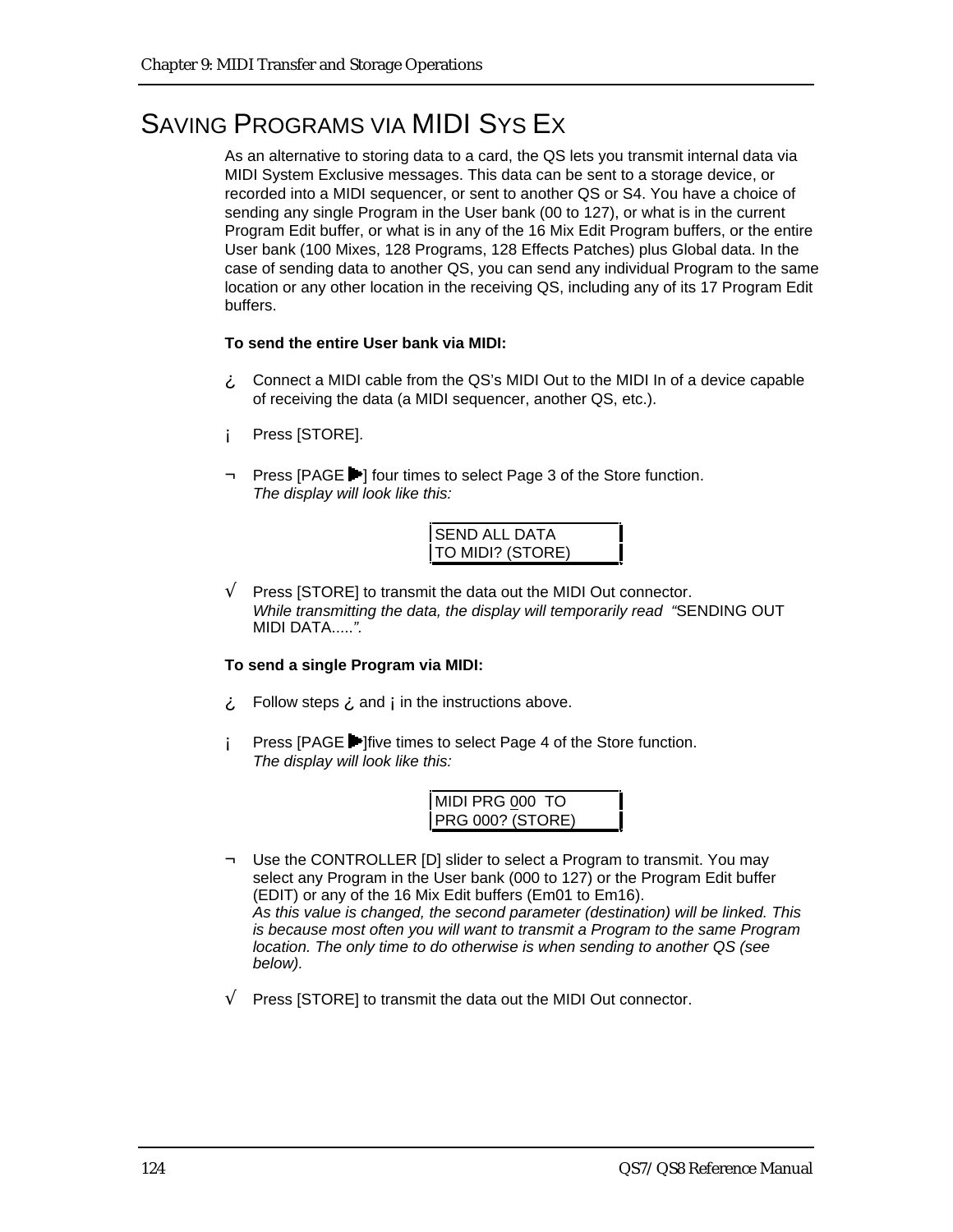### **To send a single Program via MIDI to a different Program number:**

- ¿ Follow steps ¿ through ¬ in the instructions above.
- ¡ Press [PAGE ] to advance the cursor to the lower section of the display.
- ¬ Use the CONTROLLER [D] slider to select a Program number to send the Program to.
- $\sqrt{\phantom{a}}$  Press [STORE] to transmit the data out the MIDI Out connector.

The procedure is similar for sending Mixes. Page 5 of the Store function allows you to send any one of the Mixes. In the case of storing a Mix, you may want to store each of the Programs used in the Mix. The "SEND ALL TO MIDI" command in Store mode is an easy shortcut to this (see above).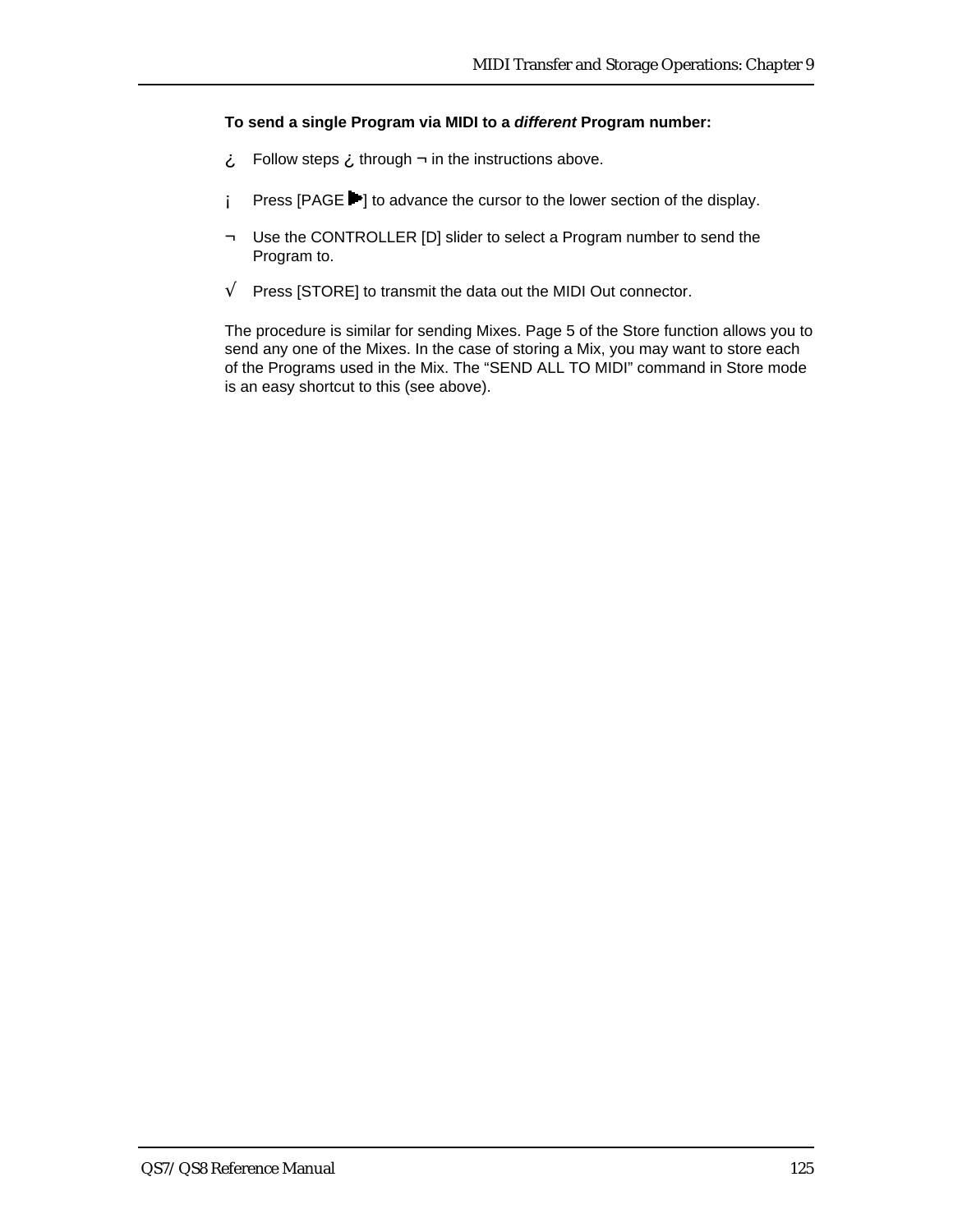# APPENDIX A TROUBLE-SHOOTING

# TROUBLE-SHOOTING INDEX

If you are experience problems while operating the QS, please use the following table to locate possible causes and solutions before contacting Alesis customer service for assistance.

| Symptom                                                               | Cause                                                         | Solution                                                                                               |
|-----------------------------------------------------------------------|---------------------------------------------------------------|--------------------------------------------------------------------------------------------------------|
| The display does not light<br>when the ON/OFF switch is<br>turned on. | No power.                                                     | Check that the power cable<br>is plugged in properly.                                                  |
| No sound.                                                             | Bad connections.                                              | Check your audio cables; if<br>necessary, swap cables.                                                 |
|                                                                       | Volume is turned down.                                        | Raise the [VOLUME] slider.                                                                             |
|                                                                       | Keyboard Mode is set<br>incorrectly.                          | Set the Keyboard Mode to<br>"NORMAL" (Global, p. 6).                                                   |
| No MIDI input in Mix                                                  | Bad connections.                                              | Check MIDI cables.                                                                                     |
| mode (cannot control<br>through MIDI).                                | One or more channels'<br>MIDI IN switch is off.               | Make sure the MIDI IN<br>parameter is turned on for<br>the channel(s) you wish to<br>control via MIDI. |
|                                                                       | Keyboard Mode is set<br>incorrectly.                          | Make sure the Keyboard<br>Mode (Global p. 6) is set to<br>"NORMAL".                                    |
| Notes sustain<br>continuously.                                        | Sustain pedal was<br>plugged in after power<br>was turned on. | Turn off power and turn on<br>again.                                                                   |

## RE-INITIALIZING

If your unit behaves erratically or "freezes", the first step is to power down the unit. and power it back up again. Disconnect any cables connected to the MIDI IN jack, and make sure that a sequencer or keyboard is not sending messages to the QS that would make it behave erratically (such as a long stream of pitch bend messages on 16 channels simultaneously). If these steps do not solve the problem, you must reinitialize the software. Make sure your mod wheel is all the way down before reinitializing, otherwise the "zero" position of the mod wheel will be incorrect. To reinitialize the QS, hold down both buttons [0] and [3] while turning on the power. This will reset all Global parameters to their default settings, and will initialize all edit buffers so that all Mix, Program and Effects parameters are reset to their default settings. However, none of the Programs, Mixes, or Effects are changed when reinitializing the unit.

# CHECKING SOFTWARE VERSION

The current software version may be determined by simultaneously pressing [PROGRAM] and [00]. The QS will momentarily indicate the current software version installed in the display.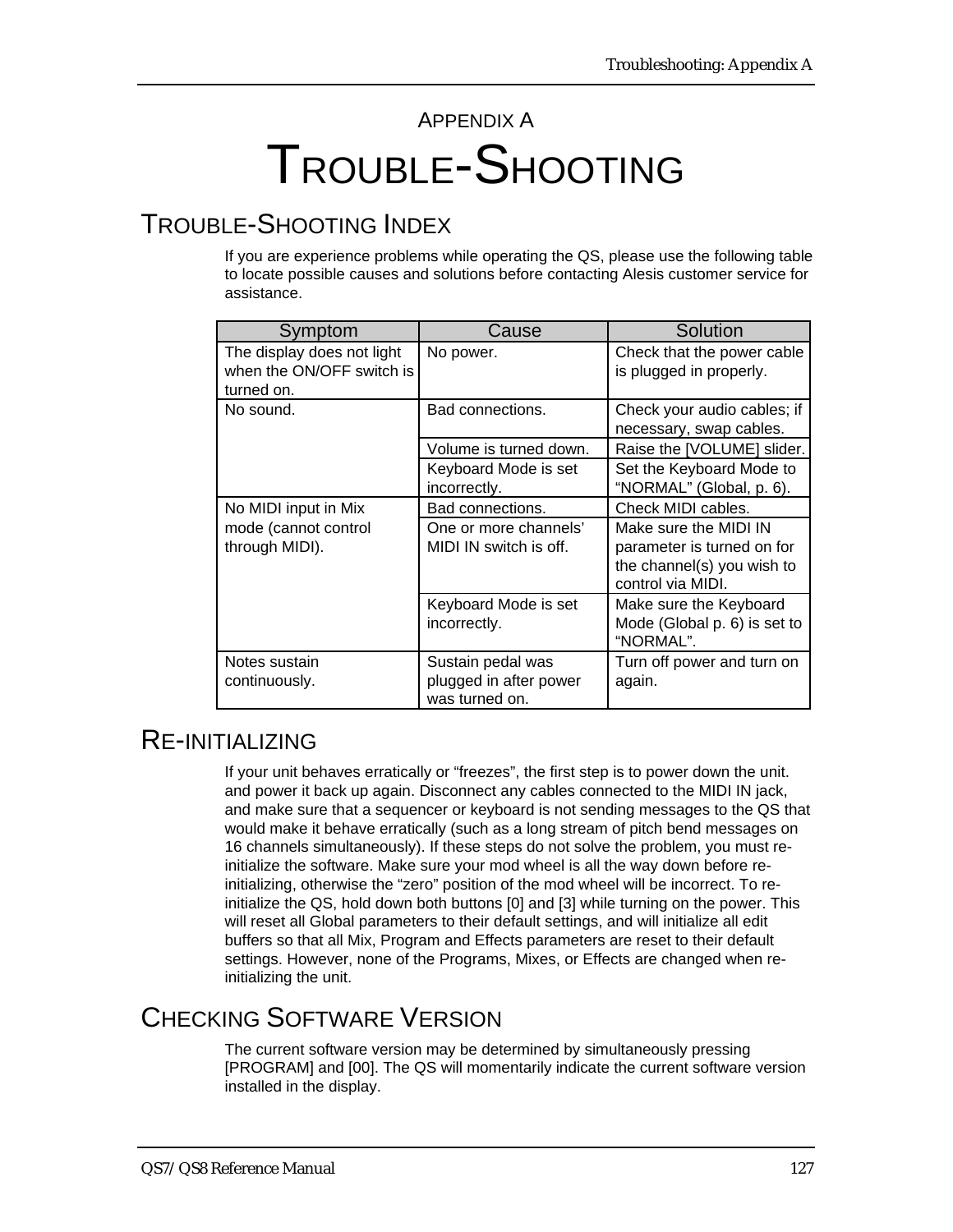# MAINTENANCE/SERVICE

### **CLEANING**

Disconnect the AC cord, then use a damp cloth to clean the keyboard's metal and plastic surfaces. For heavy dirt, use a non-abrasive household cleaner such as Formula 409 or Fantastik. DO NOT SPRAY THE CLEANER DIRECTLY ONTO THE FRONT OF THE UNIT AS IT MAY DESTROY THE LUBRICANTS USED IN THE SWITCHES AND CONTROLS! Spray onto a cloth, then use the cloth to clean the unit.

### **MAINTENANCE**

Here are some tips for preventive maintenance.

- Periodically check the AC cord for signs of fraying or damage.
- Make sure the entire bottom part of the keyboard is supported so that the case is not subjected to unnecessary bending.
- Place a dust cover over the QS when it is not in use.

### REFER ALL SERVICING TO ALESIS

We believe that the QS is one of the most reliable keyboards that can be made using current technology, and should provide years of trouble-free use. However, should problems occur, DO NOT attempt to service the unit yourself. The full AC line voltage, as well as high voltage/high current DC voltages, are present at several points within the chassis. Service on this product should be performed only by qualified technicians. THERE ARE NO USER-SERVICEABLE PARTS INSIDE.

### OBTAINING REPAIR SERVICE

Before contacting Alesis, check over all your connections, and make sure you've read the manual.

### **Customers in the USA:**

If the problem persists, call Alesis USA at 1-310-841-2272 and request the Product Support department. Talk the problem over with one of our technicians; if necessary, you will be given a repair order (RO) number and instructions on how to return the unit. All units must be shipped prepaid and COD shipments will not be accepted.

For prompt service, indicate the RO number on the shipping label. If you do not have the original packing, ship the QS in a sturdy carton, with shock-absorbing materials such as styrofoam pellets (the kind without CFCs, please) or "bubble-pack" surrounding the unit. Shipping damage caused by inadequate packing is not covered by the Alesis warranty.

Tape a note to the top of the unit describing the problem, include your name and a phone number where Alesis can contact you if necessary, as well as instructions on where you want the product returned. Alesis will pay for standard one-way shipping back to you on any repair covered under the terms of this warranty. Next day service is available for a surcharge.

Field repairs are not normally authorized during the warranty period, and repair attempts by unqualified personnel may invalidate the warranty.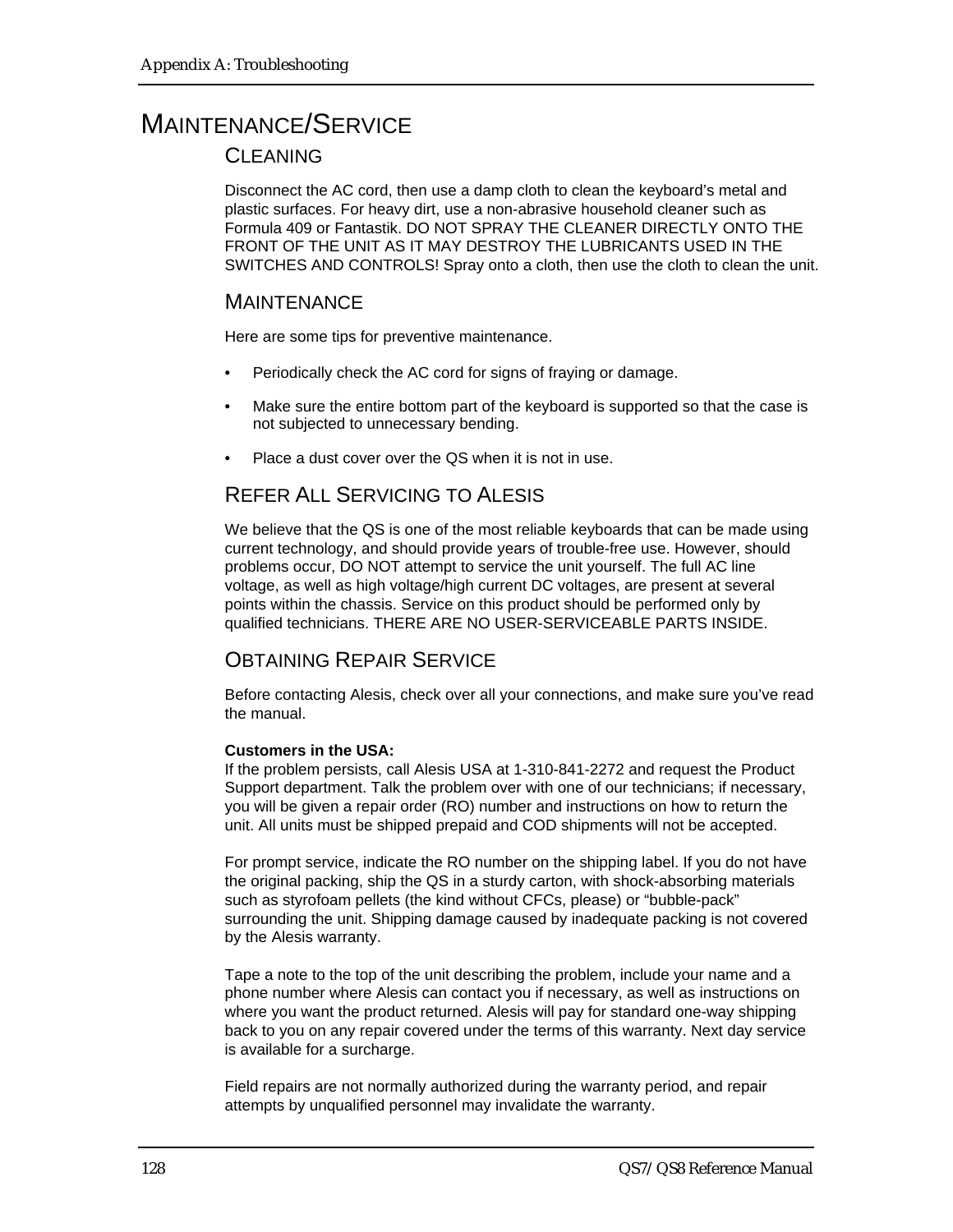Service address for customers in the USA:

Alesis Product Support 3630 Holdrege Avenue Los Angeles, CA 90016

### **Customers outside the USA:**

Contact your local Alesis dealer for warranty assistance. The Alesis Limited Warranty applies only to products sold to users in the USA and Canada. Customers outside of the USA and Canada are not covered by this Limited Warranty and may or may not be covered by an independent distributor warranty in the country of sale. Do not return products to the factory unless you have been given specific instructions to do so.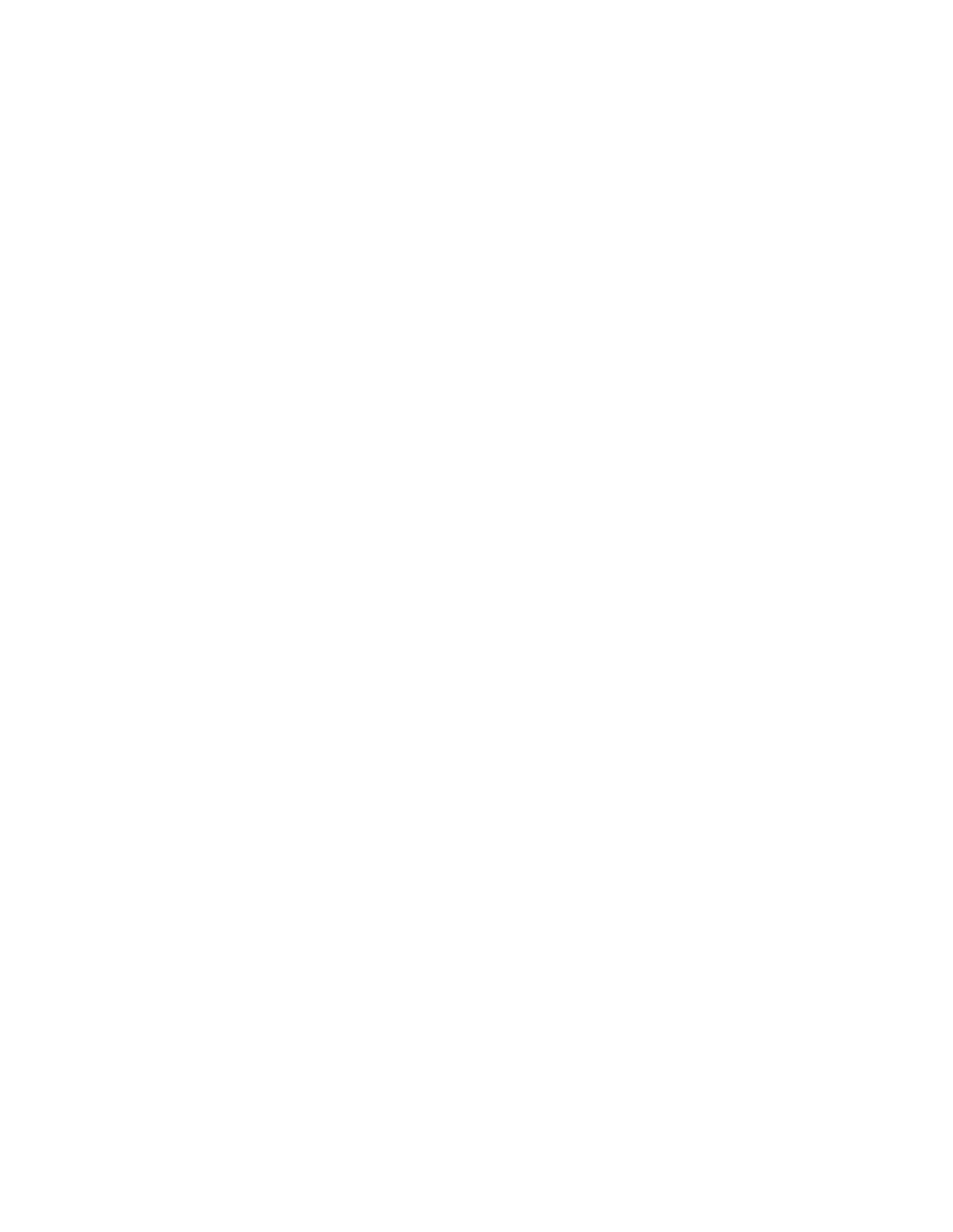# APPENDIX B MIDI SUPPLEMENT

# MIDI BASICS

Most current electronic instruments and signal processors, including the QS, contain an internal computer. Computers and music have been working together for decades, which is not surprising considering music's mathematical basis (consider frequencies, harmonics, vibrato rates, tunings, etc.). In the mid-70s, microcomputers became inexpensive enough to be built into consumer-priced musical instruments. They were used for everything from sound generation to storing parameters in memory for later recall.

In 1983, the MIDI (Musical Instrument Digital Interface) specification was introduced to better exploit the computers inside these new musical instruments, primarily to ensure compatibility of equipment between manufacturers. MIDI expresses musical events (notes played, vibrato, dynamics, tempo, etc.) as a common "language" consisting of standardized digital data. This data can be understood by MIDIcompatible computers and computer-based musical instruments.

Before electronics, music was expressed exclusively as written symbols. By translating musical parameters into digital data, MIDI can express not only the types of musical events written into sheet music, but other parameters as well (such as amount of pitch bend or degree of vibrato).

# MIDI HARDWARE

MIDI-compatible devices usually include both MIDI In and MIDI Out jacks, which terminate in 5-pin DIN-style connectors. The MIDI Out jack transmits MIDI data to another MIDI device. As you play a MIDI controller such as a keyboard, data corresponding to what you play exits the MIDI Out jack. Example: If you play middle C, the MIDI Out transmits a piece of data that says "middle C is down." If you release that key, the MIDI Out transmits another piece of data that says "middle C has been released."

If the keyboard responds to the dynamics of your playing, the note data will include dynamics information too. Moving the modulation wheels and pedals attached to many synthesizers will also generate data associated with the wheel or pedal being used.

The MIDI In jack receives data from another MIDI device. In addition to the type of performance data described above, rhythmically-oriented MIDI devices (e.g., drum machines) can often transmit and/or receive additional MIDI timing messages that keep other rhythmically-oriented units in a system synchronized with each other.

An optional MIDI Thru jack provides a duplicate of the signal at the MIDI In jack. This is handy if you want to route MIDI data appearing at one device to another device as well.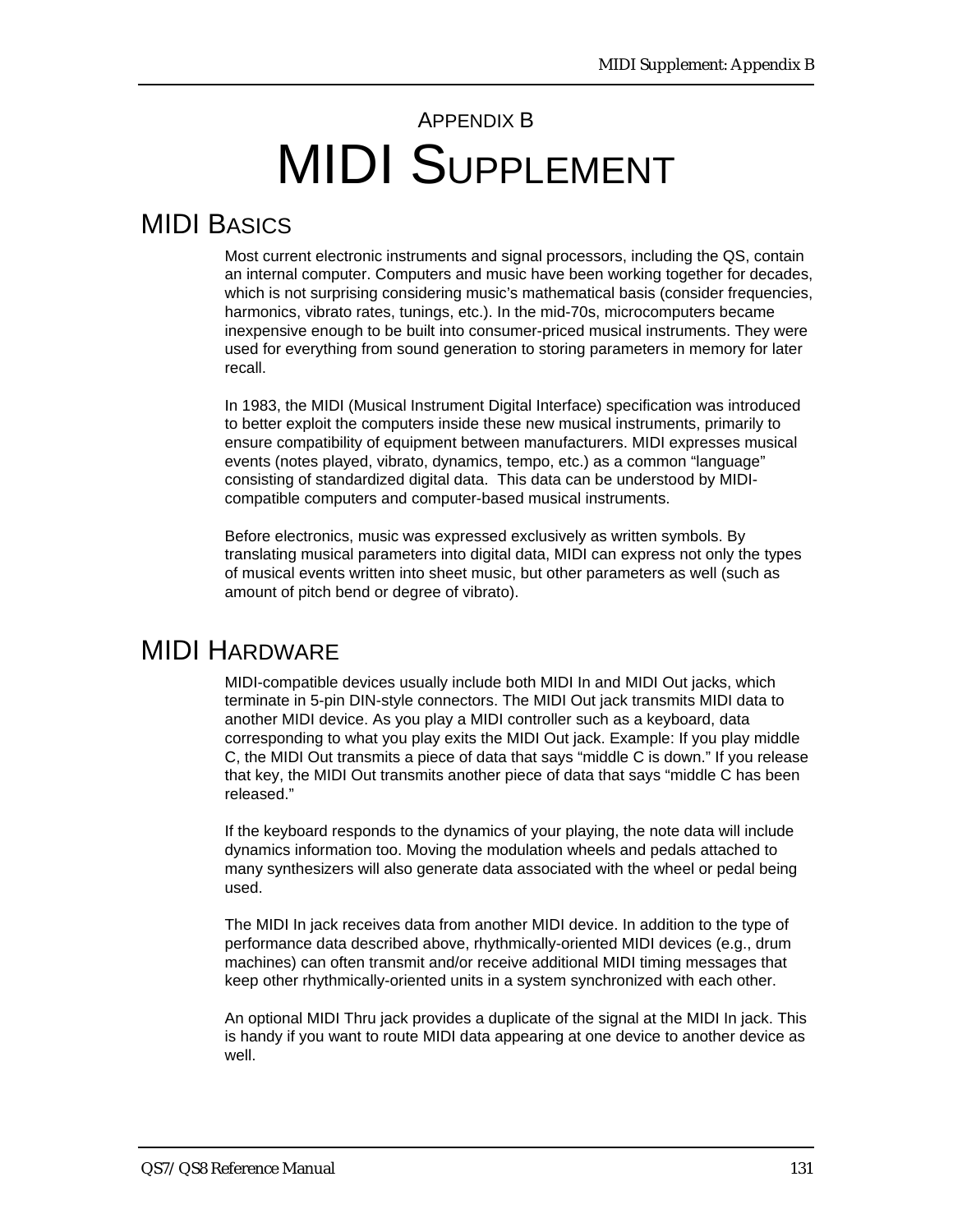# MIDI MESSAGE BASICS

The are two main types of MIDI messages. Channel messages, which are channelspecific, consist of Voice and Mode messages. System messages, which do not have a channel number and are received by all units in a system, include Common, Real Time, and Exclusive messages.

### CHANNEL MESSAGES: MODE MESSAGES

There are two messages that determine the MIDI mode (i.e., how a device will receive MIDI data). The "Omni" message determines how many channels will be recognized. Omni On means that data from all channels will be received; Omni Off limits the number of channels, usually to one.

The "Mono/Poly" message deals with voice assignment within the synthesizer. In Mono mode, only one note at a time plays in response to voice messages; in Poly mode, as many voices can play notes as are available to play notes.

### CHANNEL MESSAGES: VOICE MESSAGES

A synthesizer's voice is the most basic unit of sound generation. Usually, each voice plays one note at a time, so the number of notes you can play at one time will be limited by the available number of voices. MIDI messages that affect voices include:

**Note On.** Corresponds to a key being pressed down; values range from 000 (lowest note) to 127 (highest note). Middle C is 60.

**Note Off.** Corresponds to a key being released; values are the same as note on.

**Velocity.** Corresponds to dynamics; values range from 001 (minimum velocity) to 127 (maximum velocity). A velocity of 000 is equivalent to a note-off message.

**Pressure.** Indicates the pressure applied to a keyboard after pressing a key. Mono pressure (Aftertouch) represents the average amount of pressure applied by all keys. Poly Pressure produces individual pressure messages for each key.

**Program Change.** Sending a Program Change command from a sequencer or other MIDI keyboard can change synth patches automatically. There are 128 Program Change command numbers.

Also note that not all units number programs consistently. Some number them as 000-127, others as 001-128, and still others arrange programs in banks of 8 programs (such as A1-A8, B1-B8, C1-C8, etc.).

**Pitch Bend.** This "bends" a note from its standard pitch.

**Continuous Controller.** Footpedals, breath controllers, and modulation wheels can vary sounds as you play, thus adding expressiveness. MIDI allows for 64 continuous controllers (these act like potentiometers in that you can choose one of many different values) and 58 continuous/switch controllers (these can act like continuous controllers but some are assumed to choose between two possible states, such as on/off).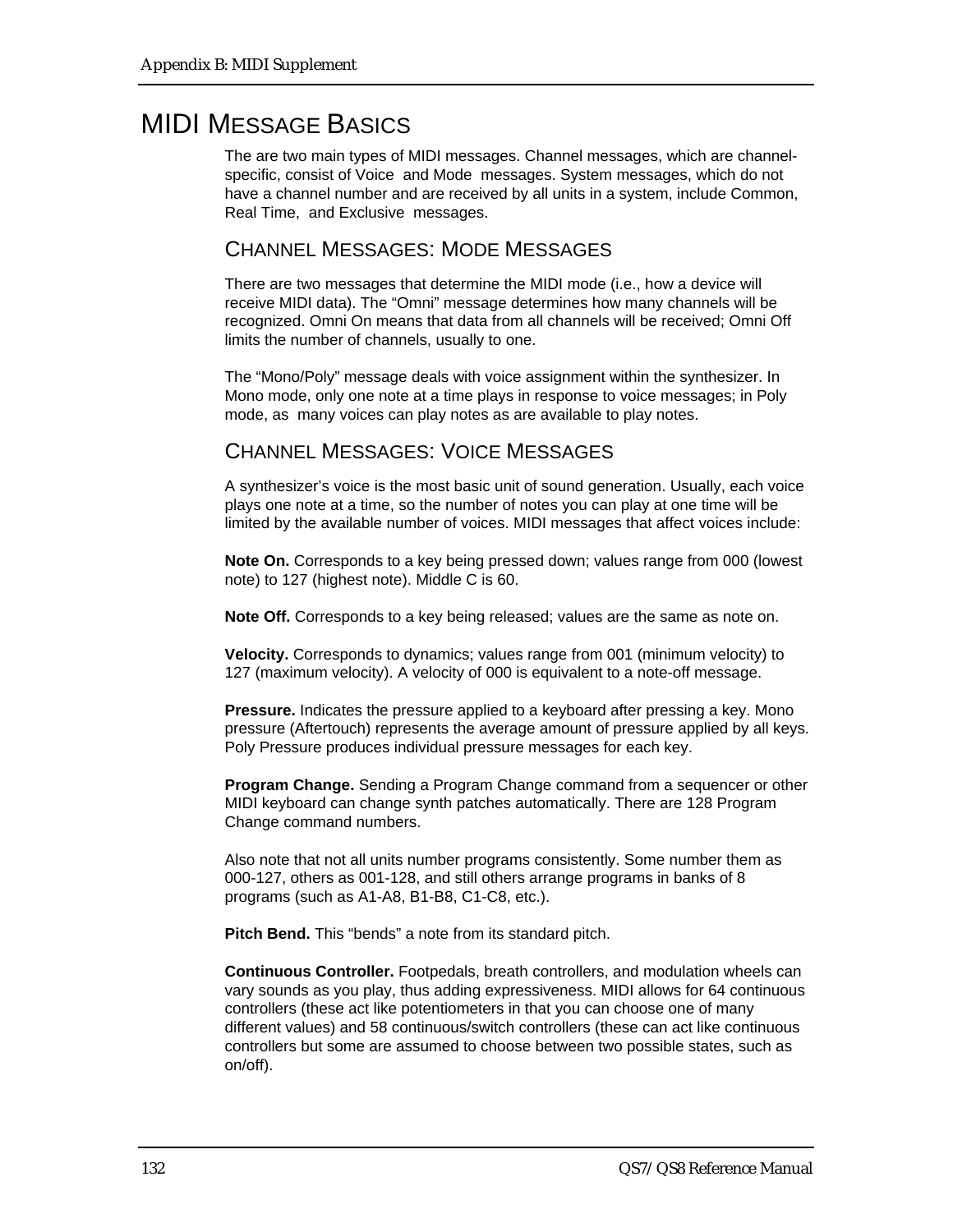Each type of controller is stamped with its own controller identification number. Not all controller numbers have been standardized for specific functions, but the following indicates the current list of assigned controllers. Numbers in parenthesis indicate the controller range.

| <u>#</u> | <b>Function</b>                                  |
|----------|--------------------------------------------------|
| 1        | Modulation Wheel (0-127)                         |
| 2        | Breath Controller (0-127)                        |
| 3        | Early DX7 Aftertouch (0-127)                     |
| 4        | Foot Controller (0-127)                          |
| 5        | Portamento Time (0-127)                          |
| 6        | Data Slider (0-127)                              |
| 7        | Main Volume (0-127)                              |
| 8        | <b>Balance (0-127)</b>                           |
| 10       | Pan (0-127)                                      |
| 11       | Expression (0-127)                               |
| 16       | General Purpose #1 (0-127)                       |
| 17       | General Purpose #2 (0-127)                       |
| 18       | General Purpose #3 (0-127)                       |
| 19       | General Purpose #4 (0-127)                       |
| 32-63    | Least Significant Bits, Controllers 0-31 (0-127) |
| 64       | Sustain Pedal (0 or 127)                         |
| 65       | Portamento On/Off (0 or 127)                     |
| 66       | Sustenuto Pedal (0 or 127)                       |
| 67       | Soft Pedal (0 or 127)                            |
| 69       | Hold 2 (0 or 127)                                |
| 80       | General Purpose #5 (0 or 127)                    |
| 81       | General Purpose #6 (0 or 127)                    |
| 82       | General Purpose #7 (0 or 127)                    |
| 83       | General Purpose #8 (0 or 127)                    |
| 92       | Tremolo Depth (0-127)                            |
| 93       | Chorus Depth (0-127)                             |
| 94       | Celeste Depth (0-127)                            |
| 95       | Phase Depth (0-127)                              |
| 96       | Data Increment (0 or 127)                        |
| 97       | Data Decrement (0 or 127)                        |
| 98       | Non-Registered Parameter MSB (0-127)             |
| 99       | Non-Registered Parameter LSB (0-127)             |
| 100      | Registered Parameter MSB (0-127)                 |
| 101      | Registered Parameter LSB (0-127)                 |
| 121      | Reset All Controllers (0)                        |
| 122      | Local Control On/Off (0 or 127)                  |
| 123      | All Notes Off (0)                                |
| 124      | Omni Off (0)                                     |
| 125      | Omni On (0)                                      |
| 126      | Mono On (0-16; 0=Omni Off)                       |

Poly On (0)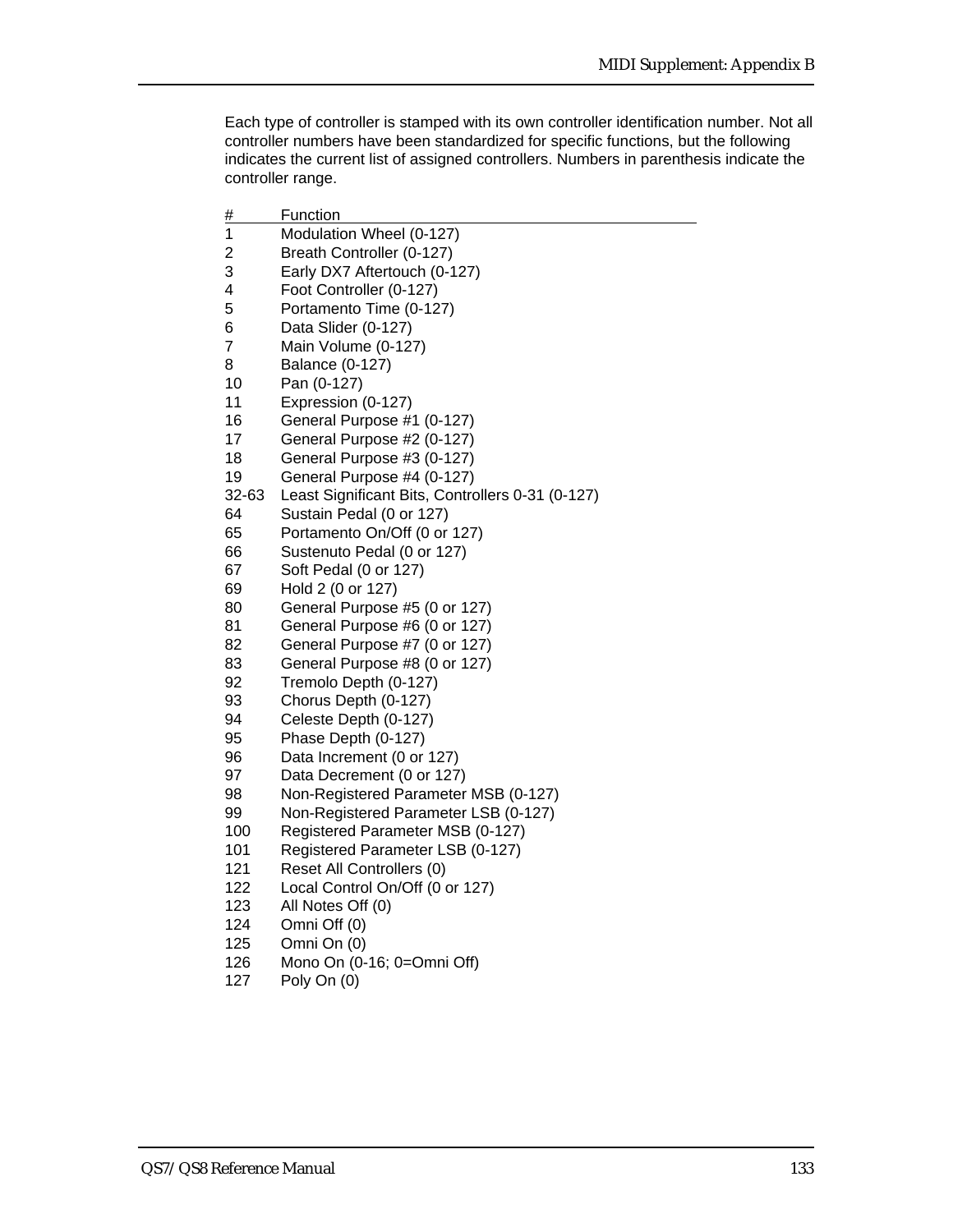### SYSTEM COMMON MESSAGES

Intended for all units in a system, some of these MIDI messages are:

**Song Position Pointer.** This indicates how many "MIDI beats" (normally a 16th note) have elapsed since a piece started (up to 16,384 total beats). It is primarily used to allow different sequencers and drum machines to auto-locate to each other so that if you start one sequencer, the other device will automatically jump to the same place in the song, whereupon both continue on together.

**System Exclusive.** This message (called Sys Ex for short) is considered "exclusive" because different manufacturers send and receive data over MIDI which is intended only for that manufacturer's equipment. Example: Sending a QS message to an Alesis D4 Drum Module won't do anything, but the message will be understood by other QS. This data often contains information about individual instrument programs.

**Timing Clock.** A master tempo source (such as a sequencer) emits 24 timing messages (clocks) per quarter note. Each device synchronized to the sequencer advances by 1/24th of a quarter note when it receives the clock message, thus keeping units in sync after they've both started at the same time. Many devices subdivide this clock signal internally for higher resolution (e.g., 96 pulses per quarter note).

**Start.** Signals all rhythmically-based units when to start playing.

**Stop.** Signals all rhythmically-based units when to stop playing.

**Continue.** Unlike a Start command, which re-starts a sequencer or drum machine from the beginning of a song each time it occurs, sending a continue message after stop will re-start units from where they were stopped.

# GENERAL MIDI

General MIDI is an extension of the MIDI standard designed to meet the demands of the ever-growing multimedia industry, and to make simple the act of playing commercially produced MIDI sequences. The General MIDI standard utilizes all 16 channels available in MIDI. The QS is a perfect General MIDI companion, since its Mix Mode uses 16 channels. Although many channels are commonly used for specific types of instruments (*Example:* Channel 1 is usually piano, channel 2 is usually bass, etc.), channel 10 is always used for drums.

General MIDI also standardizes the placement of sound types in a sound device's memory bank. The QS's GenMIDI Bank is designed specifically for General MIDI, and organizes it sounds according to the General MIDI specification. This means, when a sequencer sends a MIDI program change message that is supposed to call up a particular sound, the correct sound on the QS will be called up, even if the composer of the sequence used a different sound device. The Programs in the GenMIDI Bank use the General MIDI names (in some cases abreviated) with the letters GM added to indicate their are designed specifically for use in General MIDI mode.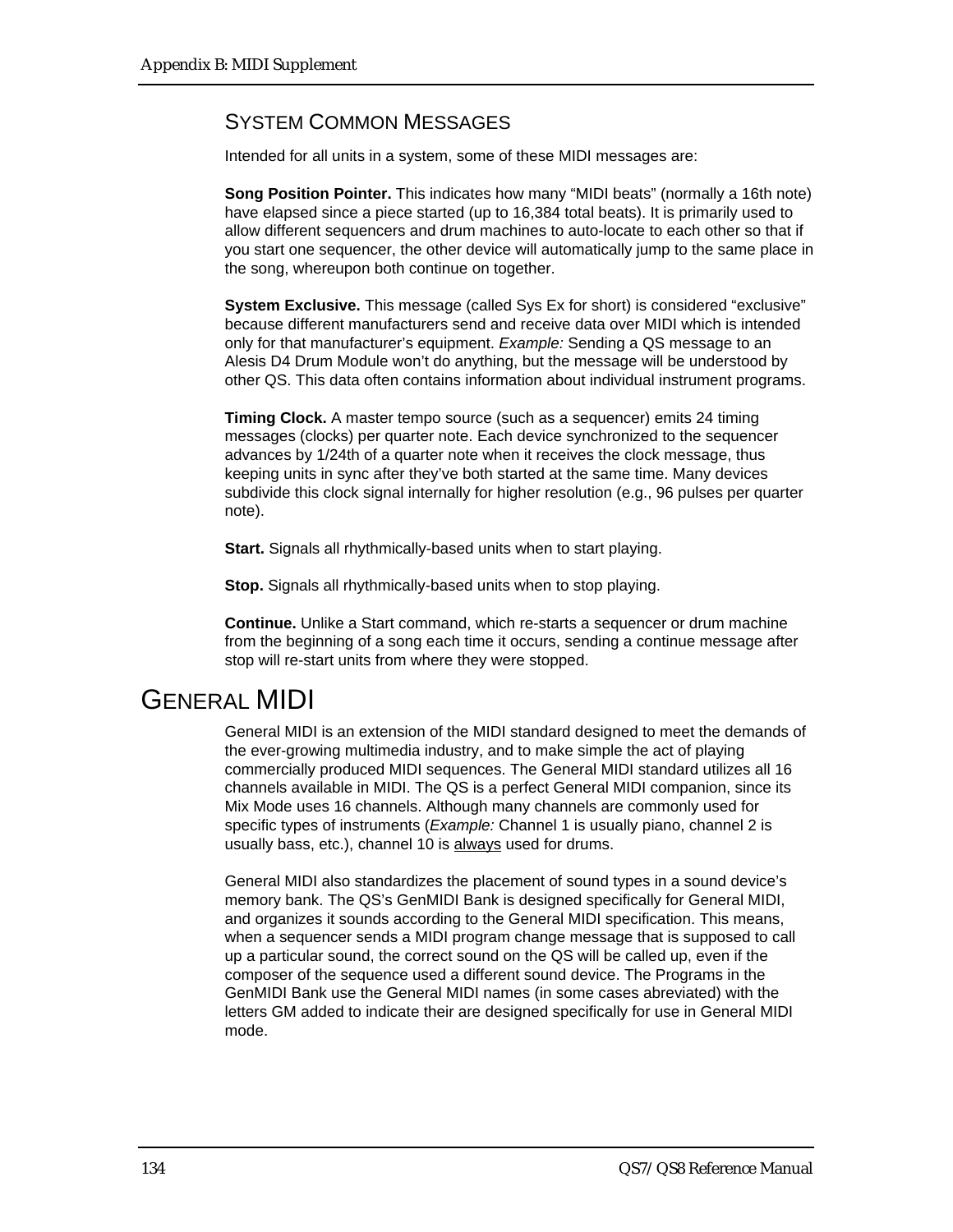There are three MIDI registered parameters which the QS will recognize in Mix Play Mode when General MIDI Mode is enabled. These are:

- **MIDI Registered Parameter 0** (Pitch Bend Sensitivity): This will directly effect the Pitch Wheel Range parameter of all four Sounds of the Program on the received MIDI Channel of the Mix. If the Channel is selected using the [ PAGE] and [PAGE  $\blacktriangleright$ ] buttons, the "\*" symbol will appear between the Mode name and the Bank name in the upper part of the display if this parameter is received. However, if you are viewing the Pitch Wheel Range parameter in the display (Program Edit Mode, Pitch Function, Page 4), the display will not be updated to reflect the new setting. If you go to another Page or Function and then return to it, the display will now reflect the updated setting.
- **MIDI Registered Parameter 1** (Fine Tune): This will directly effect the Detune Amount parameter of all four Sounds of the Program on the received MIDI Channel of the Mix. If this MIDI registered parameter is received, the QS will automatically make sure that all four Sounds of the Program have their Detune Type parameter set to "Normal" (Program Edit Mode, Pitch Function, Page 3). If the Channel is selected using the [  $\blacksquare$  PAGE] and [PAGE  $\blacksquare$ ] buttons, the "\*" symbol will appear between the Mode name and the Bank name in the upper part of the display if this parameter is received. However, if you are viewing the Detune Amount parameter in the display (Program Edit Mode, Pitch Function, Page 2), the display will not be updated to reflect the new setting. If you go to another Page or Function and then return to it, the display will now reflect the updated setting.
- **MIDI Registered Parameter 2** (Coarse Tune):This will directly effect the Tune Semitone parameter of all four Sounds of the Program on the received MIDI Channel of the Mix. If the Channel is selected using the [ PAGE] and [PAGE ] buttons, tthe "\*" symbol will appear between the Mode name and the Bank name in the upper part of the display if this parameter is received. However, if you are viewing the Tune Semitone parameter in the display (Program Edit Mode, Pitch Function, Page 1), the display will not be updated to reflect the new setting. If you go to another Page or Function and then return to it, the display will now reflect the new setting.

(Portions of this appendix are abridged versions of material from Power Sequencing with Master Tracks Pro/Pro 4 and The Complete Guide to the Alesis HR-16 and MMT-8, copyright 1990 and 1989 respectively by AMSCO Publications, and is adapted with permission.)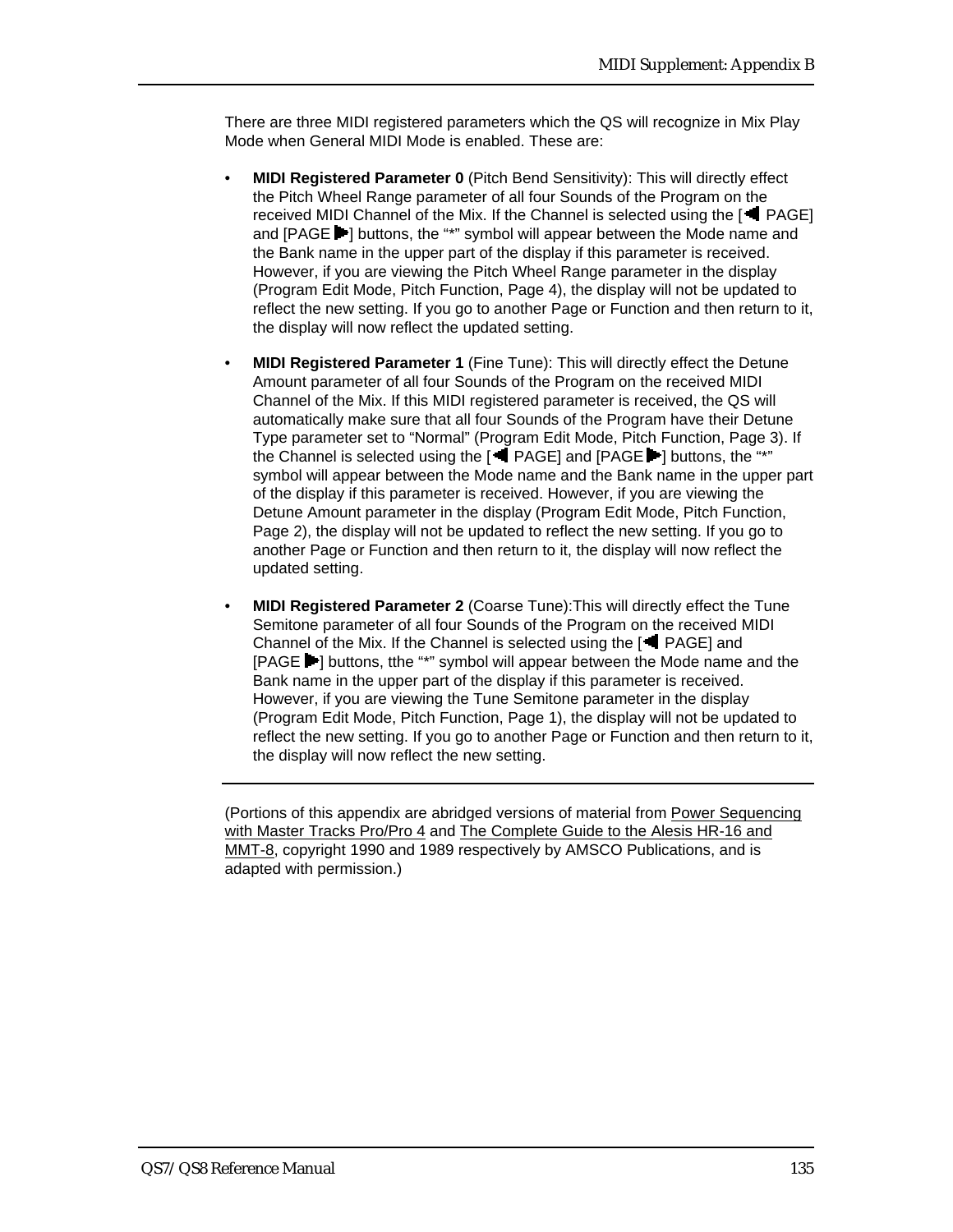# MIDI IMPLEMENTATION CHART

|                         | Function            | Transmitted                              | Recognized               | Remarks   |
|-------------------------|---------------------|------------------------------------------|--------------------------|-----------|
| <b>Basic</b>            | Default             | $1 - 16$                                 | $1 - 16$                 |           |
| Channel                 | Changed             | $1 - 16$ each                            | $1 - 16$ each            | Memorized |
|                         | Default             | Mode 3                                   | Mode 3                   |           |
| Mode                    | Messages            | X.<br>* * * * * * * *                    | X                        |           |
|                         | Altered             |                                          |                          |           |
| <b>Note</b>             |                     | $0 - 127$<br>*********                   | $0 - 127$                |           |
| Number                  | <b>True Voice</b>   |                                          | $0 - 127$                |           |
| Velocity                | Note On             | $\circ$                                  | $\circ$                  |           |
|                         | Note Off            | $\circ$                                  | $\circ$                  |           |
| After                   | Key's               | $\overline{\mathsf{x}}$                  | $\overline{O}$           |           |
| Touch                   | Ch's                | O                                        | $\circ$                  |           |
| Pitch Bender            |                     | $\overline{O}$                           | $\circ$                  |           |
| Control                 | $0 - 120$           | $\circ$                                  | $\circ$                  |           |
| Change                  |                     |                                          |                          |           |
| Prog                    |                     | $Q^1$ 0 $-$ 127<br>* * * * * * * *       | $\overline{O^1}$ 0 — 127 |           |
| Change                  | True #              |                                          | $0 - 127$                |           |
| <b>System Exclusive</b> |                     | $\circ$                                  | $\circ$                  |           |
| System                  | Song Pos            | $\mathsf X$                              | $\pmb{\times}$           |           |
| Common                  | Song Sel            | X                                        | $\sf X$                  |           |
|                         | Tune                | X                                        | X                        |           |
| System                  | <b>Clock</b>        | $\overline{\mathsf{x}}$                  | $\overline{X}$           |           |
| Realtime                | Commands            | Χ                                        | $\mathsf X$              |           |
| Aux                     | Local On/Off        | X                                        | $\overline{O^2}$         |           |
| Messages                | All Notes Off       | X                                        | $\mathsf O$              |           |
|                         | <b>Active Sense</b> | X                                        | $\mathsf{X}$             |           |
|                         | Reset               | X                                        | O <sup>2</sup>           |           |
|                         | GM On               | Χ                                        | $\circ$                  |           |
| <b>Notes</b>            |                     |                                          |                          |           |
|                         |                     | $1$ O, X is selectable                   |                          |           |
|                         |                     | <sup>2</sup> Recognized as ALL NOTES OFF |                          |           |
|                         |                     |                                          |                          |           |
|                         |                     |                                          |                          |           |
|                         |                     |                                          |                          |           |
|                         |                     |                                          |                          |           |

Mode 1: OMNI ON, MONO

Mode 1: OMNI ON, POLY Mode 3: OMNI OFF, POLY O : Yes<br>
Mode 1: OMNI ON, MONO Mode 4: OMNI OFF, MONO X: No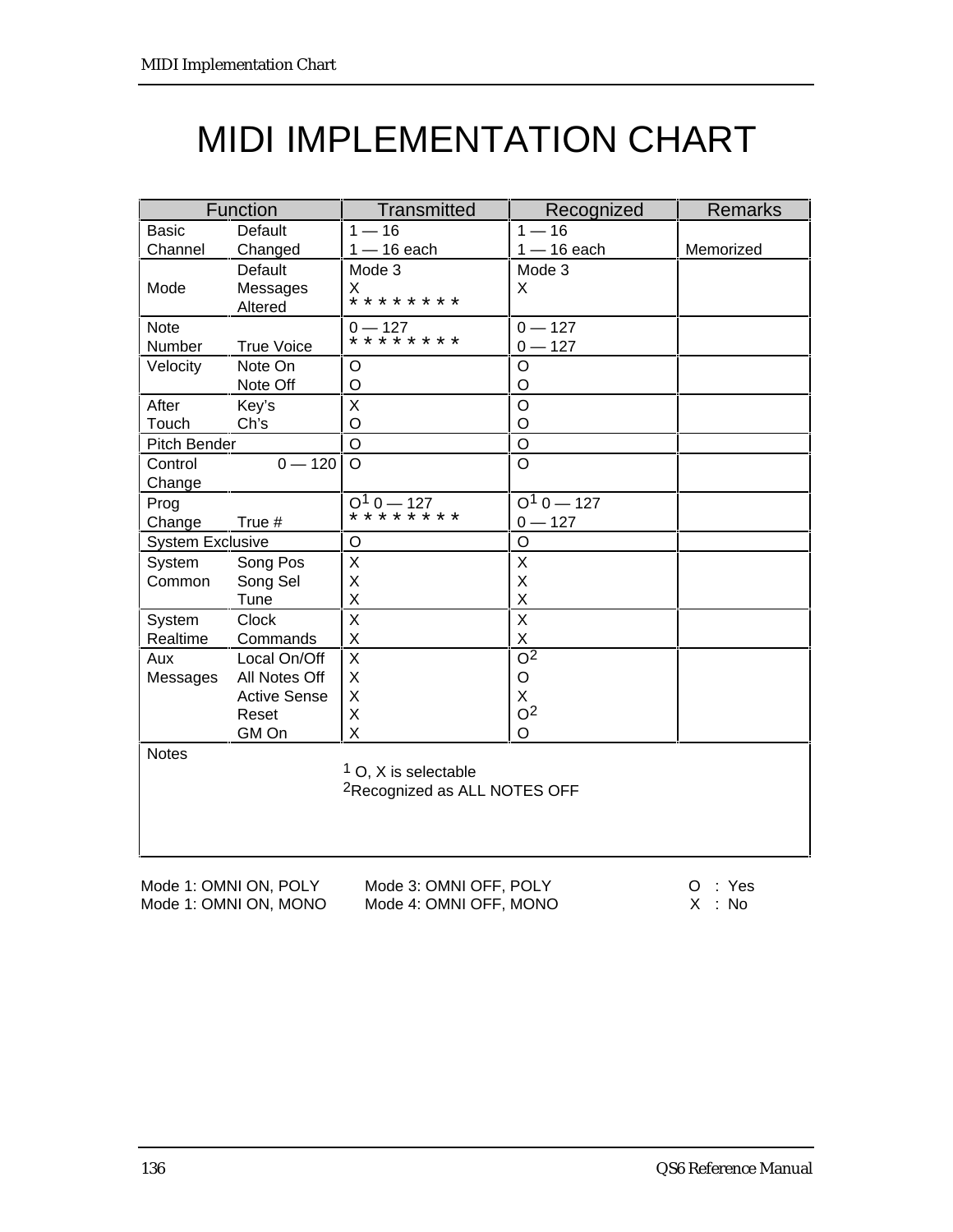# APPENDIX C: PARAMETERS INDEX

# PROGRAM EDIT PARAMETERS

| Parameter                       | <b>Function</b>   | <b>Display</b><br>Page | Page in<br>Manual |
|---------------------------------|-------------------|------------------------|-------------------|
| Aftertouch Depth: Amp           | Amp/Range         | 2                      | 58                |
| Aftertouch Depth: ALFO          | Amp LFO           | 7                      | 76                |
| Aftertouch Depth: Filter        | Filter            | 5                      | 57                |
| Aftertouch Depth: FLFO          | <b>Filter LFO</b> | $\overline{7}$         | 75                |
| Aftertouch Depth: Pitch         | Pitch             | 5                      | 54                |
| Aftertouch Depth: PLFO          | Pitch LFO         | $\overline{7}$         | 74                |
| Amp ENV Level                   | Amp ENV           | 10                     | 68                |
| Amp ENV Trigger                 | Amp ENV           | $\overline{7}$         | 67                |
| Amp LFO Delay                   | Amp LFO           | 3                      | 75                |
| Amp LFO Depth                   | Amp/Range         | 3                      | 59                |
| Amp LFO Level                   | Amp LFO           | 5                      | 76                |
| Amp LFO Mod. Wheel Depth        | Amp LFO           | $\overline{6}$         | 76                |
| Amp LFO Speed                   | Amp LFO           | $\overline{2}$         | 75                |
| Amp LFO Trigger                 | Amp LFO           | 4                      | 75                |
| Amp LFO Waveform                | Amp LFO           | 1                      | 75                |
| Attack: Amp                     | Amp ENV           | 1                      | 66                |
| Attack: Filter                  | <b>Filter ENV</b> | 1                      | 64                |
| Attack: Pitch                   | Pitch ENV         | $\overline{2}$         | 61                |
| Decay: Amp                      | Amp ENV           | $\overline{2}$         | 66                |
| Decay: Filter                   | <b>Filter ENV</b> | $\overline{2}$         | 64                |
| Decay: Pitch                    | Pitch ENV         | $\overline{2}$         | 61                |
| <b>Effect Bus</b>               | Level             | 5                      | 53                |
| <b>Effect Level</b>             | Level             | 4                      | 53                |
| Filter ENV Depth                | Filter            | $\overline{7}$         | 57                |
| Filter ENV Level                | <b>Filter ENV</b> | 10                     | 66                |
| Filter ENV Trigger              | <b>Filter ENV</b> | 7                      | 65                |
| Filter ENV Velocity Depth       | Filter ENV        | 11                     | 66                |
| <b>Filter Frequency</b>         | Filter            | 1                      | 56                |
| <b>Filter Keyboard Tracking</b> | Filter            | $\overline{2}$         | 56                |
| Filter LFO Delay                | <b>Filter LFO</b> | 3                      | 74                |
| Filter LFO Depth                | Filter            | 6                      | 57                |
| Filter LFO Level                | <b>Filter LFO</b> | 5                      | 74                |
| Filter LFO Mod. Wheel Level     | <b>Filter LFO</b> | 6                      | 75                |
| Filter LFO Speed                | <b>Filter LFO</b> | $\overline{2}$         | 74                |
| Filter LFO Trigger              | <b>Filter LFO</b> | 4                      | 74                |
| Filter LFO Waveform             | <b>Filter LFO</b> | $\overline{1}$         | 74                |
| Keyboard Mode                   | Pitch             | 10                     | 55                |
| Mod. Wheel Depth: Amp LFO       | Amp LFO           | 6                      | 76                |
| Mod. Wheel Depth: Filter        | Filter            | 4                      | 57                |
| Mod. Wheel Depth: Filter LFO    | <b>Filter LFO</b> | 6                      | 75                |
| <b>Modulation Destination</b>   | Mod $1-6$         | $\overline{2}$         | 71                |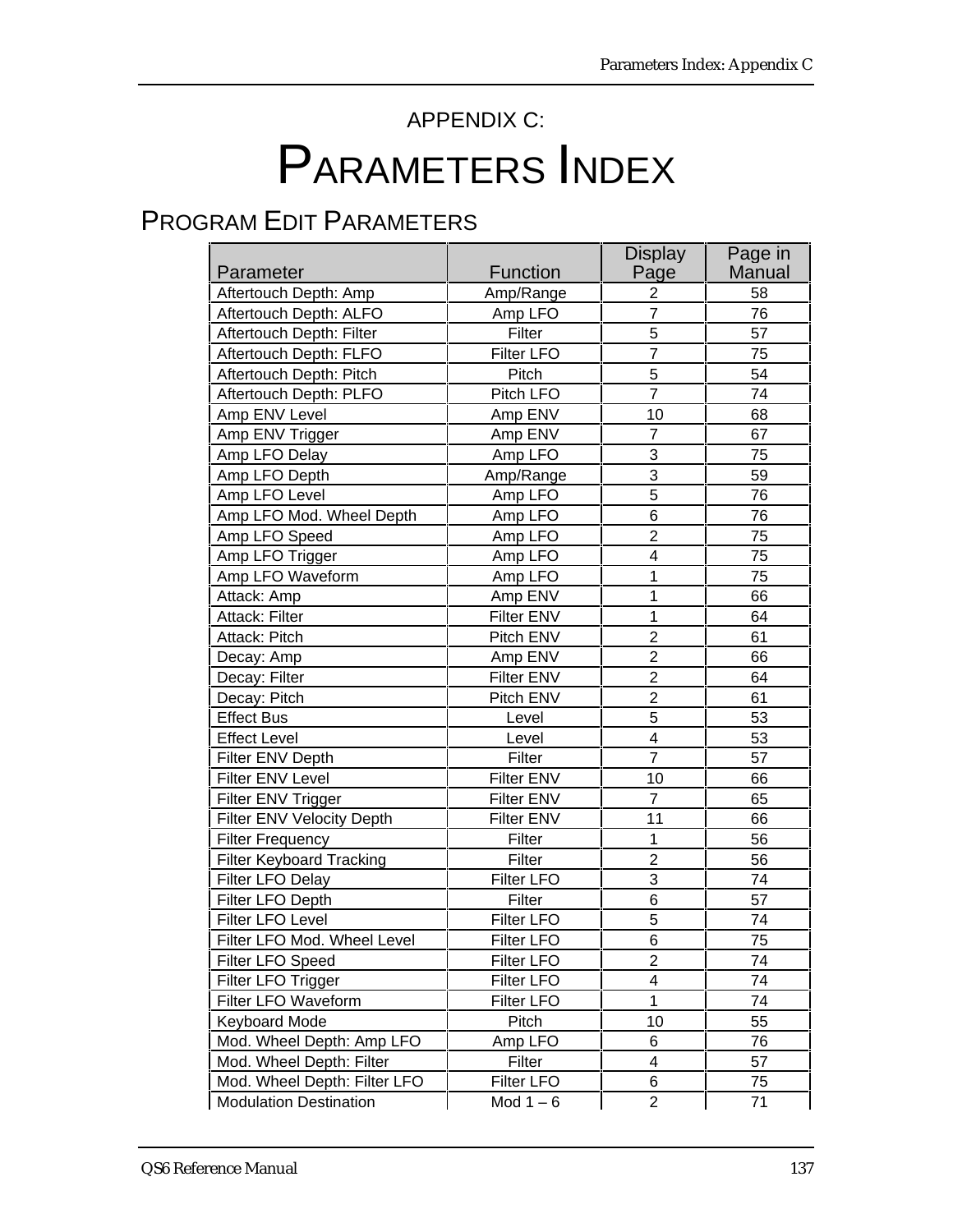| Mod $1-3$<br>71<br><b>Modulation: Gate Mode</b><br>4<br>3<br><b>Modulation Level</b><br>Mod $1-6$<br>71<br>$\overline{4}$<br>71<br>Modulation: Quantize Mode<br>Mod $4-6$<br>1<br><b>Modulation Source</b><br>Mod $1-6$<br>69<br>$1 - 10$<br>Name (Program)<br>Name<br>68<br>3<br>53<br>Level<br>Output<br>$\overline{2}$<br>53<br>Pan<br>Level<br>$\overline{7}$<br>Pitch ENV Depth<br>Pitch<br>54<br>Pitch ENV<br>10<br>63<br>Pitch ENV Level<br>$\overline{7}$<br>62<br>Pitch ENV Trigger<br>Pitch ENV<br>Pitch ENV Velocity Depth<br>Pitch ENV<br>11<br>63<br>3<br>72<br>Pitch LFO Delay<br>Pitch LFO<br>6<br>54<br>Pitch LFO Depth<br>Pitch<br>5<br>Pitch LFO<br>73<br>Pitch LFO Level<br>6<br>73<br>Pitch LFO Mod. Wheel Level<br>Pitch LFO<br>$\overline{2}$<br>72<br>Pitch LFO<br>Pitch LFO Speed<br>Pitch LFO Trigger<br>Pitch LFO<br>4<br>73<br>1<br>72<br>Pitch LFO Waveform<br>Pitch LFO<br>4<br>Pitch Wheel Range: Pitch<br>Pitch<br>54<br>8<br>Pitch<br>55<br>Portamento Type<br>9<br>Portamento Rate<br>Pitch<br>55<br>$\overline{\mathbf{4}}$<br>59<br>Amp/Range<br>Range Lower limit<br>5<br>59<br>Range Upper Limit<br>Amp/Range<br>Release: Amp<br>Amp ENV<br>4<br>67<br>Release: Filter<br><b>Filter ENV</b><br>4<br>64<br>$\overline{4}$<br>Release: Pitch<br>Pitch ENV<br>61<br>1<br>Voice<br>50<br>Sound Enable<br>6<br>60<br>Sound Overlap<br>Amp/Range<br>$\overline{2}$<br>Voice<br>50<br>Sound Type<br>3<br>Sustain: Amp<br>Amp ENV<br>66<br>3<br>Sustain: Filter<br>Filter ENV<br>64<br>3<br>Sustain: Pitch<br>Pitch ENV<br>61<br>67<br>6<br>Sustain Decay: Amp<br>Amp ENV<br>6<br><b>Filter ENV</b><br>65<br>Sustain Decay: Filter<br>6<br>Sustain Decay: Pitch<br>Pitch ENV<br>62<br>9<br>Amp ENV<br>68<br>Sustain Pedal: Amp<br>9<br>65<br>Sustain Pedal: Filter<br>Filter ENV<br>9<br>Sustain Pedal: Pitch<br>Pitch ENV<br>63<br>8<br>Time Track: Amp ENV<br>Amp ENV<br>68<br>8<br>Filter ENV<br>65<br>Time Track: Filter ENV<br>8<br>Time Track: Pitch ENV<br>Pitch ENV<br>62<br>$\mathbf{1}$<br>77<br><b>Track Input</b><br><b>Track Gen</b><br>$2 - 12$<br>Track Points (0-10)<br>Track Gen<br>77<br>1<br>Tuning: Semitone<br>Pitch<br>54<br>$\overline{c}$<br>Tuning: Detune<br>Pitch<br>54 |              |                 |                | Page in |
|---------------------------------------------------------------------------------------------------------------------------------------------------------------------------------------------------------------------------------------------------------------------------------------------------------------------------------------------------------------------------------------------------------------------------------------------------------------------------------------------------------------------------------------------------------------------------------------------------------------------------------------------------------------------------------------------------------------------------------------------------------------------------------------------------------------------------------------------------------------------------------------------------------------------------------------------------------------------------------------------------------------------------------------------------------------------------------------------------------------------------------------------------------------------------------------------------------------------------------------------------------------------------------------------------------------------------------------------------------------------------------------------------------------------------------------------------------------------------------------------------------------------------------------------------------------------------------------------------------------------------------------------------------------------------------------------------------------------------------------------------------------------------------------------------------------------------------------------------------------------------------------------------------------------------------------------------------------------------------------------------------------------------------------------------------------------------------------------------------------------------------------------------------------------------------------------------------------------------------|--------------|-----------------|----------------|---------|
|                                                                                                                                                                                                                                                                                                                                                                                                                                                                                                                                                                                                                                                                                                                                                                                                                                                                                                                                                                                                                                                                                                                                                                                                                                                                                                                                                                                                                                                                                                                                                                                                                                                                                                                                                                                                                                                                                                                                                                                                                                                                                                                                                                                                                                 | Parameter    | <b>Function</b> | Page           | Manual  |
|                                                                                                                                                                                                                                                                                                                                                                                                                                                                                                                                                                                                                                                                                                                                                                                                                                                                                                                                                                                                                                                                                                                                                                                                                                                                                                                                                                                                                                                                                                                                                                                                                                                                                                                                                                                                                                                                                                                                                                                                                                                                                                                                                                                                                                 |              |                 |                |         |
|                                                                                                                                                                                                                                                                                                                                                                                                                                                                                                                                                                                                                                                                                                                                                                                                                                                                                                                                                                                                                                                                                                                                                                                                                                                                                                                                                                                                                                                                                                                                                                                                                                                                                                                                                                                                                                                                                                                                                                                                                                                                                                                                                                                                                                 |              |                 |                |         |
|                                                                                                                                                                                                                                                                                                                                                                                                                                                                                                                                                                                                                                                                                                                                                                                                                                                                                                                                                                                                                                                                                                                                                                                                                                                                                                                                                                                                                                                                                                                                                                                                                                                                                                                                                                                                                                                                                                                                                                                                                                                                                                                                                                                                                                 |              |                 |                |         |
|                                                                                                                                                                                                                                                                                                                                                                                                                                                                                                                                                                                                                                                                                                                                                                                                                                                                                                                                                                                                                                                                                                                                                                                                                                                                                                                                                                                                                                                                                                                                                                                                                                                                                                                                                                                                                                                                                                                                                                                                                                                                                                                                                                                                                                 |              |                 |                |         |
|                                                                                                                                                                                                                                                                                                                                                                                                                                                                                                                                                                                                                                                                                                                                                                                                                                                                                                                                                                                                                                                                                                                                                                                                                                                                                                                                                                                                                                                                                                                                                                                                                                                                                                                                                                                                                                                                                                                                                                                                                                                                                                                                                                                                                                 |              |                 |                |         |
|                                                                                                                                                                                                                                                                                                                                                                                                                                                                                                                                                                                                                                                                                                                                                                                                                                                                                                                                                                                                                                                                                                                                                                                                                                                                                                                                                                                                                                                                                                                                                                                                                                                                                                                                                                                                                                                                                                                                                                                                                                                                                                                                                                                                                                 |              |                 |                |         |
|                                                                                                                                                                                                                                                                                                                                                                                                                                                                                                                                                                                                                                                                                                                                                                                                                                                                                                                                                                                                                                                                                                                                                                                                                                                                                                                                                                                                                                                                                                                                                                                                                                                                                                                                                                                                                                                                                                                                                                                                                                                                                                                                                                                                                                 |              |                 |                |         |
|                                                                                                                                                                                                                                                                                                                                                                                                                                                                                                                                                                                                                                                                                                                                                                                                                                                                                                                                                                                                                                                                                                                                                                                                                                                                                                                                                                                                                                                                                                                                                                                                                                                                                                                                                                                                                                                                                                                                                                                                                                                                                                                                                                                                                                 |              |                 |                |         |
|                                                                                                                                                                                                                                                                                                                                                                                                                                                                                                                                                                                                                                                                                                                                                                                                                                                                                                                                                                                                                                                                                                                                                                                                                                                                                                                                                                                                                                                                                                                                                                                                                                                                                                                                                                                                                                                                                                                                                                                                                                                                                                                                                                                                                                 |              |                 |                |         |
|                                                                                                                                                                                                                                                                                                                                                                                                                                                                                                                                                                                                                                                                                                                                                                                                                                                                                                                                                                                                                                                                                                                                                                                                                                                                                                                                                                                                                                                                                                                                                                                                                                                                                                                                                                                                                                                                                                                                                                                                                                                                                                                                                                                                                                 |              |                 |                |         |
|                                                                                                                                                                                                                                                                                                                                                                                                                                                                                                                                                                                                                                                                                                                                                                                                                                                                                                                                                                                                                                                                                                                                                                                                                                                                                                                                                                                                                                                                                                                                                                                                                                                                                                                                                                                                                                                                                                                                                                                                                                                                                                                                                                                                                                 |              |                 |                |         |
|                                                                                                                                                                                                                                                                                                                                                                                                                                                                                                                                                                                                                                                                                                                                                                                                                                                                                                                                                                                                                                                                                                                                                                                                                                                                                                                                                                                                                                                                                                                                                                                                                                                                                                                                                                                                                                                                                                                                                                                                                                                                                                                                                                                                                                 |              |                 |                |         |
|                                                                                                                                                                                                                                                                                                                                                                                                                                                                                                                                                                                                                                                                                                                                                                                                                                                                                                                                                                                                                                                                                                                                                                                                                                                                                                                                                                                                                                                                                                                                                                                                                                                                                                                                                                                                                                                                                                                                                                                                                                                                                                                                                                                                                                 |              |                 |                |         |
|                                                                                                                                                                                                                                                                                                                                                                                                                                                                                                                                                                                                                                                                                                                                                                                                                                                                                                                                                                                                                                                                                                                                                                                                                                                                                                                                                                                                                                                                                                                                                                                                                                                                                                                                                                                                                                                                                                                                                                                                                                                                                                                                                                                                                                 |              |                 |                |         |
|                                                                                                                                                                                                                                                                                                                                                                                                                                                                                                                                                                                                                                                                                                                                                                                                                                                                                                                                                                                                                                                                                                                                                                                                                                                                                                                                                                                                                                                                                                                                                                                                                                                                                                                                                                                                                                                                                                                                                                                                                                                                                                                                                                                                                                 |              |                 |                |         |
|                                                                                                                                                                                                                                                                                                                                                                                                                                                                                                                                                                                                                                                                                                                                                                                                                                                                                                                                                                                                                                                                                                                                                                                                                                                                                                                                                                                                                                                                                                                                                                                                                                                                                                                                                                                                                                                                                                                                                                                                                                                                                                                                                                                                                                 |              |                 |                |         |
|                                                                                                                                                                                                                                                                                                                                                                                                                                                                                                                                                                                                                                                                                                                                                                                                                                                                                                                                                                                                                                                                                                                                                                                                                                                                                                                                                                                                                                                                                                                                                                                                                                                                                                                                                                                                                                                                                                                                                                                                                                                                                                                                                                                                                                 |              |                 |                |         |
|                                                                                                                                                                                                                                                                                                                                                                                                                                                                                                                                                                                                                                                                                                                                                                                                                                                                                                                                                                                                                                                                                                                                                                                                                                                                                                                                                                                                                                                                                                                                                                                                                                                                                                                                                                                                                                                                                                                                                                                                                                                                                                                                                                                                                                 |              |                 |                |         |
|                                                                                                                                                                                                                                                                                                                                                                                                                                                                                                                                                                                                                                                                                                                                                                                                                                                                                                                                                                                                                                                                                                                                                                                                                                                                                                                                                                                                                                                                                                                                                                                                                                                                                                                                                                                                                                                                                                                                                                                                                                                                                                                                                                                                                                 |              |                 |                |         |
|                                                                                                                                                                                                                                                                                                                                                                                                                                                                                                                                                                                                                                                                                                                                                                                                                                                                                                                                                                                                                                                                                                                                                                                                                                                                                                                                                                                                                                                                                                                                                                                                                                                                                                                                                                                                                                                                                                                                                                                                                                                                                                                                                                                                                                 |              |                 |                |         |
|                                                                                                                                                                                                                                                                                                                                                                                                                                                                                                                                                                                                                                                                                                                                                                                                                                                                                                                                                                                                                                                                                                                                                                                                                                                                                                                                                                                                                                                                                                                                                                                                                                                                                                                                                                                                                                                                                                                                                                                                                                                                                                                                                                                                                                 |              |                 |                |         |
|                                                                                                                                                                                                                                                                                                                                                                                                                                                                                                                                                                                                                                                                                                                                                                                                                                                                                                                                                                                                                                                                                                                                                                                                                                                                                                                                                                                                                                                                                                                                                                                                                                                                                                                                                                                                                                                                                                                                                                                                                                                                                                                                                                                                                                 |              |                 |                |         |
|                                                                                                                                                                                                                                                                                                                                                                                                                                                                                                                                                                                                                                                                                                                                                                                                                                                                                                                                                                                                                                                                                                                                                                                                                                                                                                                                                                                                                                                                                                                                                                                                                                                                                                                                                                                                                                                                                                                                                                                                                                                                                                                                                                                                                                 |              |                 |                |         |
|                                                                                                                                                                                                                                                                                                                                                                                                                                                                                                                                                                                                                                                                                                                                                                                                                                                                                                                                                                                                                                                                                                                                                                                                                                                                                                                                                                                                                                                                                                                                                                                                                                                                                                                                                                                                                                                                                                                                                                                                                                                                                                                                                                                                                                 |              |                 |                |         |
|                                                                                                                                                                                                                                                                                                                                                                                                                                                                                                                                                                                                                                                                                                                                                                                                                                                                                                                                                                                                                                                                                                                                                                                                                                                                                                                                                                                                                                                                                                                                                                                                                                                                                                                                                                                                                                                                                                                                                                                                                                                                                                                                                                                                                                 |              |                 |                |         |
|                                                                                                                                                                                                                                                                                                                                                                                                                                                                                                                                                                                                                                                                                                                                                                                                                                                                                                                                                                                                                                                                                                                                                                                                                                                                                                                                                                                                                                                                                                                                                                                                                                                                                                                                                                                                                                                                                                                                                                                                                                                                                                                                                                                                                                 |              |                 |                |         |
|                                                                                                                                                                                                                                                                                                                                                                                                                                                                                                                                                                                                                                                                                                                                                                                                                                                                                                                                                                                                                                                                                                                                                                                                                                                                                                                                                                                                                                                                                                                                                                                                                                                                                                                                                                                                                                                                                                                                                                                                                                                                                                                                                                                                                                 |              |                 |                |         |
|                                                                                                                                                                                                                                                                                                                                                                                                                                                                                                                                                                                                                                                                                                                                                                                                                                                                                                                                                                                                                                                                                                                                                                                                                                                                                                                                                                                                                                                                                                                                                                                                                                                                                                                                                                                                                                                                                                                                                                                                                                                                                                                                                                                                                                 |              |                 |                |         |
|                                                                                                                                                                                                                                                                                                                                                                                                                                                                                                                                                                                                                                                                                                                                                                                                                                                                                                                                                                                                                                                                                                                                                                                                                                                                                                                                                                                                                                                                                                                                                                                                                                                                                                                                                                                                                                                                                                                                                                                                                                                                                                                                                                                                                                 |              |                 |                |         |
|                                                                                                                                                                                                                                                                                                                                                                                                                                                                                                                                                                                                                                                                                                                                                                                                                                                                                                                                                                                                                                                                                                                                                                                                                                                                                                                                                                                                                                                                                                                                                                                                                                                                                                                                                                                                                                                                                                                                                                                                                                                                                                                                                                                                                                 |              |                 |                |         |
|                                                                                                                                                                                                                                                                                                                                                                                                                                                                                                                                                                                                                                                                                                                                                                                                                                                                                                                                                                                                                                                                                                                                                                                                                                                                                                                                                                                                                                                                                                                                                                                                                                                                                                                                                                                                                                                                                                                                                                                                                                                                                                                                                                                                                                 |              |                 |                |         |
|                                                                                                                                                                                                                                                                                                                                                                                                                                                                                                                                                                                                                                                                                                                                                                                                                                                                                                                                                                                                                                                                                                                                                                                                                                                                                                                                                                                                                                                                                                                                                                                                                                                                                                                                                                                                                                                                                                                                                                                                                                                                                                                                                                                                                                 |              |                 |                |         |
|                                                                                                                                                                                                                                                                                                                                                                                                                                                                                                                                                                                                                                                                                                                                                                                                                                                                                                                                                                                                                                                                                                                                                                                                                                                                                                                                                                                                                                                                                                                                                                                                                                                                                                                                                                                                                                                                                                                                                                                                                                                                                                                                                                                                                                 |              |                 |                |         |
|                                                                                                                                                                                                                                                                                                                                                                                                                                                                                                                                                                                                                                                                                                                                                                                                                                                                                                                                                                                                                                                                                                                                                                                                                                                                                                                                                                                                                                                                                                                                                                                                                                                                                                                                                                                                                                                                                                                                                                                                                                                                                                                                                                                                                                 |              |                 |                |         |
|                                                                                                                                                                                                                                                                                                                                                                                                                                                                                                                                                                                                                                                                                                                                                                                                                                                                                                                                                                                                                                                                                                                                                                                                                                                                                                                                                                                                                                                                                                                                                                                                                                                                                                                                                                                                                                                                                                                                                                                                                                                                                                                                                                                                                                 |              |                 |                |         |
|                                                                                                                                                                                                                                                                                                                                                                                                                                                                                                                                                                                                                                                                                                                                                                                                                                                                                                                                                                                                                                                                                                                                                                                                                                                                                                                                                                                                                                                                                                                                                                                                                                                                                                                                                                                                                                                                                                                                                                                                                                                                                                                                                                                                                                 |              |                 |                |         |
|                                                                                                                                                                                                                                                                                                                                                                                                                                                                                                                                                                                                                                                                                                                                                                                                                                                                                                                                                                                                                                                                                                                                                                                                                                                                                                                                                                                                                                                                                                                                                                                                                                                                                                                                                                                                                                                                                                                                                                                                                                                                                                                                                                                                                                 |              |                 |                |         |
|                                                                                                                                                                                                                                                                                                                                                                                                                                                                                                                                                                                                                                                                                                                                                                                                                                                                                                                                                                                                                                                                                                                                                                                                                                                                                                                                                                                                                                                                                                                                                                                                                                                                                                                                                                                                                                                                                                                                                                                                                                                                                                                                                                                                                                 |              |                 |                |         |
|                                                                                                                                                                                                                                                                                                                                                                                                                                                                                                                                                                                                                                                                                                                                                                                                                                                                                                                                                                                                                                                                                                                                                                                                                                                                                                                                                                                                                                                                                                                                                                                                                                                                                                                                                                                                                                                                                                                                                                                                                                                                                                                                                                                                                                 |              |                 |                |         |
|                                                                                                                                                                                                                                                                                                                                                                                                                                                                                                                                                                                                                                                                                                                                                                                                                                                                                                                                                                                                                                                                                                                                                                                                                                                                                                                                                                                                                                                                                                                                                                                                                                                                                                                                                                                                                                                                                                                                                                                                                                                                                                                                                                                                                                 |              |                 |                |         |
|                                                                                                                                                                                                                                                                                                                                                                                                                                                                                                                                                                                                                                                                                                                                                                                                                                                                                                                                                                                                                                                                                                                                                                                                                                                                                                                                                                                                                                                                                                                                                                                                                                                                                                                                                                                                                                                                                                                                                                                                                                                                                                                                                                                                                                 |              |                 |                |         |
|                                                                                                                                                                                                                                                                                                                                                                                                                                                                                                                                                                                                                                                                                                                                                                                                                                                                                                                                                                                                                                                                                                                                                                                                                                                                                                                                                                                                                                                                                                                                                                                                                                                                                                                                                                                                                                                                                                                                                                                                                                                                                                                                                                                                                                 |              |                 |                |         |
|                                                                                                                                                                                                                                                                                                                                                                                                                                                                                                                                                                                                                                                                                                                                                                                                                                                                                                                                                                                                                                                                                                                                                                                                                                                                                                                                                                                                                                                                                                                                                                                                                                                                                                                                                                                                                                                                                                                                                                                                                                                                                                                                                                                                                                 |              |                 |                |         |
|                                                                                                                                                                                                                                                                                                                                                                                                                                                                                                                                                                                                                                                                                                                                                                                                                                                                                                                                                                                                                                                                                                                                                                                                                                                                                                                                                                                                                                                                                                                                                                                                                                                                                                                                                                                                                                                                                                                                                                                                                                                                                                                                                                                                                                 |              |                 |                |         |
|                                                                                                                                                                                                                                                                                                                                                                                                                                                                                                                                                                                                                                                                                                                                                                                                                                                                                                                                                                                                                                                                                                                                                                                                                                                                                                                                                                                                                                                                                                                                                                                                                                                                                                                                                                                                                                                                                                                                                                                                                                                                                                                                                                                                                                 |              |                 |                |         |
|                                                                                                                                                                                                                                                                                                                                                                                                                                                                                                                                                                                                                                                                                                                                                                                                                                                                                                                                                                                                                                                                                                                                                                                                                                                                                                                                                                                                                                                                                                                                                                                                                                                                                                                                                                                                                                                                                                                                                                                                                                                                                                                                                                                                                                 | Tuning: Type | Pitch           | $\overline{3}$ | 54      |
| 3<br>Filter<br>Velocity<br>56                                                                                                                                                                                                                                                                                                                                                                                                                                                                                                                                                                                                                                                                                                                                                                                                                                                                                                                                                                                                                                                                                                                                                                                                                                                                                                                                                                                                                                                                                                                                                                                                                                                                                                                                                                                                                                                                                                                                                                                                                                                                                                                                                                                                   |              |                 |                |         |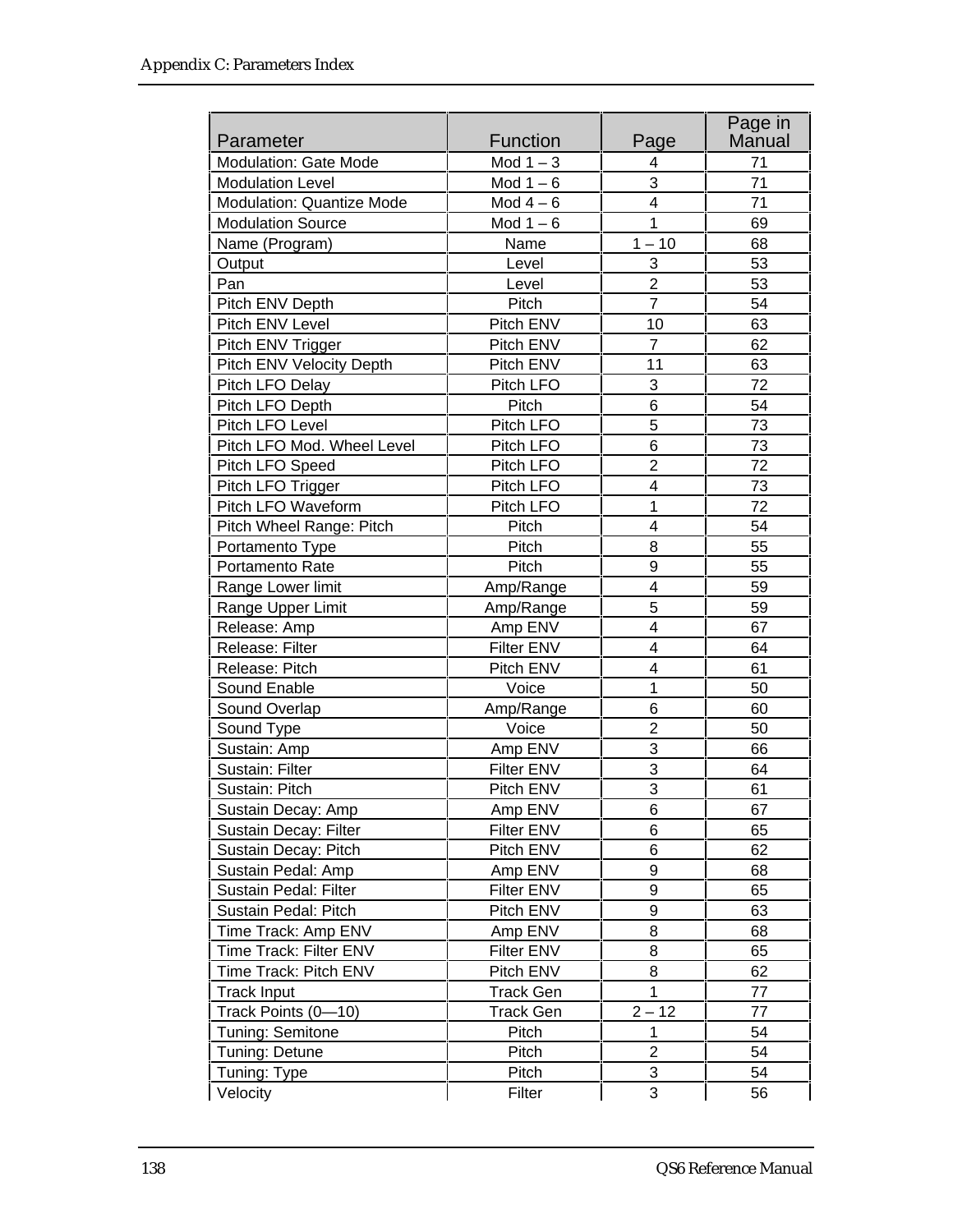| Parameter                       | <b>Function</b> | Page | Page in<br>Manual |
|---------------------------------|-----------------|------|-------------------|
| <b>Velocity Curve/Crossfade</b> | Amp/Range       |      | 58                |
| Sound Group                     | Voice           |      | 51                |
| Sound Name                      | Voice           |      | 51                |
| Sound Volume                    | Level           |      | 53                |

# MIX EDIT PARAMETERS

|                          |                 | Display        | Page in |
|--------------------------|-----------------|----------------|---------|
| Parameter                | <b>Function</b> | Page           | Manual  |
| Aftertouch               | Controllers     | 2              | 39      |
| Controllers A-D          | Controllers     | 4              | 39      |
| <b>Effect Channel</b>    | Effect          | $\overline{2}$ | 38      |
| <b>Effect MIDI</b>       | Effect          | 1              | 38      |
| Keyboard                 | Keyboard/MIDI   | 3              | 38      |
| MIDI In                  | Keyboard/MIDI   | 1              | 38      |
| <b>MIDI Out</b>          | Keyboard/MIDI   | $\overline{2}$ | 38      |
| Name                     | Name            | $1 - 10$       | 40      |
| Pitchbend and Mod Wheels | Controllers     |                | 39      |
| Program Effect Bus       | Level           | 6              | 37      |
| Program Effect Level     | Level           | 5              | 37      |
| Program Enable           | Level           | 1              | 37      |
| Program Output           | Level           | 4              | 37      |
| Program Pan              | Level           | 3              | 37      |
| Program Volume           | Level           | $\overline{2}$ | 37      |
| Range Lower limit        | Range           | 1              | 40      |
| Range Upper Limit        | Range           | $\overline{2}$ | 40      |
| <b>Sustain Pedal</b>     | Controllers     | 3              | 39      |
| Tuning: Octave           | Pitch           |                | 38      |
| Tuning: Semitone         | Pitch           | $\overline{2}$ | 38      |